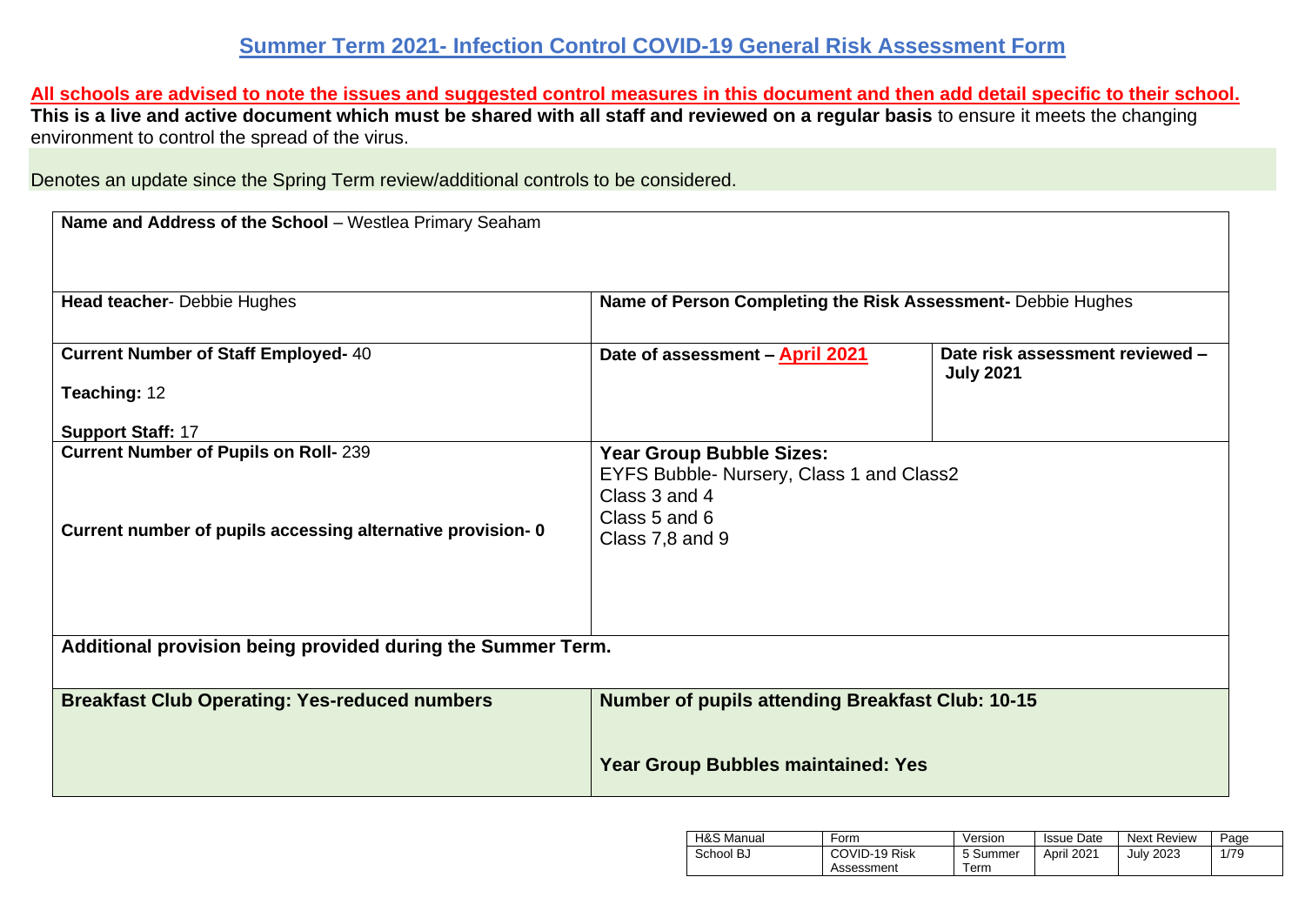**Number of pupils attending After school clubs/interventions: 25**

**Year Group Bubbles maintained: Yes**

**Consultation** -The Covid-19 Risk Assessment and associated COVID Policy has been shared with the Governing Body and Staff members. The Governing body of the school are to be informed of staff members and Parent/Carers concerns.

**Communication** -The Covid-19 Risk Assessment and associated COVID Policy has been shared with the whole staff team.

The school have more than 40+ members and staff and to comply with the current [Schools Coronavirus \(COVID-19\) Operational Guidance](https://www.gov.uk/government/publications/actions-for-schools-during-the-coronavirus-outbreak/schools-coronavirus-covid-19-operational-guidance) in the Summer Term 2021 and to ensure compliance with the **[Health and Safety Executive \(HSE\)](https://www.hse.gov.uk/coronavirus/working-safely/index.htm)** a copy of this risk assessment has been placed on the school website.

Persons covered by this assessment – **The School Community and visitors attending the school to provide support etc.**

COVID-19 is a virus which has serious effects which debilitates those who have caught it and causes immense distress both physically and mentally. The UK has suffered huge fatality rates.

**The virus is thought to spread mainly from person-to-person.**

- Between people who are in close contact with one another (within about 6 feet).
- Through respiratory droplets produced when an infected person coughs, sneezes, or talks.
- These droplets can land in the mouths or noses of people who are nearby or possibly be inhaled into the lungs.
- COVID-19 may be spread by people who are not showing symptoms.

The order in which people are offered the COVID-19 vaccine is based on advice from the Joint Committee on Vaccination and Immunisation (JCVI).The vaccination programme for [priority groups](https://www.gov.uk/government/publications/priority-groups-for-coronavirus-covid-19-vaccination-advice-from-the-jcvi-30-december-2020/joint-committee-on-vaccination-and-immunisation-advice-on-priority-groups-for-covid-19-vaccination-30-december-2020) has begun in the UK.

The COVID-19 Response - [Spring 2021-Road Map has commenced in the UK.](https://www.gov.uk/government/publications/covid-19-response-spring-2021/covid-19-response-spring-2021-summary)

| H&S Manual | Form |               | Version  | <b>Issue Date</b> | <b>Next Review</b> | Page |
|------------|------|---------------|----------|-------------------|--------------------|------|
| School BJ  |      | COVID-19 Risk | 5 Summer | April 2021        | <b>July 2023</b>   | 2/79 |
|            |      | Assessment    | ⊺erm     |                   |                    |      |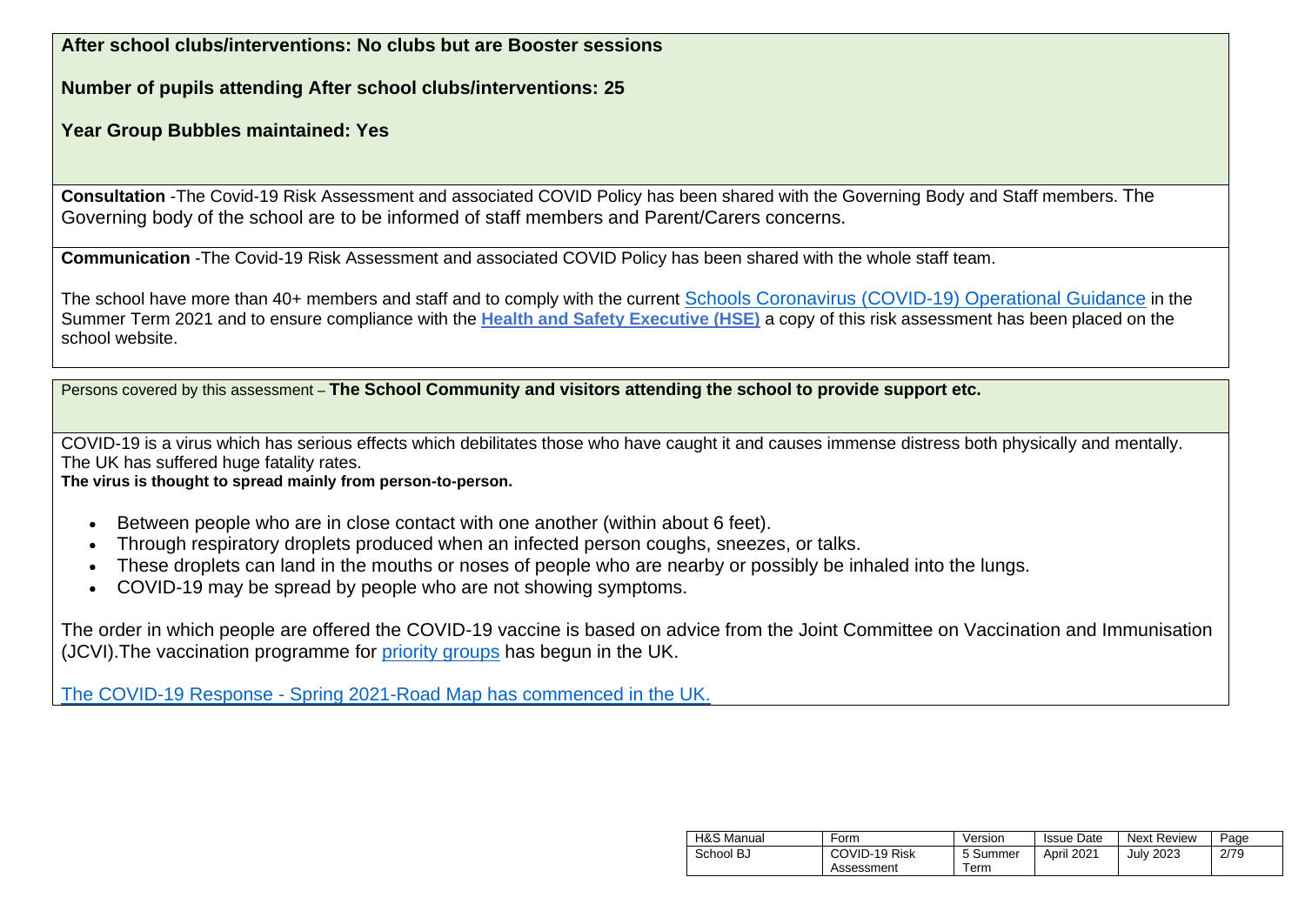| <b>RISK RATING</b> |                                                  | Likelihood                           |                                      |                                      |  |  |
|--------------------|--------------------------------------------------|--------------------------------------|--------------------------------------|--------------------------------------|--|--|
|                    |                                                  | Probable                             | <b>Possible</b>                      | Remote                               |  |  |
|                    |                                                  | Occurs repeatedly, to be expected or | Could occur sometime or effect a few | Unlikely to occur or not many people |  |  |
|                    |                                                  | could affect large number of people  | people                               | to be affected                       |  |  |
|                    | <b>Major</b>                                     | High                                 | High                                 | Medium                               |  |  |
| <b>Impact</b>      | Major injury, permanent disability or ill-health |                                      |                                      |                                      |  |  |
|                    | <b>Severe</b>                                    | High                                 | Medium                               | Low                                  |  |  |
|                    | Injury requiring medical treatment               |                                      |                                      |                                      |  |  |
|                    | <b>Minor</b>                                     | Medium                               | LOW                                  | Low                                  |  |  |
|                    | First aid treatment                              |                                      |                                      |                                      |  |  |

The school are following the guidance [Schools coronavirus \(COVID-19\) operational guidance](https://www.gov.uk/government/publications/actions-for-schools-during-the-coronavirus-outbreak/schools-coronavirus-covid-19-operational-guidance) and where applicable guidance for [Early Years,](https://www.gov.uk/government/publications/coronavirus-covid-19-early-years-and-childcare-closures?utm_source=3b1f686f-96aa-4c75-af49-5dced7073e6d&utm_medium=email&utm_campaign=govuk-notifications&utm_content=immediate) [Further](https://www.gov.uk/government/publications/coronavirus-covid-19-maintaining-further-education-provision)  [Education Colleges](https://www.gov.uk/government/publications/coronavirus-covid-19-maintaining-further-education-provision) and [Special Schools.](https://www.gov.uk/government/publications/guidance-for-full-opening-special-schools-and-other-specialist-settings/guidance-for-full-opening-special-schools-and-other-specialist-settings)

From 8 March, people in England will see restrictions start to lift and the government's four-step roadmap offer a route back to a more normal life.

Public Health England advice systems of controls to minimize coronavirus (COVID-19) risks in school environments, the school are adhering to the twelve systems of control.

1)Minimise contact with individuals who are required to self-isolate by ensuring they do not attend the school.

- 2) Ensure face coverings are used in recommended circumstances.
- 3) Ensure everyone is advised to clean their hands thoroughly and more often than usual.
- 4) Ensure good respiratory hygiene for everyone by promoting the 'catch it, bin it, kill it' approach.
- 5) Maintain enhanced cleaning, including cleaning frequently touched surfaces often, using standard products such as detergents.
- 6) Consider how to minimise contact across the site and maintain social distancing wherever possible.
- 7) Keep occupied spaces well ventilated.

8) Ensure individuals wear the appropriate personal protective equipment (PPE) where necessary.

9) Promote and engage in asymptomatic testing, where available.

| H&S Manual | Form          | Version  | <b>Issue Date</b> | Next Review      | Page |
|------------|---------------|----------|-------------------|------------------|------|
| School BJ  | COVID-19 Risk | 5 Summer | April 2021        | <b>July 2023</b> | 3/79 |
|            | Assessment    | erm      |                   |                  |      |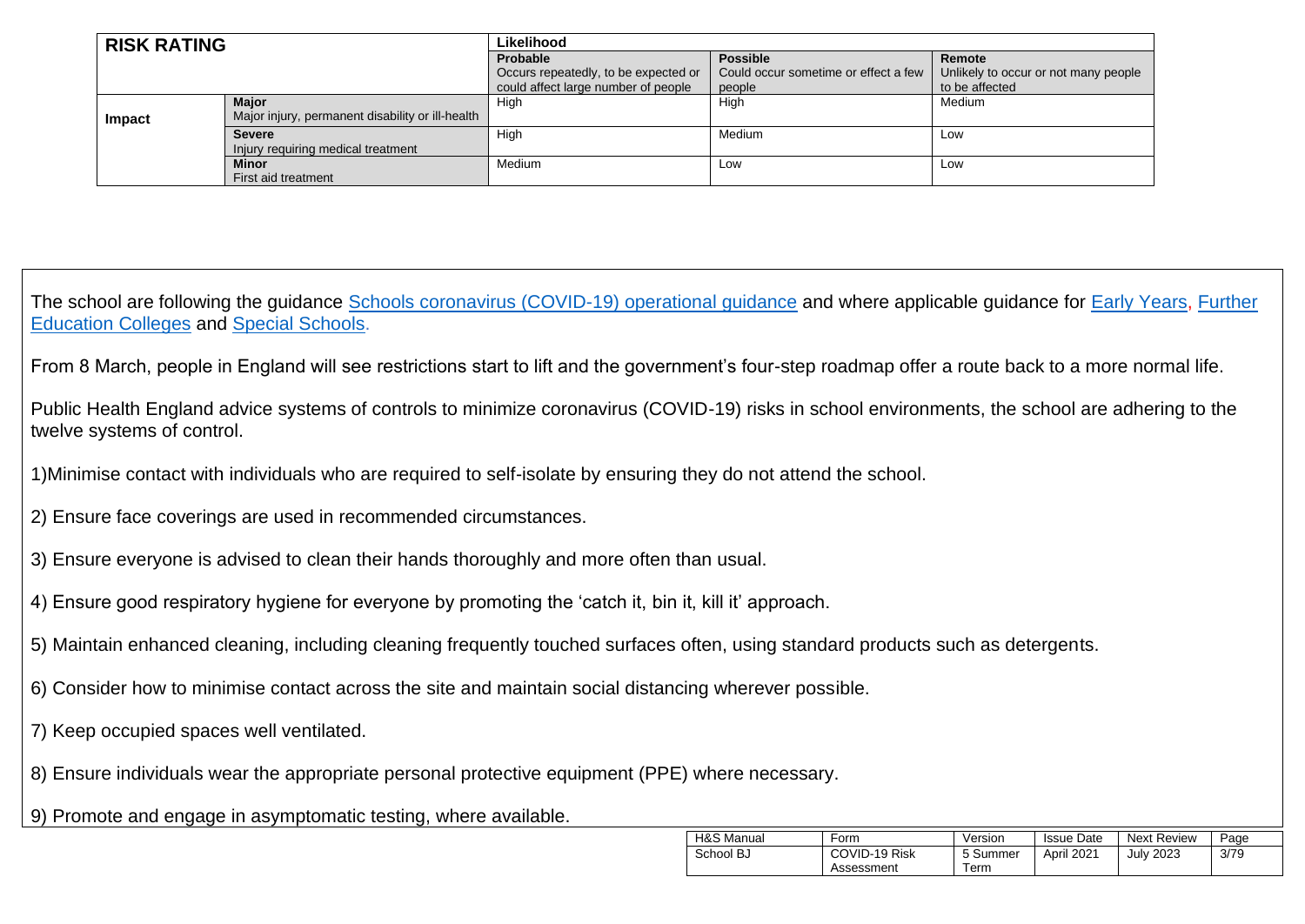10) Promote and engage with the NHS Test and Trace process.

11) Manage and report confirmed cases of coronavirus (COVID-19) amongst the school community.

12) Contain any outbreak by following local health protection

| H&S Manual | Form          | Version  | <b>Issue Date</b> | <b>Next Review</b> | Page |
|------------|---------------|----------|-------------------|--------------------|------|
| School BJ  | COVID-19 Risk | 5 Summer | April 2021        | <b>July 2023</b>   | 4/79 |
|            | Assessment    | erm      |                   |                    |      |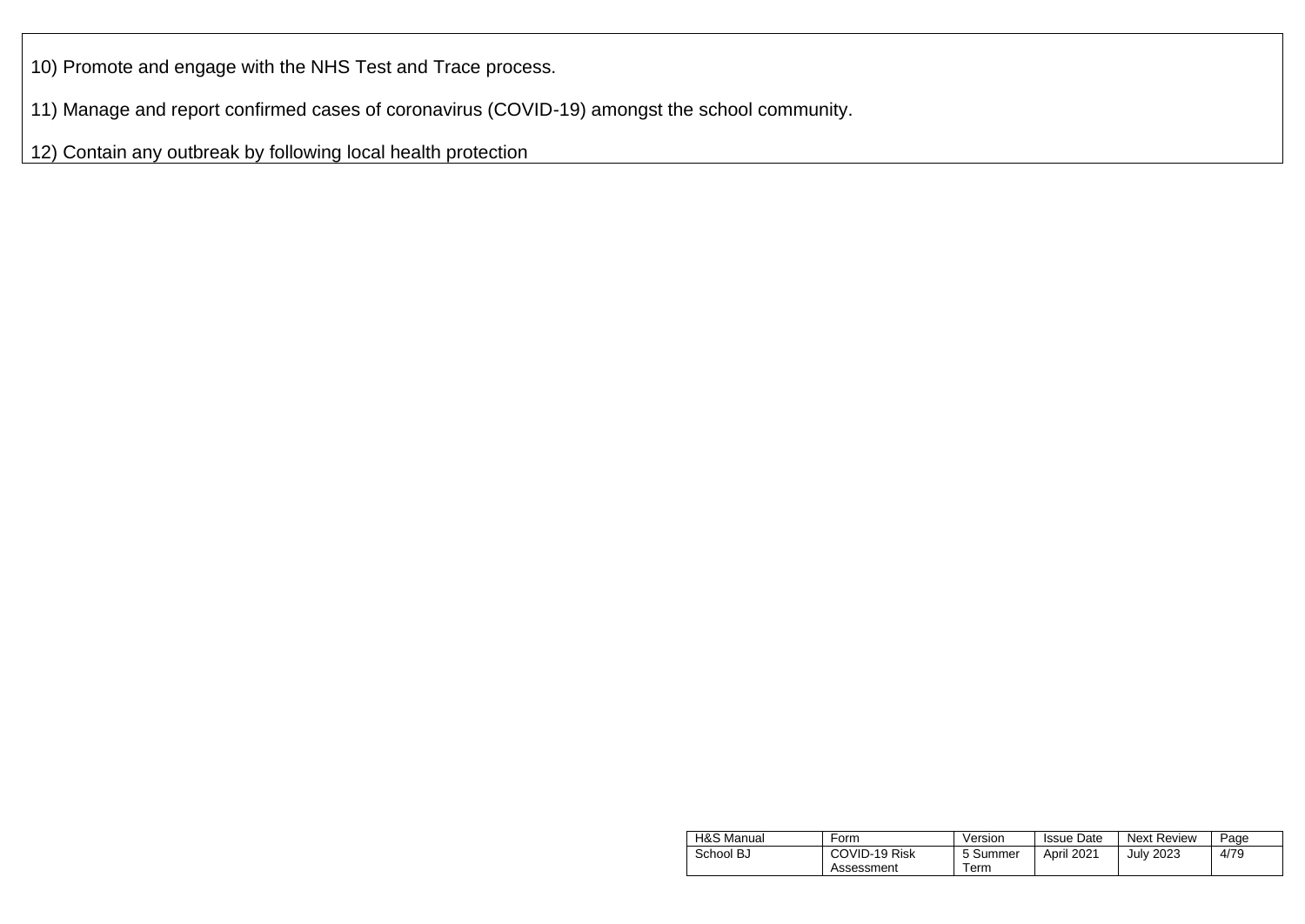| Hazards / issue                           | <b>Risk</b><br>rating<br>H/M/L<br>(before) | <b>Controls already in place</b>                                                                                                                                                                                                                                                                                                                                                                                                                                                                                                       | <b>Further Action required</b> | <b>Further Action to be</b><br>considered the<br>Summer Term 2021.                                                                                                                                                                                                                                                                                                                                                                                                                                                                                                                                                                                                                                                                         | <b>Risk</b><br>Rating<br>H/M/L<br>(after) | By Whom &<br>When                                 |
|-------------------------------------------|--------------------------------------------|----------------------------------------------------------------------------------------------------------------------------------------------------------------------------------------------------------------------------------------------------------------------------------------------------------------------------------------------------------------------------------------------------------------------------------------------------------------------------------------------------------------------------------------|--------------------------------|--------------------------------------------------------------------------------------------------------------------------------------------------------------------------------------------------------------------------------------------------------------------------------------------------------------------------------------------------------------------------------------------------------------------------------------------------------------------------------------------------------------------------------------------------------------------------------------------------------------------------------------------------------------------------------------------------------------------------------------------|-------------------------------------------|---------------------------------------------------|
|                                           |                                            | 1. Preventative measures in place to reduce the transmission of COVID-19 to Staff and Pupils and the wider school community                                                                                                                                                                                                                                                                                                                                                                                                            |                                |                                                                                                                                                                                                                                                                                                                                                                                                                                                                                                                                                                                                                                                                                                                                            |                                           |                                                   |
| <b>NHS COVID-19</b><br><b>Vaccination</b> | H                                          | -COVID-19 vaccination programme has<br>commenced in the local community.<br>-Priority groups have been identified<br>and the community that the school is<br>part of are being vaccinated.<br>-Staff and Pupils that have been<br>identified as CEV/CV have been<br>included in the priority groups<br>identified.<br>-Staff who have volunteered to<br>participate in the LFD testing<br>programme and have received their<br>vaccination have been advised to<br>continue with the twice weekly.3/4 days<br>apart testing programme. |                                | -It is advisable that Staff<br>members inform the<br>Headteacher when they<br>have received their<br>vaccination for COVID-19.<br>- While COVID-19 vaccines<br>have been shown to reduce<br>the likelihood of severe<br>illness for those who have<br>received them, we do not yet<br>know for certain by how<br>much they reduce the<br>likelihood of a vaccinated<br>person spreading COVID-19<br>to others.<br>If vaccinated Staff or Pupils<br>have symptoms of COVID-<br>19 or have received a<br>positive PCR test result, they<br>should still self -isolate even<br>if they have received one or<br>more doses of COVID-19<br>vaccine. This will reduce the<br>risk of spreading infection<br>and help to protect other<br>people. |                                           | <b>Staff-On Going</b><br><b>Headteacher/Staff</b> |

| H&S Manual | Form          | Version  | <b>Issue Date</b> | <b>Next Review</b> | Page |
|------------|---------------|----------|-------------------|--------------------|------|
| School BJ  | COVID-19 Risk | 5 Summer | April 2021        | Julv 2023          | 5/79 |
|            | Assessment    | erm      |                   |                    |      |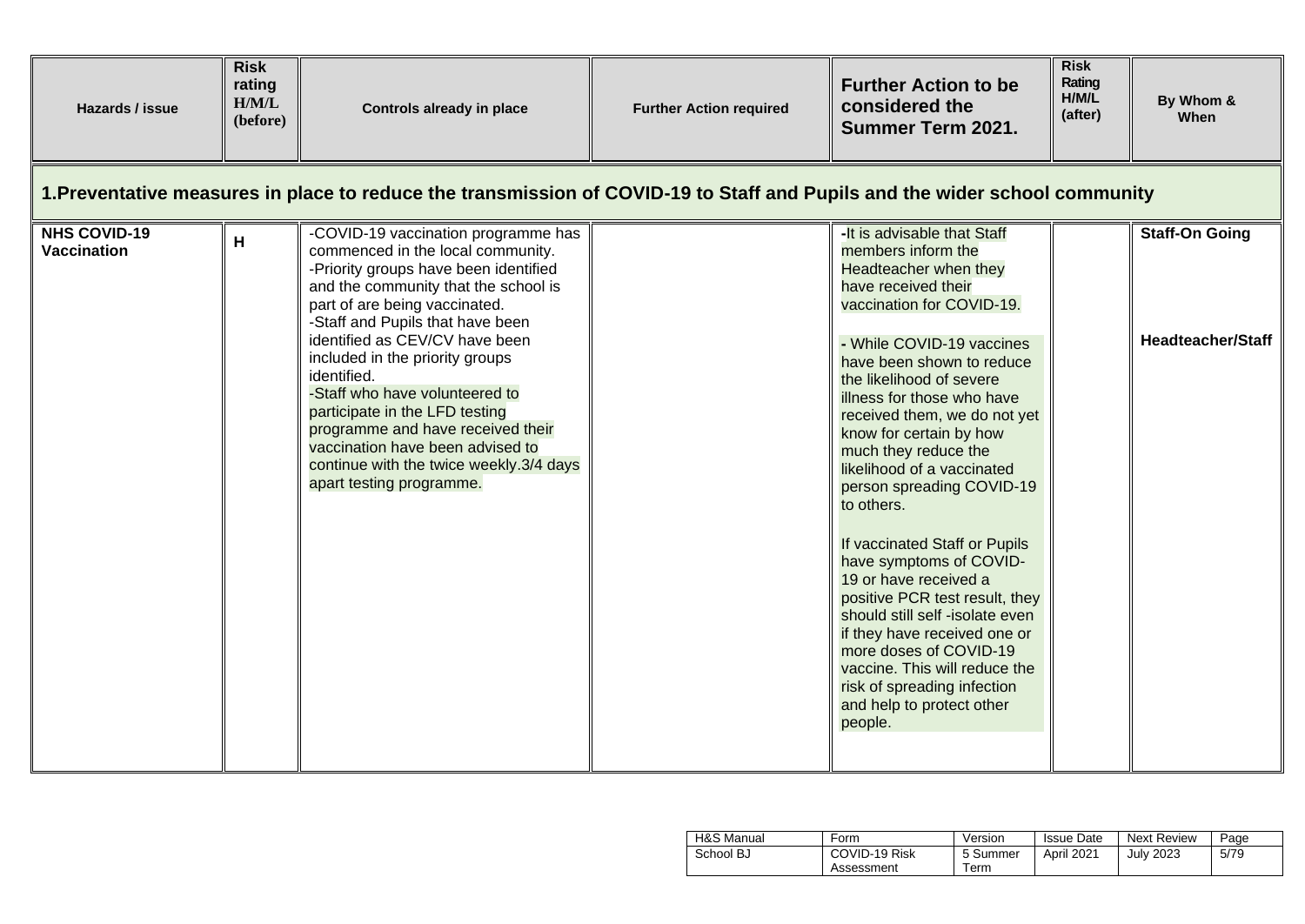| Hazards / issue                                                                                               | <b>Risk</b><br>rating<br>H/M/L<br>(before) | <b>Controls already in place</b>                                                                                                                                                                                                                                                                                                                                                                                                                                                                                                                                                                                                                                                                                                                                                                                                                                                                                                                                                                                                                                                                                                                                                                                           | <b>Further Action required</b>                                                                                                                                                                                 | <b>Further Action to be</b><br>considered the<br>Summer Term 2021.                                                                                                                                                                                                                                                                                                                                                                                                                                                                                                                                                                                                                                                                                                                                                                                                                                                                                                                                                                                                           | <b>Risk</b><br>Rating<br>H/M/L<br>(after) | By Whom &<br><b>When</b> |
|---------------------------------------------------------------------------------------------------------------|--------------------------------------------|----------------------------------------------------------------------------------------------------------------------------------------------------------------------------------------------------------------------------------------------------------------------------------------------------------------------------------------------------------------------------------------------------------------------------------------------------------------------------------------------------------------------------------------------------------------------------------------------------------------------------------------------------------------------------------------------------------------------------------------------------------------------------------------------------------------------------------------------------------------------------------------------------------------------------------------------------------------------------------------------------------------------------------------------------------------------------------------------------------------------------------------------------------------------------------------------------------------------------|----------------------------------------------------------------------------------------------------------------------------------------------------------------------------------------------------------------|------------------------------------------------------------------------------------------------------------------------------------------------------------------------------------------------------------------------------------------------------------------------------------------------------------------------------------------------------------------------------------------------------------------------------------------------------------------------------------------------------------------------------------------------------------------------------------------------------------------------------------------------------------------------------------------------------------------------------------------------------------------------------------------------------------------------------------------------------------------------------------------------------------------------------------------------------------------------------------------------------------------------------------------------------------------------------|-------------------------------------------|--------------------------|
| <b>Asymptomatic Testing-</b><br><b>Lateral Flow Device</b><br>(LFD) Testing in<br><b>School/ Home testing</b> | H                                          | - Participation in the LFD testing<br>programme is voluntary for Staff and<br>Pupils in Secondary and Special<br>schools.<br>- Pupils and Staff can opt in and out of<br>the LFD testing programme at any<br>time.<br>Primary School Staff commenced in<br>January 2021.<br>-Rapid testing remains a vital part of<br>the plan to supress the virus. Schools<br>are following the guidance set out for<br>their settings:<br>-Primary schools, school-based<br>nurseries and maintained nursery<br>schools.<br>-The Primary school have followed<br>guidance and utilized documents<br>available on the schools website.<br>-Staff members began home testing<br>w/c January 2021.<br>-A Home Testing LFD risk assessment<br>is in place for staff.<br>-For those Staff members who have<br>consented to participate in the<br>asymptomatic testing programme<br>home testing kits are distributed as<br>required by the school.<br>-Staff members who are carrying out<br>home testing complete the tests twice a<br>week, 3-4 days apart. Staff have been<br>advised to undertake a test on a<br>Monday/Tuesday and a<br>Thursday/Friday.<br>- Staff report their result to NHS Test<br>and Trace as soon as the test is | -Pupils/Staff with a positive LFD<br>test result will need to self-<br>isolate in line with the<br>Stay at home: guidance for<br>households with possible or<br>confirmed coronavirus (COVID-<br>19) infection | -The government have<br>reinstated the requirement of<br>confirmatory PCR test<br>following a positive LFD test.<br>-From Monday 29 March<br>2021, all Staff/Pupils who<br>have a positive LFD test<br>result will be required to take<br>a follow up confirmatory<br>PCR test whether the LFD<br>test was assisted (test site)<br>or self-reported (home<br>testing). Positive cases<br>should continue to self-<br>isolate until the confirmatory<br>PCR test results are<br>received.<br>-If the Staff member or Pupil<br>had a LFD test at home and<br>their follow-up PCR test<br>result is negative, then they<br>do not have to self-isolate.<br>-If the Staff member or Pupil<br>had a LFD test carried out<br>with a trained assistant<br>present and receives a<br>negative PCR test result<br>within 2 days of the date of<br>the initial LFD test, then they<br>will be notified that they no<br>longer have to self-isolate.<br>-If the Staff member or Pupil<br>receives their negative PCR<br>test result 2 days after the<br>date of their initial LFD test, | L                                         | Headteacher              |

| H&S Manual | Form          | Version  | <b>Issue Date</b> | <b>Next Review</b> | Page |
|------------|---------------|----------|-------------------|--------------------|------|
| School BJ  | COVID-19 Risk | 5 Summer | April 2021        | <b>July 2023</b>   | 6/79 |
|            | Assessment    | erm      |                   |                    |      |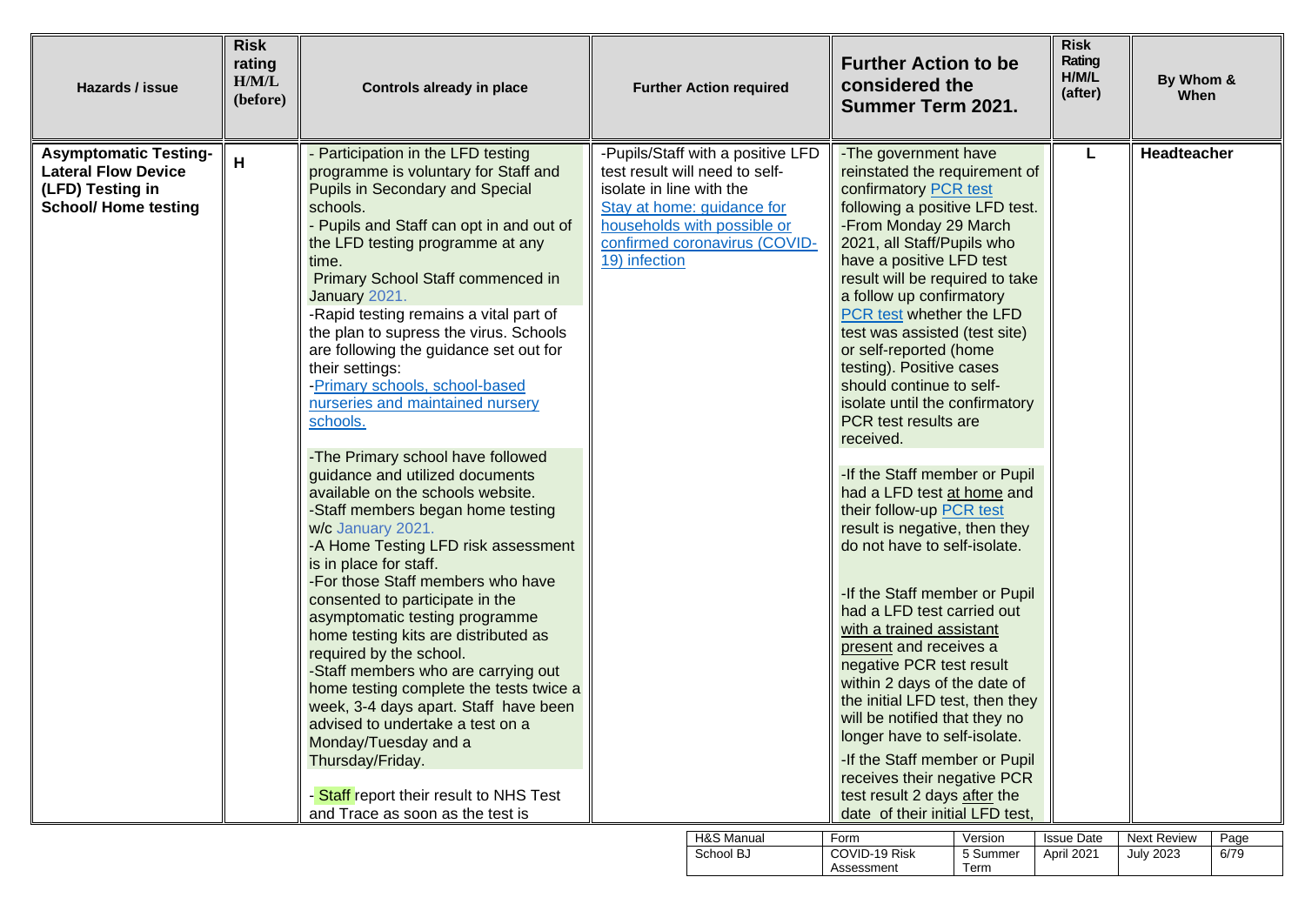| Hazards / issue | <b>Risk</b><br>rating<br>H/M/L<br>(before) | <b>Controls already in place</b>                                                                                                                                                                                                                                                                                                                                                                                                                                                                                                                                                                                                                                                                                                                                                                                                                                                                                                                                                                                                                                                                                                                                                                                                                                                                                                                                                                                 | <b>Further Action to be</b><br>considered the<br><b>Further Action required</b><br>Summer Term 2021. |                                                                                                                                                                                                                                                                                                                                                                                                                                                                                                                                                                                                                                                                                                                                                                                                                                                                                                                                                                                                    | <b>Risk</b><br>Rating<br>H/M/L<br>(after) | By Whom &<br>When |
|-----------------|--------------------------------------------|------------------------------------------------------------------------------------------------------------------------------------------------------------------------------------------------------------------------------------------------------------------------------------------------------------------------------------------------------------------------------------------------------------------------------------------------------------------------------------------------------------------------------------------------------------------------------------------------------------------------------------------------------------------------------------------------------------------------------------------------------------------------------------------------------------------------------------------------------------------------------------------------------------------------------------------------------------------------------------------------------------------------------------------------------------------------------------------------------------------------------------------------------------------------------------------------------------------------------------------------------------------------------------------------------------------------------------------------------------------------------------------------------------------|------------------------------------------------------------------------------------------------------|----------------------------------------------------------------------------------------------------------------------------------------------------------------------------------------------------------------------------------------------------------------------------------------------------------------------------------------------------------------------------------------------------------------------------------------------------------------------------------------------------------------------------------------------------------------------------------------------------------------------------------------------------------------------------------------------------------------------------------------------------------------------------------------------------------------------------------------------------------------------------------------------------------------------------------------------------------------------------------------------------|-------------------------------------------|-------------------|
|                 |                                            | completed, either online or by<br>telephone, as set out in the home test<br>kit instructions.<br>-Staff with a negative LFD test result<br>can continue to attend the school<br>unless they have been identified as a<br>close contact of a positive Staff<br>member or Pupil or they have been<br>contacted by NHS Test and Trace.<br>-Where positive LFD/PCR are reported<br>to the school by Staff/ Parent/Carers,<br>the school identifies close contacts of<br>the positive case and they are advised<br>to self-isolate.<br>-There are 40 staff participating in the<br>LFD testing process.<br>-Primary age pupils are not included in<br>the asymptomatic testing programme.<br>- Staff members not participating in the<br>LFD asymptomatic testing programme<br>returned to school.<br>-Specific LFD Testing risk<br>assessment are in place for Home<br>testing (ATS).<br>-Registers are maintained to identify<br>and monitor Staff who have given<br>consent to participating in the home<br>testing programme, taking sickness<br>absence into consideration.<br>-All schools in County Durham receive<br>COVID-19 Cue Cards via<br>communication from the Head of DCC<br>Education to use as guidance.<br>-The LFD testing programme does<br>not replace the current testing<br>policy for those with symptoms;<br>-Anyone with <b>COVID-19 symptoms</b><br>(even if they recently had a negative |                                                                                                      | then the legal duty to self-<br>isolate remains.<br>-Identify Staff members and<br>Pupils who have been<br>absent from school since the<br>start of the third lockdown on<br>the 4 <sup>th</sup> January 2021.Staff<br>members and Pupils who<br>are just returning to school<br>for the start of the Summer<br>Term are to be advised that<br>they are still able to<br>participate in the LFD testing<br>programme.<br>-Parent/Carers to be advised<br>to inform the school if their<br>child has tested positive for<br>COVID-19 during a Holiday<br>period. It is not advised that<br>they take part in the LFD<br>testing programme until the<br>90-day period has lapsed.<br>Where a need to self-isolate<br>is identified; Staff and<br>Parent/Carers to be made<br>aware of the Test and Trace<br><b>Support Payments available</b><br>an eligibility criteria is in<br>place.<br>-Staff and Parent/Carers to<br>be informed of the new<br>process to follow if a LFD<br>test is positive. |                                           |                   |

| H&S Manual | Form                        | Version          | <b>Issue Date</b> | <b>Next Review</b> | Page |
|------------|-----------------------------|------------------|-------------------|--------------------|------|
| School BJ  | COVID-19 Risk<br>Assessment | 5 Summer<br>⊺erm | April 2021        | Julv 2023          | 7/79 |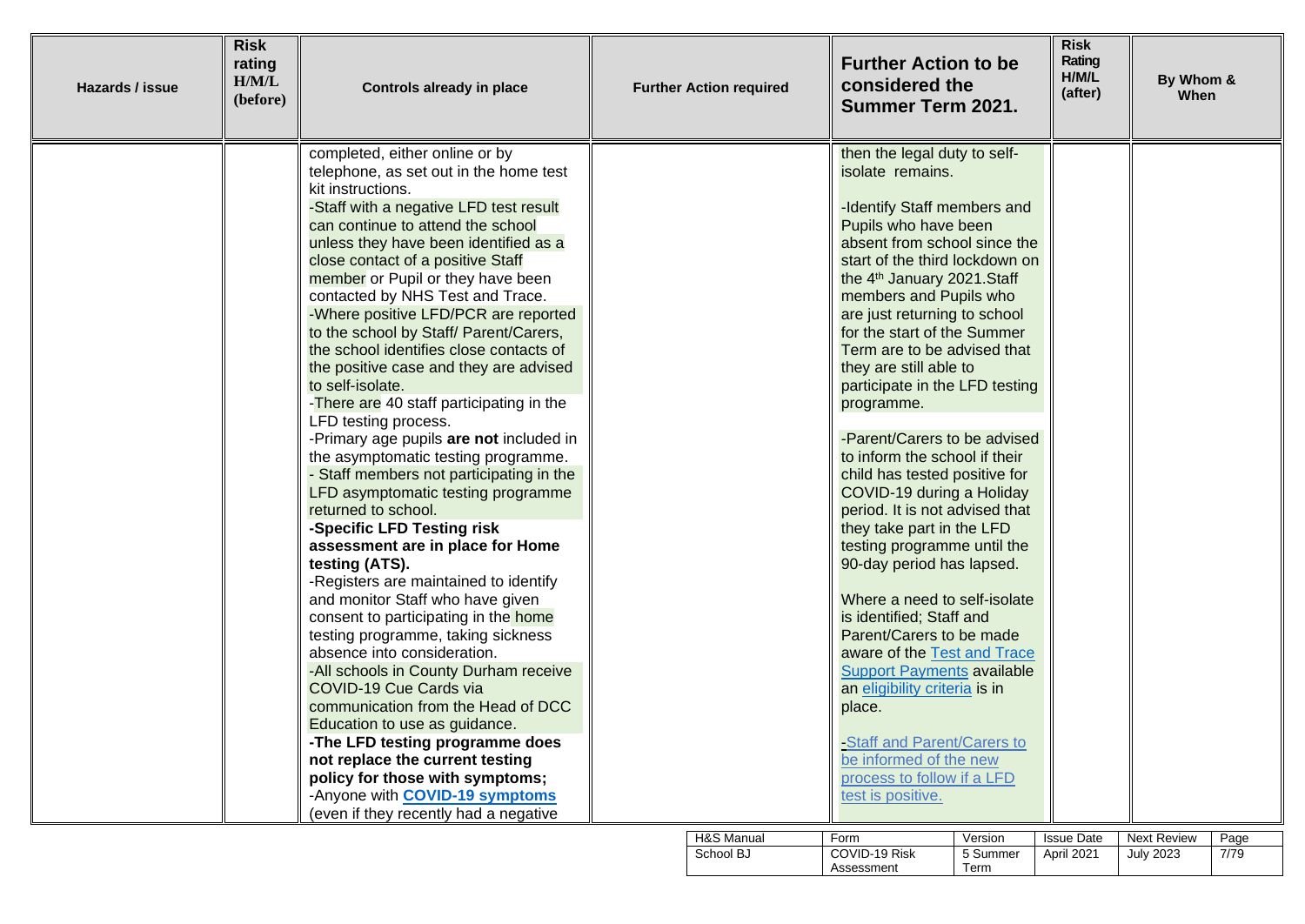| Hazards / issue                                                         | <b>Risk</b><br>rating<br>$\mathbf{H} / \mathbf{M} / \mathbf{L}$<br>(before) | <b>Controls already in place</b>                                                                                                                                                                                                                                                                                                                                                                                                                                                                                                                                                                                                                                                                                                                                                   | <b>Further Action required</b> | <b>Further Action to be</b><br>considered the<br><b>Summer Term 2021.</b>                                                                                                                                                                                                                                                                                                                                                                                                                                                                                        |                     | <b>Risk</b><br>Rating<br>H/M/L<br>(after) | By Whom &<br>When                      |              |
|-------------------------------------------------------------------------|-----------------------------------------------------------------------------|------------------------------------------------------------------------------------------------------------------------------------------------------------------------------------------------------------------------------------------------------------------------------------------------------------------------------------------------------------------------------------------------------------------------------------------------------------------------------------------------------------------------------------------------------------------------------------------------------------------------------------------------------------------------------------------------------------------------------------------------------------------------------------|--------------------------------|------------------------------------------------------------------------------------------------------------------------------------------------------------------------------------------------------------------------------------------------------------------------------------------------------------------------------------------------------------------------------------------------------------------------------------------------------------------------------------------------------------------------------------------------------------------|---------------------|-------------------------------------------|----------------------------------------|--------------|
|                                                                         |                                                                             | LFD test result), should still self-isolate<br>immediately in line with current<br>guidance.<br>-Staff, Parents/Carers are aware that<br>those presenting COVID-19 symptoms<br>are to order a test online or visit a test<br>site to take a lab-based polymerase<br>chain reaction (PCR) test to check if<br>they have the virus.<br>-Pupils and Staff not participating in the<br>LFD testing programme returned to<br>school w/c 8 <sup>th</sup> March 2021.                                                                                                                                                                                                                                                                                                                     |                                | -Parent and Carers to be<br>advised how they can<br>receive home LFD testing<br>kits. LFD test kits are<br>available from;<br>-find a pharmacy where you<br>can collect tests<br>find a local site to get tested<br>at<br>find a local site where you<br>can collect tests                                                                                                                                                                                                                                                                                       |                     |                                           |                                        |              |
| <b>COVID-19 Outbreak-</b><br>Positive cases in the<br>school community. | H                                                                           | - The school have provided Staff,<br>Parent and Carers with an e-mail<br>address/contact details to report a<br>positive LFD/PCR test in and out of<br>school hours. The e-mail address and<br>contact details are monitored on at<br>least a daily basis.<br>-2 or more confirmed cases within 14<br>days, or an overall rise in sickness<br>absence where coronavirus (COVID-<br>19) is suspected, may indicate an<br>outbreak.<br>-DCC Public Health Team meet on at<br>least a weekly basis and track positive<br>COVID-19 cases occurring around the<br>county. Where need identified support<br>is provided to schools.<br>-Multi-agency meetings take place on a<br>weekly basis with the Head of DCC<br>Education etc. to discuss COVID-19<br>and Head teachers updated as |                                | -Where LFD/PCR tests are<br>reported to the school as<br>positive, review the systems<br>of control that you have in<br>place.<br>-Review the COVID-19<br><b>Whole School risk</b><br>assessment.<br>-Complete the School<br><b>COVID 19 Reassurance</b><br>Checklist.<br>-Review risk assessments in<br>place for Staff/Pupils who<br>have underlying health<br>conditions.<br>-Remind Parents/Carers If<br>they or a member of their<br>household/support bubble<br>have been told to self-isolate<br>for 10 days by Test and<br><b>Trace they must ensure</b> |                     | M                                         | Headteacher                            |              |
|                                                                         |                                                                             |                                                                                                                                                                                                                                                                                                                                                                                                                                                                                                                                                                                                                                                                                                                                                                                    | H&S Manual<br>School BJ        | Form<br>COVID-19 Risk                                                                                                                                                                                                                                                                                                                                                                                                                                                                                                                                            | Version<br>5 Summer | <b>Issue Date</b><br>April 2021           | <b>Next Review</b><br><b>July 2023</b> | Page<br>8/79 |
|                                                                         |                                                                             |                                                                                                                                                                                                                                                                                                                                                                                                                                                                                                                                                                                                                                                                                                                                                                                    |                                | Assessment                                                                                                                                                                                                                                                                                                                                                                                                                                                                                                                                                       | Term                |                                           |                                        |              |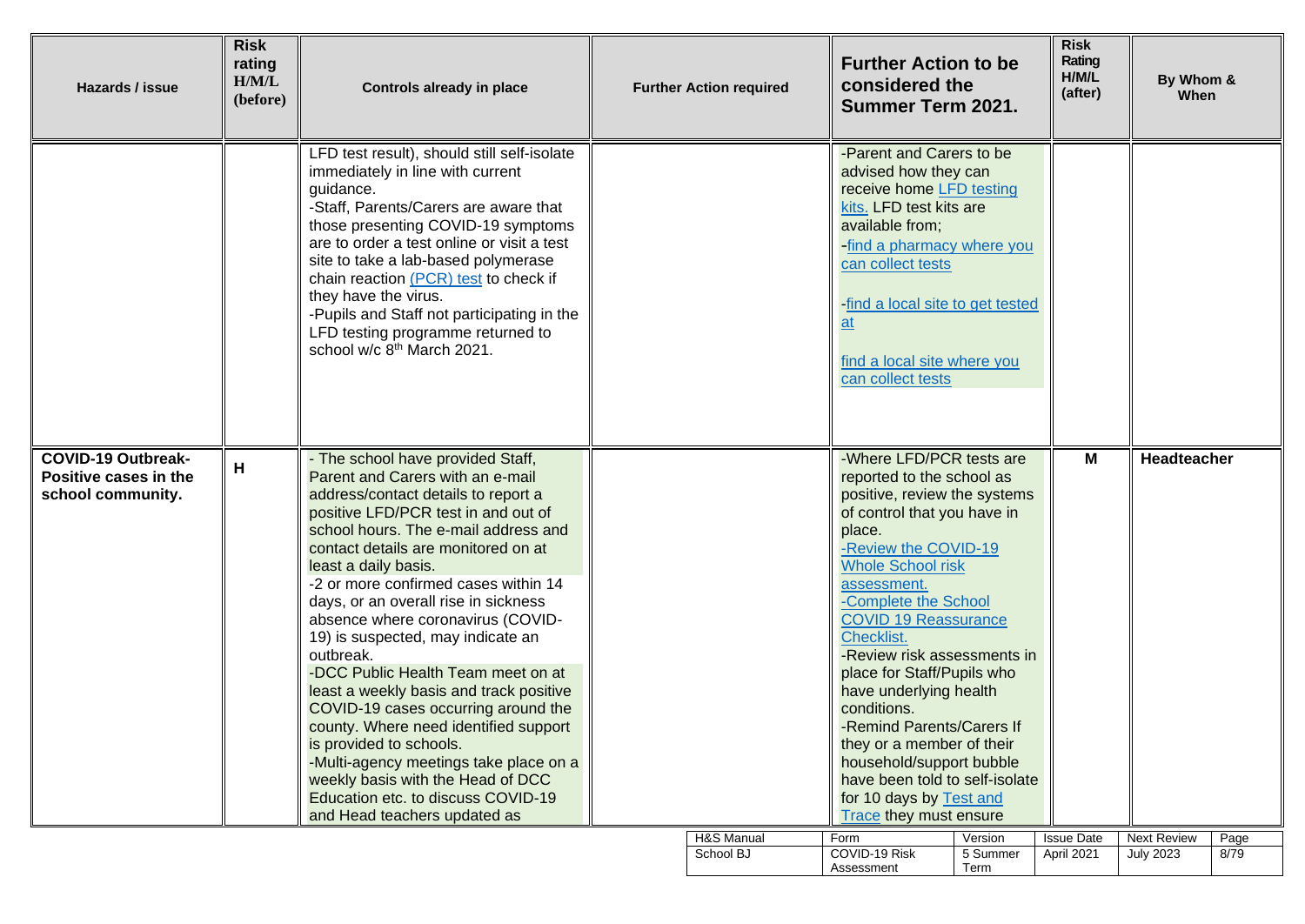| Hazards / issue                                   | <b>Risk</b><br>rating<br>H/M/L<br>(before) | <b>Controls already in place</b>                                                                                                                                                                                                                                                                                                                                                                                                                                                                                                                                                                                                                                                                      |                                                   | <b>Further Action required</b>                                                                                                                                                                                                                                                                                                                                                                         | <b>Further Action to be</b><br>considered the<br>Summer Term 2021.                                                                                                                                                                                                                                                                                                                                                                                                           |                             | <b>Risk</b><br>Rating<br>H/M/L<br>(after) | By Whom &<br>When                      |              |
|---------------------------------------------------|--------------------------------------------|-------------------------------------------------------------------------------------------------------------------------------------------------------------------------------------------------------------------------------------------------------------------------------------------------------------------------------------------------------------------------------------------------------------------------------------------------------------------------------------------------------------------------------------------------------------------------------------------------------------------------------------------------------------------------------------------------------|---------------------------------------------------|--------------------------------------------------------------------------------------------------------------------------------------------------------------------------------------------------------------------------------------------------------------------------------------------------------------------------------------------------------------------------------------------------------|------------------------------------------------------------------------------------------------------------------------------------------------------------------------------------------------------------------------------------------------------------------------------------------------------------------------------------------------------------------------------------------------------------------------------------------------------------------------------|-----------------------------|-------------------------------------------|----------------------------------------|--------------|
|                                                   |                                            | required.<br>-Trends identified and where need<br>identified reported to DCC Public<br>Health Team via COVID-19 Education<br>settings reporting tool<br>-Close contacts identified and isolation<br>advise given to Parents/Carers.<br>- Where a positive PCR/LFD test is<br>received Staff, Parent/Carers are<br>advised to follow the Guidance for<br>contacts of people with confirmed<br>coronavirus (COVID-19) infection who<br>do not live with the person.<br>-Where cases are reported outside of<br>school hours contact the DfE helpline<br>on 0800 046 8687 selecting option 1.<br>-Where need identified the DCC H&S<br>Team attend the school to review<br>systems of controls in place. |                                                   |                                                                                                                                                                                                                                                                                                                                                                                                        | they;<br>-Do not go to work, school,<br>or public places (including<br>shops)<br>-Do not use public transport<br>or use taxis<br>-Do not have visitors in their<br>home (except people)<br>providing essential care)<br>-Do not go out to exercise<br>-Where a need to self-isolate<br>is identified; Staff and<br>Parent/Carers to be made<br>aware of the Test and Trace<br><b>Support Payments available</b><br>an eligibility criteria is in<br>place.                   |                             |                                           |                                        |              |
| <b>COVID-19 transmission</b><br>within households | M                                          | - The Headteacher has ensured that<br>communication links are in place for<br>parents/carers to contact the school<br>outside of normal school hours so that<br>appropriate action can be taken in the<br>event of a positive LFD/PCR test being<br>reported.<br>Registers are taken each day of<br>pupils' present.<br>Staff follow the sickness absence<br>procedures that are in place.<br>Staff arrive on site prior to the start<br>of the school day and report to the<br>identified member of the SLT.<br>Pupils are met each day at the<br>identified entrance for their class by a                                                                                                           | absence.<br>parents/ carers or staff<br>may have. | Parents/Carers continually<br>advised to follow the school's<br>procedures for sickness<br>- Where Pupils/Staff are<br>absent and the school do not<br>receive a phone call from<br>members, the school will<br>contact them to ascertain the<br>reasons for their absence.<br>Parents/Carers and Staff<br>advised to report to the school<br>any symptoms of COVID 19<br>that they or their household | -Parent/Carers to be advised<br>to inform the school if their<br>child has tested positive for<br>COVID-19 during a Holiday<br>period. It is not advised that<br>they take part in the LFD<br>testing programme until the<br>90-day period has lapsed.<br>- Remind Parents/Carers If<br>they or a member of their<br>household/support bubble<br>have been told to self-isolate<br>for 10 days by Test and<br>Trace they must ensure<br>they;<br>-Do not go to work, school, |                             | L                                         | <b>Head teacher</b>                    |              |
|                                                   |                                            |                                                                                                                                                                                                                                                                                                                                                                                                                                                                                                                                                                                                                                                                                                       |                                                   | H&S Manual<br>School BJ                                                                                                                                                                                                                                                                                                                                                                                | Form<br>COVID-19 Risk<br>Assessment                                                                                                                                                                                                                                                                                                                                                                                                                                          | Version<br>5 Summer<br>Term | <b>Issue Date</b><br>April 2021           | <b>Next Review</b><br><b>July 2023</b> | Page<br>9/79 |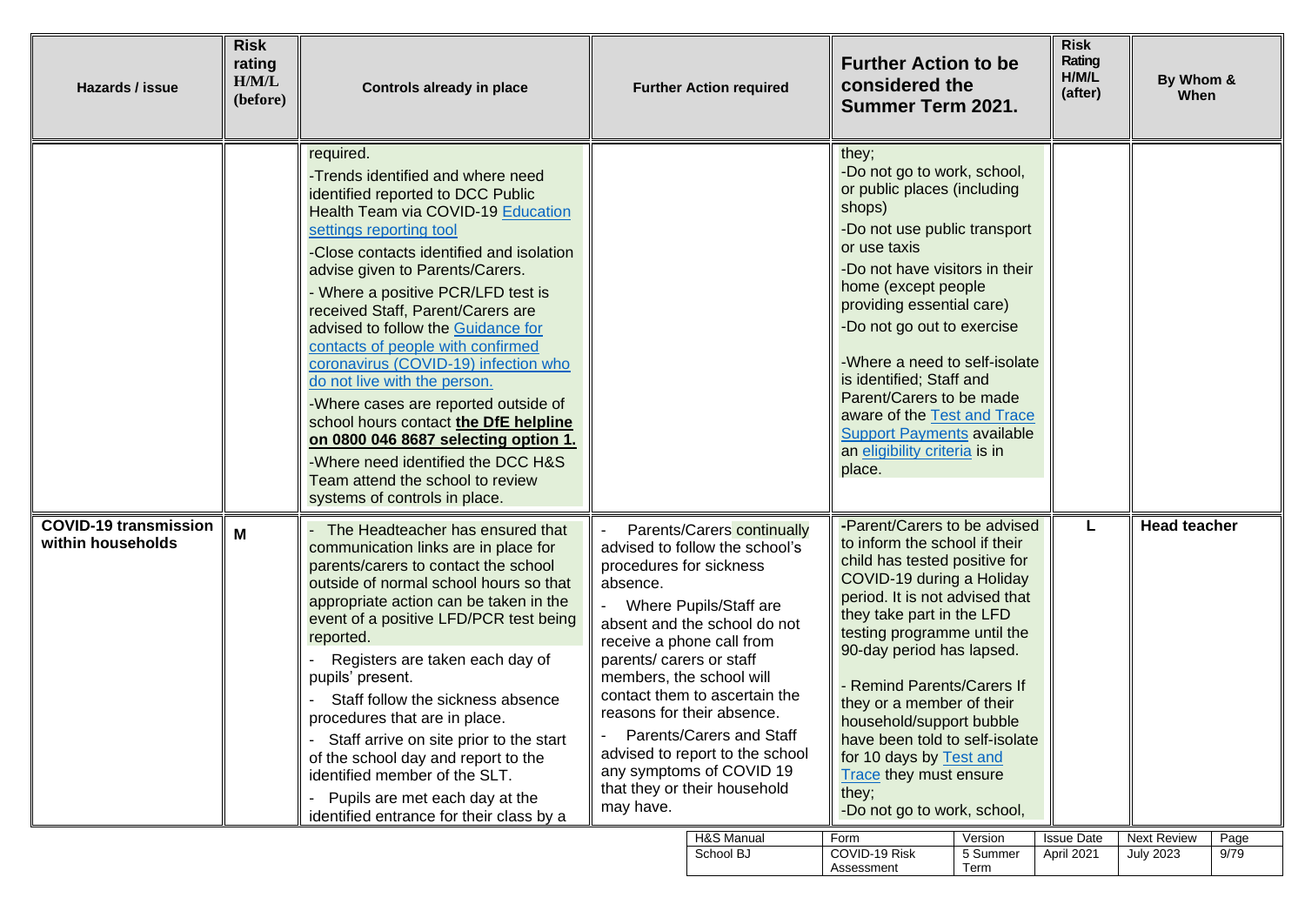| H&S Manual | Form          | Version  | <b>Issue Date</b> | Next Review      | Page  |
|------------|---------------|----------|-------------------|------------------|-------|
| School BJ  | COVID-19 Risk | 5 Summer | April 2021        | <b>July 2023</b> | 10/79 |
|            | Assessment    | ™erm     |                   |                  |       |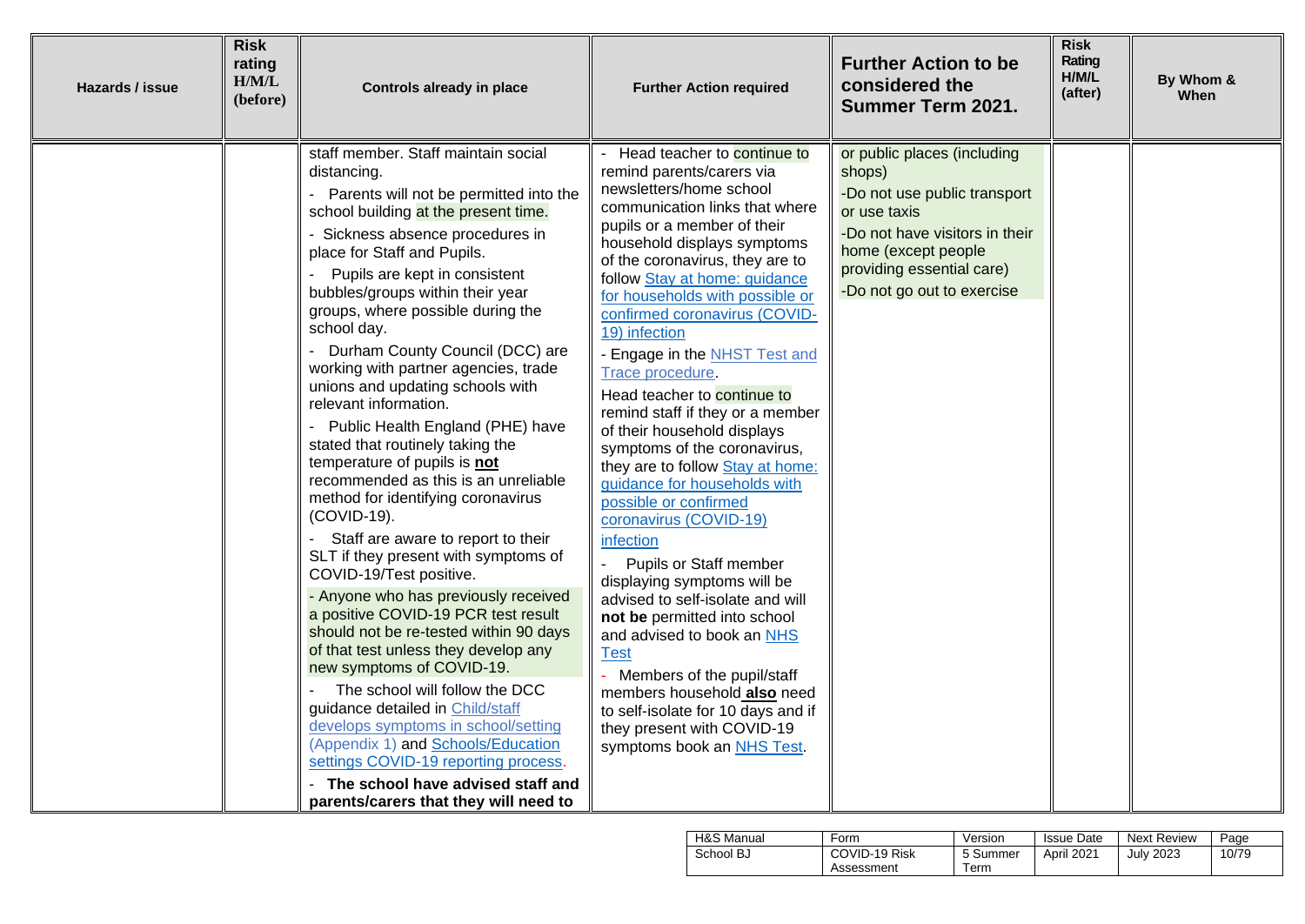| Hazards / issue                                    | <b>Risk</b><br>rating<br>H/M/L<br>(before) | <b>Controls already in place</b>                                                                                                                                                                                                                                                                                                                                                                                                                                                                                                                                                                                                                                              | <b>Further Action required</b>                                                                                                                                                                                                                                                          | <b>Further Action to be</b><br>considered the<br><b>Summer Term 2021.</b>                                                                                                                                                                                                                      | <b>Risk</b><br>Rating<br>H/M/L<br>(after) | By Whom &<br>When   |
|----------------------------------------------------|--------------------------------------------|-------------------------------------------------------------------------------------------------------------------------------------------------------------------------------------------------------------------------------------------------------------------------------------------------------------------------------------------------------------------------------------------------------------------------------------------------------------------------------------------------------------------------------------------------------------------------------------------------------------------------------------------------------------------------------|-----------------------------------------------------------------------------------------------------------------------------------------------------------------------------------------------------------------------------------------------------------------------------------------|------------------------------------------------------------------------------------------------------------------------------------------------------------------------------------------------------------------------------------------------------------------------------------------------|-------------------------------------------|---------------------|
|                                                    |                                            | be ready and willing to;<br>Book a test if they are displaying<br>symptoms.<br>Staff and pupils <b>DO NOT</b> come into<br>the school if they have symptoms of<br>COVID-19 and <b>WILL BE</b> sent home to<br>self-isolate if they develop them in<br>school.<br>The school are aware that all children<br>can be tested, including children under<br>5, but children aged 11 and under will<br>need to be helped by their<br>Parents/Carers if using a home testing<br>kit<br>Self-isolate if they have been in<br>close contact with someone who<br>develops coronavirus (COVID-19)<br>symptoms or someone who tests<br>positive for coronavirus (COVID-19) for<br>10 days. |                                                                                                                                                                                                                                                                                         |                                                                                                                                                                                                                                                                                                |                                           |                     |
| 2. Use of face coverings on the school site        |                                            |                                                                                                                                                                                                                                                                                                                                                                                                                                                                                                                                                                                                                                                                               |                                                                                                                                                                                                                                                                                         |                                                                                                                                                                                                                                                                                                |                                           |                     |
| <b>Use of Face Coverings</b><br>on the school site | Μ                                          | -Guidance for Face Coverings in<br><b>Education followed;</b><br>-Primary-Face coverings worn by staff<br>and adult visitors in situations where<br>social distancing between adults is not<br>possible (for example, when moving<br>around in corridors and communal<br>areas). Children in primary school do<br>not need to wear a face covering.<br>-Where need identified face coverings<br>can be worn in classrooms in primary                                                                                                                                                                                                                                          | -Staff and pupils to be<br>continually reminded;<br>Safe wearing of face coverings<br>requires the:<br>• cleaning/sanitising of hands<br>before and after touching -<br>including to remove or put them<br>on<br>· safe storage in individual,<br>sealable plastic bags between<br>use. | -Review the signage in place<br>at the main entrance to the<br>building to ensure that all<br>visitors to the school are to<br>wear face coverings when in<br>the building.<br>-A supply of face coverings<br>are to be readily available at<br>the main entrance for visitors<br>to the site. | L                                         | <b>Head teacher</b> |

| H&S Manual | Form          | Version  | <b>Issue Date</b> | <b>Next Review</b> | $P$ aqe |
|------------|---------------|----------|-------------------|--------------------|---------|
| School BJ  | COVID-19 Risk | 5 Summer | <b>April 2021</b> | <b>July 2023</b>   | 11/79   |
|            | Assessment    | erm      |                   |                    |         |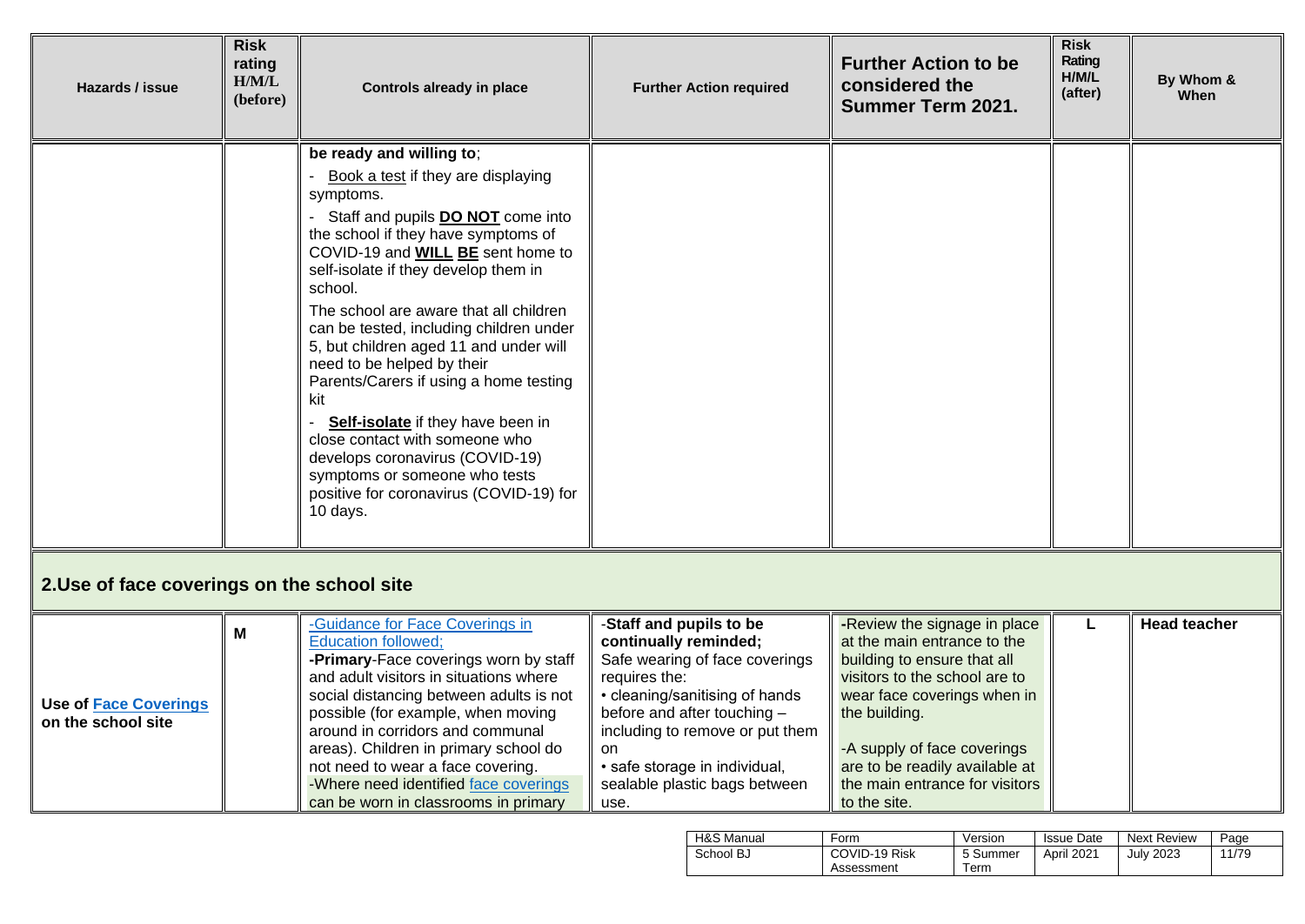| Hazards / issue                                             | <b>Risk</b><br>rating<br>$\mathbf{H} / \mathbf{M} / \mathbf{L}$<br>(before) | <b>Controls already in place</b>                                                                                                                                                                                                                                                                                                                                                                                                                                                                                                                                                                                                                                                                                                                                                                                                                                                                                                                                                                                 | <b>Further Action required</b>                                                                                                                                                                                                                                                                                                                                                                                                                                                                                                                                                                                                                                                                                                                                                                                                  | <b>Further Action to be</b><br>considered the<br>Summer Term 2021.                                                                                                                                                            | <b>Risk</b><br>Rating<br>H/M/L<br>(after) | By Whom &<br>When  |
|-------------------------------------------------------------|-----------------------------------------------------------------------------|------------------------------------------------------------------------------------------------------------------------------------------------------------------------------------------------------------------------------------------------------------------------------------------------------------------------------------------------------------------------------------------------------------------------------------------------------------------------------------------------------------------------------------------------------------------------------------------------------------------------------------------------------------------------------------------------------------------------------------------------------------------------------------------------------------------------------------------------------------------------------------------------------------------------------------------------------------------------------------------------------------------|---------------------------------------------------------------------------------------------------------------------------------------------------------------------------------------------------------------------------------------------------------------------------------------------------------------------------------------------------------------------------------------------------------------------------------------------------------------------------------------------------------------------------------------------------------------------------------------------------------------------------------------------------------------------------------------------------------------------------------------------------------------------------------------------------------------------------------|-------------------------------------------------------------------------------------------------------------------------------------------------------------------------------------------------------------------------------|-------------------------------------------|--------------------|
|                                                             |                                                                             | schools by staff members.<br>-A face visor or shield may be worn in<br>addition to a face covering but not<br>instead of one. This is because face<br>visors or shields do not adequately<br>cover the nose and mouth.<br>-Face visors or shields not be worn as<br>an alternative to face coverings. Face<br>visors worn only after carrying out a<br>risk assessment for the specific<br>situation and cleaned appropriately.<br>-The school is holding sufficient stock<br>levels of face coverings to support<br>visitors/staff who may need to be<br>supplied with a face covering.<br>-Those who rely on visual signals for<br>communication, or communicate with<br>or provide support to such individuals,<br>are currently exempt from any<br>requirement to wear face coverings.<br>-Handwashing /hand sanitiser<br>procedures are in place if staff have to<br>remove their face coverings whilst in<br>the building.<br>-Hand, cleaning, and respiratory<br>stations located around the school site. | -Staff to be advised that where<br>a face covering becomes damp,<br>it should not be worn, and the<br>face covering should be<br>replaced carefully. Staff may<br>consider bringing a spare face<br>covering to wear if their face<br>covering becomes damp during<br>the day.<br>-Consideration be given to staff<br>being supplied with a small<br>number of face coverings for<br>their areas.<br>-Transparent face coverings,<br>which may assist<br>communication with someone<br>who relies on lip reading, clear<br>sound or facial expression to<br>communicate, can be worn. -<br>Staff to be advised that there is<br>currently very limited evidence<br>regarding the effectiveness or<br>safety of transparent face<br>coverings, but they may be<br>effective in reducing the spread<br>of coronavirus (COVID-19). | -Subject to the roadmap<br>process, as part of step 3,<br>these precautionary<br>measures will be no longer<br>be recommended.<br>This would be no earlier than<br>17 May and will be<br>confirmed with one week's<br>notice. |                                           |                    |
|                                                             |                                                                             | 3. Maintaining hand and respiratory hygiene on the school site                                                                                                                                                                                                                                                                                                                                                                                                                                                                                                                                                                                                                                                                                                                                                                                                                                                                                                                                                   |                                                                                                                                                                                                                                                                                                                                                                                                                                                                                                                                                                                                                                                                                                                                                                                                                                 |                                                                                                                                                                                                                               |                                           |                    |
| <b>Hand and respiratory</b><br>hygiene across the<br>school | H                                                                           | -During the Spring Term pupils advised<br>to follow, where possible Hands-Face-<br>Space:<br>-HANDS - Wash your hands regularly<br>and for 20 coand                                                                                                                                                                                                                                                                                                                                                                                                                                                                                                                                                                                                                                                                                                                                                                                                                                                              |                                                                                                                                                                                                                                                                                                                                                                                                                                                                                                                                                                                                                                                                                                                                                                                                                                 | During the Summer Term<br>continue to advise Staff and<br>Pupils to follow, where<br>possible Hands-Face-Space:<br>HANDO Moch vous bonde                                                                                      |                                           | <b>Headteacher</b> |

and for 20 seconds.

-**FACE** - Wear a face covering in indoor

| H&S Manual | Form                        | Version         | <b>Issue Date</b> | <b>Next Review</b> | Page  |
|------------|-----------------------------|-----------------|-------------------|--------------------|-------|
| School BJ  | COVID-19 Risk<br>Assessment | 5 Summer<br>erm | <b>April 2021</b> | Julv 2023          | 12/79 |

-**HANDS** - Wash your hands

regularly and for 20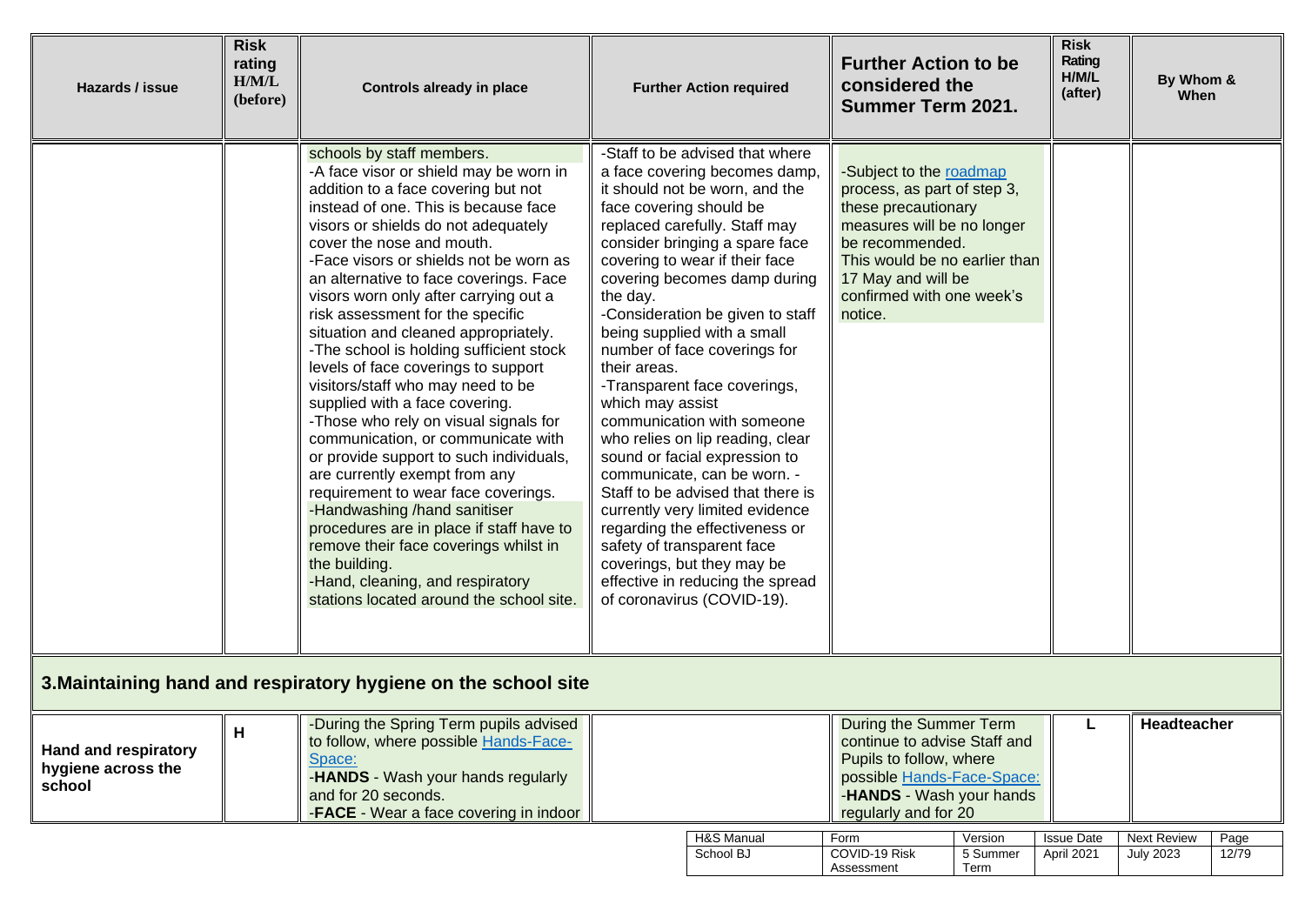| Hazards / issue | <b>Risk</b><br>rating<br>H/M/L<br>(before) | <b>Controls already in place</b>                                                                                                                                                                                                                                                                                                                                                                                                                                                                                                                                                                                                                                                                                                                                                                                                                                                                                                                                                                                                                                                                                                                                                                                                                                                               | <b>Further Action required</b> | <b>Further Action to be</b><br>considered the<br>Summer Term 2021.                                                                                                                                                                                                                                                                                                                                                                                                                                                                                                                                       | <b>Risk</b><br>Rating<br>H/M/L<br>(after) | By Whom &<br>When |
|-----------------|--------------------------------------------|------------------------------------------------------------------------------------------------------------------------------------------------------------------------------------------------------------------------------------------------------------------------------------------------------------------------------------------------------------------------------------------------------------------------------------------------------------------------------------------------------------------------------------------------------------------------------------------------------------------------------------------------------------------------------------------------------------------------------------------------------------------------------------------------------------------------------------------------------------------------------------------------------------------------------------------------------------------------------------------------------------------------------------------------------------------------------------------------------------------------------------------------------------------------------------------------------------------------------------------------------------------------------------------------|--------------------------------|----------------------------------------------------------------------------------------------------------------------------------------------------------------------------------------------------------------------------------------------------------------------------------------------------------------------------------------------------------------------------------------------------------------------------------------------------------------------------------------------------------------------------------------------------------------------------------------------------------|-------------------------------------------|-------------------|
|                 |                                            | settings where social distancing may<br>be difficult, and where recommended.<br>-SPACE - Year groups have been<br>placed in in class bubbles and seating<br>plans put in place so that close<br>contacts can be identified throughout<br>the school day.<br>-FRESH AIR-Windows and doors are<br>opened throughout the school building<br>to allow natural ventilation whilst the<br>building is occupied.<br>-Handwashing facilities and hand<br>sanitiser readily available around the<br>school site.<br>-Hand, respiratory and cleaning<br>stations located within the classroom<br>areas.<br><b>Staff and Pupils wash/apply hand</b><br>sanitiser.<br>- When they arrive at the school<br>- When they return from break periods<br>- When they change rooms<br>Before and after eating<br>-Following interventions<br>Pupils are supervised to wash their<br>hands or apply hand sanitiser where<br>hand washing facilities are not<br>available due to the number of pupils at<br>the start of the school day.<br>-Additional areas utilised within the<br>school that are able to facilitate hand<br>washing e.g. activity areas that have a<br>sink with cold running water.<br>Portable handwashing stations put<br>in place where need identified.<br>Pupils taught how to wash their |                                | seconds/Apply hand<br>sanitiser if handwashing not<br>available.<br>-FACE - Current guidance<br>followed for Secondary and<br>Primary/Nursery staff and<br>pupils and where staff/pupils<br>will come into contact with<br>people they do not normally<br>meet.<br>-SPACE - Year groups have<br>been placed in in class<br>bubbles and seating plans<br>put in place so that close<br>contacts can be identified<br>throughout the school day.<br><b>FRESH AIR-Windows and</b><br>doors are opened throughout<br>the school building to allow<br>natural ventilation whilst the<br>building is occupied. |                                           |                   |

| H&S Manual | Form          | Version  | <b>Issue Date</b> | <b>Next Review</b> | Page  |
|------------|---------------|----------|-------------------|--------------------|-------|
| School BJ  | COVID-19 Risk | 5 Summer | April 2021        | <b>July 2023</b>   | 13/79 |
|            | Assessment    | erm      |                   |                    |       |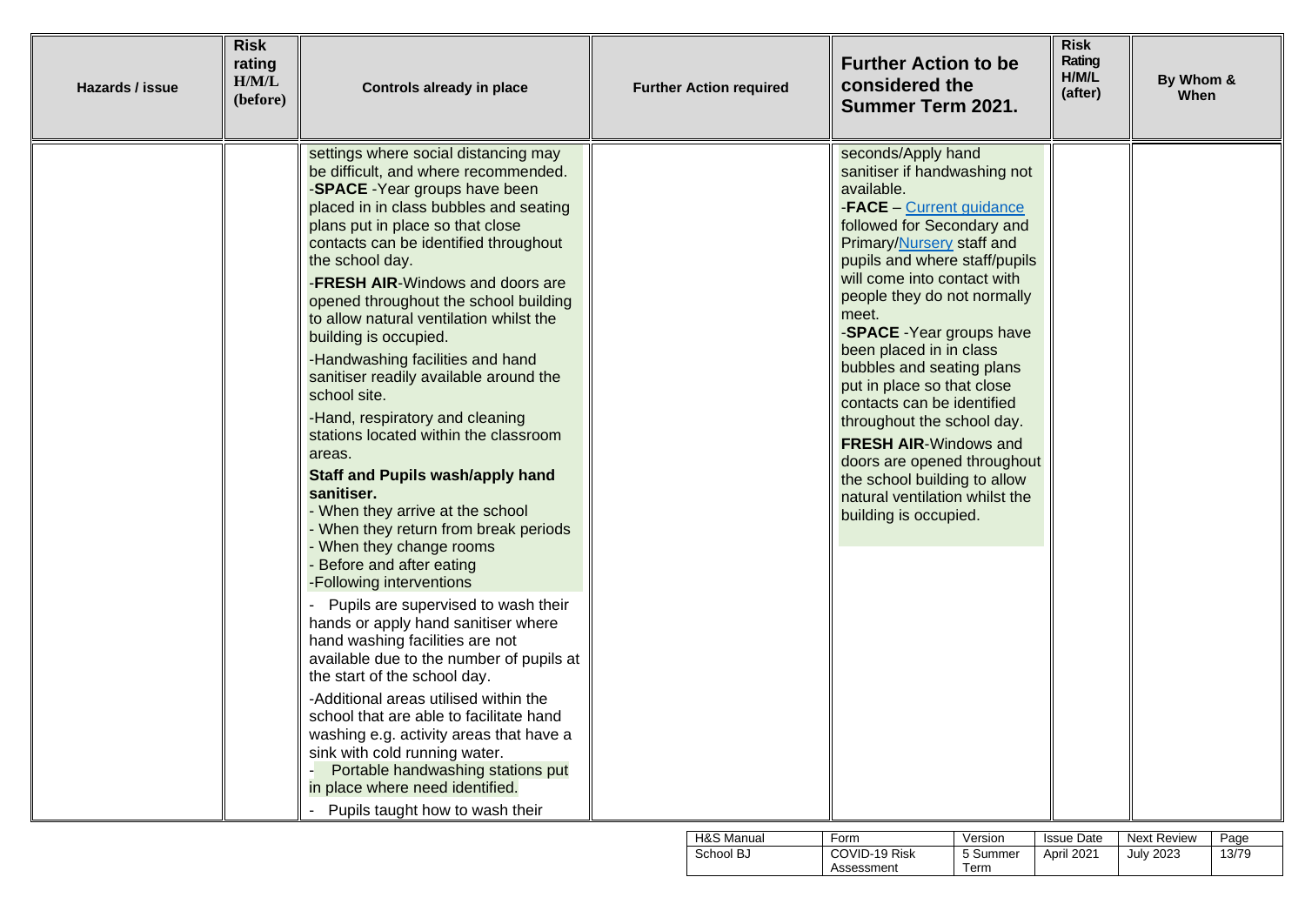| Hazards / issue | <b>Risk</b><br>rating<br>H/M/L<br>(before) | <b>Controls already in place</b>                                                                                                                                                                                                                                                                                                                                                                                                                                                                                                                                                                                                                                                                                                                                                                                                                                                                                                                                                                                                                                                                                                                                                                                                                                 | <b>Further Action to be</b><br>considered the<br><b>Further Action required</b><br>Summer Term 2021. |  | <b>Risk</b><br>Rating<br>H/M/L<br>(after) | By Whom &<br><b>When</b> |
|-----------------|--------------------------------------------|------------------------------------------------------------------------------------------------------------------------------------------------------------------------------------------------------------------------------------------------------------------------------------------------------------------------------------------------------------------------------------------------------------------------------------------------------------------------------------------------------------------------------------------------------------------------------------------------------------------------------------------------------------------------------------------------------------------------------------------------------------------------------------------------------------------------------------------------------------------------------------------------------------------------------------------------------------------------------------------------------------------------------------------------------------------------------------------------------------------------------------------------------------------------------------------------------------------------------------------------------------------|------------------------------------------------------------------------------------------------------|--|-------------------------------------------|--------------------------|
|                 |                                            | hands by staff members. Pupils that<br>need support to wash their hands are<br>supported by a member of staff.<br>- Hands are dried following<br>handwashing<br>Pupils are supervised throughout the<br>school day to wash their hands for 20<br>seconds by staff members throughout<br>the school day. Staff follow the<br>guidance provided<br>- Where hand washing facilities are<br>limited due to the number of pupils,<br>hand sanitiser stations have been<br>located in identified areas around the<br>school site<br>- Handwashing and hand sanitiser<br>posters located in Staff and Pupil toilet<br>areas and around the school site.<br>Hand, cleaning, and respiratory<br>stations located around the school site.<br>Pupils and Staff follow the 'Catch it,<br>Bin it, Kill it', guidance and avoid<br>touching their faces, noses etc.<br>practice followed whilst at school.<br>- Catch it, bin it, kill it posters located<br>in pupil, staff toilet areas and around<br>the school site.<br>Pupils taught to cough and sneeze<br>$\blacksquare$<br>into their elbow and away from the<br>direction of other pupils and staff.<br>Lidded waste bins are in place to<br>place used tissues in. Bins are emptied<br>at the end of the school day. |                                                                                                      |  |                                           |                          |
|                 |                                            | - Waste bins are emptied, and waste<br>placed in the bin store at the end of the                                                                                                                                                                                                                                                                                                                                                                                                                                                                                                                                                                                                                                                                                                                                                                                                                                                                                                                                                                                                                                                                                                                                                                                 |                                                                                                      |  |                                           |                          |

| H&S Manual | Form          | Version  | <b>Issue Date</b> | <b>Next Review</b> | Page  |
|------------|---------------|----------|-------------------|--------------------|-------|
| School BJ  | COVID-19 Risk | 5 Summer | <b>April 2021</b> | <b>July 2023</b>   | 14/79 |
|            | Assessment    | erm      |                   |                    |       |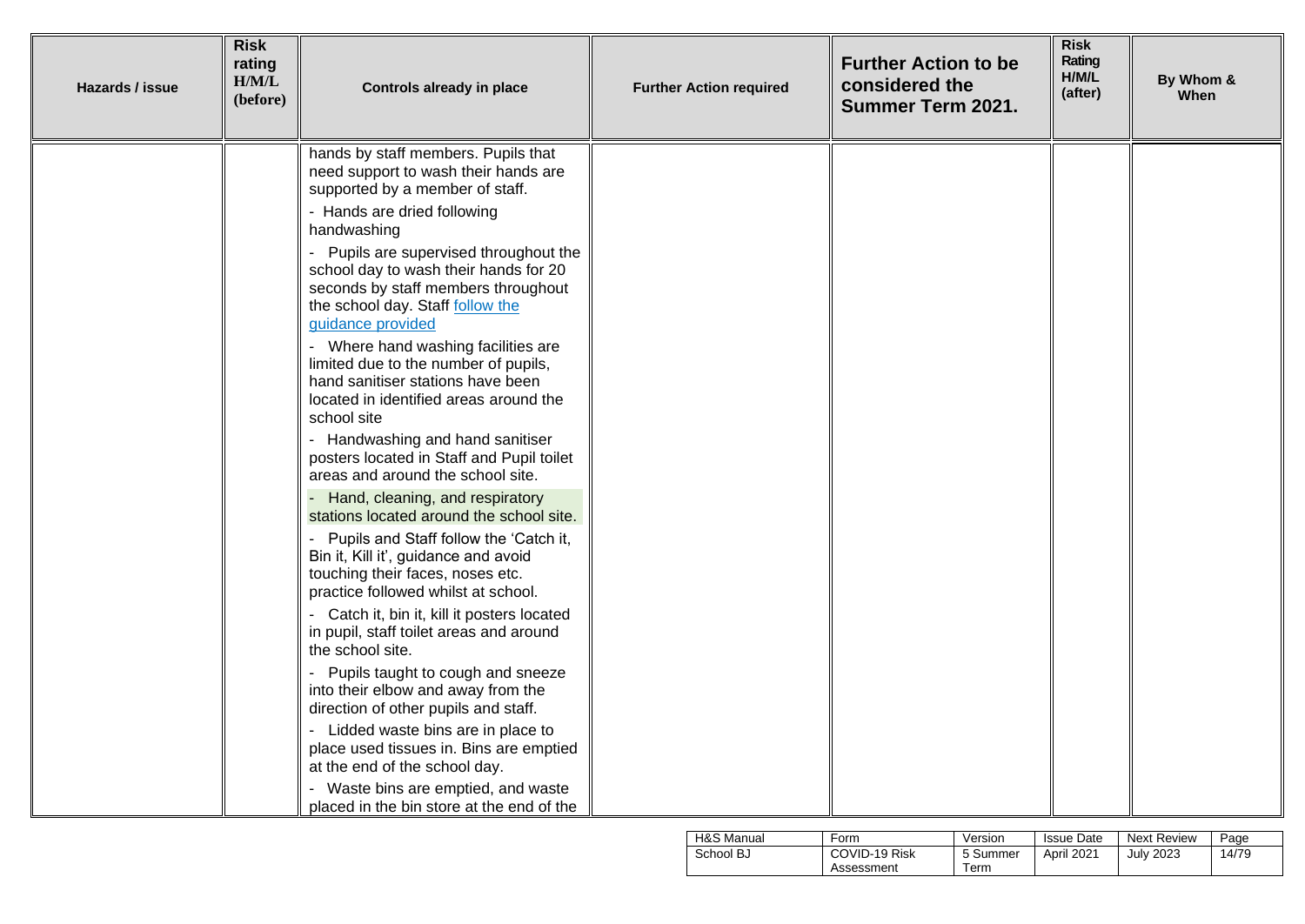| Hazards / issue                             | <b>Risk</b><br>rating<br>H/M/L<br>(before) | <b>Controls already in place</b>                                                                                                                                                                                                                                                                                                                                                                                                                                                                                                                                      | <b>Further Action required</b>                                                                         | <b>Further Action to be</b><br>considered the<br>Summer Term 2021.                                                      | <b>Risk</b><br>Rating<br>H/M/L<br>(after) | By Whom &<br>When |
|---------------------------------------------|--------------------------------------------|-----------------------------------------------------------------------------------------------------------------------------------------------------------------------------------------------------------------------------------------------------------------------------------------------------------------------------------------------------------------------------------------------------------------------------------------------------------------------------------------------------------------------------------------------------------------------|--------------------------------------------------------------------------------------------------------|-------------------------------------------------------------------------------------------------------------------------|-------------------------------------------|-------------------|
|                                             |                                            | school day.<br>- Hand sanitiser station located at the<br>main entrance for visitor use.<br>- All Visitors sanitise their hands on<br>entering the school building.<br>- Stringent cleaning schedules in<br>place, DCC cleaning checklist in place.<br>Toilet areas monitored throughout<br>the school day to ensure that the<br>supplies of hand soap and paper<br>towels are maintained.<br>-Chewing gum not permitted on the<br>school site.<br>- Infection Control Risk assessment in<br>place to manage other biological<br>hazards within the school community. |                                                                                                        |                                                                                                                         |                                           |                   |
| 4. Cleaning carried out on the school site. |                                            |                                                                                                                                                                                                                                                                                                                                                                                                                                                                                                                                                                       |                                                                                                        |                                                                                                                         |                                           |                   |
| <b>Cleaning Procedures</b><br>in place      | н                                          | - Guidance followed for the cleaning<br>of non-health care settings.-Cleaning<br>schedule in place during the school day<br>and at the end of the school day.<br>-A dedicated team undertake the<br>cleaning schedule.<br>-Teaching staff also undertake cleaning<br>activities within their classroom<br>environments over the course of the<br>school day.<br>-Where able to, pupils wipe down<br>surfaces prior to moving from one room<br>to another.<br>-Hand, cleaning, and respiratory                                                                         | - DCC-Caretaking & Cleaning<br><b>Support Service Cleaning</b><br>schedule updated on the<br>Extranet. | -Cleaning schedules<br>reviewed where an Outbreak<br>has been identified.<br>-Affected classroom areas<br>deep cleaned. | L                                         |                   |

| H&S Manual | Form          | Version  | <b>Issue Date</b> | <b>Next Review</b> | Page  |
|------------|---------------|----------|-------------------|--------------------|-------|
| School BJ  | COVID-19 Risk | 5 Summer | April 2021        | <b>July 2023</b>   | 15/79 |
|            | Assessment    | ⊺erm     |                   |                    |       |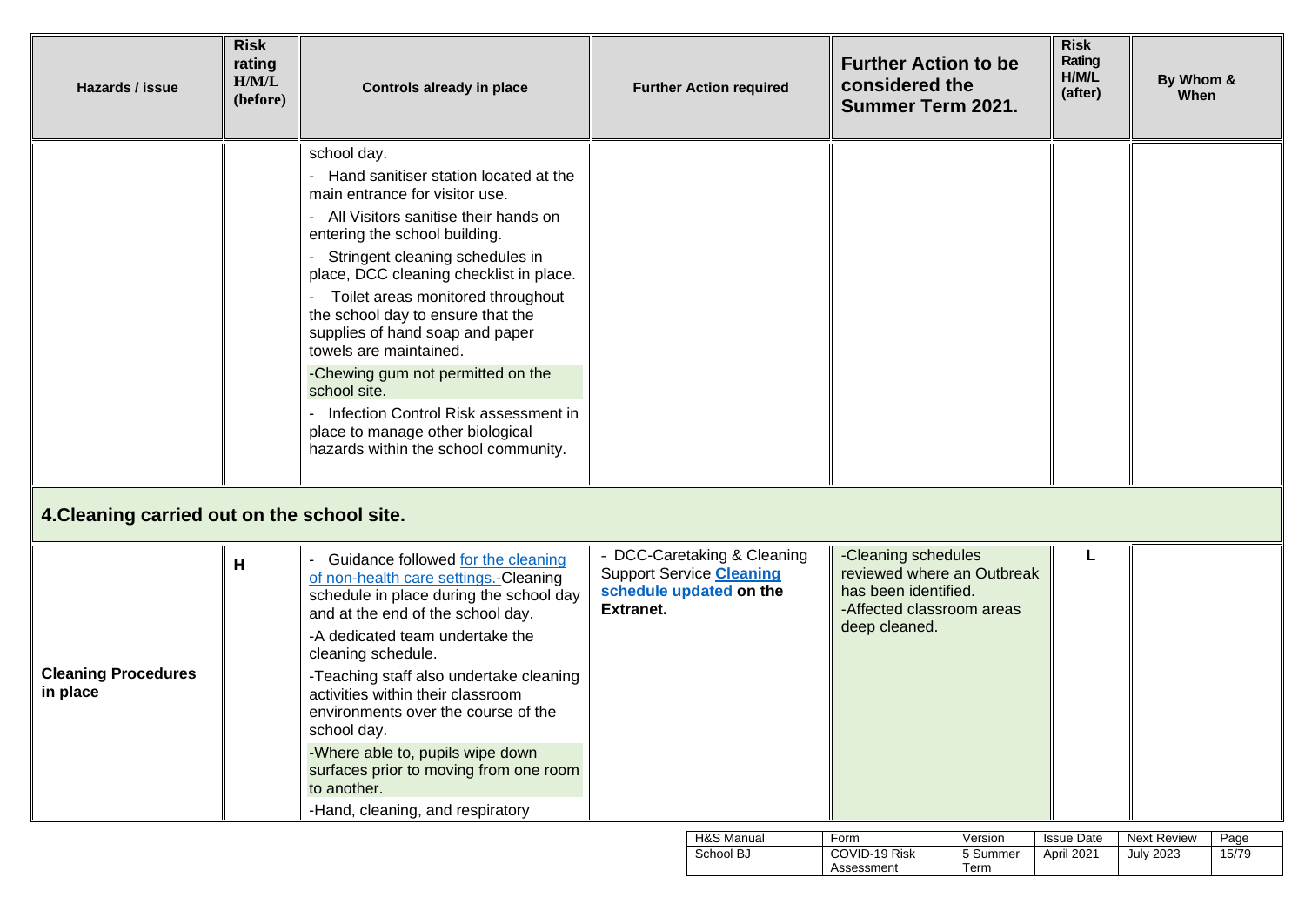| Hazards / issue | <b>Risk</b><br>rating<br>H/M/L<br>(before) | <b>Controls already in place</b>                                                                                                                                                                                                                                                                                                                                                                                                                                                                                                                                                                                                                                                                                                                                                                                                                                                                                                                                                                                                                                                                                                                                                                                             | <b>Further Action required</b> | <b>Further Action to be</b><br>considered the<br>Summer Term 2021. | <b>Risk</b><br>Rating<br>H/M/L<br>(after) | By Whom &<br><b>When</b> |
|-----------------|--------------------------------------------|------------------------------------------------------------------------------------------------------------------------------------------------------------------------------------------------------------------------------------------------------------------------------------------------------------------------------------------------------------------------------------------------------------------------------------------------------------------------------------------------------------------------------------------------------------------------------------------------------------------------------------------------------------------------------------------------------------------------------------------------------------------------------------------------------------------------------------------------------------------------------------------------------------------------------------------------------------------------------------------------------------------------------------------------------------------------------------------------------------------------------------------------------------------------------------------------------------------------------|--------------------------------|--------------------------------------------------------------------|-------------------------------------------|--------------------------|
|                 |                                            | stations are in each classroom/halls<br>etc. and at strategic points around the<br>school site<br>Spillage policy in place.<br>Cleaning products readily available<br>in the immediate area of the<br>classroom/toilet areas for spot<br>cleaning.<br>- Where pupils move about the<br>building for lessons, workstations and<br>chairs are cleaned by pupils at the end<br>of each period.<br>Staff socially distance themselves<br>from one another when carrying out<br>cleaning activities.<br>- Hard surfaces and key touch point<br>areas, such as doors, door furniture,<br>light switches and handrails are<br>disinfected rather than simply cleaned<br>on a frequent basis.<br>- Communal fridge doors, kettles,<br>toasters, and microwave doors etc and<br>water cooler handles are included in<br>the daily routine cleaning carried out by<br>identified staff.<br>- Toilet and hand washing facilities<br>are adequately stocked with soap,<br>hand towels, toilet rolls and that the<br>waste bins are emptied each day and<br>taken out to the external bins.<br>- Cleaning schedules have been<br>made available to schools and are<br>available on the Extranet.<br><b>COSHH assessments and Material</b> |                                |                                                                    |                                           |                          |
|                 |                                            | Safety Data Sheets (MSDS) IN place                                                                                                                                                                                                                                                                                                                                                                                                                                                                                                                                                                                                                                                                                                                                                                                                                                                                                                                                                                                                                                                                                                                                                                                           |                                |                                                                    |                                           |                          |

| H&S Manual | Form          | Version  | <b>Issue Date</b> | <b>Next Review</b> | Page  |
|------------|---------------|----------|-------------------|--------------------|-------|
| School BJ  | COVID-19 Risk | 5 Summer | April 2021        | <b>July 2023</b>   | 16/79 |
|            | Assessment    | erm      |                   |                    |       |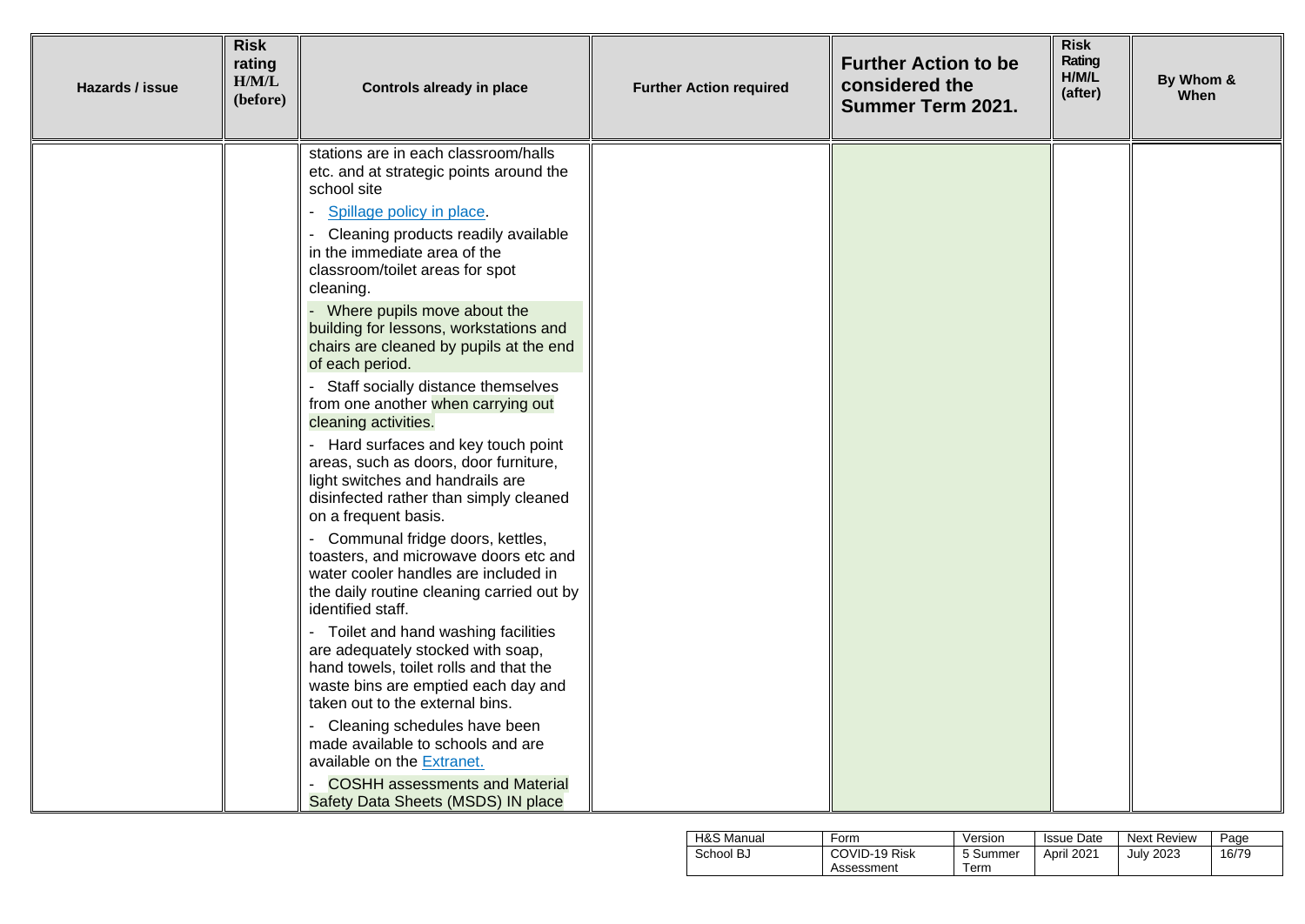| Hazards / issue                                  | <b>Risk</b><br>rating<br>H/M/L<br>(before) | Controls already in place                                                                                                                                                                                                                                                                                                                                                                                                                                                                                                                                                                                                                                                                                                                                                                        |                                                                    | <b>Further Action required</b>                                                                                                                                                                                                                                                                           | <b>Further Action to be</b><br>considered the<br>Summer Term 2021.                                                                                                                                                                                                                                                                       |                             | <b>Risk</b><br>Rating<br>H/M/L<br>(after) | By Whom &<br>When                      |               |
|--------------------------------------------------|--------------------------------------------|--------------------------------------------------------------------------------------------------------------------------------------------------------------------------------------------------------------------------------------------------------------------------------------------------------------------------------------------------------------------------------------------------------------------------------------------------------------------------------------------------------------------------------------------------------------------------------------------------------------------------------------------------------------------------------------------------------------------------------------------------------------------------------------------------|--------------------------------------------------------------------|----------------------------------------------------------------------------------------------------------------------------------------------------------------------------------------------------------------------------------------------------------------------------------------------------------|------------------------------------------------------------------------------------------------------------------------------------------------------------------------------------------------------------------------------------------------------------------------------------------------------------------------------------------|-----------------------------|-------------------------------------------|----------------------------------------|---------------|
|                                                  |                                            | and have been shared with staff who<br>are using products on a daily basis.<br>- Cleaning staff allocated specific<br>areas to clean within the school<br>environment.<br>- Staff read the labels of<br>chemicals/substances used to clean<br>surfaces prior to use.<br>-- Full Stock check completed in the<br>Spring Term regarding available<br>resources /stock currently held.<br>- COSHH and MSDS sheet held for the<br>chemical used and shared with staff<br>carrying out cleaning activities.<br>-Stocks replenished where need<br>identified.<br>-Cleaning products stored away from<br>pupils in the classroom environment.<br>-Cleaning products stored in<br>designated secure areas around the<br>school site.<br>-All cleaning products clearly labelled<br>and used as directed. |                                                                    |                                                                                                                                                                                                                                                                                                          |                                                                                                                                                                                                                                                                                                                                          |                             |                                           |                                        |               |
| <b>Ventilation within the</b><br>school building | Н                                          | -Classrooms, corridor areas etc. are<br>well ventilated prior to the start of the<br>school day.<br>-During the <b>Summer Term</b> windows are<br>opened just enough to provide constant<br>background ventilation.<br>-Where available high-level windows<br>opened in preference to low level<br>windows to reduce draughts.<br>-Windows are opened fully during<br>break and lunchtime periods to purge<br>the air in classroom areas.                                                                                                                                                                                                                                                                                                                                                        | pupils advised to wear<br>additional clothing.<br>on the extranet. | -Where need identified staff and<br>-Mechanised ventilation- For<br>the system to provide adequate<br>outdoor air it is essential to<br>keep the grilles and the duct<br>work free from blockages.<br>Further information is available<br>in the . H&S COVID-19 folder<br>-Where need identified improve | -All staff are to be<br>reminded that during the<br><b>Summer Term;</b><br>-Buildings to be well<br>ventilated prior to and<br>following the school day.<br>-Classrooms, offices, and<br>corridor areas etc. are to be<br>well ventilated prior to the<br>start of the school day,<br>during lesson periods and<br>when the classroom is |                             | L                                         | <b>Head teacher</b>                    |               |
|                                                  |                                            |                                                                                                                                                                                                                                                                                                                                                                                                                                                                                                                                                                                                                                                                                                                                                                                                  |                                                                    | H&S Manual<br>School BJ                                                                                                                                                                                                                                                                                  | Form<br>COVID-19 Risk<br>Assessment                                                                                                                                                                                                                                                                                                      | Version<br>5 Summer<br>Term | <b>Issue Date</b><br>April 2021           | <b>Next Review</b><br><b>July 2023</b> | Page<br>17/79 |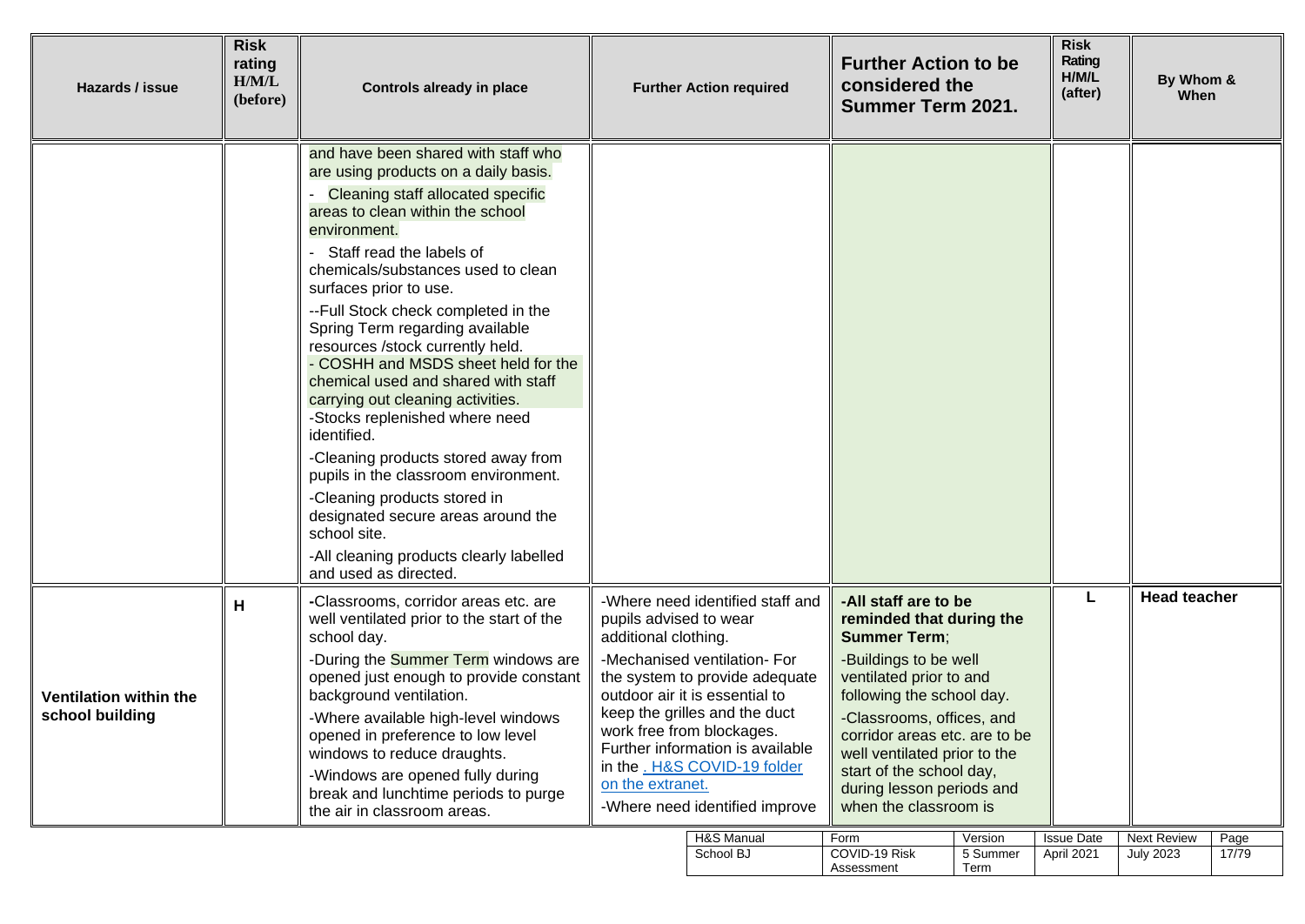| Hazards / issue | <b>Risk</b><br>rating<br>H/M/L<br>(before) | Controls already in place                                                                                                                                                                                                                                                                                                                                                                                                                                                                                                                                                                                                                      | <b>Further Action required</b>                                                                                                                                                                                                                                                                                                                        | <b>Further Action to be</b><br>considered the<br><b>Summer Term 2021.</b>                                                                                                                                                                                                                                                                                                                                                                                                                                                                                                                                                                                                                                                                                                                                                                                                                                                                                                       | <b>Risk</b><br>Rating<br>H/M/L<br>(after) | By Whom &<br>When |
|-----------------|--------------------------------------------|------------------------------------------------------------------------------------------------------------------------------------------------------------------------------------------------------------------------------------------------------------------------------------------------------------------------------------------------------------------------------------------------------------------------------------------------------------------------------------------------------------------------------------------------------------------------------------------------------------------------------------------------|-------------------------------------------------------------------------------------------------------------------------------------------------------------------------------------------------------------------------------------------------------------------------------------------------------------------------------------------------------|---------------------------------------------------------------------------------------------------------------------------------------------------------------------------------------------------------------------------------------------------------------------------------------------------------------------------------------------------------------------------------------------------------------------------------------------------------------------------------------------------------------------------------------------------------------------------------------------------------------------------------------------------------------------------------------------------------------------------------------------------------------------------------------------------------------------------------------------------------------------------------------------------------------------------------------------------------------------------------|-------------------------------------------|-------------------|
|                 |                                            | -Internal doors opened to assist with<br>creating a throughput of air.<br>-Where need identified external doors<br>opened where safe to do so.<br>-Mechanical ventilation systems used<br>where available - they are adjusted to<br>increase the ventilation rate wherever<br>possible and checked to confirm that<br>normal operation meets current<br>guidance systems adjusted to full fresh<br>air.<br>-Where fresh air is not available, then<br>systems should be operated as normal<br>(as long as they are within a single<br>room and supplemented by an outdoor<br>air supply).<br>-The HSE guidance for ventilation is<br>followed. | the circulation of outside air<br>indoors by using desk/floor<br>fans.<br>-Where concerns raised<br>regarding lack of ventilation<br>consideration given to<br>purchasing/hiring portable air<br>conditioning units.<br>-Ensure that the mechanised<br>ventilation system is tested and<br>inspected on a regular basis by<br>an approved contractor. | unoccupied.<br>-Windows to be opened just<br>enough to provide constant<br>background ventilation.<br>-Where available high-level<br>windows opened in<br>preference to low level<br>windows to reduce draughts.<br>-Windows are opened fully<br>during break and lunchtime<br>periods to purge the air in<br>the workspace.<br>-Internal doors opened to<br>assist with creating a<br>throughput of air.<br>-Where need identified<br>external doors opened<br>where safe to do so.<br>-Where need identified<br>furniture re-arranged.<br>-Mechanical ventilation<br>systems used where<br>available - they are adjusted<br>to increase the ventilation<br>rate wherever possible and<br>checked to confirm that<br>normal operation meets<br>current guidance systems<br>adjusted to full fresh air.<br>-Where fresh air is not<br>available, then systems<br>should be operated as<br>normal (as long as they are<br>within a single room and<br>supplemented by an outdoor |                                           |                   |

| H&S Manual | Form          | Version  | <b>Issue Date</b> | <b>Next Review</b> | Page  |
|------------|---------------|----------|-------------------|--------------------|-------|
| School BJ  | COVID-19 Risk | 5 Summer | April 2021        | <b>July 2023</b>   | 18/79 |
|            | Assessment    | erm      |                   |                    |       |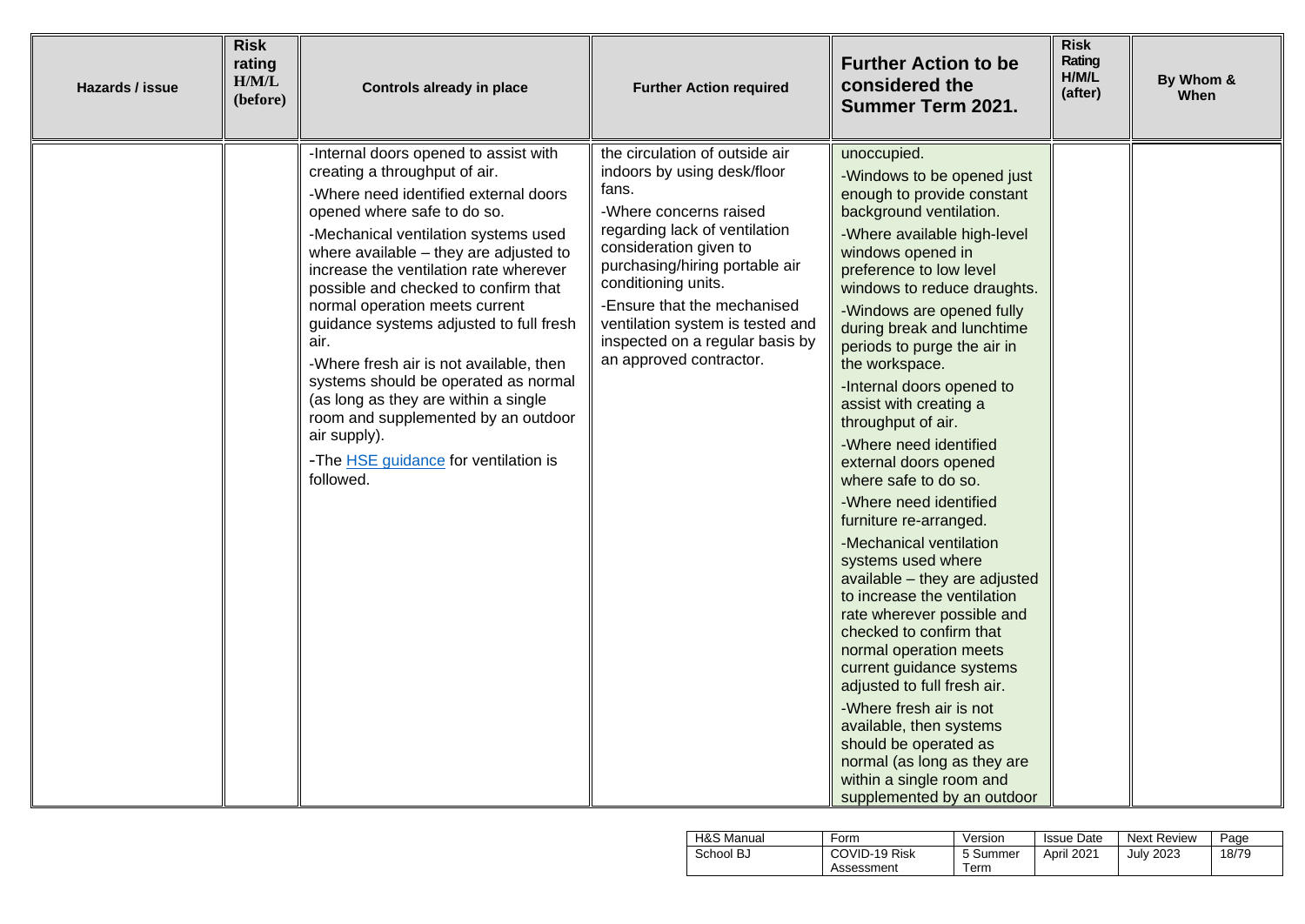| Hazards / issue                                           | <b>Risk</b><br>rating<br>H/M/L<br>(before) | <b>Controls already in place</b> | <b>Further Action required</b> | <b>Further Action to be</b><br>considered the<br><b>Summer Term 2021.</b>                              | <b>Risk</b><br>Rating<br>H/M/L<br>(after) | By Whom &<br>When |  |
|-----------------------------------------------------------|--------------------------------------------|----------------------------------|--------------------------------|--------------------------------------------------------------------------------------------------------|-------------------------------------------|-------------------|--|
|                                                           |                                            |                                  |                                | air supply).<br>-Heating used to ensure<br>comfort levels are<br>maintained in the school<br>building. |                                           |                   |  |
| 5.Symptoms/Positive LFD/PCR tests in the school community |                                            |                                  |                                |                                                                                                        |                                           |                   |  |

| H&S Manual | Form          | Version  | <b>Issue Date</b> | <b>Next Review</b> | Page  |
|------------|---------------|----------|-------------------|--------------------|-------|
| School BJ  | COVID-19 Risk | 5 Summer | April 2021        | <b>July 2023</b>   | 19/79 |
|            | Assessment    | erm      |                   |                    |       |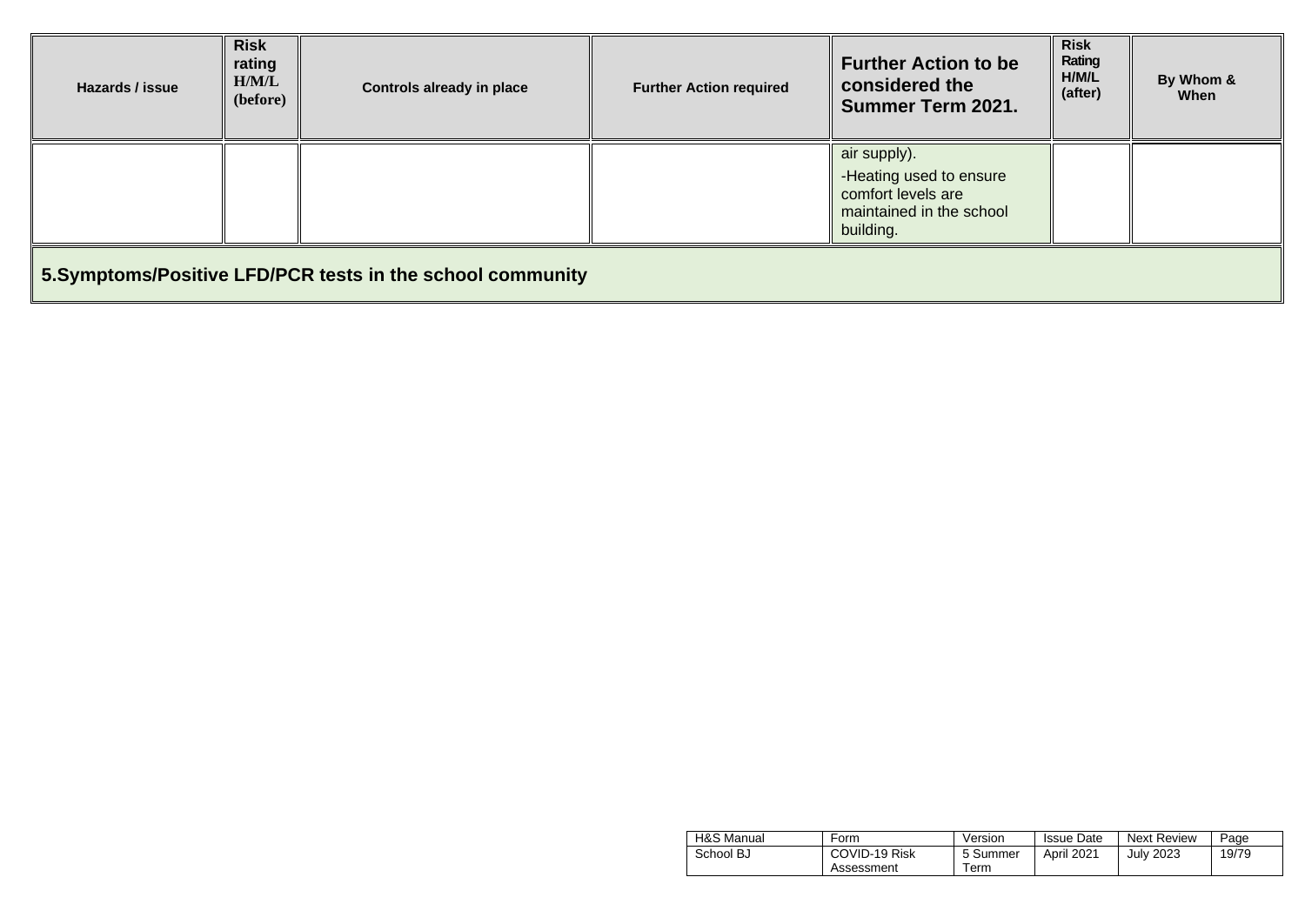| Hazards / issue               | <b>Risk</b><br>rating<br>H/M/L<br>(before) | Controls already in place                                                                                                                                                                                                                                                                                                                                                                                                                                                                                                                                                                                                                                                                                                                                                                                                                                                                                                                                                                                                                                                                                                                                                                                                                                                                                                                                                                                                                                                    | <b>Further Action required</b>                                                                                                                                                                                                                                                                                                                                                                                                                              | <b>Further Action to be</b><br>considered the<br>Summer Term 2021.                                                                                                                                                                                                                                                                                                                                                                                                | <b>Risk</b><br>Rating<br>H/M/L<br>(after) | By Whom &<br>When                                      |               |
|-------------------------------|--------------------------------------------|------------------------------------------------------------------------------------------------------------------------------------------------------------------------------------------------------------------------------------------------------------------------------------------------------------------------------------------------------------------------------------------------------------------------------------------------------------------------------------------------------------------------------------------------------------------------------------------------------------------------------------------------------------------------------------------------------------------------------------------------------------------------------------------------------------------------------------------------------------------------------------------------------------------------------------------------------------------------------------------------------------------------------------------------------------------------------------------------------------------------------------------------------------------------------------------------------------------------------------------------------------------------------------------------------------------------------------------------------------------------------------------------------------------------------------------------------------------------------|-------------------------------------------------------------------------------------------------------------------------------------------------------------------------------------------------------------------------------------------------------------------------------------------------------------------------------------------------------------------------------------------------------------------------------------------------------------|-------------------------------------------------------------------------------------------------------------------------------------------------------------------------------------------------------------------------------------------------------------------------------------------------------------------------------------------------------------------------------------------------------------------------------------------------------------------|-------------------------------------------|--------------------------------------------------------|---------------|
| <b>Staff sickness absence</b> | н                                          | -Headteachers and SLT monitor<br>sickness absence levels of teaching<br>and none teaching staff to ensure that<br>the systems of controls put in place to<br>keep staff and pupils safe can be<br>maintained.<br>-Head teachers and SLT monitor<br>sickness absence levels of teaching<br>staff to ensure that pupils are<br>adequately supervised when on the<br>school site.<br>- Staff are aware of the NHS Test and<br>Trace: how it works<br>-The Head teacher is aware of the<br>guidance-Use of NHS COVID-19 app<br>in education and childcare settings.<br>-The school have been supplied with<br>10 COVID-19 test kits. Test kits will<br>only be offered in the exceptional<br>circumstance an individual becomes<br>symptomatic and they have barriers to<br>accessing testing elsewhere.<br>Staff are aware of the procedure<br>they are to follow if they are absent<br>from work<br>SLT monitor staff sickness absence<br>and ensure that cover is provided<br>where need identified.<br>SLT ensure pupils are supervised<br>throughout the school day and are<br>monitored for the symptoms of the<br>coronavirus throughout the school day.<br>Pupils are aware to report to a<br>member of staff if they are feeling<br>unwell during the school day.<br>Where need identified the school<br>will follow the DCC guidance<br>detailed in Child/staff develops<br>symptoms in school/setting and<br>Schools/Education settings COVID-19<br>reporting process | -Head teachers to share the<br>guidance - Use of NHS COVID-<br>19 app in education and<br>childcare settings with staff.<br>Where staff are permitted to<br>have their phones on the school<br>site remind them to pause<br>contact tracing to avoid 'false<br>'alerts.<br>-Trends identified and where<br>need identified and reported to<br>DCC Public Health Team via<br><b>COVID-19 Education settings</b><br>reporting tool<br>H&S Manual<br>School BJ | - Where need identified<br><b>Contingency Plan put in</b><br>place.<br>-Where need identified the<br>Head teacher to raise<br>concerns with the Chair of<br>their Governing body and the<br>Local Authority.<br>-Where pupils/bubbles have<br>been sent home to isolate.<br>Areas that the pupil/bubble<br>accessed to be cleaned as<br>per the schools cleaning<br>schedule and in line with the<br>guidance COVID-19:<br>cleaning in non-healthcare<br>settings | L<br>sue Date<br>pril 2021                | <b>Head teacher</b><br><b>Next Review</b><br>July 2023 | Page<br>20/79 |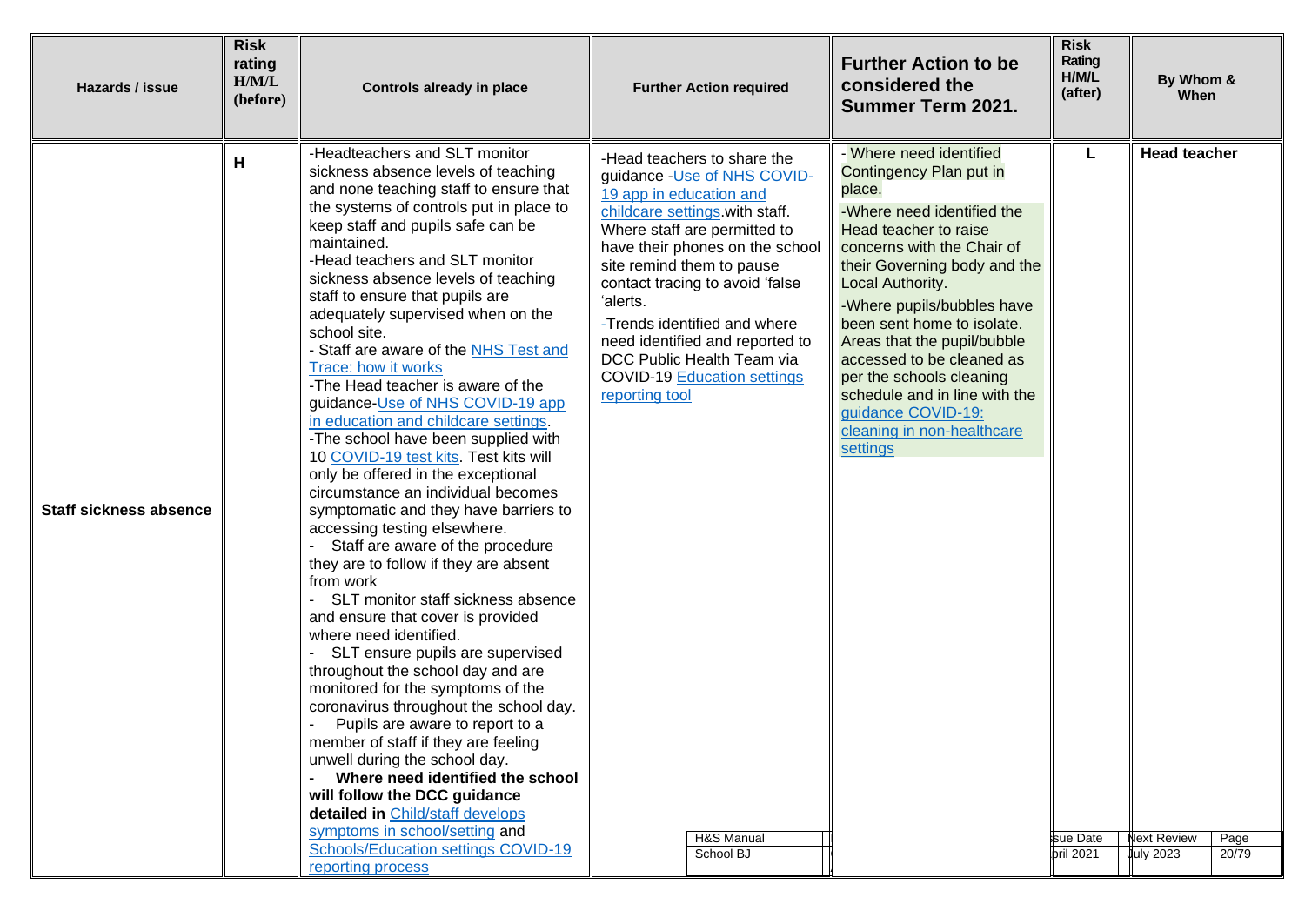| <b>Head teacher</b><br>Staff and Parent/Carers to<br>L<br>Trends identified and where<br><b>Asymptomatic Testing-Lateral Flow</b><br>н<br>be informed of the new<br>Device (LFD) Testing at Home testing<br>need identified reported to DCC<br>process to follow if a LFD<br>being undertaken by Staff who have<br>Public Health Team via COVID-<br>test is positive.<br>volunteered in the testing programme.<br>19 Education settings reporting<br>tool<br>-Staff are aware of the symptoms of<br>-Parent and Carers to be<br>COVID-19-The main symptoms of<br>Parents/Carers collecting<br>advised how they can<br>coronavirus are:<br>unwell pupils are reminded of<br>receive home LFD testing<br>the guidance to follow.<br>Staff are able to access a test via<br>kits. LFD test kits are<br>DCC - (Appendix 2).<br>Consider having a pre-<br>available from;<br>printed information slip to give<br>a high temperature - this means<br>-find a pharmacy where you<br>to Parents/Carers and<br>you feel hot to touch on your chest or<br>can collect tests<br>members of Staff if they present<br>back (you do not need to measure your<br>with COVID-19 symptoms with<br>temperature)<br>-find a local site to get tested<br>relevant information/guidance<br>a new, continuous cough - this<br>at<br>to follow.<br>means coughing a lot for more than an<br>Parents/Carers to be<br>hour, or 3 or more coughing episodes<br>find a local site where you<br>reminded that if their child tests<br>in 24 hours (if you usually have a<br><b>Pupil/Staff presenting</b><br>can collect tests<br>positive they will be asked to<br>cough, it may be worse than usual)<br><b>COVID-19 symptoms in</b><br>provide details of anyone they<br>the school<br>- a loss or change to your sense of<br>have been in close contact with<br>smell or taste - this means you've<br>by NHS Test and Trace.<br>noticed you cannot smell or taste<br>Remote education to be<br>anything, or things smell or taste<br>made available to pupils not<br>different to normal.<br>attending the school.<br>-DCC are coordinating testing for staff<br>- Head teachers to make staff<br>members and their families Head<br>members aware of the process<br>teachers to refer to the guidance<br>to follow outside of school<br>schools what to do flowchart<br>hours.<br>- Staff and pupil sickness<br>- Send home the pupil/staff member<br>absence monitored, and trends<br>and request staff member/parent/carer<br>identified and where need<br>arrange testing. The school<br>identified bubble sizes<br>understands the NHS Test and Trace<br>reviewed.<br>process.<br>- The school has received 10<br>-Advise parent/carer/staff member that<br>postal testing kits, where need<br>household members self-isolate until<br>identified testing kit issued at | Hazards / issue | <b>Risk</b><br>rating<br>$\mathbf{H} / \mathbf{M} / \mathbf{L}$<br>(before) | <b>Controls already in place</b>         | <b>Further Action required</b> | <b>Further Action to be</b><br>considered the<br>Summer Term 2021. | <b>Risk</b><br>Rating<br>H/M/L<br>(after) | By Whom &<br><b>When</b> |
|-----------------------------------------------------------------------------------------------------------------------------------------------------------------------------------------------------------------------------------------------------------------------------------------------------------------------------------------------------------------------------------------------------------------------------------------------------------------------------------------------------------------------------------------------------------------------------------------------------------------------------------------------------------------------------------------------------------------------------------------------------------------------------------------------------------------------------------------------------------------------------------------------------------------------------------------------------------------------------------------------------------------------------------------------------------------------------------------------------------------------------------------------------------------------------------------------------------------------------------------------------------------------------------------------------------------------------------------------------------------------------------------------------------------------------------------------------------------------------------------------------------------------------------------------------------------------------------------------------------------------------------------------------------------------------------------------------------------------------------------------------------------------------------------------------------------------------------------------------------------------------------------------------------------------------------------------------------------------------------------------------------------------------------------------------------------------------------------------------------------------------------------------------------------------------------------------------------------------------------------------------------------------------------------------------------------------------------------------------------------------------------------------------------------------------------------------------------------------------------------------------------------------------------------------------------------------------------------------------------------------------------------------------------------------------------------------------------------------------------------------------------------------------------------------------------------------------------------------------|-----------------|-----------------------------------------------------------------------------|------------------------------------------|--------------------------------|--------------------------------------------------------------------|-------------------------------------------|--------------------------|
| UPC Monual<br>U<br>Logue Date Novt Poviour Dogo<br>$E_{\alpha r m}$                                                                                                                                                                                                                                                                                                                                                                                                                                                                                                                                                                                                                                                                                                                                                                                                                                                                                                                                                                                                                                                                                                                                                                                                                                                                                                                                                                                                                                                                                                                                                                                                                                                                                                                                                                                                                                                                                                                                                                                                                                                                                                                                                                                                                                                                                                                                                                                                                                                                                                                                                                                                                                                                                                                                                                                 |                 |                                                                             | results come back - pupil/staff 10 days, | the Head teachers' discretion. |                                                                    |                                           |                          |

| H&S Manual | Form                        | Version          | <b>Issue Date</b> | <b>Next Review</b> | Page  |
|------------|-----------------------------|------------------|-------------------|--------------------|-------|
| School BJ  | COVID-19 Risk<br>Assessment | 5 Summer<br>erm" | April 2021        | <b>July 2023</b>   | 21/79 |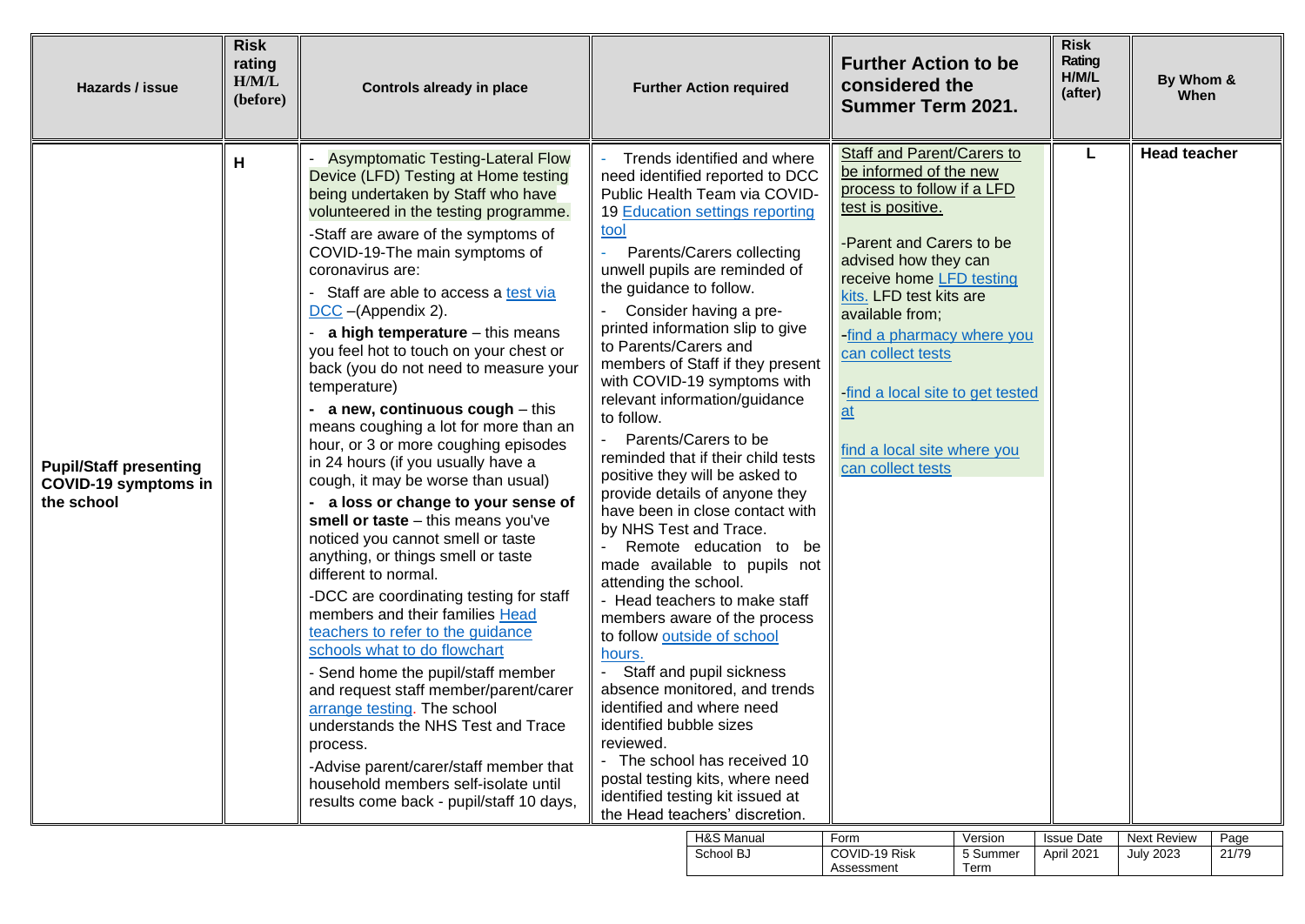| Hazards / issue                                        | <b>Risk</b><br>rating<br>H/M/L<br>(before) | <b>Controls already in place</b>                                                                                                                                                                                                                                                                                                                                                                                                                                                                                                                                                                                                                                                                                                                                                                                                                                                                                                                                                                                                                       | <b>Further Action required</b>                                                                                                                                                                                                                                                                                                                                                                                                                                                                                                                                                                                                                                                                                                                                                                     | <b>Further Action to be</b><br>considered the<br>Summer Term 2021. | <b>Risk</b><br>Rating<br>H/M/L<br>(after) | By Whom &<br><b>When</b> |
|--------------------------------------------------------|--------------------------------------------|--------------------------------------------------------------------------------------------------------------------------------------------------------------------------------------------------------------------------------------------------------------------------------------------------------------------------------------------------------------------------------------------------------------------------------------------------------------------------------------------------------------------------------------------------------------------------------------------------------------------------------------------------------------------------------------------------------------------------------------------------------------------------------------------------------------------------------------------------------------------------------------------------------------------------------------------------------------------------------------------------------------------------------------------------------|----------------------------------------------------------------------------------------------------------------------------------------------------------------------------------------------------------------------------------------------------------------------------------------------------------------------------------------------------------------------------------------------------------------------------------------------------------------------------------------------------------------------------------------------------------------------------------------------------------------------------------------------------------------------------------------------------------------------------------------------------------------------------------------------------|--------------------------------------------------------------------|-------------------------------------------|--------------------------|
|                                                        |                                            | household 14 days.<br>-Head teachers follow the DCC<br>guidance detailed in Child/staff<br>develops symptoms in school/setting<br>and Schools/Education settings<br>COVID-19 reporting process<br>-County Durham COVID-19 Cue card<br>guidance followed.                                                                                                                                                                                                                                                                                                                                                                                                                                                                                                                                                                                                                                                                                                                                                                                               | Additional testing kits can be<br>re-ordered as required.                                                                                                                                                                                                                                                                                                                                                                                                                                                                                                                                                                                                                                                                                                                                          |                                                                    |                                           |                          |
| <b>Isolating Staff/Pupils</b><br>during the school day | H                                          | - Head teachers follow the DCC<br>guidance detailed in Child/staff<br>develops symptoms in school/setting<br>If a pupil/member of staff are<br>awaiting collection, they should be<br>moved, if possible, to a secure room<br>where they can be isolated behind a<br>closed door, depending on the age and<br>needs of the pupil, with appropriate<br>adult supervision if required. Windows<br>are opened for ventilation.<br>- Where it is not possible to isolate<br>Staff/Pupils, they are to be moved to an<br>area which is at least 2 metres away<br>from pupils and staff.<br>-Where supervision or comfort has to<br>be provided PPE is to be worn safe<br>working in education, childcare and<br>children's social care settings, including<br>the use of personal protective<br>equipment (PPE) guidance.<br>- Where Staff / Pupils need to use<br>toilet facilities a separate toilet is to be<br>accessed if possible.<br>Following access to the toilet area,<br>the area is cleaned and disinfected<br>using standard cleaning products | Staff members to be<br>assessed as to whether they<br>are fit enough to drive them<br>selves' home. If they are not fit<br>to drive their next of kin are to<br>be contacted.<br>If Staff who provided<br>support to the pupil/staff<br>member develop symptoms<br>themselves (in which case, they<br>should arrange a test) or if the<br>symptomatic Pupil /Staff<br>member subsequently tests<br>positive they should request a<br>test.<br>Staff are aware that they<br>may be contacted by NHS Test<br>and Trace.<br>Following any contact with<br>someone who is unwell<br>Staff/Pupils must wash their<br>hands thoroughly for 20<br>seconds with soap and running<br>water or use hand sanitiser.<br>- The area around the person<br>with symptoms must be<br>cleaned with normal household |                                                                    | М                                         |                          |

| H&S Manual | Form          | Version  | <b>Issue Date</b> | <b>Next Review</b> | Page  |
|------------|---------------|----------|-------------------|--------------------|-------|
| School BJ  | COVID-19 Risk | 5 Summer | April 2021        | <b>July 2023</b>   | 22/79 |
|            | Assessment    | ⊺erm     |                   |                    |       |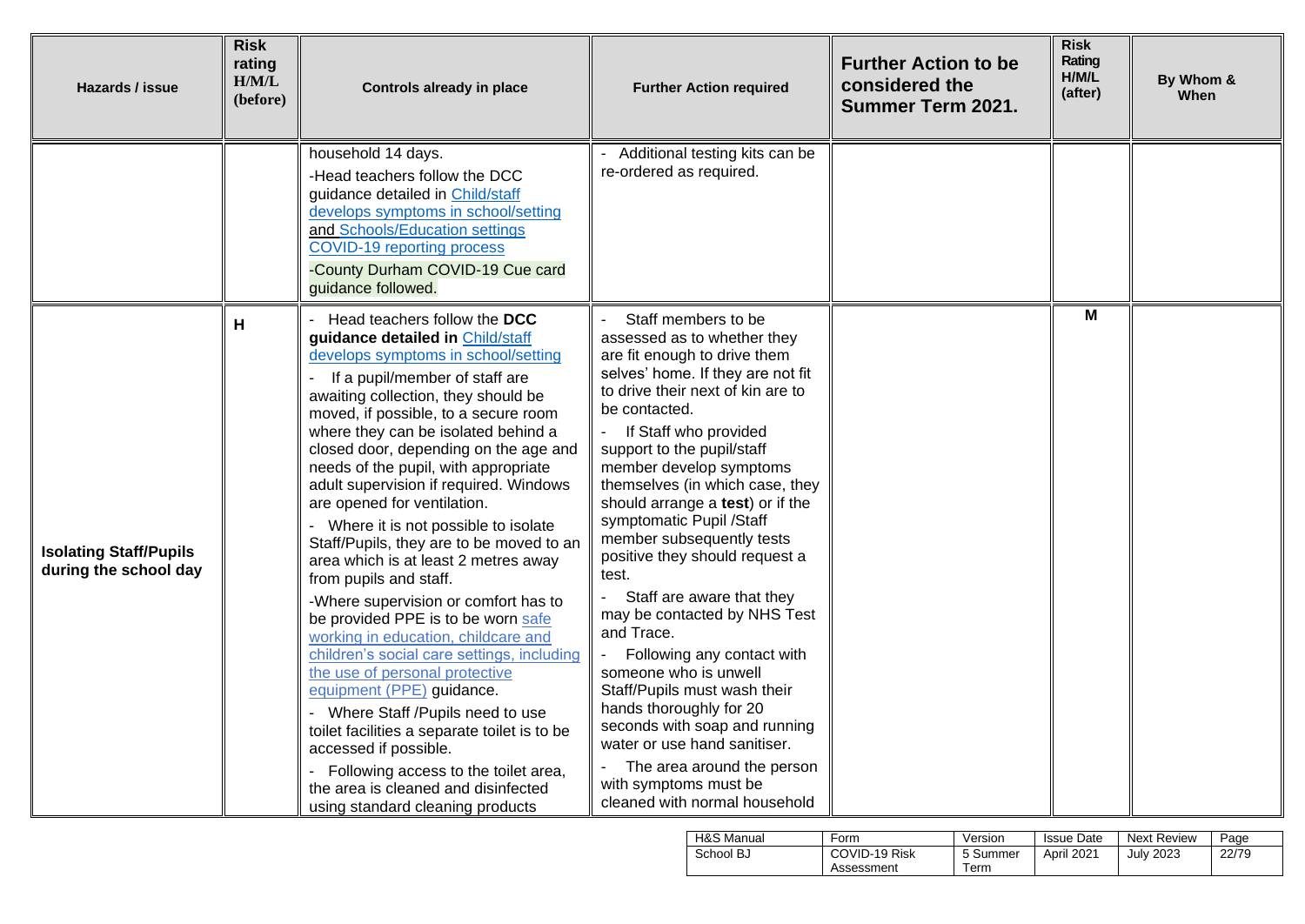| Hazards / issue                                                             | <b>Risk</b><br>rating<br>H/M/L<br>(before) | <b>Controls already in place</b>                                                                                                                                                                                                                                                                                       |                                                                 | <b>Further Action required</b>                                                                                                                                                                                                                                                                                                                                                                       | <b>Further Action to be</b><br>considered the<br>Summer Term 2021.                                                                 |                             | <b>Risk</b><br>Rating<br>H/M/L<br>(after) | By Whom &<br>When                      |               |
|-----------------------------------------------------------------------------|--------------------------------------------|------------------------------------------------------------------------------------------------------------------------------------------------------------------------------------------------------------------------------------------------------------------------------------------------------------------------|-----------------------------------------------------------------|------------------------------------------------------------------------------------------------------------------------------------------------------------------------------------------------------------------------------------------------------------------------------------------------------------------------------------------------------------------------------------------------------|------------------------------------------------------------------------------------------------------------------------------------|-----------------------------|-------------------------------------------|----------------------------------------|---------------|
|                                                                             |                                            | before being used by anyone else.<br>Staff who have helped a Pupil/Staff<br>member presenting COVID-19<br>symptom and any pupils who have<br>been in close contact with them DO<br>NOT need to go home to self-isolate                                                                                                 | followed.<br>normal waste.                                      | bleach after they have left the<br>room to reduce the risk of<br>passing the infection on to other<br>people the guidance COVID-<br>19: cleaning of non-healthcare<br>settings guidance is to be<br>Waste is to be double<br>bagged and stored securely for<br>at least 48hrs away from                                                                                                              |                                                                                                                                    |                             |                                           |                                        |               |
| <b>Pupil/Staff member</b><br>with symptoms testing<br>negative for COVID-19 | H                                          | Head teachers to follow the<br>guidance detailed in Head teachers<br>follow the DCC guidance detailed in<br>Child/staff develops symptoms in<br>school/setting<br>Negative: Child/Staff may return if<br>the NHS criteria has been met<br>Household can stop self-isolating<br>follow NHS guidance on your test result | -The school will ask<br>school hours so that<br>being reported. | Parents/Carers and Staff to<br>inform them immediately of the<br>results of a COVID-19 test.<br>- Headteachers are to ensure<br>that communication links are in<br>place for parents/carers to<br>contact the school outside of<br>normal school hours e.g. e-<br>mail. Communication links need<br>to be monitored outside of<br>appropriate action can be taken<br>in the event of a positive case |                                                                                                                                    |                             |                                           | <b>Head teacher</b>                    |               |
|                                                                             |                                            | 6. Managing a staff member/ pupil PCR positive case                                                                                                                                                                                                                                                                    |                                                                 |                                                                                                                                                                                                                                                                                                                                                                                                      |                                                                                                                                    |                             |                                           |                                        |               |
| <b>Staff/Pupil or family</b><br>member tests positive<br>for COVID-19       | H                                          | - The school follows the guidance<br>Guidance for contacts of people with<br>confirmed coronavirus (COVID-19)<br>infection who do not live with the<br>person                                                                                                                                                          | results of a test:                                              | Schools should ask<br>parents/carers and Staff to<br>inform them immediately of the<br>If schools have two or more<br>confirmed cases within 14 days,                                                                                                                                                                                                                                                | Where two or more cases<br>occur;<br><b>Review the COVID-19</b><br><b>Whole School risk</b><br>assessment.<br>-Complete the School |                             |                                           | <b>Head teacher</b>                    |               |
|                                                                             |                                            |                                                                                                                                                                                                                                                                                                                        |                                                                 | H&S Manual<br>School BJ                                                                                                                                                                                                                                                                                                                                                                              | Form<br>COVID-19 Risk<br>Assessment                                                                                                | Version<br>5 Summer<br>Term | <b>Issue Date</b><br>April 2021           | <b>Next Review</b><br><b>July 2023</b> | Page<br>23/79 |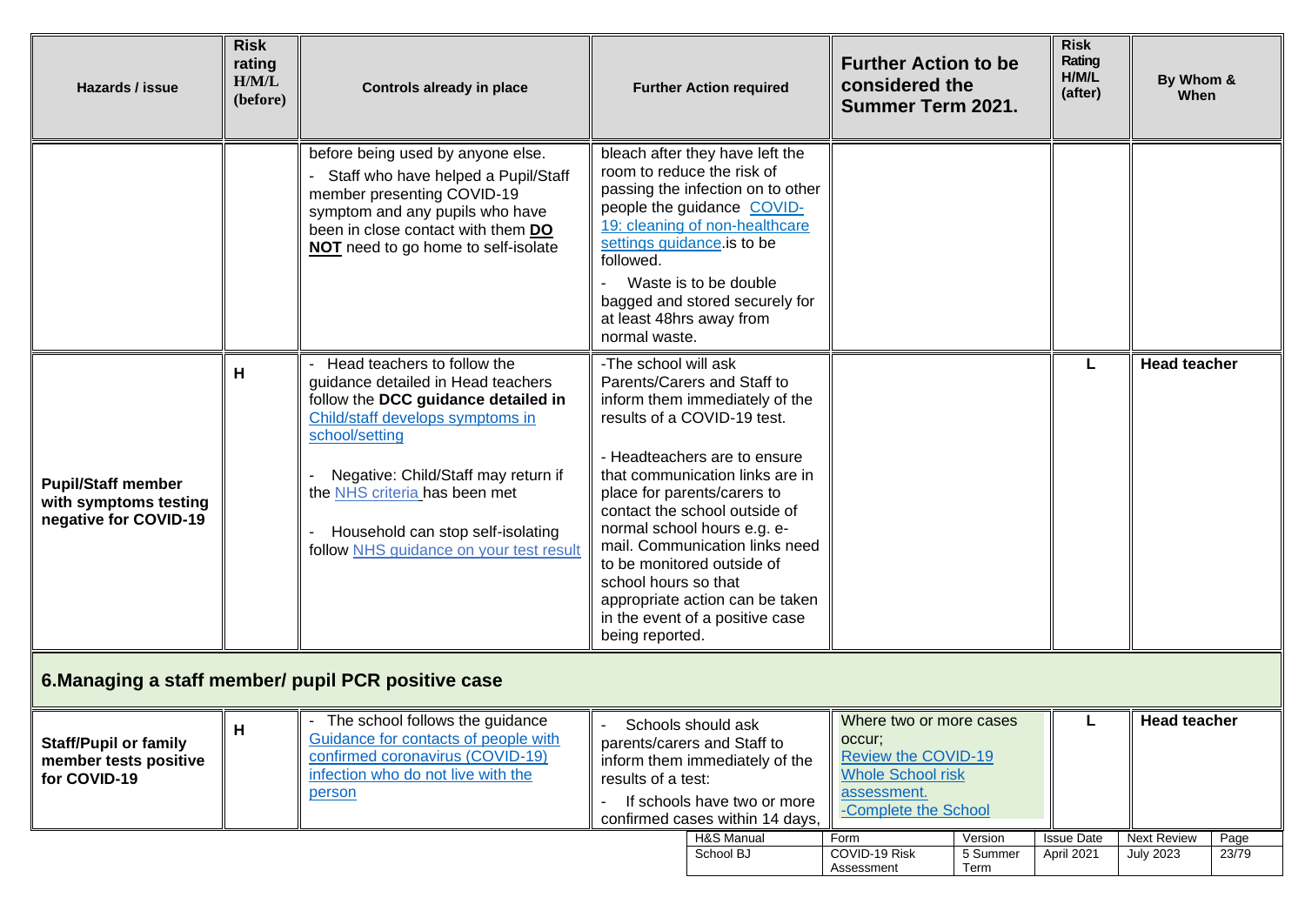| Hazards / issue | <b>Risk</b><br>rating<br>H/M/L<br>(before) | Controls already in place                                                                                                                                                                                                                                                                                                                                                                                                                                                                                                                                                                                                                                                                                                                                                                                                                                                                                                                                                                                                                                                                                                                                    | <b>Further Action required</b>                                                                                                                                                                                                                                                                                                                                                                                                                                                                                    | <b>Further Action to be</b><br>considered the<br>Summer Term 2021.                                                                                                                                                                                                                                                                                                                                                                                                                                                                                                                       | <b>Risk</b><br>Rating<br>H/M/L<br>(after) | By Whom &<br><b>When</b> |
|-----------------|--------------------------------------------|--------------------------------------------------------------------------------------------------------------------------------------------------------------------------------------------------------------------------------------------------------------------------------------------------------------------------------------------------------------------------------------------------------------------------------------------------------------------------------------------------------------------------------------------------------------------------------------------------------------------------------------------------------------------------------------------------------------------------------------------------------------------------------------------------------------------------------------------------------------------------------------------------------------------------------------------------------------------------------------------------------------------------------------------------------------------------------------------------------------------------------------------------------------|-------------------------------------------------------------------------------------------------------------------------------------------------------------------------------------------------------------------------------------------------------------------------------------------------------------------------------------------------------------------------------------------------------------------------------------------------------------------------------------------------------------------|------------------------------------------------------------------------------------------------------------------------------------------------------------------------------------------------------------------------------------------------------------------------------------------------------------------------------------------------------------------------------------------------------------------------------------------------------------------------------------------------------------------------------------------------------------------------------------------|-------------------------------------------|--------------------------|
|                 |                                            | -The school identifies close<br>contacts of the positive case.<br>Close contact is defined as; A<br>contact is a person who has been close<br>to someone who has tested positive for<br>COVID-19. You can be a contact any<br>time from 2 days before the person<br>who tested positive developed their<br>symptoms (or, if they did not have any<br>symptoms, from 2 days before the date<br>their positive test was taken), and up to<br>10 days after, as this is when they can<br>pass the infection on to others. A risk<br>assessment may be undertaken to<br>determine this, but a contact can be:<br>-Anyone who lives in the same<br>household as another person who has<br>COVID-19 symptoms or has tested<br>positive for COVID-19<br>-Anyone who has had any of the<br>following types of contact with<br>someone who has tested positive for<br>COVID-19:<br>-Face-to-face contact including being<br>coughed on or having a face-to-face<br>conversation within one metre<br>-Been within one metre for one minute<br>or longer without face-to-face contact<br>-Been within 2 metres of someone for<br>more than 15 minutes (either as a one- | or an overall rise in sickness<br>absence where coronavirus<br>(COVID-19) is suspected, they<br>may have an outbreak, and<br>must continue to work with their<br>local health protection team<br>who will be able to advise if<br>additional action is required.<br>- Parents and carers to be<br>reminded that that they should<br>not attempt to book a test if<br>their child does not present with<br>COVID-19 symptoms.<br>- Remote education to be<br>made available to pupils not<br>attending the school. | <b>COVID 19 Reassurance</b><br>Checklist.<br>-Review risk assessments in<br>place for Staff/Pupils who<br>have underlying health<br>conditions.<br>-Remind Parents/Carers If<br>they or a member of their<br>household/support bubble<br>have been told to self-isolate<br>for 10 days by Test and<br><b>Trace</b> they must ensure<br>they;<br>-Do not go to work, school,<br>or public places (including<br>shops)<br>-Do not use public transport<br>or use taxis<br>-Do not have visitors in their<br>home (except people<br>providing essential care)<br>-Do not go out to exercise |                                           |                          |

| H&S Manual | Form          | Version  | <b>Issue Date</b> | <b>Next Review</b> | Page  |
|------------|---------------|----------|-------------------|--------------------|-------|
| School BJ  | COVID-19 Risk | 5 Summer | April 2021        | July 2023          | 24/79 |
|            | Assessment    | erm      |                   |                    |       |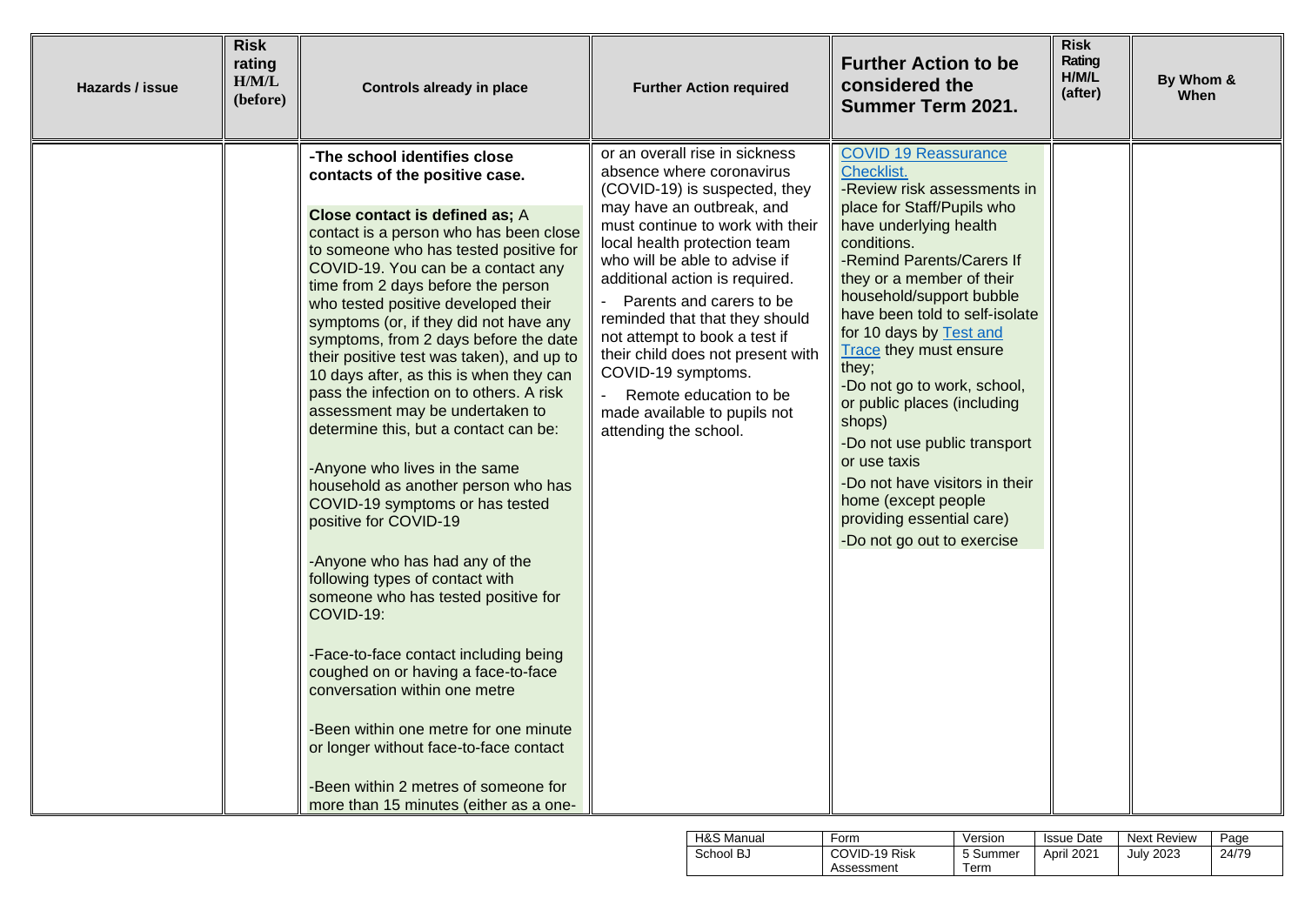| Hazards / issue | <b>Risk</b><br>rating<br>$\mathbf{H} / \mathbf{M} / \mathbf{L}$<br>(before) | <b>Controls already in place</b>                                                                                                                                                                                                                                                                                                                                                                                                                                                                                      | <b>Further Action required</b> | <b>Further Action to be</b><br>considered the<br>Summer Term 2021. | <b>Risk</b><br>Rating<br>H/M/L<br>(after) | By Whom &<br>When |
|-----------------|-----------------------------------------------------------------------------|-----------------------------------------------------------------------------------------------------------------------------------------------------------------------------------------------------------------------------------------------------------------------------------------------------------------------------------------------------------------------------------------------------------------------------------------------------------------------------------------------------------------------|--------------------------------|--------------------------------------------------------------------|-------------------------------------------|-------------------|
|                 |                                                                             | off contact, or added up together over<br>one day)<br>A person may also be a close contact if<br>they have travelled in the same vehicle<br>or plane as a case.<br>-Head teachers report the confirmed<br>case to the COVID-19 Education<br>settings reporting tool.                                                                                                                                                                                                                                                  |                                |                                                                    |                                           |                   |
|                 |                                                                             | -Head teachers follow the DCC<br>guidance detailed in Child/staff<br>develops symptoms in school/setting<br>Schools/Education settings COVID-19<br>reporting process<br><b>EYFS-Notify Ofsted and report the</b><br>confirmed case through COVID-19<br>Education settings reporting tool.<br>-The Health Protection team will<br>contact schools directly if they become<br>aware that someone who has tested<br>positive for coronavirus (COVID-19)<br>attended the school - as identified by<br>NHS Test and Trace. |                                |                                                                    |                                           |                   |
|                 |                                                                             | - If a Pupil or member of Staff tests<br>positive, they are instructed to follow<br>the 'stay at home: guidance for<br>households with possible or confirmed<br>coronavirus (COVID-19) infection' and<br>must continue to self-isolate for at<br>least 10 days from the onset of their<br>symptoms and then return to school<br>only if they do not have symptoms<br>other than cough or loss of sense of<br>smell/taste. This is because a cough or                                                                  |                                |                                                                    |                                           |                   |

| H&S Manual | Form          | Version  | <b>Issue Date</b> | Next Review      | Page  |
|------------|---------------|----------|-------------------|------------------|-------|
| School BJ  | COVID-19 Risk | 5 Summer | April 2021        | <b>July 2023</b> | 25/79 |
|            | Assessment    | erm"     |                   |                  |       |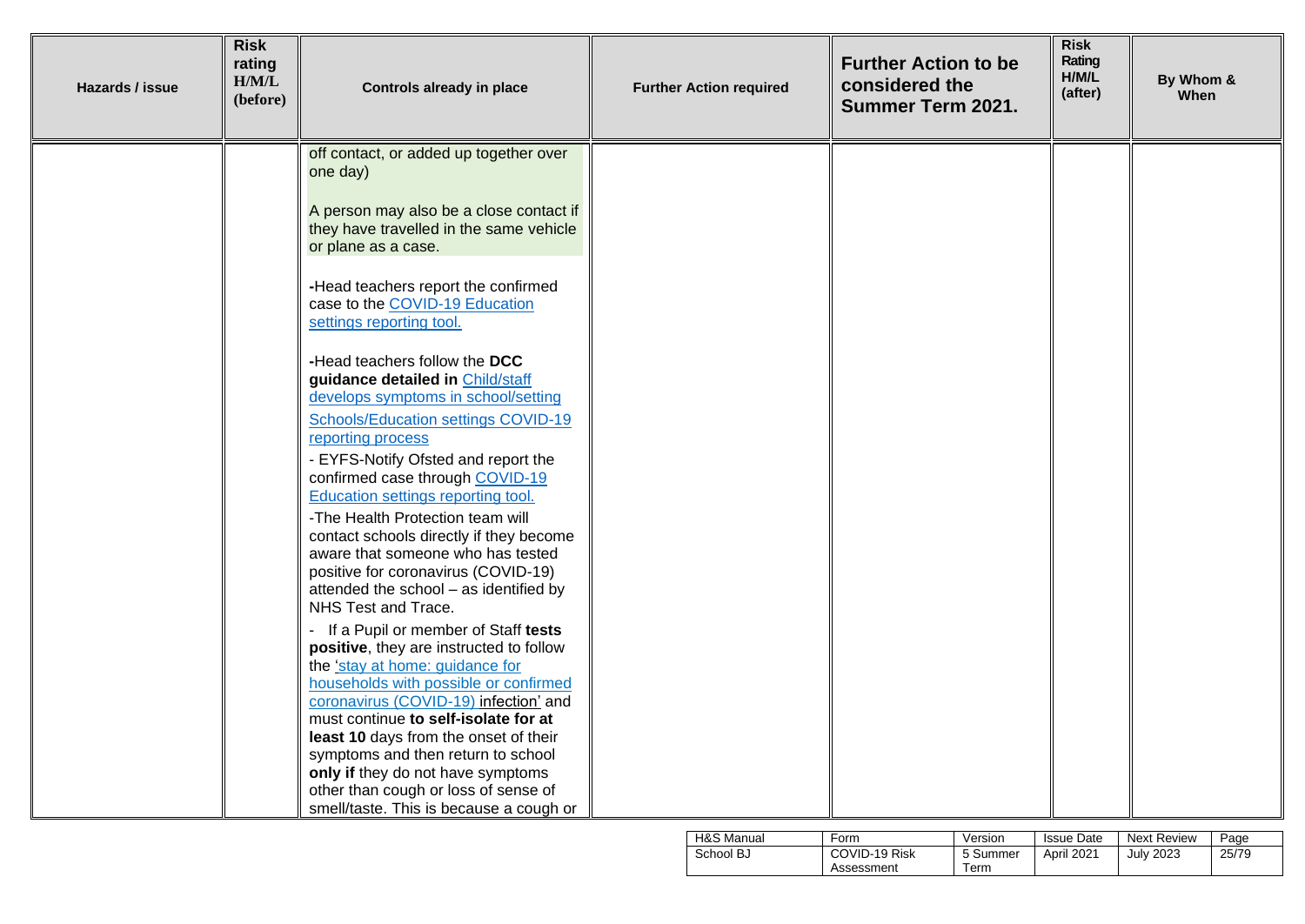| Hazards / issue                               | <b>Risk</b><br>rating<br>H/M/L<br>(before) | Controls already in place                                                                                                                                                                                                                                                                                                                                                                                                                                                                                                                                                                                                                                                                                                                                                      | <b>Further Action required</b>                                                                                                                                                                                                                                                                                                                                                                                                                | <b>Further Action to be</b><br>considered the<br>Summer Term 2021.                                                                                                                                                                                                                                                                                                                                                              | <b>Risk</b><br>Rating<br>H/M/L<br>(after) | By Whom &<br><b>When</b> |
|-----------------------------------------------|--------------------------------------------|--------------------------------------------------------------------------------------------------------------------------------------------------------------------------------------------------------------------------------------------------------------------------------------------------------------------------------------------------------------------------------------------------------------------------------------------------------------------------------------------------------------------------------------------------------------------------------------------------------------------------------------------------------------------------------------------------------------------------------------------------------------------------------|-----------------------------------------------------------------------------------------------------------------------------------------------------------------------------------------------------------------------------------------------------------------------------------------------------------------------------------------------------------------------------------------------------------------------------------------------|---------------------------------------------------------------------------------------------------------------------------------------------------------------------------------------------------------------------------------------------------------------------------------------------------------------------------------------------------------------------------------------------------------------------------------|-------------------------------------------|--------------------------|
|                                               |                                            | anosmia can last for several weeks<br>once the infection has gone.<br>- The 10 -day period starts from the<br>day when they first became ill. If they<br>still have a high temperature, they<br>should keep self-isolating until their<br>temperature returns to normal.<br>- If a member of Staffs/Pupils<br>household tests positive the Pupil/Staff<br>member must self-isolate for the full 10<br>days.<br>- Sickness absence is monitored for<br>Staff and Pupils at the school. All<br>sickness absences are recorded.<br>Where need identified the school will<br>access the COVID-19 Education<br>settings reporting tool<br>- The school has received 10 postal<br>PCR testing kits, where need identified<br>testing kit issued at the Head teachers'<br>discretion. |                                                                                                                                                                                                                                                                                                                                                                                                                                               |                                                                                                                                                                                                                                                                                                                                                                                                                                 |                                           |                          |
| <b>Managing a Positive</b><br><b>LFD</b> test | H                                          | - DCC have produced a flow diagram<br>for all DCC schools to follow in the<br>event of a confirmed case of COVID-19<br>-The school will access the COVID-19<br>Education settings reporting tool<br>-Schools can also contact the<br>dedicated advice service introduced by<br>Public Health England (PHE) and<br>delivered by the NHS Business<br>Services Authority. This can be<br>reached by calling the DfE Helpline on<br>0800 046 8687 and selecting option 1<br>for advice on the action to take in                                                                                                                                                                                                                                                                    | Headteachers are to ensure<br>that communication links are in<br>place for parents/carers to<br>contact the school outside of<br>normal school hours e.g. e-<br>mail. - Communication links<br>need to be monitored outside of<br>school hours so that<br>appropriate action can be taken<br>in the event of a positive case<br>being reported.<br>- Schools must send home<br>those people who have been in<br>close contact with the person | -Staff or Pupils with a<br>positive LFD test result must<br>self-isolate in line with the<br>stay-at-home guidance.<br>They will also need to<br>arrange a lab-based<br>polymerase chain reaction<br>(PCR) test to confirm the<br>result.<br>-If the PCR test is taken<br>within 2 days of the positive<br>lateral flow test, and is<br>negative, it overrides the<br>self-test LFD test and the<br>pupil can return to school. | $\mathbf{L}$                              | <b>Head teacher</b>      |

| H&S Manual | Form                        | Version         | <b>Issue Date</b> | <b>Next Review</b> | Page  |
|------------|-----------------------------|-----------------|-------------------|--------------------|-------|
| School BJ  | COVID-19 Risk<br>Assessment | 5 Summer<br>erm | April 2021        | <b>July 2023</b>   | 26/79 |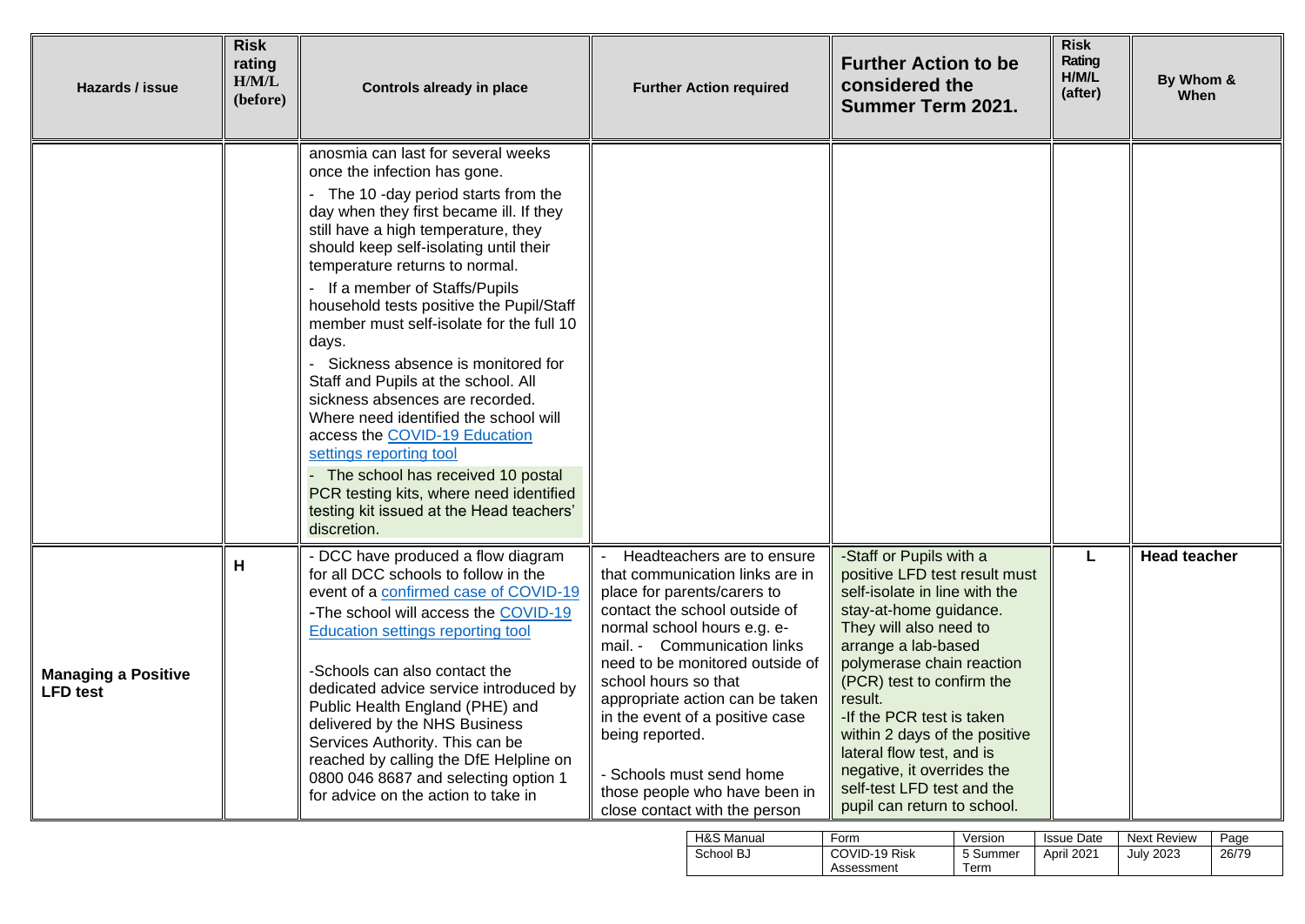| Hazards / issue | <b>Risk</b><br>rating<br>H/M/L<br>(before) | Controls already in place                                                                                                                                                                                                                                                                                                                                                                                                                                                                                                                                                                                                                                                                                                                                                                                                                                                                                                                                             | <b>Further Action required</b>                                                                                                                                   | <b>Further Action to be</b><br>considered the<br>Summer Term 2021.                                              | <b>Risk</b><br>Rating<br>H/M/L<br>(after) | By Whom &<br>When |
|-----------------|--------------------------------------------|-----------------------------------------------------------------------------------------------------------------------------------------------------------------------------------------------------------------------------------------------------------------------------------------------------------------------------------------------------------------------------------------------------------------------------------------------------------------------------------------------------------------------------------------------------------------------------------------------------------------------------------------------------------------------------------------------------------------------------------------------------------------------------------------------------------------------------------------------------------------------------------------------------------------------------------------------------------------------|------------------------------------------------------------------------------------------------------------------------------------------------------------------|-----------------------------------------------------------------------------------------------------------------|-------------------------------------------|-------------------|
|                 |                                            | response to a positive case.<br>- The advice service will carry out a<br>rapid risk assessment to confirm who<br>has been in close contact with the<br>person during the period that they were<br>infectious, and ensure they are asked<br>to self-isolate.<br>- The Health Protection Team will<br>contact schools directly if they become<br>aware that someone who has tested<br>positive for coronavirus (COVID-19)<br>attended the school /works at the<br>school- as identified by NHS Test and<br>Trace.<br>-Where need identified The Health<br>Protection Team will provide support<br>to the school to carry out a rapid risk<br>assessment to confirm who has been<br>in close contact with the person during<br>the period that they were infectious,<br>and ensure they are asked to self-<br>isolate.<br>-Schools aware of the Guidance for<br>contacts of people with confirmed<br>coronavirus (COVID-19) infection who<br>do not live with the person | who has tested positive,<br>advising them to self-isolate for<br>10 days since they were last in<br>close contact with that person<br>when they were infectious. | -Those with a negative LFD<br>test result can also continue<br>to attend school and use<br>protective measures. |                                           |                   |
|                 |                                            | -Anyone who lives in the same<br>household as another person who has<br>COVID-19 symptoms or has tested<br>positive for COVID-19.<br>-Anyone who has had any of the                                                                                                                                                                                                                                                                                                                                                                                                                                                                                                                                                                                                                                                                                                                                                                                                   |                                                                                                                                                                  |                                                                                                                 |                                           |                   |

| H&S Manual | Form          | Version  | <b>Issue Date</b> | <b>Next Review</b> | $P$ aqe |
|------------|---------------|----------|-------------------|--------------------|---------|
| School BJ  | COVID-19 Risk | 5 Summer | April 2021        | <b>July 2023</b>   | 27/79   |
|            | Assessment    | erm      |                   |                    |         |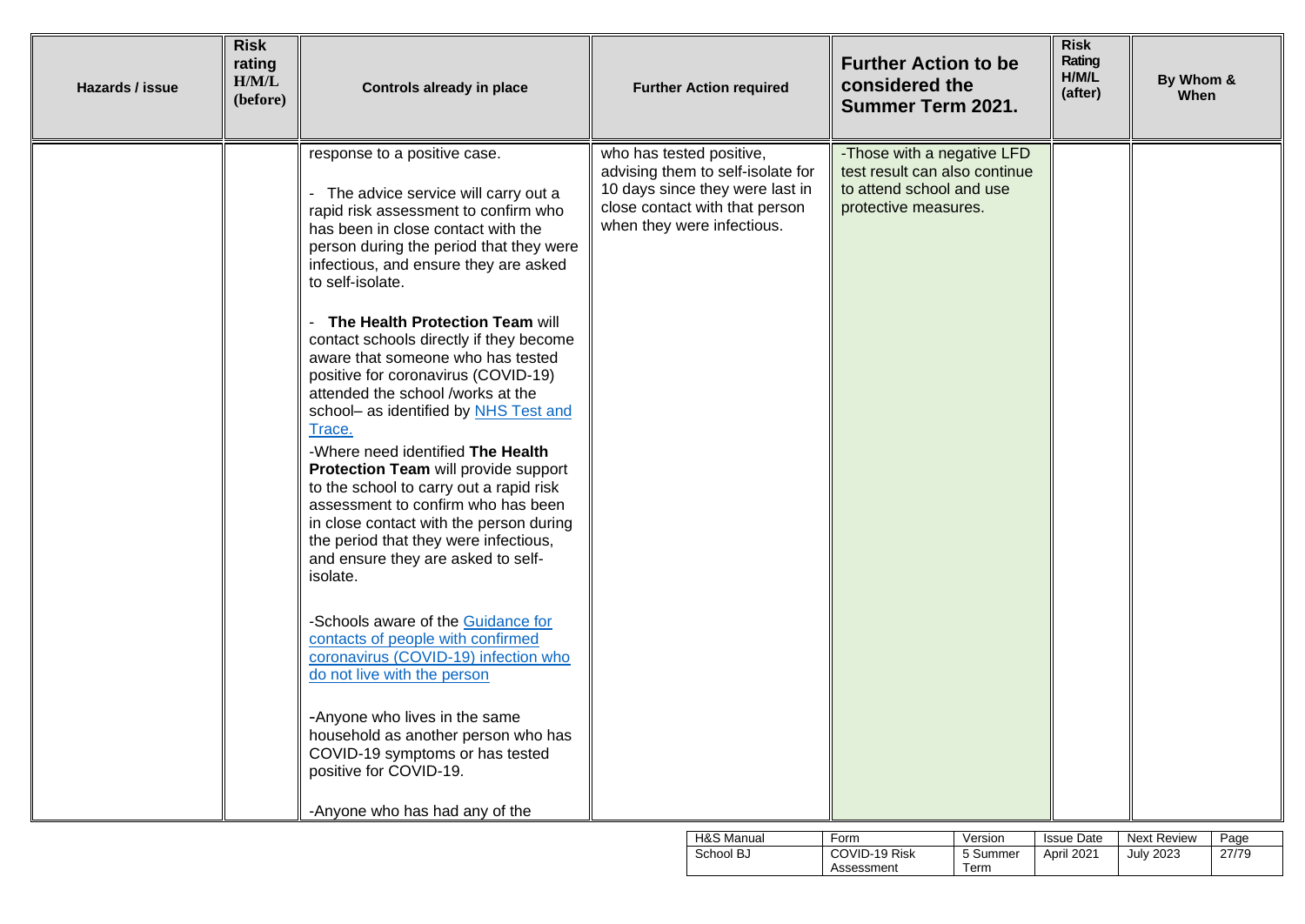| Hazards / issue | <b>Risk</b><br>rating<br>H/M/L<br>(before)                                 | Controls already in place                                                                                                            | <b>Further Action required</b> | <b>Further Action to be</b><br>considered the<br>Summer Term 2021. | <b>Risk</b><br>Rating<br>H/M/L<br>(after) | By Whom &<br>When |  |  |
|-----------------|----------------------------------------------------------------------------|--------------------------------------------------------------------------------------------------------------------------------------|--------------------------------|--------------------------------------------------------------------|-------------------------------------------|-------------------|--|--|
|                 |                                                                            | following types of contact with<br>someone who has a LFD test or tested<br>positive for COVID-19:                                    |                                |                                                                    |                                           |                   |  |  |
|                 |                                                                            | -Face-to-face contact including being<br>coughed on or having a face-to-face<br>conversation within one metre                        |                                |                                                                    |                                           |                   |  |  |
|                 |                                                                            | -Been within one metre for one minute<br>or longer without face-to-face contact                                                      |                                |                                                                    |                                           |                   |  |  |
|                 |                                                                            | -Been within 2 metres of someone for<br>more than 15 minutes (either as a one-<br>off contact, or added up together over<br>one day) |                                |                                                                    |                                           |                   |  |  |
|                 |                                                                            | -A person may also be a close contact<br>if they have travelled in the same<br>vehicle or plane as a case.                           |                                |                                                                    |                                           |                   |  |  |
|                 | 7. Staff/Pupils and Parents/Carers travelling to and from the school site. |                                                                                                                                      |                                |                                                                    |                                           |                   |  |  |

| H&S Manual | Form          | Version  | <b>Issue Date</b> | <b>Next Review</b> | Page  |
|------------|---------------|----------|-------------------|--------------------|-------|
| School BJ  | COVID-19 Risk | 5 Summer | April 2021        | <b>July 2023</b>   | 28/79 |
|            | Assessment    | erm      |                   |                    |       |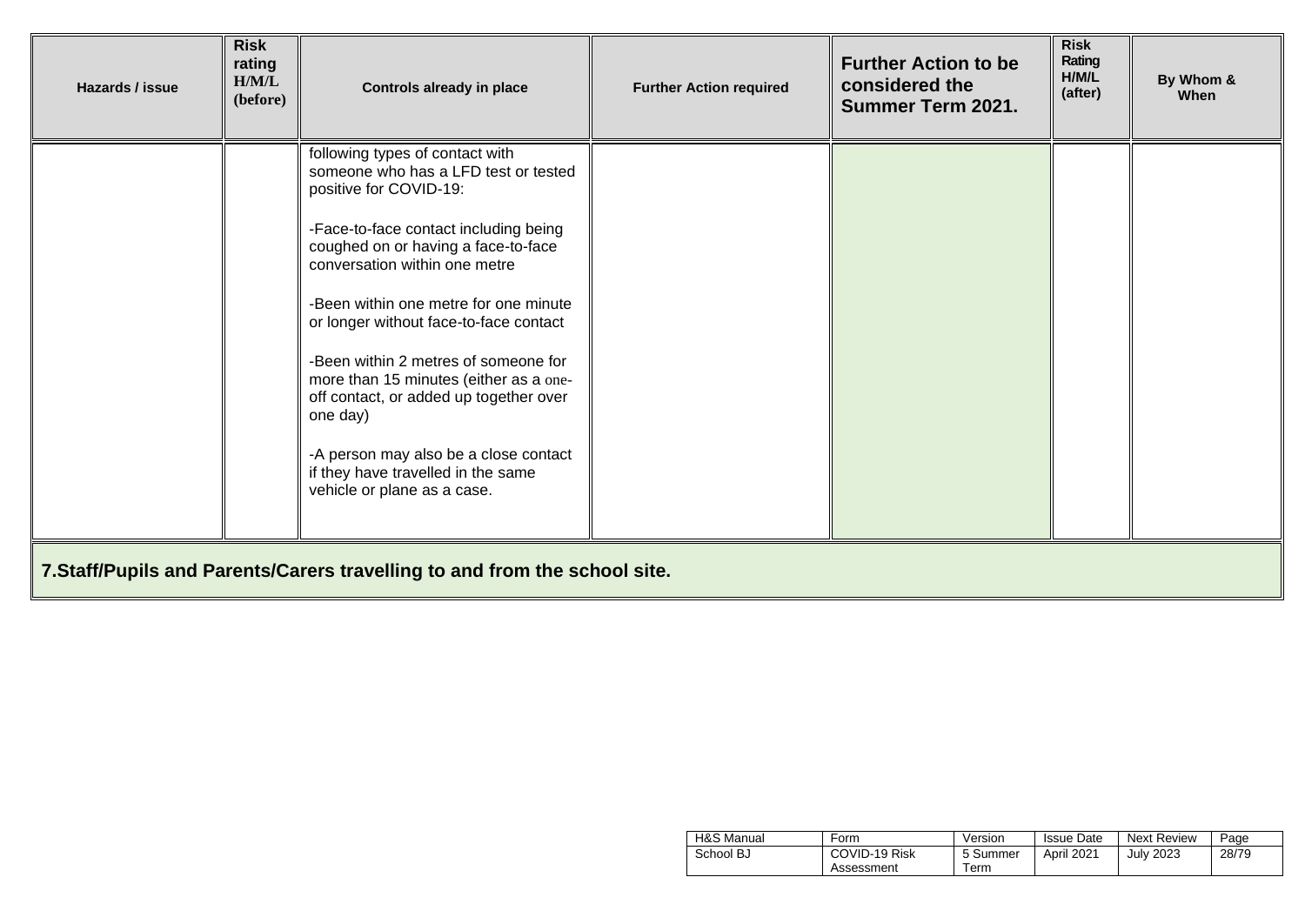| School BJ<br>COVID-19 Risk<br>April 2021<br>29/79<br>5 Summer<br><b>July 2023</b> | <b>Staff and Pupils</b><br>entering and exiting<br>the site via vehicle and<br>pedestrian routes | Μ | -Designated car parking area<br>available to staff.<br>- Social distancing guidance followed<br>when accessing/egressing from car<br>vehicles.<br>- Staff presence in the outdoor areas<br>at the start and end of the school day<br>ensuring that pupils leave the school<br>site by all available exits.<br>-Parents/Carers are aware that face<br>coverings are required at all times on<br>public transport, except for children<br>under the age of 11. | transport.<br>Where possible<br>Parent/Carers to Transport<br>pupils to and from school.<br>will be made aware of the<br>the safety of the transport<br>driver and pupils when<br>accessing the vehicle.<br>Parents/Carers are to<br>their hands for 20 seconds<br>prior to leaving their home.<br>their hands/apply hand<br>Parents/Carers to wash their<br>hands prior to leaving for<br>school.<br>that all pupils are met at the<br>school.<br>Staff and Parents/carers and<br>pupils advised on the current<br>public transport.<br>to adhere to staying alert and<br>social distancing guidance<br>when away from the school.<br>-Staff advised to, try to;<br>Share the car with the same<br>people each time.<br>people at any one time. | -Inform parents/carers that face<br>coverings are mandatory when<br>pupils access dedicated school<br>-Remind parents that pupils 11<br>and over should be adhering to<br>Coronavirus (COVID-19): safer<br>travel guidance for passengers.<br><b>Pupils and Parents/Carers</b><br>instructions to follow to ensure<br>ensure that pupils are to wash<br>Pupils not able to wash<br>sanitiser are to be supported by<br>The school are to ensure<br>identified drop off points at the<br>guidance regarding accessing<br>Staff /Pupils to be advised<br>Keep to small groups of<br>H&S Manual | During the Summer Term<br>continue to advise Staff and<br>Pupils to follow, where<br>possible Hands-Face-Space:<br>-HANDS - Wash your hands<br>regularly and for 20<br>seconds/Apply hand sanitiser<br>if handwashing not available.<br>-FACE Current guidance<br>followed for<br>Secondary/Primary and<br>Nursery staff and pupils<br>wearing face coverings.<br>-SPACE - Year groups have<br>been placed in in class<br>bubbles and seating plans<br>put in place so that close<br>contacts can be identified<br>throughout the school day.<br><b>FRESH AIR-Windows and</b><br>doors are opened throughout<br>the school building to allow<br>natural ventilation whilst the<br>building is occupied.<br>-Parents/Carers<br>accompanying pupils on the<br>school site reminded to wear<br>face coverings when on the<br>school site, unless exempt.<br>Form | Version | <b>Issue Date</b> | <b>Next Review</b> | Page |
|-----------------------------------------------------------------------------------|--------------------------------------------------------------------------------------------------|---|--------------------------------------------------------------------------------------------------------------------------------------------------------------------------------------------------------------------------------------------------------------------------------------------------------------------------------------------------------------------------------------------------------------------------------------------------------------|--------------------------------------------------------------------------------------------------------------------------------------------------------------------------------------------------------------------------------------------------------------------------------------------------------------------------------------------------------------------------------------------------------------------------------------------------------------------------------------------------------------------------------------------------------------------------------------------------------------------------------------------------------------------------------------------------------------------------------------------------|----------------------------------------------------------------------------------------------------------------------------------------------------------------------------------------------------------------------------------------------------------------------------------------------------------------------------------------------------------------------------------------------------------------------------------------------------------------------------------------------------------------------------------------------------------------------------------------------|---------------------------------------------------------------------------------------------------------------------------------------------------------------------------------------------------------------------------------------------------------------------------------------------------------------------------------------------------------------------------------------------------------------------------------------------------------------------------------------------------------------------------------------------------------------------------------------------------------------------------------------------------------------------------------------------------------------------------------------------------------------------------------------------------------------------------------------------------------------|---------|-------------------|--------------------|------|
|                                                                                   |                                                                                                  |   |                                                                                                                                                                                                                                                                                                                                                                                                                                                              |                                                                                                                                                                                                                                                                                                                                                                                                                                                                                                                                                                                                                                                                                                                                                  |                                                                                                                                                                                                                                                                                                                                                                                                                                                                                                                                                                                              | Assessment                                                                                                                                                                                                                                                                                                                                                                                                                                                                                                                                                                                                                                                                                                                                                                                                                                                    | Term    |                   |                    |      |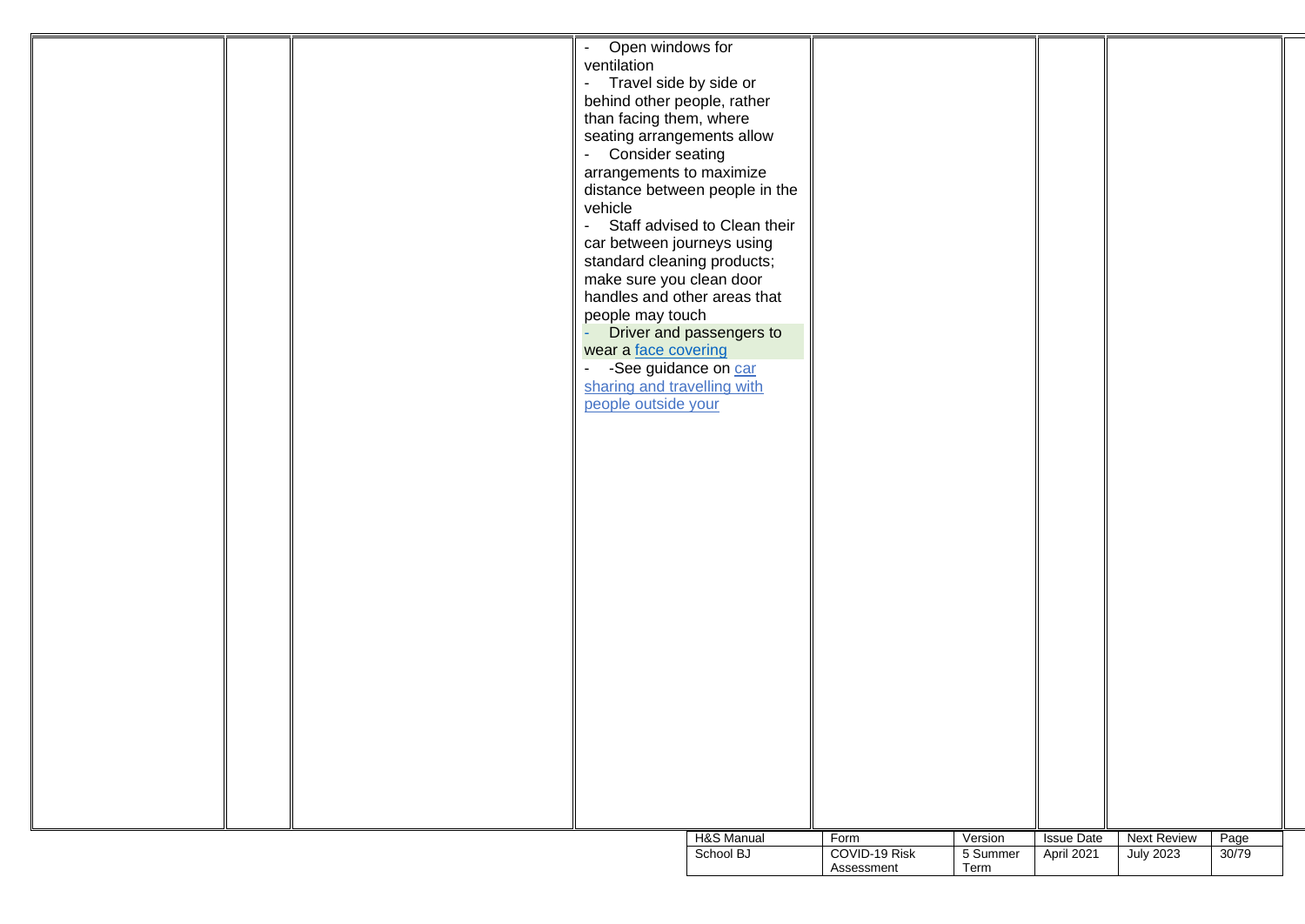| <b>Congestion at the</b><br>entrance/ exit gates<br>around the school site              | M | Pupils/Staff will wash their<br>hands/apply hand sanitiser before<br>they leave the school site.<br>Pupils advised not to congregate at<br>exit doors and gates.<br>Pupils supervised to ensure that<br>they leave the school site swiftly and<br>not in gangs.<br>Only one Parent/Carer permitted to<br>collect their child from the school site.<br>Parents/Carers to ensure that they<br>follow social distancing measures in<br>place.<br>Parents/Carers directed to leave<br>the school site immediately once they<br>have collected their child.<br>Staff control the flow of pupils<br>leaving the school building to<br>encourage social distancing.<br>Year 6 permitted to walk home<br>from school but are reminded to<br>socially distance.<br>Gates are secured to the school<br>site at the end of the school day.<br>Gates and entrance doors are<br>included in the cleaning regime at the<br>school.<br>Pupils and staff maintain social<br>distancing when supervising pupils off<br>the school site.<br>-Parents/Carers requested to wear<br>face coverings when on the school<br>site. | Parents/Carers to keep the<br>school up to date who will be<br>collecting their child from<br>school.<br>Parents/Carers advised to<br>$\mathbf{r}$<br>ensure that pupils wash their<br>hands when they arrive home<br>from school.<br>Parents/Carers advised that<br>water bottles are to be<br>thoroughly washed and lunch<br>boxes wiped over with anti-<br>bacterial spray when they<br>arrive home. |                                                                                                                                                                                                   | L | <b>Parents/ Carers</b> |
|-----------------------------------------------------------------------------------------|---|-----------------------------------------------------------------------------------------------------------------------------------------------------------------------------------------------------------------------------------------------------------------------------------------------------------------------------------------------------------------------------------------------------------------------------------------------------------------------------------------------------------------------------------------------------------------------------------------------------------------------------------------------------------------------------------------------------------------------------------------------------------------------------------------------------------------------------------------------------------------------------------------------------------------------------------------------------------------------------------------------------------------------------------------------------------------------------------------------------------|---------------------------------------------------------------------------------------------------------------------------------------------------------------------------------------------------------------------------------------------------------------------------------------------------------------------------------------------------------------------------------------------------------|---------------------------------------------------------------------------------------------------------------------------------------------------------------------------------------------------|---|------------------------|
| <b>Close contact of adults</b><br>and children on and<br>outside of the school<br>site. | H | Pupils reminded not to congregate<br>outside the school gates or on the<br>school site.<br>Social distancing measures are in<br>place on the school site.<br>Parents/Carers are continually                                                                                                                                                                                                                                                                                                                                                                                                                                                                                                                                                                                                                                                                                                                                                                                                                                                                                                               | -Where concerns raised by the<br>local community, appropriate<br>action taken.                                                                                                                                                                                                                                                                                                                          | -Pupils, Staff, Parents and<br>Carers to be provided with a<br>link to the guidance-<br>Guidance How to stop the<br>spread of coronavirus<br>(COVID-19) and the COVID-<br>19 Response-Spring 2021 |   | Headteacher            |

| H&S Manual | Form                        | Version         | <b>Issue Date</b> | <b>Next Review</b> | Page  |
|------------|-----------------------------|-----------------|-------------------|--------------------|-------|
| School BJ  | COVID-19 Risk<br>Assessment | 5 Summer<br>erm | April 2021        | <b>July 2023</b>   | 31/79 |
|            |                             |                 |                   |                    |       |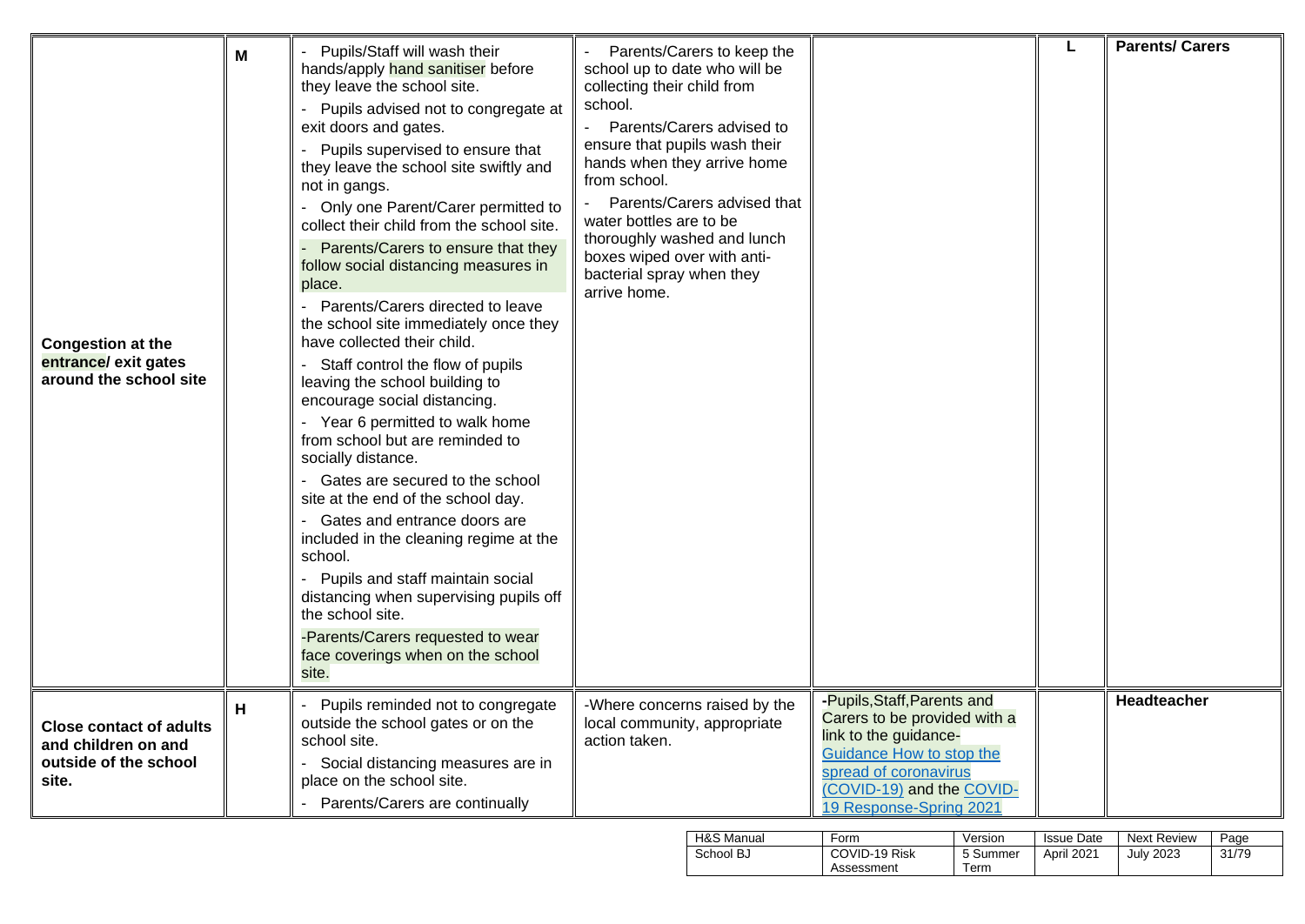|                                                                                                                                                       |   | reminded to safely park around the<br>school site.<br>- Pupils movement onto and off the<br>school site is supervised by staff.<br>8. Staff/Pupil, family member who maybe at increased risk                                                                                                                                                                                                                                                                                                                                                                                                                                                                                                                                                                                                                                                                                                                                                                                                                                              |                                                                                                                                                                                                                                                                                                 | (Road Map).<br>-Head teacher to remind<br>Parents/Carers do not<br>congregate on the school site<br>or around the school site                                                                                                                                                                                                                                                                                                                                                                                                                                                                                                                                                                                               |   |                     |
|-------------------------------------------------------------------------------------------------------------------------------------------------------|---|-------------------------------------------------------------------------------------------------------------------------------------------------------------------------------------------------------------------------------------------------------------------------------------------------------------------------------------------------------------------------------------------------------------------------------------------------------------------------------------------------------------------------------------------------------------------------------------------------------------------------------------------------------------------------------------------------------------------------------------------------------------------------------------------------------------------------------------------------------------------------------------------------------------------------------------------------------------------------------------------------------------------------------------------|-------------------------------------------------------------------------------------------------------------------------------------------------------------------------------------------------------------------------------------------------------------------------------------------------|-----------------------------------------------------------------------------------------------------------------------------------------------------------------------------------------------------------------------------------------------------------------------------------------------------------------------------------------------------------------------------------------------------------------------------------------------------------------------------------------------------------------------------------------------------------------------------------------------------------------------------------------------------------------------------------------------------------------------------|---|---------------------|
| <b>Staff/Pupils who have</b><br>previously been<br>identified as Clinically<br><b>Extremely</b><br><b>Vulnerable/Clinically</b><br><b>Vulnerable.</b> | H | -The order in which people are<br>offered the COVID-19 vaccine is<br>based on advice from the Joint<br>Committee on Vaccination and<br>Immunisation (JCVI). The vaccination<br>programme for priority groups has<br>begun in the UK.<br>-Shielding advice has been paused<br>nationally from 31 March 2021.<br><b>Guidance on shielding and</b><br>protecting people who are clinically<br>extremely vulnerable from COVID-19<br>followed if CEV Staff cannot<br>undertake their work activities at<br>home the DfE are no longer advising<br>CEV staff to work from home.<br>- Pupils/Staff who live with someone<br>who is CEV should continue to attend<br>school as normal.<br>-Staff who are Clinically Vulnerable<br>(CV)CV staff can continue to attend<br>school. While in school they must<br>follow the system of controls to<br>minimise the risks of transmission.<br>Staff who live with those who are CV<br>can attend the workplace but should<br>ensure they maintain good prevention<br>practice in the workplace and at | -Remote education provided to<br>pupils who are unable to<br>attend school because they<br>are complying with government<br>guidance or legislation around<br>coronavirus (COVID-19).<br>-Pastoral care to be put in<br>place for Staff and Pupils who<br>continue not to attend the<br>school. | -Where parents, carers,<br>staff or students are anxious<br>about attendance, speak to<br>them about their concerns<br>and discuss the protective<br>measures that have been put<br>in place to reduce the risk<br>and any additional measures<br>that could be put in place.<br>-Review the Medical/III-<br>Health risk assessments<br>previously completed for<br>CEV/CV staff. A new<br>template for staff is available<br>on the Extranet.<br>-Where need identified staff<br>referred to DCC<br>Occupational Health Service.<br>-Individual cases to be<br>discussed with HR.<br>-Pupils EHCP's reviewed<br>and discussions to take<br>place with their<br>GP's/Consultants etc. prior to<br>them returning to school. | м | <b>Head teacher</b> |

| H&S Manual | Form          | √ersion  | <b>Issue Date</b> | <b>Next Review</b> | Page  |
|------------|---------------|----------|-------------------|--------------------|-------|
| School BJ  | COVID-19 Risk | 5 Summer | April 2021        | Julv 2023          | 32/79 |
|            | Assessment    | erm      |                   |                    |       |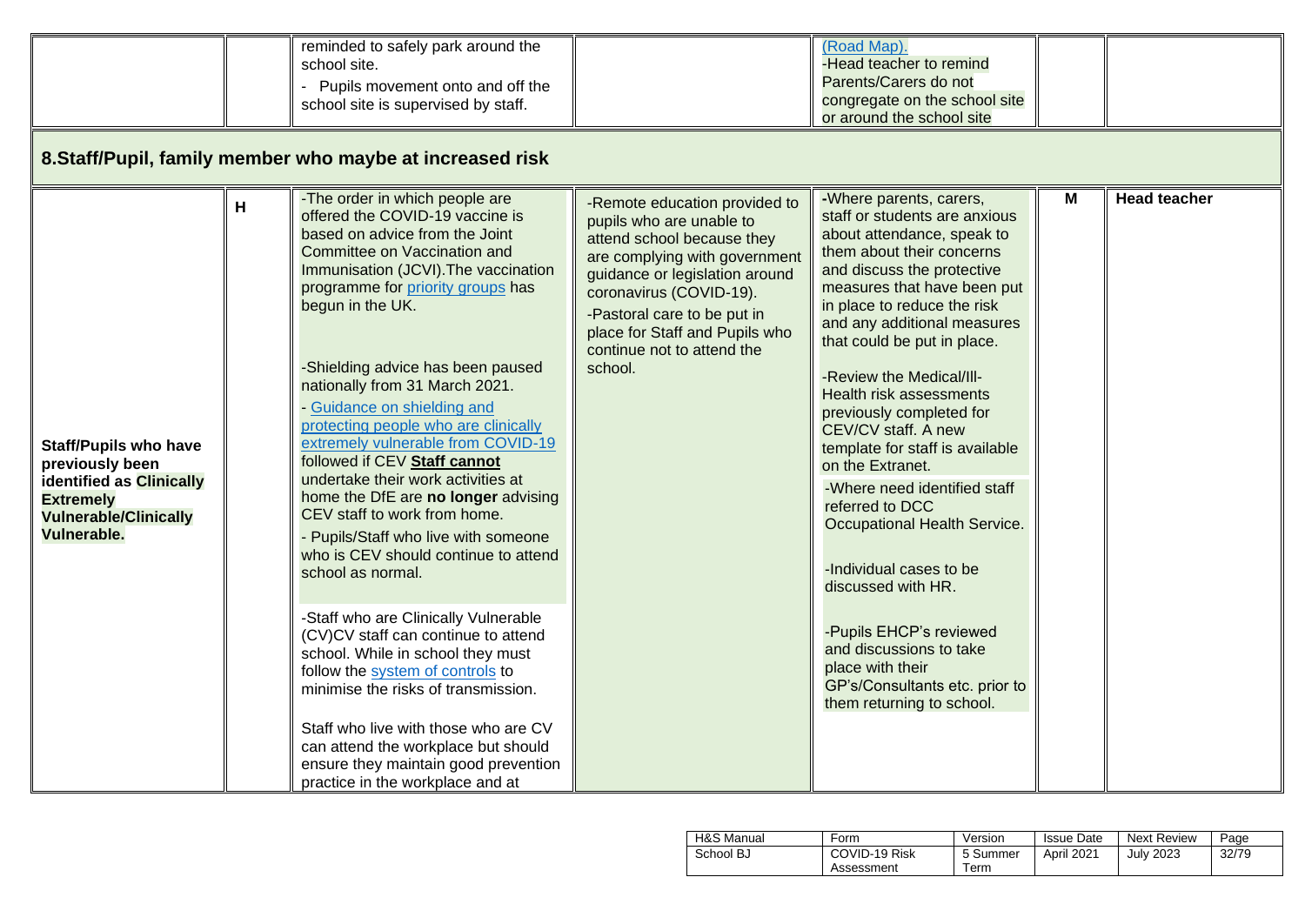|                        |   | home.<br>-All CEV pupils should attend their<br>school unless they are one of the very<br>small number of pupils under<br>paediatric or other specialist care and<br>have been advised by their GP or<br>clinician not to attend.<br>-Where pupils are not able to attend<br>school, as they are following clinical<br>or public health advice related to<br>coronavirus (COVID-19), the absence<br>will not be penalised.<br>The Head teacher has flexibility<br>regarding Staff members medical<br>needs and work activities that they<br>are able to undertake within the<br>school. |                                                                                                                                                                                                                                                                                   |                                                                                                                                                                                                                                                                                                                                                                                     |              |
|------------------------|---|-----------------------------------------------------------------------------------------------------------------------------------------------------------------------------------------------------------------------------------------------------------------------------------------------------------------------------------------------------------------------------------------------------------------------------------------------------------------------------------------------------------------------------------------------------------------------------------------|-----------------------------------------------------------------------------------------------------------------------------------------------------------------------------------------------------------------------------------------------------------------------------------|-------------------------------------------------------------------------------------------------------------------------------------------------------------------------------------------------------------------------------------------------------------------------------------------------------------------------------------------------------------------------------------|--------------|
|                        |   | 9. New and Expectant mums in the school community                                                                                                                                                                                                                                                                                                                                                                                                                                                                                                                                       |                                                                                                                                                                                                                                                                                   |                                                                                                                                                                                                                                                                                                                                                                                     |              |
| <b>Classroom Areas</b> | М | -Guidance followed Pregnancy and<br>the coronavirus and the Royal<br><b>College of Obstetricians &amp;</b><br>Gynaecologists as well as the NHS<br>Who is at Risk is followed and shared<br>with staff members.<br>-Classrooms ventilated prior to/during<br>and at the end of the school day.<br>-Works area to be regularly reviewed<br>to ensure 2 metre social distancing is<br>in place.<br>-When moving about the classroom<br>other areas staff maintain 2 metre<br>distance from staff and pupils.<br>-Pupil desks placed in rows front<br>facing.                              | -New and Expectant mums to<br>be encouraged to participate in<br>the LFD Home testing<br>programme.<br>- New and Expectant mum to<br>consult with their GP and<br>Midwife where need identified.<br>- New and Expectant advised<br>to keep mobile and hydrated<br>when in school. | Staff to inform the Head<br>teacher if they are pregnant.<br>New and Expectant mums<br>COVID-19 risk assessment<br>completed.<br>-A New, New and Expectant<br>mums risk assessment<br>template available on the<br>Extranet.<br>-New and Expectant mums<br>advised to follow the<br>guidance - How to stop the<br>spread of coronavirus<br>$(COVID-19)$<br>-COVID-19 vaccination: a | <b>Staff</b> |
|                        |   | -Where need identified floor markings<br>to be put in place to ensure that social                                                                                                                                                                                                                                                                                                                                                                                                                                                                                                       |                                                                                                                                                                                                                                                                                   | guide for all women of<br>childbearing age, pregnant or                                                                                                                                                                                                                                                                                                                             |              |

| H&S Manual | Form          | Version  | <b>Issue Date</b> | Next Review      | Page  |
|------------|---------------|----------|-------------------|------------------|-------|
| School BJ  | COVID-19 Risk | 5 Summer | April 2021        | <b>July 2023</b> | 33/79 |
|            | Assessment    | erm      |                   |                  |       |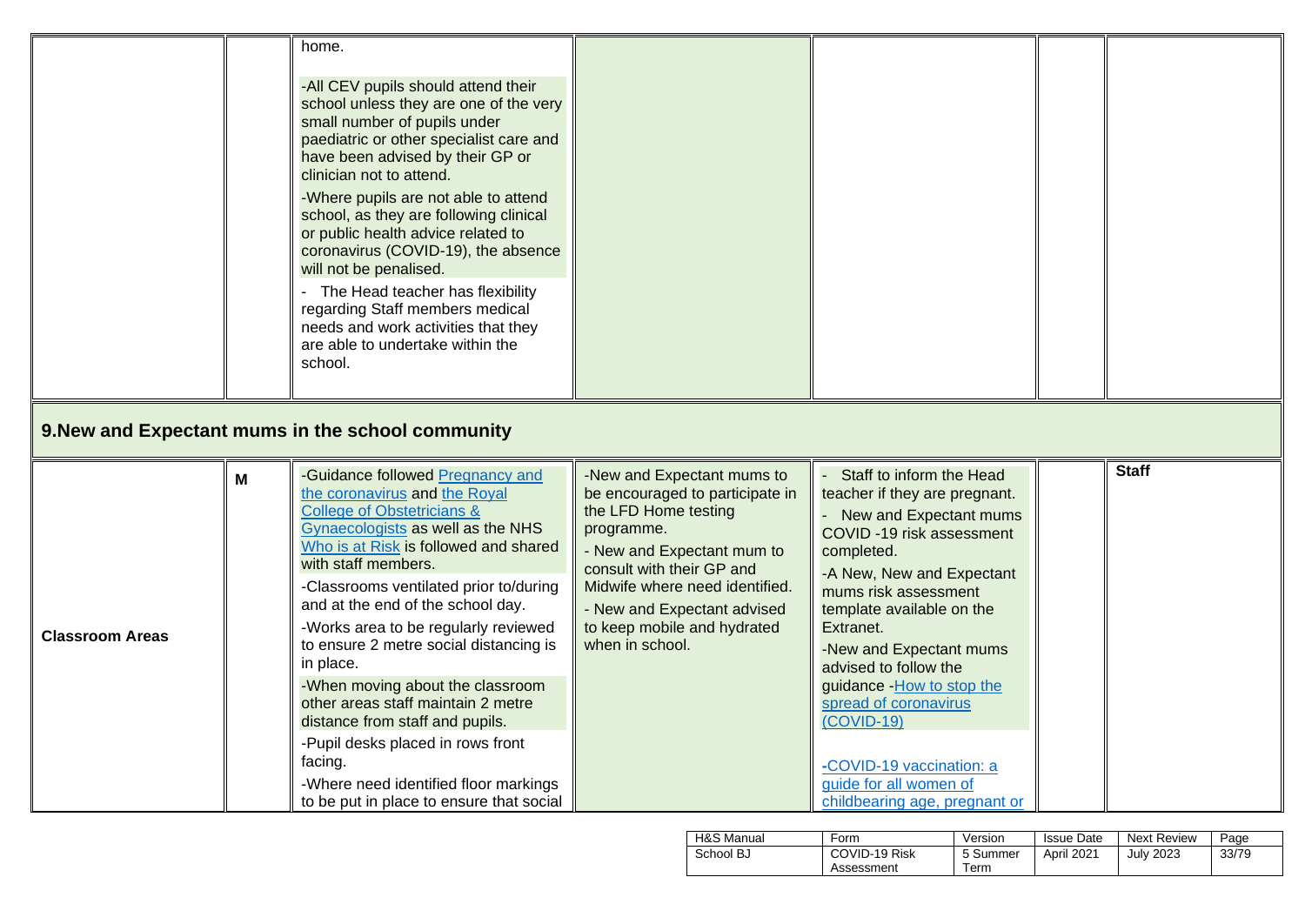|                          |   | distancing can be maintained.                                                    |            | breastfeeding to be shared   |                  |                   |                           |       |
|--------------------------|---|----------------------------------------------------------------------------------|------------|------------------------------|------------------|-------------------|---------------------------|-------|
|                          |   | -Welfare facilities for staff identified                                         |            | with New and Expectant       |                  |                   |                           |       |
|                          |   | and social distancing measures in                                                |            | Mums.                        |                  |                   |                           |       |
|                          |   | place.                                                                           |            |                              |                  |                   |                           |       |
|                          |   | -Hand, cleaning, and respiratory                                                 |            |                              |                  |                   |                           |       |
|                          |   | stations located in classrooms and                                               |            |                              |                  |                   |                           |       |
|                          |   | around the school site.                                                          |            |                              |                  |                   |                           |       |
|                          |   | -The use of face coverings in<br>educational settings. will be                   |            |                              |                  |                   |                           |       |
|                          |   | reviewed on the 17th May 2021                                                    |            |                              |                  |                   |                           |       |
|                          |   |                                                                                  |            |                              |                  | M                 | <b>Head teacher</b>       |       |
|                          | H | -New and Expectant mums have                                                     |            |                              |                  |                   |                           |       |
|                          |   | been advised to participate in the<br>twice weekly home LFD testing              |            |                              |                  |                   |                           |       |
|                          |   | programme.                                                                       |            |                              |                  |                   |                           |       |
|                          |   | -New and Expectant mums are                                                      |            |                              |                  |                   |                           |       |
|                          |   | aware of the symptoms of COVID-19.                                               |            |                              |                  |                   |                           |       |
|                          |   | Staff instructed to follow the<br>guidance;                                      |            |                              |                  |                   |                           |       |
|                          |   | Stay at home (self-isolate) - do not                                             |            |                              |                  |                   |                           |       |
|                          |   | leave your home or have visitors.                                                |            |                              |                  |                   |                           |       |
| <b>New and Expectant</b> |   | Anyone you live with, and anyone in                                              |            |                              |                  |                   |                           |       |
| <b>Mums showing</b>      |   | your support bubble, must also self-<br>isolate.                                 |            |                              |                  |                   |                           |       |
| symptoms of COVID-19     |   |                                                                                  |            |                              |                  |                   |                           |       |
|                          |   | <b>Book a test</b> $-$ get a test to check if<br>you have coronavirus as soon as |            |                              |                  |                   |                           |       |
|                          |   | possible. Anyone you live with, and                                              |            |                              |                  |                   |                           |       |
|                          |   | anyone in your support bubble, should                                            |            |                              |                  |                   |                           |       |
|                          |   | also get a test if they have symptoms.                                           |            |                              |                  |                   |                           |       |
|                          |   | Speak to your midwife or                                                         |            |                              |                  |                   |                           |       |
|                          |   | maternity team they will advise you                                              |            |                              |                  |                   |                           |       |
|                          |   | what to do. You may need to rebook<br>some of your pregnancy                     |            |                              |                  |                   |                           |       |
|                          |   | appointments or have them online, by                                             |            |                              |                  |                   |                           |       |
|                          |   | phone or as a video consultation.                                                |            |                              |                  |                   |                           |       |
|                          |   |                                                                                  |            |                              |                  |                   |                           |       |
|                          |   | 10. Access to the school site/Pupils/Staff entering the building                 |            |                              |                  |                   |                           |       |
|                          | M | - Access to the school site is                                                   |            | -Review social distancing    |                  | M                 | <b>Staff/Head teacher</b> |       |
| <b>Transmission of</b>   |   | controlled, several entrance gates                                               |            | markings and signs located   |                  |                   |                           |       |
| COVID-19 to              |   | and entrance doors are used to allow                                             |            | around the external areas of |                  |                   |                           |       |
|                          |   |                                                                                  | H&S Manual | Form                         | Version          | <b>Issue Date</b> | <b>Next Review</b>        | Page  |
|                          |   |                                                                                  | School BJ  | COVID-19 Risk<br>Assessment  | 5 Summer<br>Term | April 2021        | <b>July 2023</b>          | 34/79 |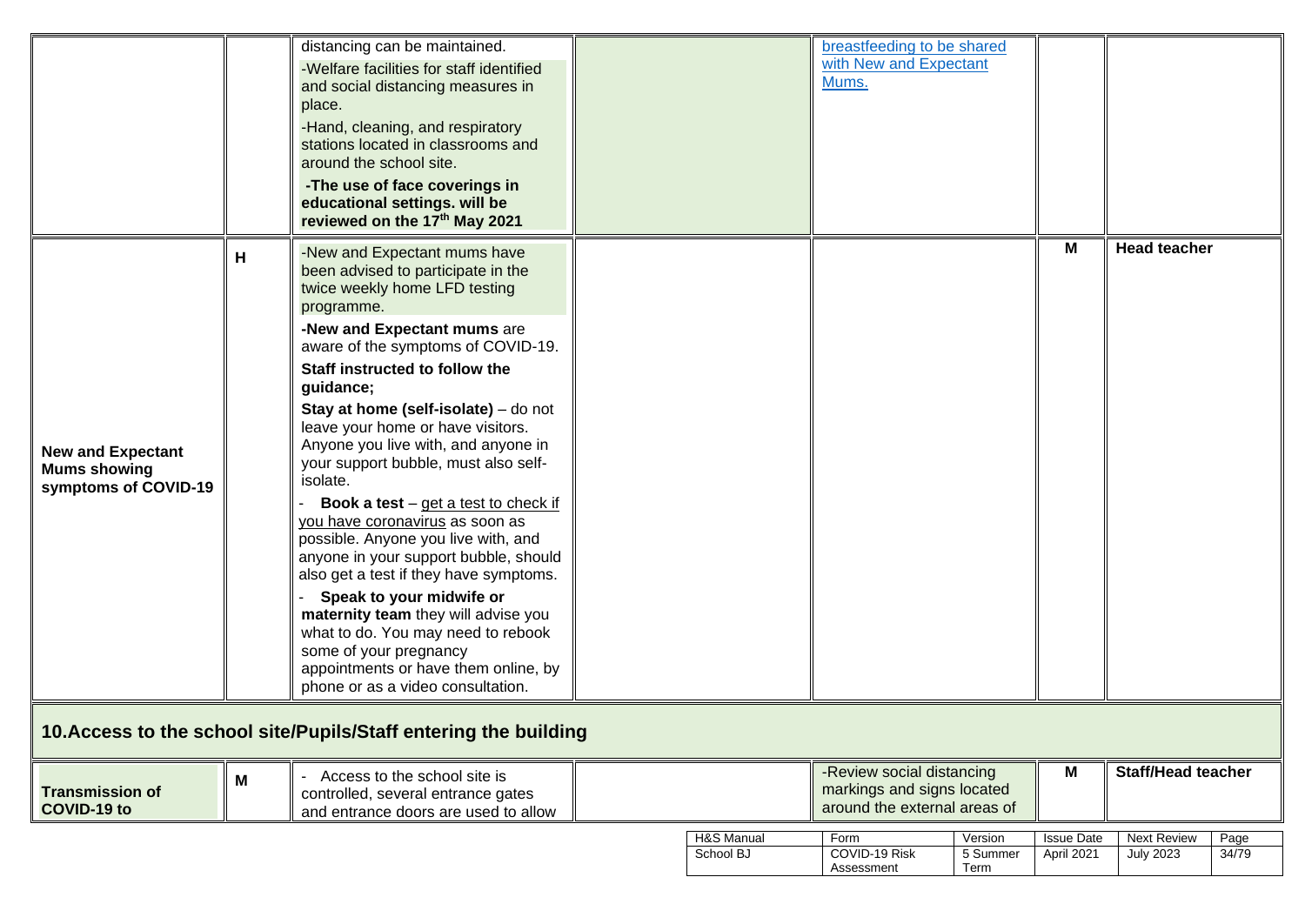| <b>Pupils/Staff at the start</b><br>and end of the school<br>day<br><b>Transmission of</b><br>COVID-19 to<br><b>Pupils/Staff at the start</b><br>and end of the school<br>day | Pupils and Parents/Carers to flow<br>onto/off the school site/building<br>Separate Entrance doors for each<br>year group/bubble clearly identified.<br>- Parents advised via school<br>communication links that only one<br>parent/carer is permitted to drop<br>off/pick up their child.<br>- Pupils, Parents/Carers advised to<br>maintain social distancing when<br>entering the school site.<br>The start of the school day has<br>been staggered to allow controlled<br>access into the school building by<br>pupils.<br>-Staff are following the current<br>guidance in place for face coverings.<br>-Staff ensure that Parents/Carers<br>maintain social distancing guidance<br>when they are supervising pupils<br>entering/exiting the building at the<br>start and end of the school day.<br>- Where possible the end of the<br>school day staggered to prevent<br>gatherings outside of the school site.<br>- Parents not permitted to enter the<br>school building unless need is<br>essential.<br>- Pupils are met each day at the<br>identified entrances for their year<br>group class by a staff member.<br>- Pupils store outdoor clothing and<br>bags in designated areas/keep them<br>about their person.<br>- Staff store their bags in lockers,<br>store cupboards.<br>Those pupils with clearly named<br>packed lunches and water bottles are<br>to store them within a designated<br>area of their allocated classroom. |  | the school site.<br>-Parents/Carers reminded<br>that pupils are to maintain<br>social distancing when<br>travelling on and off the<br>school site.<br>-Remind Parents and Carers<br>that when they access the<br>school site, they need to<br>wear face coverings unless<br>they are exempt. |  |  |
|-------------------------------------------------------------------------------------------------------------------------------------------------------------------------------|------------------------------------------------------------------------------------------------------------------------------------------------------------------------------------------------------------------------------------------------------------------------------------------------------------------------------------------------------------------------------------------------------------------------------------------------------------------------------------------------------------------------------------------------------------------------------------------------------------------------------------------------------------------------------------------------------------------------------------------------------------------------------------------------------------------------------------------------------------------------------------------------------------------------------------------------------------------------------------------------------------------------------------------------------------------------------------------------------------------------------------------------------------------------------------------------------------------------------------------------------------------------------------------------------------------------------------------------------------------------------------------------------------------------------------------------|--|----------------------------------------------------------------------------------------------------------------------------------------------------------------------------------------------------------------------------------------------------------------------------------------------|--|--|
|-------------------------------------------------------------------------------------------------------------------------------------------------------------------------------|------------------------------------------------------------------------------------------------------------------------------------------------------------------------------------------------------------------------------------------------------------------------------------------------------------------------------------------------------------------------------------------------------------------------------------------------------------------------------------------------------------------------------------------------------------------------------------------------------------------------------------------------------------------------------------------------------------------------------------------------------------------------------------------------------------------------------------------------------------------------------------------------------------------------------------------------------------------------------------------------------------------------------------------------------------------------------------------------------------------------------------------------------------------------------------------------------------------------------------------------------------------------------------------------------------------------------------------------------------------------------------------------------------------------------------------------|--|----------------------------------------------------------------------------------------------------------------------------------------------------------------------------------------------------------------------------------------------------------------------------------------------|--|--|

| H&S Manual | Form          | Version  | <b>Issue Date</b> | <b>Next Review</b> | Page  |
|------------|---------------|----------|-------------------|--------------------|-------|
| School BJ  | COVID-19 Risk | 5 Summer | April 2021        | <b>July 2023</b>   | 35/79 |
|            | Assessment    | ™erm     |                   |                    |       |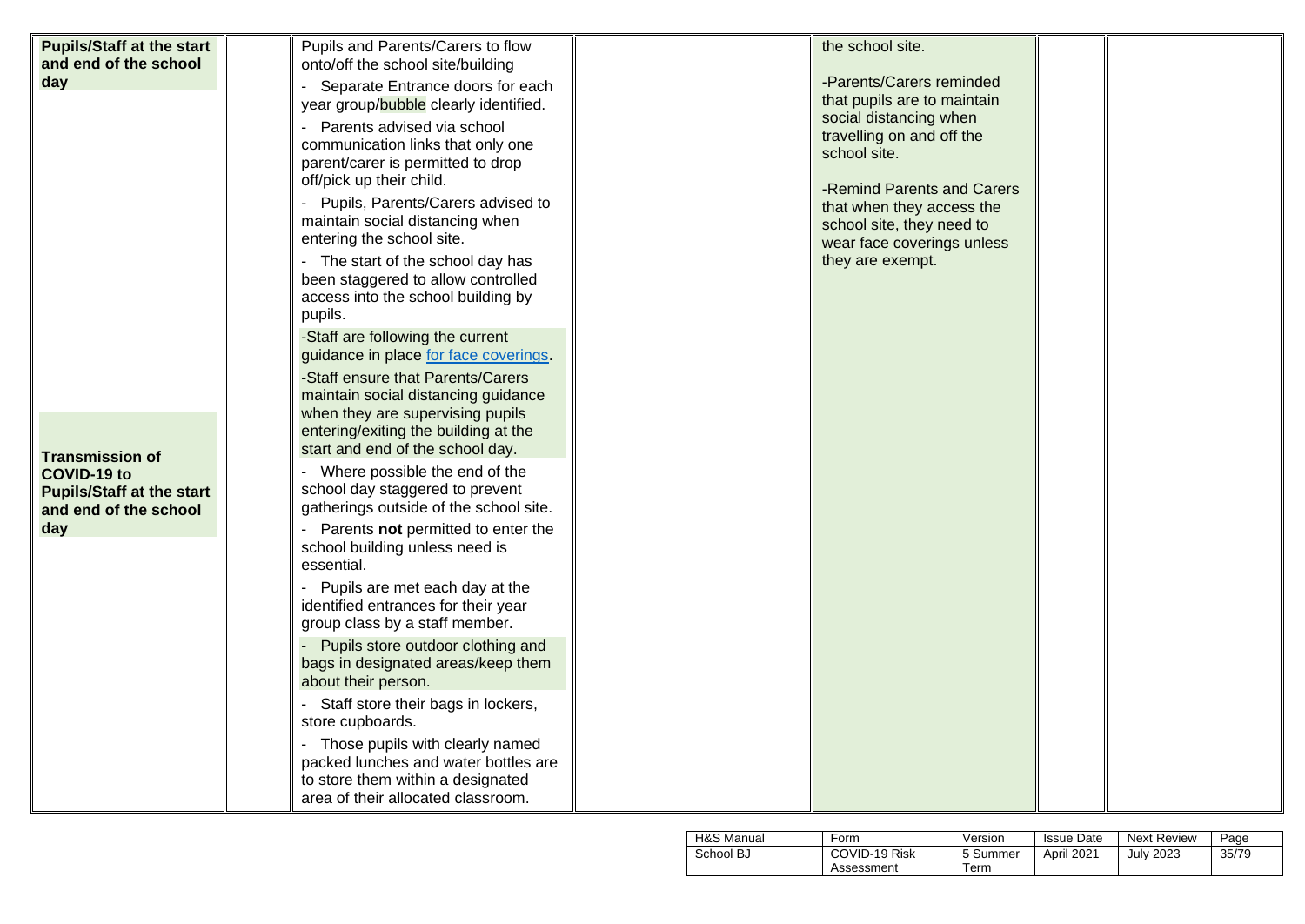| school day. | - Staff members wipe packed lunch<br>boxes and water bottles over with a<br>cloth that has had anti-bacterial spray<br>applied to it when brought into school.<br>- The school has utilised the<br>information available from eBug<br>website.<br>Coronavirus (COVID 19) guidance for<br>educational settings poster<br>- Pupils are supervised to wash their<br>hands or apply hand sanitiser where<br>hand washing facilities are not<br>available at the start of the school<br>day. Pupils taught how to wash their<br>hands by staff members. Pupils that<br>need support to wash their hands are<br>supported by a member of staff.<br>- Staff wash their hands with pupils<br>at the start of the school day.<br>- Staff and pupils presenting with<br>symptoms at the start of the school<br>day are isolated and taken to a<br>separate room and next of<br>kin/parents/carers contacted.<br>-Areas around the school site<br>monitored by the school staff at the<br>start and end of the school day to<br>ensure that pupils do not group<br>together in mixed bubbles/year<br>groups in limited spaces.<br>-Where Parents and Carers access<br>the school site, they have been<br>requested to wear face coverings<br>unless they are exempt.<br>-Parents/Carers advised to leave the<br>school site immediately once their<br>child has entered the building.<br>-School entrances and site gates |  |  |
|-------------|----------------------------------------------------------------------------------------------------------------------------------------------------------------------------------------------------------------------------------------------------------------------------------------------------------------------------------------------------------------------------------------------------------------------------------------------------------------------------------------------------------------------------------------------------------------------------------------------------------------------------------------------------------------------------------------------------------------------------------------------------------------------------------------------------------------------------------------------------------------------------------------------------------------------------------------------------------------------------------------------------------------------------------------------------------------------------------------------------------------------------------------------------------------------------------------------------------------------------------------------------------------------------------------------------------------------------------------------------------------------------------------------------------------|--|--|
|             | secured at the start and end of the                                                                                                                                                                                                                                                                                                                                                                                                                                                                                                                                                                                                                                                                                                                                                                                                                                                                                                                                                                                                                                                                                                                                                                                                                                                                                                                                                                            |  |  |

| H&S Manual | Form          | Version  | <b>Issue Date</b> | <b>Next Review</b> | Page  |
|------------|---------------|----------|-------------------|--------------------|-------|
| School BJ  | COVID-19 Risk | 5 Summer | April 2021        | <b>July 2023</b>   | 36/79 |
|            | Assessment    | ⊺erm     |                   |                    |       |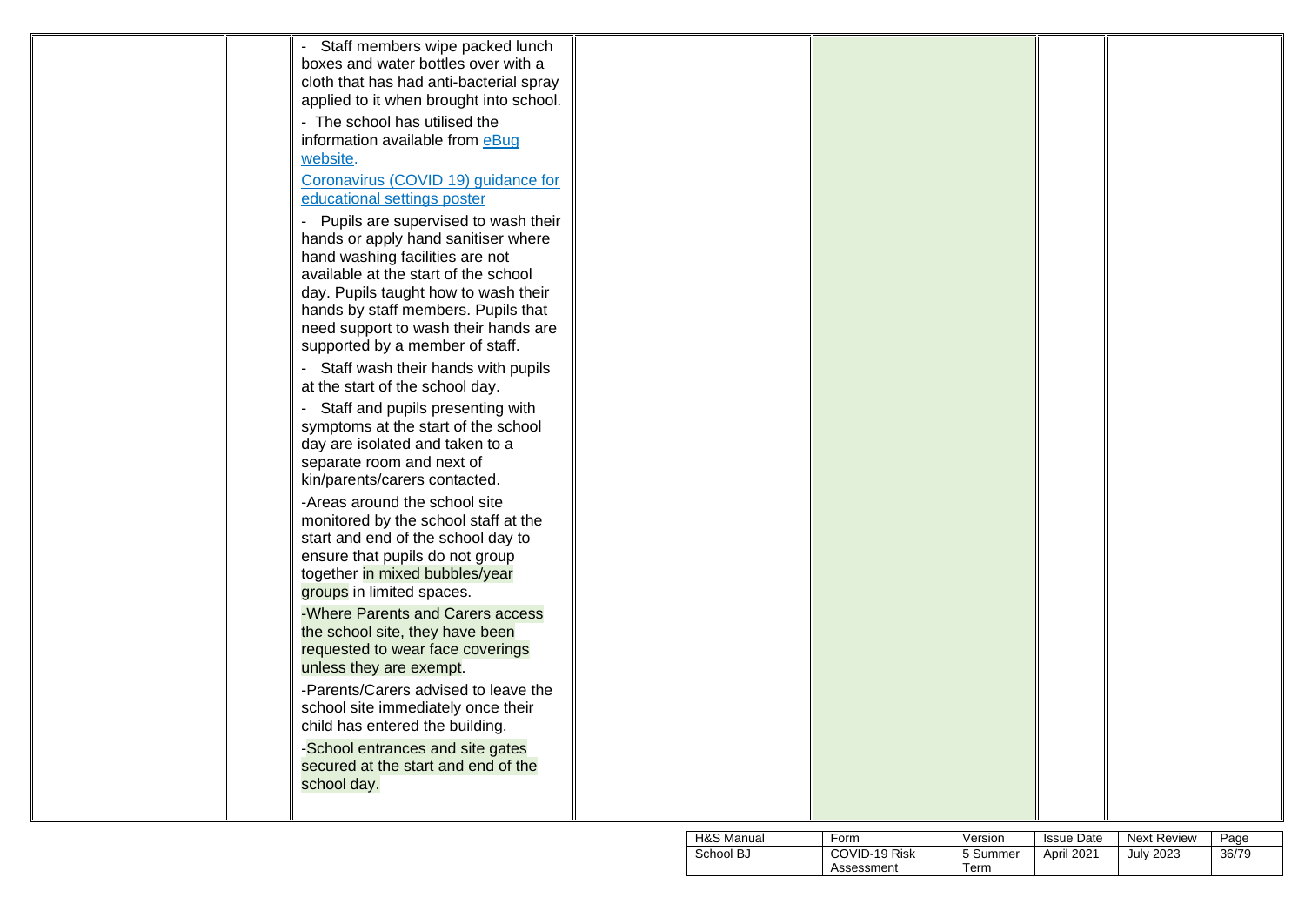| 11. Non-school staff working in the building |   |                                                                                                                                                                                                                                                                                                                                                                                                                                                                                                                                                                                                                                                                                                                                                                                                                                                                                                                                                                                                                                                                                                                                                                                                                                                                                    |                                                                                                                                                                                                                                                                                                                                                                                                                                                                                                                                                                                                                                                                         |                                                                                                                                                                                                                                                                                                                                                                                                                                                                                                         |                                                                                                                                                                                                                              |                  |                   |                                     |       |
|----------------------------------------------|---|------------------------------------------------------------------------------------------------------------------------------------------------------------------------------------------------------------------------------------------------------------------------------------------------------------------------------------------------------------------------------------------------------------------------------------------------------------------------------------------------------------------------------------------------------------------------------------------------------------------------------------------------------------------------------------------------------------------------------------------------------------------------------------------------------------------------------------------------------------------------------------------------------------------------------------------------------------------------------------------------------------------------------------------------------------------------------------------------------------------------------------------------------------------------------------------------------------------------------------------------------------------------------------|-------------------------------------------------------------------------------------------------------------------------------------------------------------------------------------------------------------------------------------------------------------------------------------------------------------------------------------------------------------------------------------------------------------------------------------------------------------------------------------------------------------------------------------------------------------------------------------------------------------------------------------------------------------------------|---------------------------------------------------------------------------------------------------------------------------------------------------------------------------------------------------------------------------------------------------------------------------------------------------------------------------------------------------------------------------------------------------------------------------------------------------------------------------------------------------------|------------------------------------------------------------------------------------------------------------------------------------------------------------------------------------------------------------------------------|------------------|-------------------|-------------------------------------|-------|
| Visitors to the building                     | н | All Visitors/Contractors/Agency<br>Staff and Support Agencies complete<br>a visitor health questionnaire on<br>arrival, including contact details.<br>- Floor markings in place at the main<br>school reception area ensuring social<br>distancing.<br>Direction floor and wall signs in<br>place around the school.<br>Social distancing markers in place<br>in large corridor areas.<br>Posters/notices clearly displayed<br>and reference handwashing/hand<br>sanitising and social distancing<br>procedures in place at the school<br>Visitors to the school are by<br>appointment only.<br>-Posters clearly displayed at the<br>entrance to the building detailing that<br>face coverings must be worn.<br>Where possible Contractors to<br>carry out activities outside of school<br>hours.<br>Hand sanitiser station located at<br>the main entrance.<br>All Visitors sanitise their hands<br>prior to entering the school building.<br>A register of all Visitors/Contractors<br>/Agency Staff and Support Agencies<br>maintained, including their contact<br>details.<br>Dedicated areas identified for use<br>by Support Agencies.<br>Where possible areas allocated to<br>Support Agencies as close to the<br>main entrance, to reduce movement<br>around the building. | is at the school's discretion<br>the school site.<br>Staff, Volunteers and Support<br>attend the school site if they<br>are unwell.<br>COVID-19 risk assessment.<br>of the procedures to follow<br>when working with pupils e.g.<br>hand hygiene.<br>teachers and/or other<br>temporary staff can move<br>between schools. They are<br>responsible for ensuring that<br>they minimize contact and<br>maintain social distancing as<br>possible from pupils and staff<br>when working in school<br>buildings.<br>-Where reception areas are<br>open plan consideration be<br>given to fitting Perspex<br>screens.<br>the school environment.<br>- Volunteers and Support | Questionnaire reviewed<br>prior to entering the building, it<br>whether they are permitted on<br>- Visitors/Contractors, Agency<br>Agencies to be advised not to<br>Supply Staff to receive a full<br>induction into the school which<br>is to include a copy of the<br>Support Agencies advised<br>Supply teachers, peripatetic<br>- Visitors/Contractors, Agency<br>Staff, Volunteers and Support<br>Agencies to be made aware if<br>they have been in close contact<br>with a positive COVID case in | -Review the visitors<br>procedures currently in place<br>to ensure that it meets with<br>the systems of control put in<br>place at the school.<br>-Ensure that all visitors<br>complete a COVID-19 visitor<br>questionnaire. |                  | Μ                 | <b>Office Staff/Head</b><br>teacher |       |
|                                              |   |                                                                                                                                                                                                                                                                                                                                                                                                                                                                                                                                                                                                                                                                                                                                                                                                                                                                                                                                                                                                                                                                                                                                                                                                                                                                                    |                                                                                                                                                                                                                                                                                                                                                                                                                                                                                                                                                                                                                                                                         | H&S Manual                                                                                                                                                                                                                                                                                                                                                                                                                                                                                              | Form<br>COVID-19 Risk                                                                                                                                                                                                        | Version          | <b>Issue Date</b> | <b>Next Review</b>                  | Page  |
|                                              |   |                                                                                                                                                                                                                                                                                                                                                                                                                                                                                                                                                                                                                                                                                                                                                                                                                                                                                                                                                                                                                                                                                                                                                                                                                                                                                    |                                                                                                                                                                                                                                                                                                                                                                                                                                                                                                                                                                                                                                                                         | School BJ                                                                                                                                                                                                                                                                                                                                                                                                                                                                                               | Assessment                                                                                                                                                                                                                   | 5 Summer<br>Term | April 2021        | <b>July 2023</b>                    | 37/79 |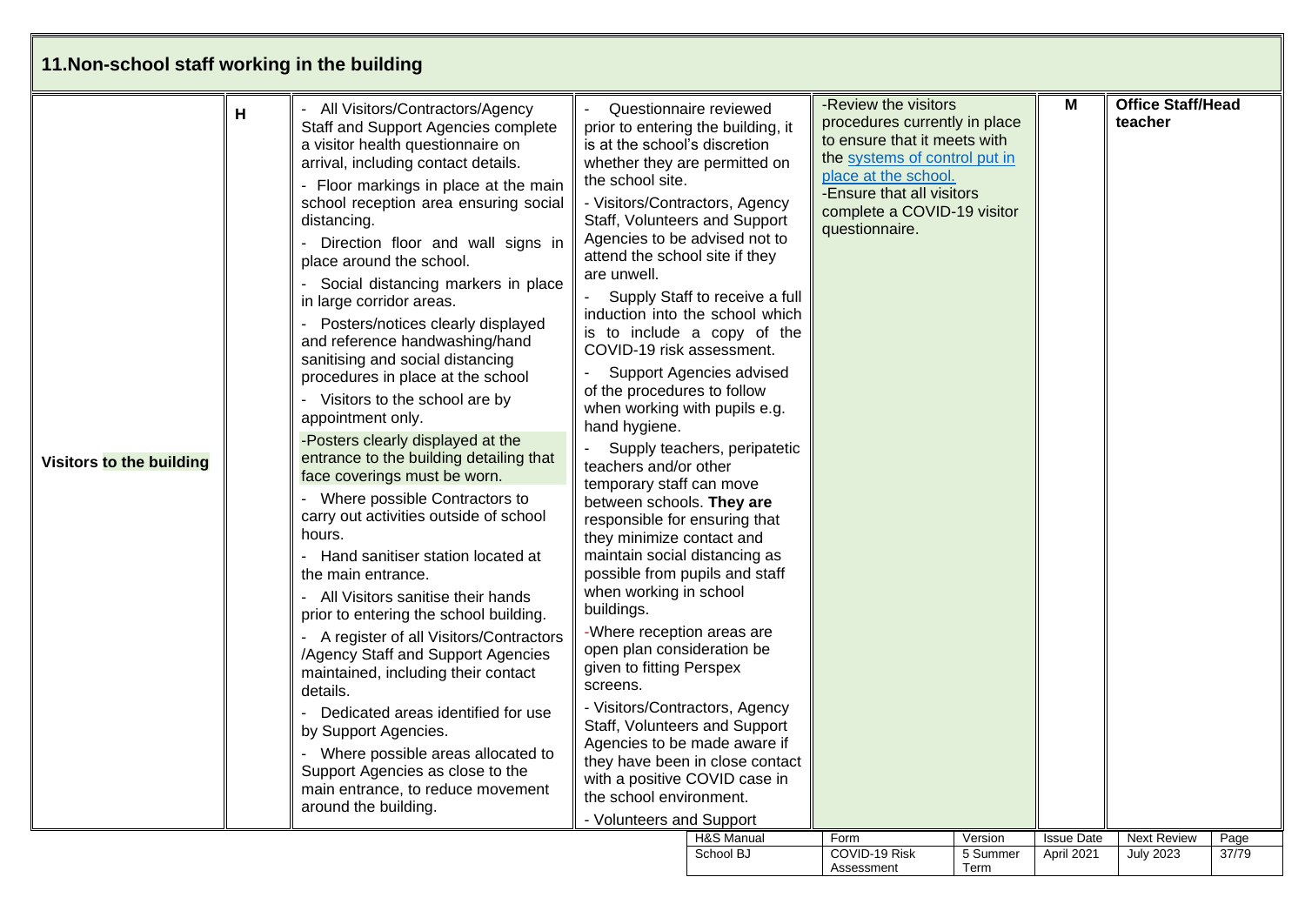|                        |   | Where agencies are supporting the<br>school, where possible it is the same<br>member of staff each time.<br>- All visitors are accompanied when<br>moving about the building.<br>- Parents/Carers discouraged to<br>access the main reception area<br>without an appointment.<br>- Main reception area spot cleaned<br>throughout the school day.<br>Tissues located at the main<br>reception area with a lidded waste<br>bin.<br>Waste bins emptied at the end of<br>the school day.<br>-Regular support agencies/agency<br>staff etc. are able to participate in the<br>LFD testing programme available at<br>the school.<br>-LFD Home testing risk assessment is<br>in place.                                 | Agencies are to keep a register<br>of the pupils that they have<br>seen when on site. This<br>information is to be handed to<br>the office staff prior to them<br>leaving the school site.<br>- Visitors/Contractors, Agency<br>Staff, Volunteers and Support<br>Agencies are to inform the<br>school if they undertake a<br><b>LFD/PCR</b> test and it tests<br>positive. |                                                                                                                                                                                                                                                                                                                                                                                                                                      |   |                        |
|------------------------|---|------------------------------------------------------------------------------------------------------------------------------------------------------------------------------------------------------------------------------------------------------------------------------------------------------------------------------------------------------------------------------------------------------------------------------------------------------------------------------------------------------------------------------------------------------------------------------------------------------------------------------------------------------------------------------------------------------------------|----------------------------------------------------------------------------------------------------------------------------------------------------------------------------------------------------------------------------------------------------------------------------------------------------------------------------------------------------------------------------|--------------------------------------------------------------------------------------------------------------------------------------------------------------------------------------------------------------------------------------------------------------------------------------------------------------------------------------------------------------------------------------------------------------------------------------|---|------------------------|
| <b>Parent Visitors</b> | н | -Schools are encouraged to avoid<br>visitors entering their premises where<br>possible.<br>- For new admissions virtual tours<br>should be considered.<br>-If visits are required in person<br>settings should face coverings are<br>worn, regular handwashing and<br>holding visits after hours if possible.<br>- Parents are attending the school<br>site they should be notified of the<br>system of controls, their<br>responsibilities during the visit and<br>how to maintain social distancing.<br>-For parents entering a setting to help<br>children settle in, face coverings<br>should be worn, they should stay for a<br>limited time only (no more than an<br>hour), avoid close contact with other |                                                                                                                                                                                                                                                                                                                                                                            | -Visitor questionnaire<br>completed on entry to the<br>building.<br>-Where meetings have to<br>take place with<br>Parents/Carers or other<br>agencies ensure;<br>-Hands-Hand sanitiser<br>available in the meeting room<br>-Face-Face coverings worn,<br>unless 2 metre social<br>distancing can be achieved.<br>-Space-Seating spaced 2<br>metres apart.<br>-Fresh Air-Windows and<br>doors opened to allow natural<br>ventilation. | L | <b>Reception Staff</b> |

| H&S Manual | Form          | Version  | <b>Issue Date</b> | <b>Next Review</b> | Page  |
|------------|---------------|----------|-------------------|--------------------|-------|
| School BJ  | COVID-19 Risk | 5 Summer | April 2021        | <b>July 2023</b>   | 38/79 |
|            | Assessment    | ⊺erm     |                   |                    |       |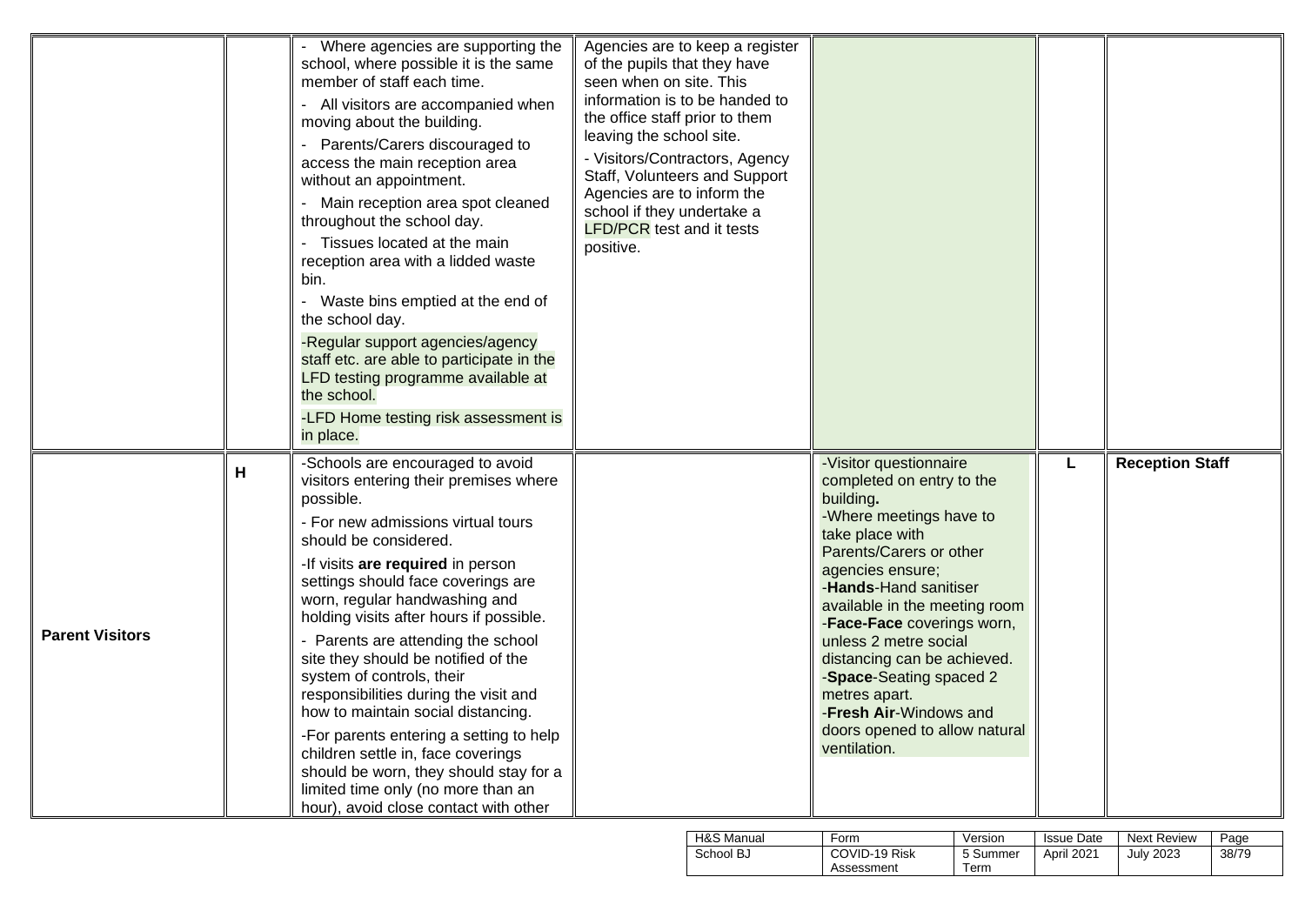|                                                                                       |   | children and ensure they are aware of<br>the protective measures in writing.<br>-Parents to complete the visitor<br>questionnaire prior to entering the<br>school building.<br>-Meetings carried out where possible<br>via Zoom and Teams.                                                                                                             |                                                                                                                                                                                                                                                                                                                                                                                                                                                                                                 |                                                                                                                                                                                                                                                                                                                                        |   |                          |
|---------------------------------------------------------------------------------------|---|--------------------------------------------------------------------------------------------------------------------------------------------------------------------------------------------------------------------------------------------------------------------------------------------------------------------------------------------------------|-------------------------------------------------------------------------------------------------------------------------------------------------------------------------------------------------------------------------------------------------------------------------------------------------------------------------------------------------------------------------------------------------------------------------------------------------------------------------------------------------|----------------------------------------------------------------------------------------------------------------------------------------------------------------------------------------------------------------------------------------------------------------------------------------------------------------------------------------|---|--------------------------|
| <b>Initial Teacher Training</b><br><b>Students</b>                                    | М | Complete a visitor health<br>questionnaire when they first start at<br>the school.<br>-Allocated a class/year group to work<br>with within the school.<br>-Are able to Participate in the LFD<br>testing programme if they wish.<br>12. Maintaining infection control /hygiene standards during the school day.                                        | ITTS staff to receive a full<br>induction and shown how to<br>wash their hands for 20<br>seconds and advised on good<br>respiratory hygiene.<br>Shown welfare facilities<br>available to Staff members.<br>Students reminded what<br>the symptoms of COVID-19<br>are.<br>Each student to receive a<br>copy of the COVID-19 risk<br>assessment.<br>- Students to inform the school<br>if they have any underlying<br>health conditions that need to<br>be considered in relation to<br>COVID 19. |                                                                                                                                                                                                                                                                                                                                        | L |                          |
|                                                                                       |   |                                                                                                                                                                                                                                                                                                                                                        |                                                                                                                                                                                                                                                                                                                                                                                                                                                                                                 |                                                                                                                                                                                                                                                                                                                                        |   |                          |
| <b>COVID-19 transmission</b><br>within the school<br>community-Preventive<br>measures | H | -Shared areas are cleaned between<br>bubbles.<br>-Lunch times and break periods are<br>staggered for year groups and<br>bubbles.<br>-Seating plans in place where dining<br>areas are used.<br>-Pupils with complex needs who<br>struggle to maintain good respiratory<br>hygiene as their peers, for example,<br>those who spit uncontrollably or use | Where possible a member of<br>the cleaning team to be present<br>during the school day to carry<br>out spot cleaning and removal<br>of waste from the school site,<br>where need identified.<br>Staff to utilise the<br>information available from<br>eBug website<br>Staff to take responsibility<br>for their own personal hygiene                                                                                                                                                            | -Staff and Pupils reminded to<br>follow the principles of;<br>-HANDS - Wash your hands<br>regularly and for 20<br>seconds/Apply hand sanitiser<br>if handwashing not available.<br>-FACE Current guidance<br>followed for<br>Secondary/Primary and<br>Nursery staff and pupils<br>wearing face coverings.<br>-SPACE - Year groups have | L | <b>Headteacher/Staff</b> |

| H&S Manual | Form                        | Version          | <b>Issue Date</b> | <b>Next Review</b> | Page  |
|------------|-----------------------------|------------------|-------------------|--------------------|-------|
| School BJ  | COVID-19 Risk<br>Assessment | 5 Summer<br>Γerm | April 2021        | <b>July 2023</b>   | 39/79 |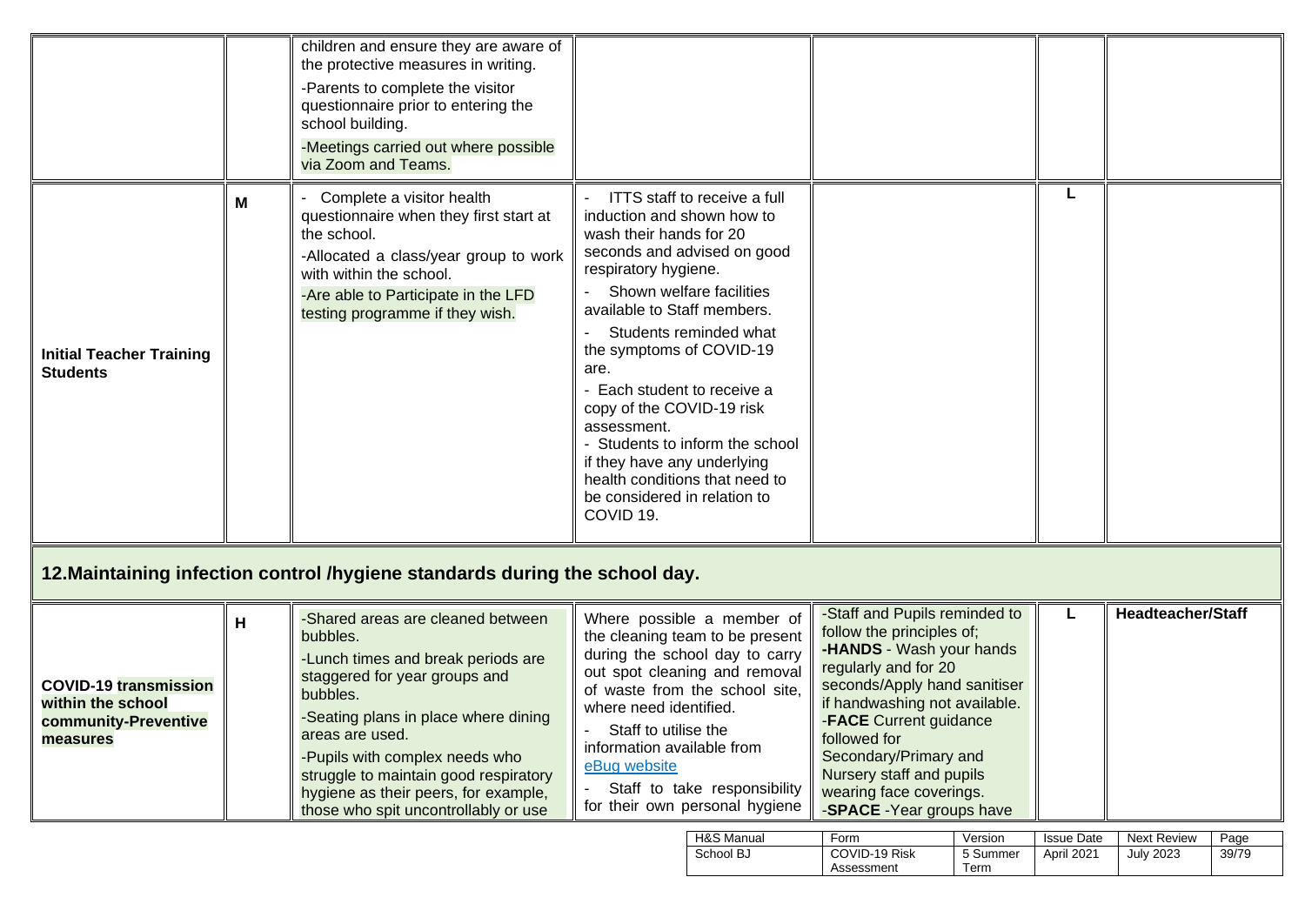|                                                                                       | saliva as a sensory stimulant. This<br>should be considered in individual<br>pupil risk assessments in order to<br>support pupils and maintain the safety<br>of staff working with them.<br>-Outdoor play equipment on a rota<br>system and cleaning regime in place.<br>-Playground areas designated and<br>separated where need identified to<br>ensure that year groups/bubbles are<br>kept separate.<br>-LFD testing programme available to<br><b>Staff and Pupils</b><br>-Face covering guidance followed<br>Face covering guidance followed by<br>staff and pupils throughout the school<br>day.<br>-DCC - Caretaking & Cleaning<br><b>Support Service cleaning schedule</b><br>updated on the Extranet and utilised<br>by the school.<br>-Pupils wash their hands/apply<br>sanitiser at identified points in the<br>school day;<br>-When they arrive at the school<br>- When they return from break periods<br>- When they change rooms/lesson<br>periods.<br>- Before and after eating<br>-Following interventions | throughout the school day.<br>- Waste bins to be emptied<br>throughout the school day and<br>placed in the external bin store.<br>The Caretaker to raise any<br>stock level concerns with the<br>Head teacher in relation to<br>equipment/chemicals etc.<br>Where need identified<br>pupils to eat their lunches in<br>their classrooms.<br>Classroom surfaces to be<br>cleaned if classroom used as a<br>dining area.<br>All bins emptied at the end<br>of each school day and placed<br>in the external bin store.<br>Parents advised to ensure<br>that pupils wash their hands<br>when they return to | been placed in in class<br>bubbles and seating plans<br>put in place so that close<br>contacts can be identified<br>throughout the school day.<br><b>FRESH AIR-Windows and</b><br>doors are opened throughout<br>the school building to allow<br>natural ventilation whilst the<br>building is occupied. |  |
|---------------------------------------------------------------------------------------|----------------------------------------------------------------------------------------------------------------------------------------------------------------------------------------------------------------------------------------------------------------------------------------------------------------------------------------------------------------------------------------------------------------------------------------------------------------------------------------------------------------------------------------------------------------------------------------------------------------------------------------------------------------------------------------------------------------------------------------------------------------------------------------------------------------------------------------------------------------------------------------------------------------------------------------------------------------------------------------------------------------------------|----------------------------------------------------------------------------------------------------------------------------------------------------------------------------------------------------------------------------------------------------------------------------------------------------------------------------------------------------------------------------------------------------------------------------------------------------------------------------------------------------------------------------------------------------------------------------------------------------------|----------------------------------------------------------------------------------------------------------------------------------------------------------------------------------------------------------------------------------------------------------------------------------------------------------|--|
| <b>COVID-19 transmission</b><br>within the school<br>community-Preventive<br>measures | Face covering guidance followed.<br>-Pupils taught how to wash their<br>hands by staff members. Pupils that<br>need support to wash their hands are<br>supported by a member of staff.<br>- Where need identified hand<br>sanitiser be made available to staff<br>and pupils.<br>Pupils are supervised throughout<br>the school day to wash their hands for<br>20 seconds by staff members,                                                                                                                                                                                                                                                                                                                                                                                                                                                                                                                                                                                                                                |                                                                                                                                                                                                                                                                                                                                                                                                                                                                                                                                                                                                          |                                                                                                                                                                                                                                                                                                          |  |

| H&S Manual | Form          | Version  | <b>Issue Date</b> | <b>Next Review</b> | Page  |
|------------|---------------|----------|-------------------|--------------------|-------|
| School BJ  | COVID-19 Risk | 5 Summer | April 2021        | <b>July 2023</b>   | 40/79 |
|            | Assessment    | erm      |                   |                    |       |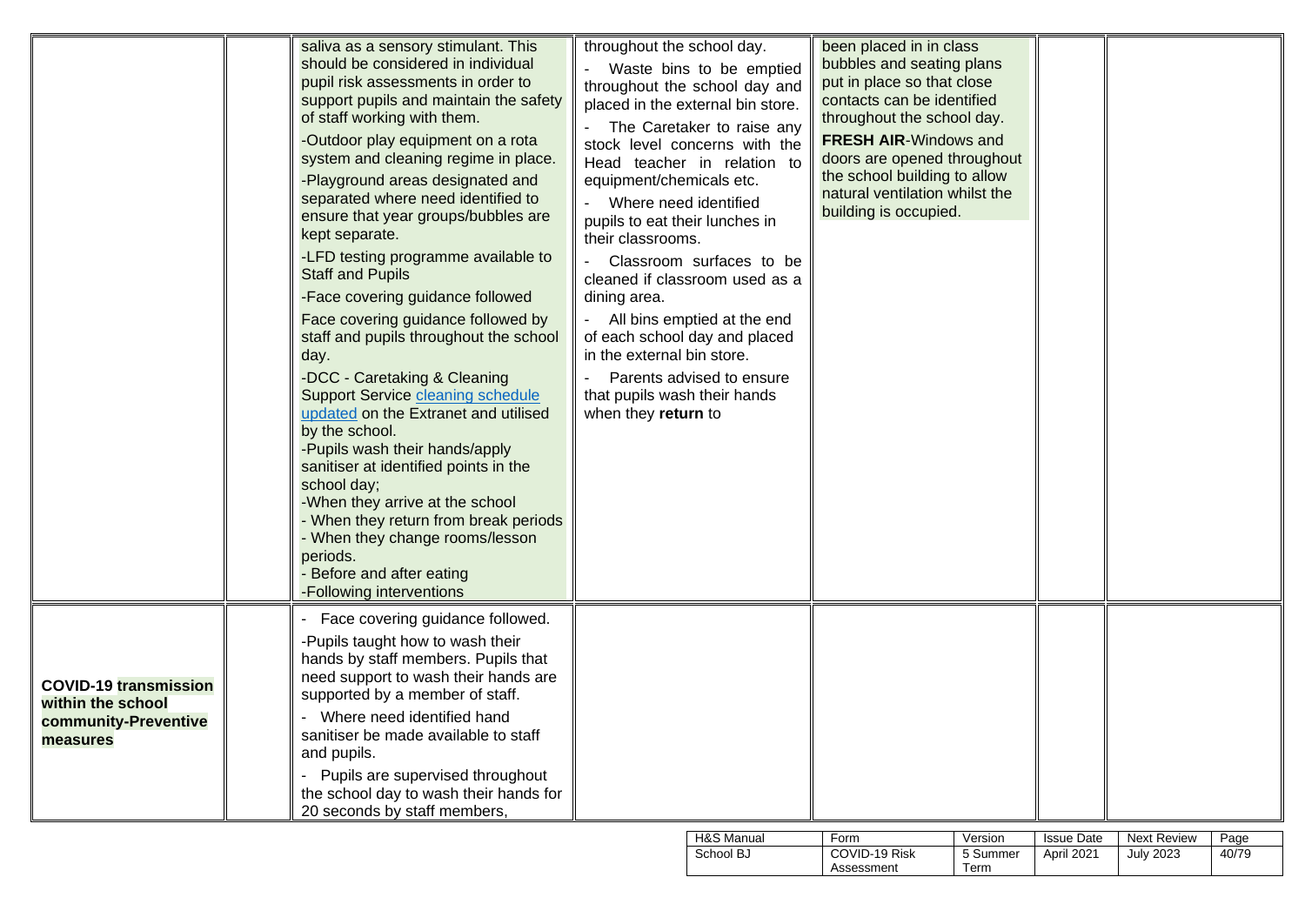|                                                                                        |   | throughout the school day. Staff<br>follow the guidance provided<br>- Hands are dried following<br>handwashing<br>- Where hand washing facilities are<br>limited due to the number of pupils,<br>hand sanitiser stations have been<br>located in identified areas. Pupils are<br>supervised when accessing the hand<br>sanitiser.                                                                                                                                                                                                                                                                                                                                                                                                                                                                                 |  |   |                     |
|----------------------------------------------------------------------------------------|---|-------------------------------------------------------------------------------------------------------------------------------------------------------------------------------------------------------------------------------------------------------------------------------------------------------------------------------------------------------------------------------------------------------------------------------------------------------------------------------------------------------------------------------------------------------------------------------------------------------------------------------------------------------------------------------------------------------------------------------------------------------------------------------------------------------------------|--|---|---------------------|
|                                                                                        |   | Handwashing posters located in<br>pupil and staff toilet areas and in the<br>classroom areas.<br>Pupils and Staff follow the 'Catch it,<br>Bin it, Kill it', guidance and avoid<br>touching their faces, noses etc.<br>practice followed whilst at school.                                                                                                                                                                                                                                                                                                                                                                                                                                                                                                                                                        |  |   |                     |
| <b>COVID-19 transmission</b><br>within the school<br>community-Preventive<br>measures. | H | -Staff and Pupils wash their hands<br>before and after eating and following<br>coughing and sneezing and where<br>additional need identified.<br>Pupils and Staff ensure that they<br>thoroughly dry their hands.<br><b>Infection Control Risk assessment</b><br>in place to manage other biological<br>hazards within the school community.<br>Cleaning products readily available<br>in the immediate area of the<br>classroom/toilet areas for spot<br>cleaning.<br>Pupils encouraged throughout the<br>school day to socially distance<br>themselves from staff and other<br>pupils.<br>- Staff socially distance themselves<br>from one another.<br>Hard surfaces and key touch point<br>areas, such as doors, door furniture,<br>light switches and handrails are<br>disinfected rather than simply cleaned |  | M | <b>Head teacher</b> |

| H&S Manual | Form          | Version  | <b>Issue Date</b> | <b>Next Review</b> | Page  |
|------------|---------------|----------|-------------------|--------------------|-------|
| School BJ  | COVID-19 Risk | 5 Summer | April 2021        | Julv 2023          | 41/79 |
|            | Assessment    | ⊺erm     |                   |                    |       |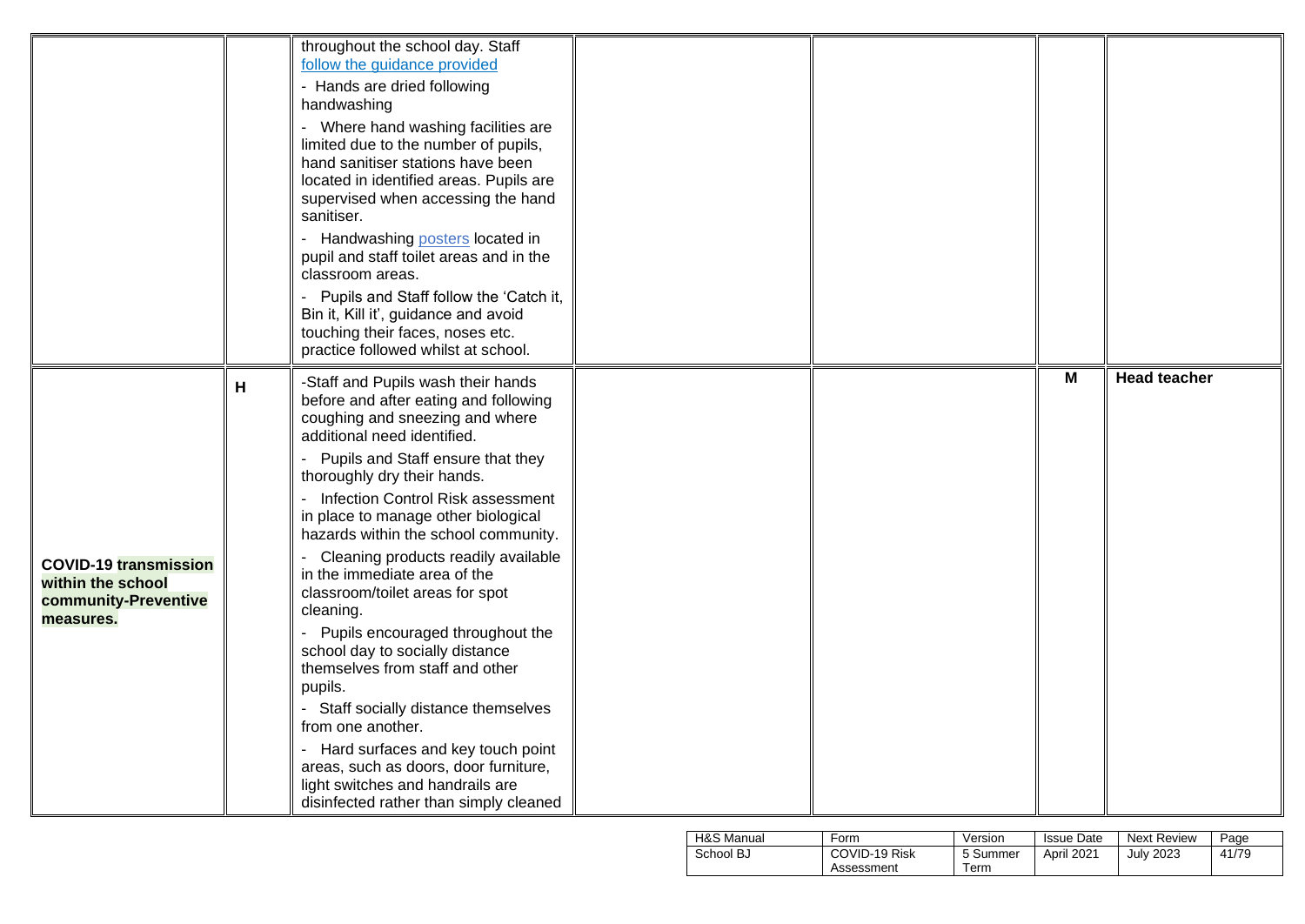|                                                                                                 |   | on a frequent basis.<br>Frequent touch points around the<br>school site are including in the<br>cleaning schedule.<br>Toilet and hand washing facilities<br>are adequately stocked with soap,<br>hand towels, toilet rolls and that the<br>waste bins are emptied each day and<br>taken out to the external bins.<br>-Windows opened in corridor<br>areas/school halls and all occupied<br>areas during the school day to allow<br>natural ventilation.<br>-Mechanical ventilation used in<br>conjunction with natural ventilation.<br>DCC guidance on ventilation is<br>available on the Extranet.                                                                                                                                                             |                                                                                                                                                                                                                                                                                                                                                                                                                                                                                                                                                                                                                                                                                                                 |                                                                                                                                     |   |                     |
|-------------------------------------------------------------------------------------------------|---|-----------------------------------------------------------------------------------------------------------------------------------------------------------------------------------------------------------------------------------------------------------------------------------------------------------------------------------------------------------------------------------------------------------------------------------------------------------------------------------------------------------------------------------------------------------------------------------------------------------------------------------------------------------------------------------------------------------------------------------------------------------------|-----------------------------------------------------------------------------------------------------------------------------------------------------------------------------------------------------------------------------------------------------------------------------------------------------------------------------------------------------------------------------------------------------------------------------------------------------------------------------------------------------------------------------------------------------------------------------------------------------------------------------------------------------------------------------------------------------------------|-------------------------------------------------------------------------------------------------------------------------------------|---|---------------------|
| <b>Maintaining infection</b><br>control in the<br><b>Classrooms and during</b><br>break periods | н | Face covering guidance followed<br>by staff and pupils.<br>-Seating plans in place within<br>classrooms.<br>-Seating plans in place where dining<br>areas are used.<br>All teachers and other staff can<br>operate across different classes and<br>year groups in order to facilitate the<br>delivery of the school timetable.<br>-Movement of staff between bubbles<br>recorded and kept to a minimum<br>where possible.<br>Staff workstations in classrooms<br>set out ensuring that social distancing<br>measures are in place within<br>classrooms.<br>Where job shares occur, staff have<br>their own resources for the school day<br>and workstations cleaned following<br>use.<br>Where staff members are teaching<br>in different classrooms around the | Staff to be provided with<br>sufficient time between class<br>lessons to allow<br>handwashing/hand sanitising to<br>take place.<br>Where need identified<br>pupils to be issued with a<br>stationery pack and exercise<br>book that is specific to them.<br>Consideration be given to<br>the nursery and reception class<br>areas to continue to set up<br>activity box for each school<br>day. Activity boxes are to be<br>removed from the area and<br>cleaned.<br>Pupils/Parents/Carers<br>continually reminded that pupils<br>bring in filled water bottles each<br>day.<br>-Consider that where mixing<br>into wider groups for specialist<br>teaching, wraparound care and<br>transport has to take place | -Ensure that staff and pupils<br>adhere to seating plans that<br>have been put in place for<br>year group bubbles/class<br>bubbles. | M | <b>Head teacher</b> |

|                                                      | Page<br><b>Next Review</b> |
|------------------------------------------------------|----------------------------|
| School BJ<br>COVID-19 Risk<br>April 2021<br>5 Summer | 42/79<br><b>July 2023</b>  |
| ⊺erm<br>Assessment                                   |                            |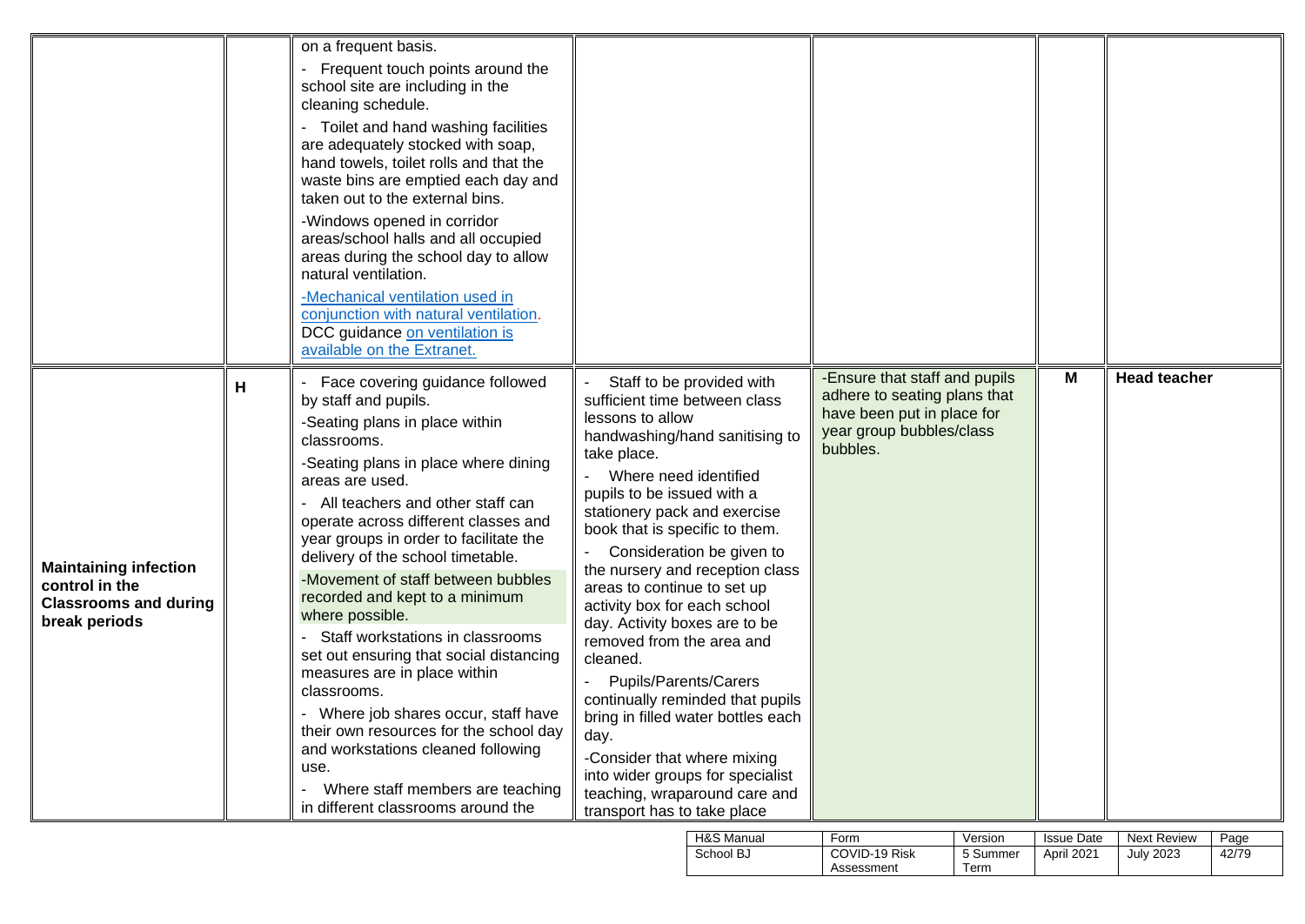| school site hand sanitiser stations<br>located in each classroom. Cleaning<br>products available to staff members to<br>clean staff workstations.<br>Staff always maintain social<br>distancing with other staff members<br>Classroom areas in use have items<br>that are none essential removed to<br>allow a larger floor space to help<br>promote social distancing.<br>Soft furnishings, toys etc. around<br>the classroom to be relocated during<br>the phased opening of the school.<br>Windows and doors are opened to<br>allow natural ventilation during the<br>school day.<br>Cleaning products readily available<br>in the immediate area of the<br>classroom/toilet areas for spot<br>cleaning.<br>- Rota in place for lunchtime and<br>break time periods.<br>Timetable reviewed to reduce the<br>need for pupils to move about the<br>building.<br>- Wet play activity boxes available in<br>each classroom. | pupils are able to maintain<br>social distancing and endeavor<br>to prevent physical contact<br>between pupils.<br>Mixed groups are to be<br>closely supervised.<br>Where such groups are<br>needed to be formed ensure<br>that robust hand washing<br>guidance is followed and Pupils<br>and Staff follow the 'Catch it,<br>Bin it, Kill it', guidance and<br>avoid touching their faces,<br>noses etc. practice followed<br>whilst at school. |  |  |
|----------------------------------------------------------------------------------------------------------------------------------------------------------------------------------------------------------------------------------------------------------------------------------------------------------------------------------------------------------------------------------------------------------------------------------------------------------------------------------------------------------------------------------------------------------------------------------------------------------------------------------------------------------------------------------------------------------------------------------------------------------------------------------------------------------------------------------------------------------------------------------------------------------------------------|-------------------------------------------------------------------------------------------------------------------------------------------------------------------------------------------------------------------------------------------------------------------------------------------------------------------------------------------------------------------------------------------------------------------------------------------------|--|--|
| Outdoor activities to be carried out<br>on a rota basis to ensure social                                                                                                                                                                                                                                                                                                                                                                                                                                                                                                                                                                                                                                                                                                                                                                                                                                                   |                                                                                                                                                                                                                                                                                                                                                                                                                                                 |  |  |
| distancing.<br>Where possible teaching activities<br>to be carried out in the outdoor areas<br>of the school.<br>Where classrooms and halls are<br>occupied doors can be propped open<br>to allow natural ventilation.<br>- Where classrooms/halls are<br>unoccupied doors are to be closed.<br>Nursery/Reception indoor/outdoor<br>areas set out each day to provide                                                                                                                                                                                                                                                                                                                                                                                                                                                                                                                                                      |                                                                                                                                                                                                                                                                                                                                                                                                                                                 |  |  |

| H&S Manual | Form          | Version  | <b>Issue Date</b> | Next Review      | Page  |
|------------|---------------|----------|-------------------|------------------|-------|
| School BJ  | COVID-19 Risk | 5 Summer | April 2021        | <b>July 2023</b> | 43/79 |
|            | Assessment    | erm      |                   |                  |       |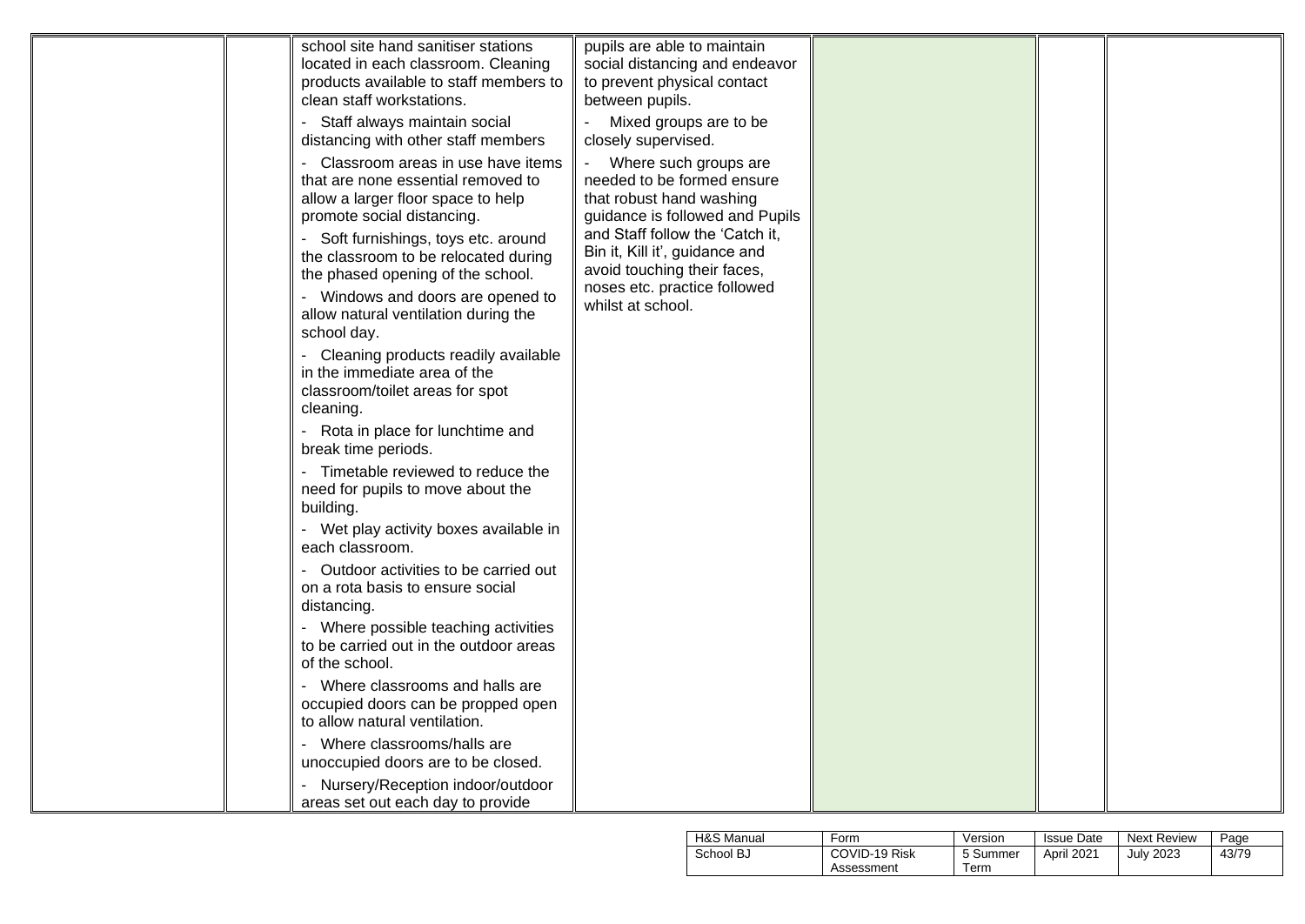|                                                                              |   | adequate space for staff and pupils.<br>Robust cleaning regime in place in<br>the Nursery/Reception area.<br>Waste bins located in<br>classroom/hall areas and emptied at<br>the end of the school day.<br>Pupil face to face working limited to<br>15 minutes.<br>Where pupils require support from<br>a Staff member or TA support to be<br>given side on and not face to face.<br>Hand sanitiser stations located<br>around the building where need<br>identified.                                                                                                     |                                                          |                                                          |                                                                                     |                             |                                 |                                        |               |
|------------------------------------------------------------------------------|---|---------------------------------------------------------------------------------------------------------------------------------------------------------------------------------------------------------------------------------------------------------------------------------------------------------------------------------------------------------------------------------------------------------------------------------------------------------------------------------------------------------------------------------------------------------------------------|----------------------------------------------------------|----------------------------------------------------------|-------------------------------------------------------------------------------------|-----------------------------|---------------------------------|----------------------------------------|---------------|
| <b>Maintaining infection</b><br>control in<br>intervention/nurture<br>groups | н | -Dedicated are utilised<br>-Identified staff work in the<br>area/provide interventions each day.<br>-Area well ventilated<br>-Hand/respiratory and cleaning<br>stations in place<br>-Pupils wash their hands/apply hand<br>sanitiser when entering the area.<br>-Workstations set out to maintain<br>social distancing between pupils<br>-Workstations cleaned following use.<br>-Dedicated resources located within<br>the area for pupil/staff use.<br>-Seating plans in place within<br>classroom/area<br>-Individual pupil risk assessments<br>where need identified. | -Where need identified staff<br>wear face coverings when | working with identified pupils.                          |                                                                                     |                             |                                 | <b>Head teacher</b>                    |               |
|                                                                              |   | 13. Pupils and Staff working in identified bubbles/year groups                                                                                                                                                                                                                                                                                                                                                                                                                                                                                                            |                                                          |                                                          |                                                                                     |                             |                                 |                                        |               |
| <b>EYFS</b>                                                                  | H | EYFS work in bubbles.<br>$\sim$<br>Stringent handwashing procedures<br>$\overline{\phantom{a}}$<br>in place. Where pupils are unable to<br>wash their hands, they are supported                                                                                                                                                                                                                                                                                                                                                                                           | within allocated space, for<br>example where they use    | Settings are to consider<br>how they can minimize mixing | -Revisit Hands, Face, Space<br>with pupils at the stat of the<br><b>Summer Term</b> |                             | M                               | <b>Head teacher</b>                    |               |
|                                                                              |   |                                                                                                                                                                                                                                                                                                                                                                                                                                                                                                                                                                           |                                                          | H&S Manual<br>School BJ                                  | Form<br>COVID-19 Risk<br>Assessment                                                 | Version<br>5 Summer<br>Term | <b>Issue Date</b><br>April 2021 | <b>Next Review</b><br><b>July 2023</b> | Page<br>44/79 |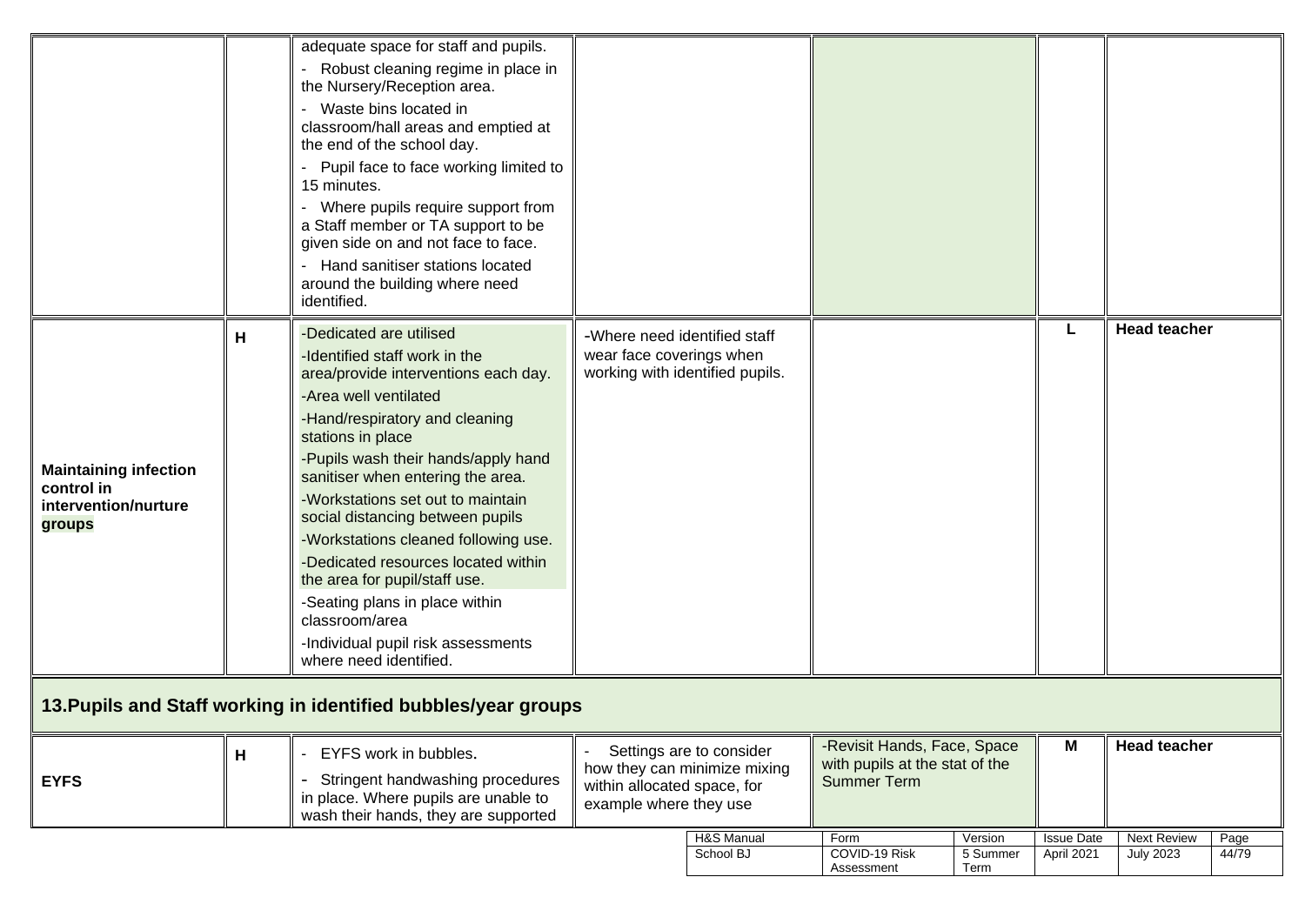|                                            |   | to do so.<br>EYFS can access public spaces<br>e.g. parks ensuring that 2 metre<br>distance from other people can be<br>maintained.<br>Risk assessments completed for<br>accessing the local community<br>- Cleaning schedule in place for<br>am/pm sessions.<br>Identified area in place where<br>personal care activities carried out.<br>Areas are cleaned following use.<br>Staff wear the usual PPE worn<br>when providing support with personal<br>care.<br>Personal care risk assessments in<br>place where need identified and<br>required PPE considered as part of<br>the risk assessment.<br>Where possible Staff socially<br>distance when working together. | different rooms for different age<br>groups, keeping those groups<br>apart as much as possible.<br>-Waste is double bagged<br>where nappy bins are not<br>available.                                             |                                                                                                                                                                                                                                                                                                                                                                                                                                                                                                           |   |                                              |
|--------------------------------------------|---|-------------------------------------------------------------------------------------------------------------------------------------------------------------------------------------------------------------------------------------------------------------------------------------------------------------------------------------------------------------------------------------------------------------------------------------------------------------------------------------------------------------------------------------------------------------------------------------------------------------------------------------------------------------------------|------------------------------------------------------------------------------------------------------------------------------------------------------------------------------------------------------------------|-----------------------------------------------------------------------------------------------------------------------------------------------------------------------------------------------------------------------------------------------------------------------------------------------------------------------------------------------------------------------------------------------------------------------------------------------------------------------------------------------------------|---|----------------------------------------------|
| Wrap around<br>care/Breakfast Club<br>etc. | н | Current guidance advises that<br>wrap around care can re-commence.<br>School based care-Groups and<br>bubbles that pupils are in during the<br>school day must be consistently be<br>maintained within the wrap<br>around/breakfast club setting.<br>Social distancing of pupils and staff<br>is maintained during the sessions.<br>-Seating plans in place within the<br>setting.<br>-Seating plans in place where dining<br>areas are used.<br>-Movement of staff between provision<br>and classrooms recorded to ensure<br>close contacts can be identified.<br>-Work spaces placed on a rota                                                                        | Consider that where<br>wraparound care has to take<br>place year group bubbles are<br>maintained and pupils are able<br>to maintain social distancing.<br>-Systems of controls to be<br>maintained.at all times. | -Where private providers are<br>providing wrap around care<br>on the school site, they are to<br>provide the school with a<br>copy of their COVID-19 risk<br>assessment. If the provider<br>employs 50 or more staff,<br>they are legally required to<br>publish the document to their<br>website.<br>-In line with the government<br>roadmap, from 12 April all<br>parents may access<br>wraparound and extra-<br>curricular provision, without<br>any restrictions on the<br>reasons for which they may | M | <b>Head teacher</b><br><b>Staff/Provider</b> |

| H&S Manual | Form          | Version  | <b>Issue Date</b> | <b>Next Review</b> | Page  |
|------------|---------------|----------|-------------------|--------------------|-------|
| School BJ  | COVID-19 Risk | 5 Summer | April 2021        | <b>July 2023</b>   | 45/79 |
|            | Assessment    | Геrm     |                   |                    |       |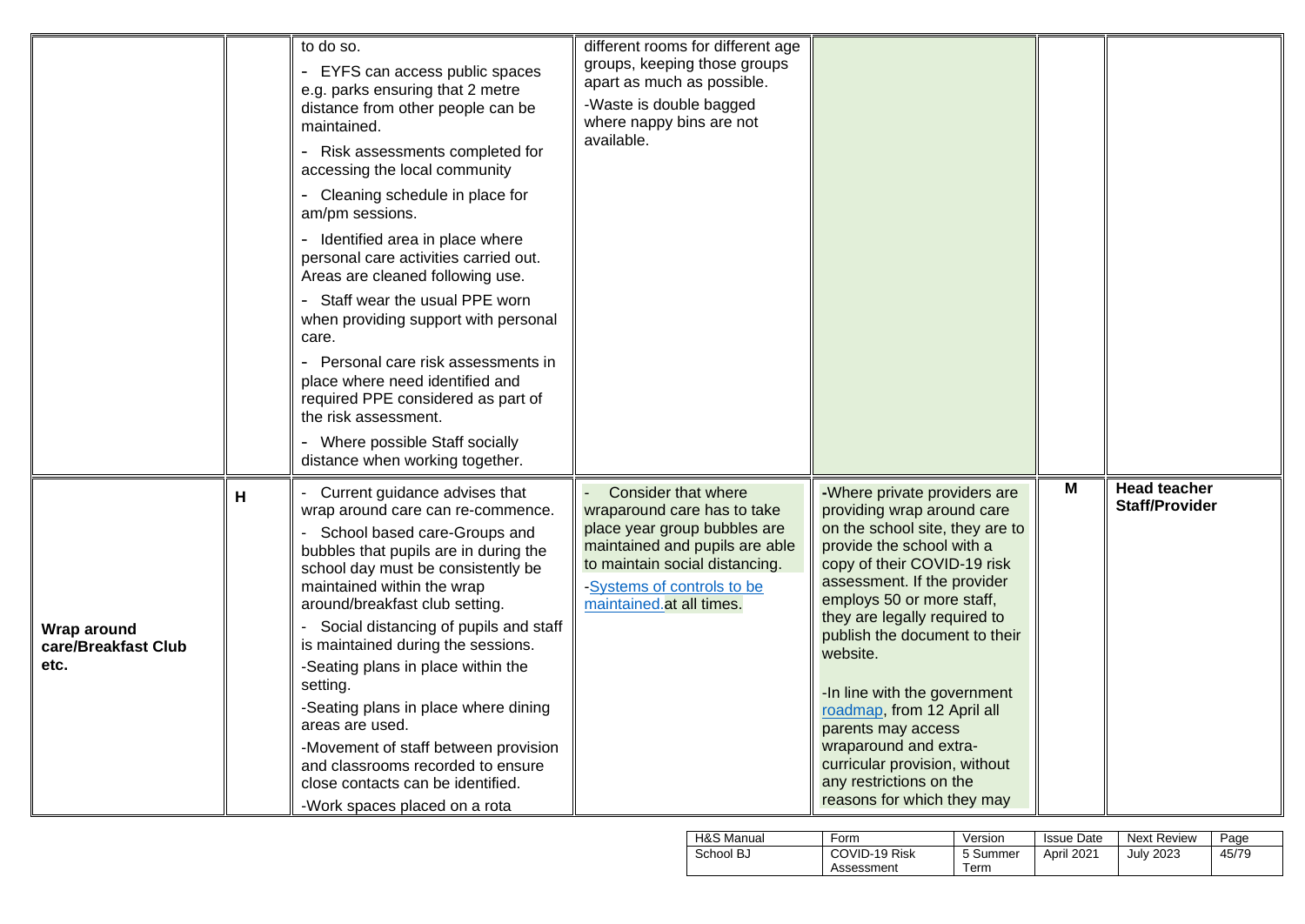|                                                                                       |   | system for use by the bubbles where<br>need identified<br>-Cleaning schedule in place for the<br>areas in use.                                                                                                                                                                                                                                                                                                                                          |                                                                                                                                                                                                                                                                                                                                                                                                 | attend.<br>-Continue to work closely<br>with any external wraparound<br>providers which your pupils<br>may use to minimise mixing<br>between pupils. This can be<br>achieved by taking steps<br>such as trying to keep pupils<br>in the same school bubble or<br>in consistent groups.<br>-If the provision is taking<br>place indoors and it is not<br>possible to group children in<br>the same bubble as they are<br>in during the school day,<br>providers should try to keep<br>them in consistent groups of<br>no more than 15 children and<br>at least one staff member.<br>-Activities taking place<br>outdoors can happen in |                                 |                                        |               |
|---------------------------------------------------------------------------------------|---|---------------------------------------------------------------------------------------------------------------------------------------------------------------------------------------------------------------------------------------------------------------------------------------------------------------------------------------------------------------------------------------------------------------------------------------------------------|-------------------------------------------------------------------------------------------------------------------------------------------------------------------------------------------------------------------------------------------------------------------------------------------------------------------------------------------------------------------------------------------------|---------------------------------------------------------------------------------------------------------------------------------------------------------------------------------------------------------------------------------------------------------------------------------------------------------------------------------------------------------------------------------------------------------------------------------------------------------------------------------------------------------------------------------------------------------------------------------------------------------------------------------------|---------------------------------|----------------------------------------|---------------|
|                                                                                       |   |                                                                                                                                                                                                                                                                                                                                                                                                                                                         |                                                                                                                                                                                                                                                                                                                                                                                                 | groups of any number. This is<br>because the transmission risk<br>is lower outside.                                                                                                                                                                                                                                                                                                                                                                                                                                                                                                                                                   |                                 |                                        |               |
| <b>Maintaining Year</b><br><b>Group / Class bubbles</b><br>to reduce<br>transmission. | н | Any movement of Staff between<br>bubbles recorded to identify close<br>contacts.<br>-Start of the school day staggered for<br>all year groups/bubbles.<br>-Additional entrance doors used into<br>the building/Year group/bubble<br>allocated identified entrances.<br>-Seating plans in place for each<br>timetabled lesson.<br>-Seating plans in place for each<br>bubble.<br>-Staff move to classrooms to reduce<br>whole school movement around the | -Pupils move between rooms<br>only where specialist spaces<br>are needed.<br>Consider reducing the<br>general movement in the<br>school, contacts between<br>different bubbles and the<br>frequency with which one-year<br>group follows another into a<br>space.<br>Consider adopting longer<br>lessons, so that there are fewer<br>transitions and fewer occasions<br>on which one-year group |                                                                                                                                                                                                                                                                                                                                                                                                                                                                                                                                                                                                                                       |                                 | <b>Head teacher</b>                    |               |
|                                                                                       |   |                                                                                                                                                                                                                                                                                                                                                                                                                                                         | H&S Manual<br>School BJ                                                                                                                                                                                                                                                                                                                                                                         | Form<br>Version<br>COVID-19 Risk<br>5 Summer                                                                                                                                                                                                                                                                                                                                                                                                                                                                                                                                                                                          | <b>Issue Date</b><br>April 2021 | <b>Next Review</b><br><b>July 2023</b> | Page<br>46/79 |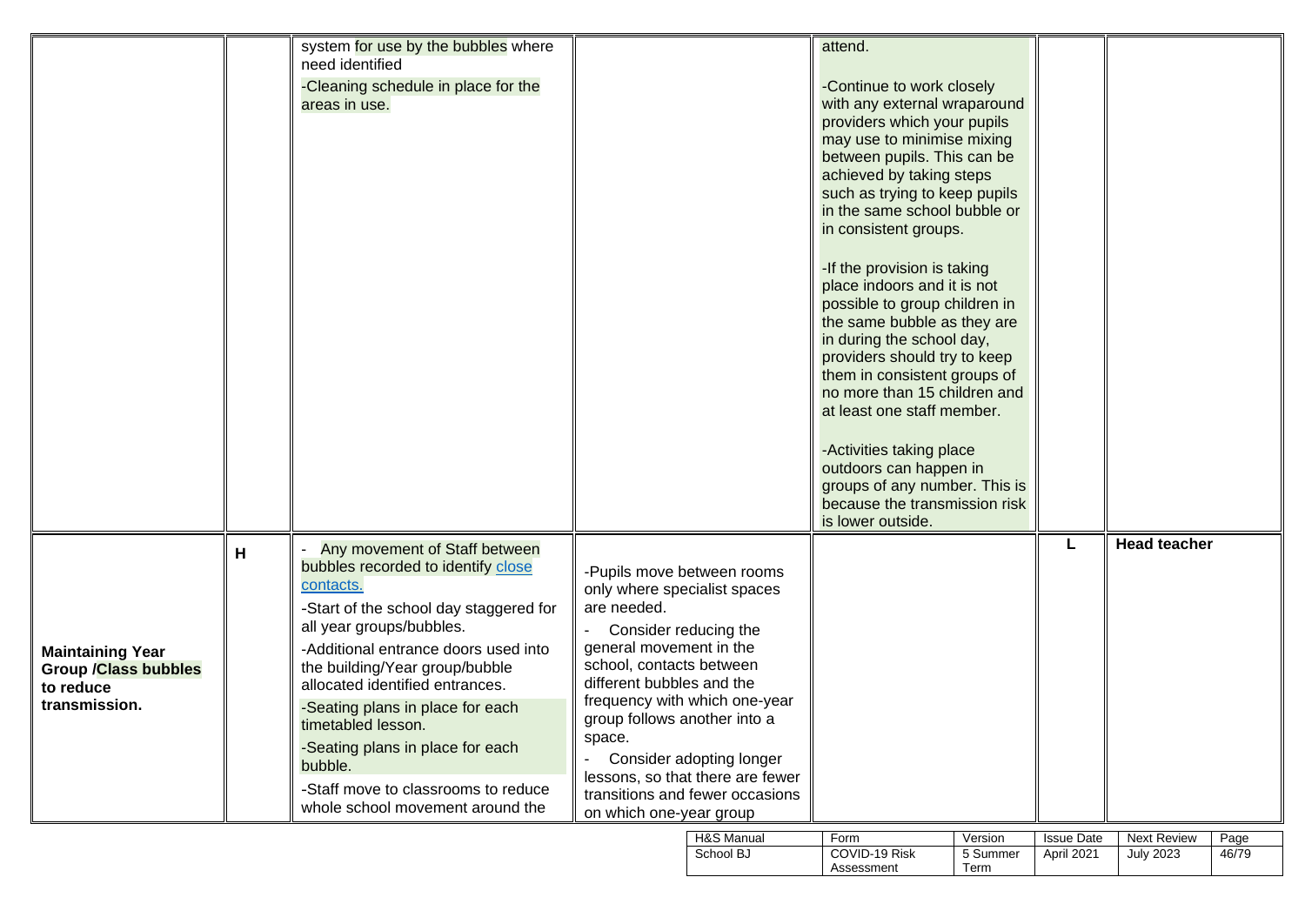|  | building.                                                                      | follows another into a space.                           |  |  |
|--|--------------------------------------------------------------------------------|---------------------------------------------------------|--|--|
|  | - Staff workstations are positioned at<br>the front of the classroom, socially | Consider 'Zoning' social<br>areas, so that where pupils |  |  |
|  | distanced from pupils.                                                         | from different year group                               |  |  |
|  | - Where possible desks placed in                                               | bubbles are on break or lunch                           |  |  |
|  | rows facing the front of the classroom.                                        | at the same time, they are kept                         |  |  |
|  | - Pupils kept in consistent                                                    | separate from one another.                              |  |  |
|  | groups/bubbles throughout the school<br>day.                                   |                                                         |  |  |
|  | Pupils are supported to maintain                                               |                                                         |  |  |
|  | distance and not touch staff and their<br>peers where possible.                |                                                         |  |  |
|  | SLT will continue to walk around                                               |                                                         |  |  |
|  | the school, particularly at times when<br>transitions are at a minimum.        |                                                         |  |  |
|  | Classrooms have a demarcation                                                  |                                                         |  |  |
|  | area on the floor where no pupil,                                              |                                                         |  |  |
|  | furniture or equipment will be placed,                                         |                                                         |  |  |
|  | enabling leaders to enter the                                                  |                                                         |  |  |
|  | classroom, speak to pupils observe<br>learning and generally be present        |                                                         |  |  |
|  | around the school                                                              |                                                         |  |  |
|  | Pupils taught in identified                                                    |                                                         |  |  |
|  | classrooms, lesson subject movement                                            |                                                         |  |  |
|  | is limited throughout the school day.                                          |                                                         |  |  |
|  | - Classroom based resources, such<br>as books and games, are used and          |                                                         |  |  |
|  | shared within the bubble /group.                                               |                                                         |  |  |
|  | - Activity boxes pre-prepared where                                            |                                                         |  |  |
|  | possible for each day. Boxes                                                   |                                                         |  |  |
|  | removed at the end of each day and                                             |                                                         |  |  |
|  | put aside for 48 hrs./cleaned as<br>required.                                  |                                                         |  |  |
|  | Classroom resources included in                                                |                                                         |  |  |
|  | the cleaning schedule for each class.                                          |                                                         |  |  |
|  | Movement limited where possible                                                |                                                         |  |  |
|  | to key times-Break times/Lunch times                                           |                                                         |  |  |
|  | and specialist subject areas.                                                  |                                                         |  |  |
|  | - Cleaning schedules have been<br>made available to schools and are            |                                                         |  |  |
|  |                                                                                |                                                         |  |  |

| H&S Manual | Form          | Version  | <b>Issue Date</b> | Next Review      | Page  |
|------------|---------------|----------|-------------------|------------------|-------|
| School BJ  | COVID-19 Risk | 5 Summer | April 2021        | <b>July 2023</b> | 47/79 |
|            | Assessment    | ™erm     |                   |                  |       |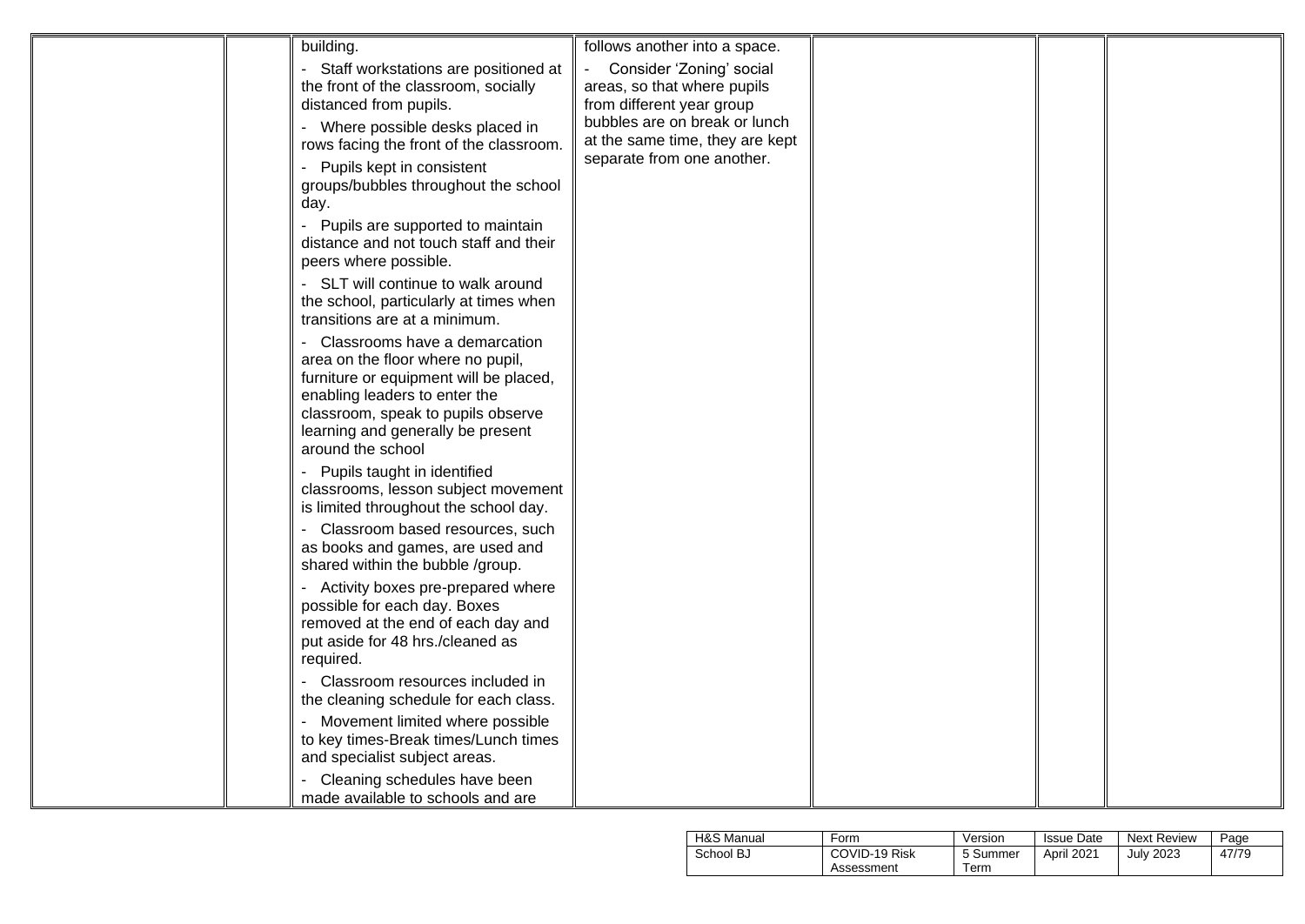|                                                                           |   | available on the Extranet.<br>-Seating plans in place for the<br>lunchtime period.                                                                                                                                                                                                                                                                                                                                                                                                                                                                                                                                                                                                                                                                                                                                                                                                                                                                                                                                                                                                                                                    |                                                                                                                                                    |                                                                                                                                                                                                                                                                                                                                                                                                                                                                                                                  |   |                     |
|---------------------------------------------------------------------------|---|---------------------------------------------------------------------------------------------------------------------------------------------------------------------------------------------------------------------------------------------------------------------------------------------------------------------------------------------------------------------------------------------------------------------------------------------------------------------------------------------------------------------------------------------------------------------------------------------------------------------------------------------------------------------------------------------------------------------------------------------------------------------------------------------------------------------------------------------------------------------------------------------------------------------------------------------------------------------------------------------------------------------------------------------------------------------------------------------------------------------------------------|----------------------------------------------------------------------------------------------------------------------------------------------------|------------------------------------------------------------------------------------------------------------------------------------------------------------------------------------------------------------------------------------------------------------------------------------------------------------------------------------------------------------------------------------------------------------------------------------------------------------------------------------------------------------------|---|---------------------|
|                                                                           |   | 14. Impact of pupils and staff moving about the building/school site                                                                                                                                                                                                                                                                                                                                                                                                                                                                                                                                                                                                                                                                                                                                                                                                                                                                                                                                                                                                                                                                  |                                                                                                                                                    |                                                                                                                                                                                                                                                                                                                                                                                                                                                                                                                  |   |                     |
| Moving about the<br>building/school site-<br><b>Covid-19 transmission</b> | M | -Face covering guidance followed for<br>Primary Schools.<br>-Clear direction given to parents via<br>the school's communication links for<br>the start and end of the school day.<br><b>External signage and floor markings</b><br>in place.<br>-Time tables in place for year group<br>bubbles.<br>Rota in place for break times and<br>the lunchtime periods to reduce the<br>flow of pupils in the corridor areas.<br>Where need identified some pupils<br>will eat their lunch in their classrooms.<br>Rota in place to access the outdoor<br>play areas at the school.<br>Alternative external routes to be<br>adopted to access outdoor play areas<br>etc.<br>Social distancing measures<br>adhered to where possible by staff.<br>Staff maintain social distancing at all<br>times.<br>Posters in place reminding pupils<br>to maintain social distancing.<br>One-way systems where possible<br>put in place in corridors.<br>Pupils and staff advised to stick to<br>the left-hand side of corridor areas.<br>Consideration be given to placing<br>directional signs around the school<br>site.<br>Pupils supervised by Staff | - DCC-Caretaking & Cleaning<br><b>Support Service cleaning</b><br>schedule updated on the<br>Extranet.<br>Rota's changed where<br>need identified. | -Review wall and floor<br>markings in place around the<br>school site to ensure that<br>they can still be clearly<br>followed.<br>-Staff members to be<br>reminded to maintain social<br>distancing with adults that<br>they interact with during the<br>school day. Social distancing<br>to be maintained at all times.<br>-Staff members to be<br>reminded to be mindful who<br>they interact with prior to and<br>following the end of the<br>school day. Social distancing<br>to be maintained at all times. | L | <b>Head teacher</b> |

| H&S Manual | Form          | Version  | <b>Issue Date</b> | <b>Next Review</b> | Page  |
|------------|---------------|----------|-------------------|--------------------|-------|
| School BJ  | COVID-19 Risk | 5 Summer | April 2021        | <b>July 2023</b>   | 48/79 |
|            | Assessment    | erm      |                   |                    |       |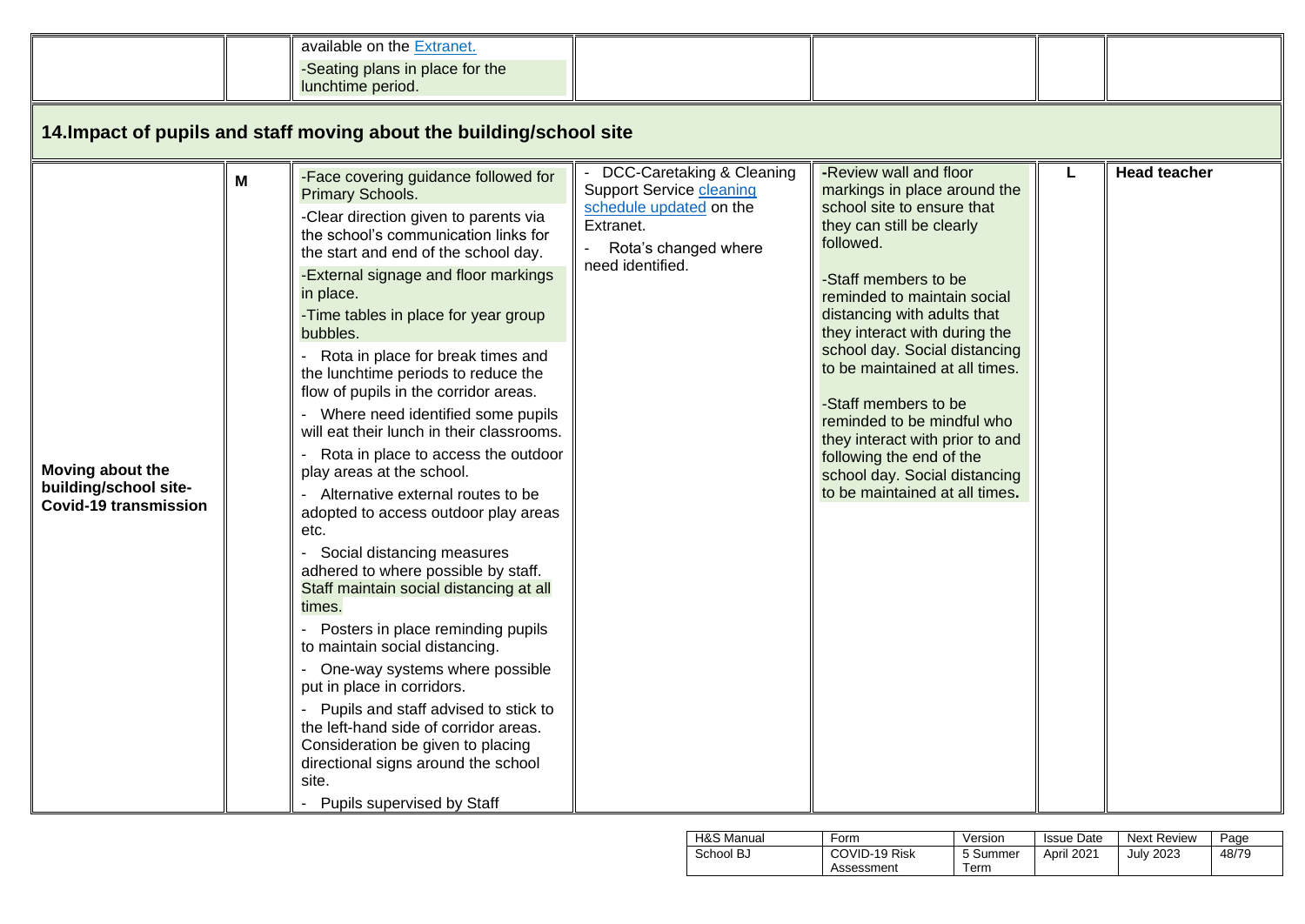| Break and lunchtime areas well<br>H<br>ventilated throughout the school day.<br>-Menu to be agreed with the kitchen<br>contractor. Ensure that pupil and staff<br>social distancing can be attained.<br>Staggered break times and lunch<br>times agreed for year groups/bubbles<br>Pupils directed to wash their hands<br>$\sim$<br>during break/lunchtime periods.<br>Areas zoned off for use by specific<br>year groups/bubbles. Where possible<br>seating to be allocated to pupils to<br><b>Break and Lunch</b><br>ensure bubbles can be tracked when<br>periods<br>in the dining hall.<br>When congregating in halls etc,<br>doors and windows are opened to<br>allow natural ventilation.<br>Outdoor areas accessed as much<br>as possible. Areas zoned off for use<br>by specific year groups/bubbles.<br>Spot cleaning carried out where<br>need identified.<br>Surfaces are cleaned following<br>each group/bubble use.<br>Cleaning schedule in place<br>$\sim$ | H&S Manual<br>Page<br>Form<br>Version<br><b>Issue Date</b><br><b>Next Review</b><br>School BJ<br>COVID-19 Risk<br>April 2021<br>49/79<br>5 Summer<br><b>July 2023</b> |  | members when moving about the<br>building.<br>Movement about the building<br>monitored throughout the school day<br>by staff.<br>Hand sanitier dispensers located<br>around the school site, including in<br>classroom areas.<br>Use of hand sanitiser supervised<br>by Staff members.<br>Cleaning schedules have been<br>$\blacksquare$<br>made available to schools and are<br>available on the <b>Extranet</b> . Cleaning<br>schedule in place for corridor areas<br>doors and frequent touch points etc. |  |  |                     |  |
|--------------------------------------------------------------------------------------------------------------------------------------------------------------------------------------------------------------------------------------------------------------------------------------------------------------------------------------------------------------------------------------------------------------------------------------------------------------------------------------------------------------------------------------------------------------------------------------------------------------------------------------------------------------------------------------------------------------------------------------------------------------------------------------------------------------------------------------------------------------------------------------------------------------------------------------------------------------------------|-----------------------------------------------------------------------------------------------------------------------------------------------------------------------|--|--------------------------------------------------------------------------------------------------------------------------------------------------------------------------------------------------------------------------------------------------------------------------------------------------------------------------------------------------------------------------------------------------------------------------------------------------------------------------------------------------------------|--|--|---------------------|--|
|                                                                                                                                                                                                                                                                                                                                                                                                                                                                                                                                                                                                                                                                                                                                                                                                                                                                                                                                                                          |                                                                                                                                                                       |  |                                                                                                                                                                                                                                                                                                                                                                                                                                                                                                              |  |  | <b>Head teacher</b> |  |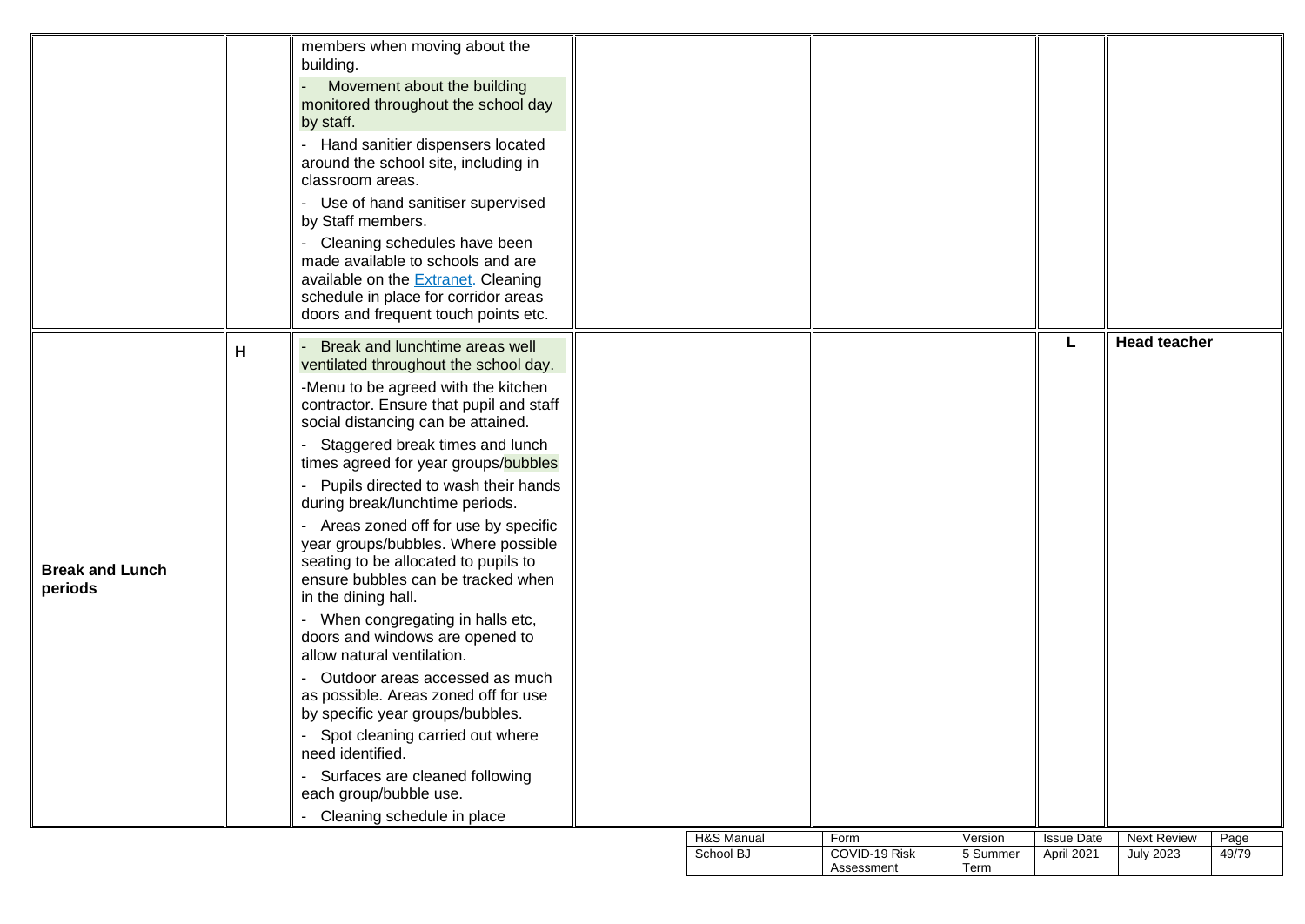| M<br>-Where need identified<br>- Sanctions in place where pupils do<br>н<br>-Identify pupils with complex<br>not adhere to social distancing and<br>support be sought from the<br>needs who struggle to maintain<br>DCC SEND Team and<br>good hand hygiene and respiratory<br>good respiratory hygiene as<br>hygiene.<br><b>Educational Psychologist</b><br>their peers, for example, those<br>Team.<br>-Behaviour Policy reviewed.<br>who spit uncontrollably or use<br><b>Review Team Teach</b><br>saliva as a sensory stimulant.<br>-Parents/Carers advised prior to the<br>training where need<br>This should be considered in<br>pupils returning to the school that all<br>identified-Contact Team<br>individual pupil risk<br>pupils will need to adhere to hand<br>Teach trainer provider and<br>assessments in order to<br>washing and social distancing<br>discuss needs.<br>support pupils and maintain the<br>measures to ensure pupil and staff<br>safety of staff working with<br>safety.<br>-Consideration be given to a<br>them.<br>Hand sanitiser made available<br>phased return for identified<br><b>Pupils refusing to</b><br>where pupils refuse to wash hands.<br>pupil to manage risk.<br>Where need identified<br>$\blacksquare$<br>social distance/follow<br>Individual Pupil risk<br>Pupils are supervised when using<br>hand washing<br>hand sanitizer considering risks<br>assessments are to be put in<br>procedures<br>place/reviewed to manage<br>around ingestion.<br>pupils whilst they attend the<br>EYFS/Key Stage 1 pupils and<br>school.<br>pupils with complex needs are helped<br>to clean their hands properly.<br>Where pupils have refused<br>Where pupils refuse to wash their<br>to wash their hands and refuse<br>hands or use hand sanitiser skin<br>to social distance, movement<br>friendly skin cleaning wipes are used<br>around the building to be<br>as an alternative<br>restricted where possible.<br>Individual needs of pupils identified<br>Area where the pupil has<br>and managed and risk assessments<br>been located within the building<br>put in place where need identified.<br>to be thoroughly cleaned. | 15. Pupil behaviour during the school day | following the lunchtime period.<br>-Where possible dining hall tables<br>positioned to ensure bubbles of<br>classes are separated by at least 2<br>meters.<br>- Hand, cleaning /respiratory stations<br>located in breaktime/lunchtime areas.<br>-Staff ensure that where possible they<br>maintain 2 metre social distancing<br>when moving about the area. |  |  |
|---------------------------------------------------------------------------------------------------------------------------------------------------------------------------------------------------------------------------------------------------------------------------------------------------------------------------------------------------------------------------------------------------------------------------------------------------------------------------------------------------------------------------------------------------------------------------------------------------------------------------------------------------------------------------------------------------------------------------------------------------------------------------------------------------------------------------------------------------------------------------------------------------------------------------------------------------------------------------------------------------------------------------------------------------------------------------------------------------------------------------------------------------------------------------------------------------------------------------------------------------------------------------------------------------------------------------------------------------------------------------------------------------------------------------------------------------------------------------------------------------------------------------------------------------------------------------------------------------------------------------------------------------------------------------------------------------------------------------------------------------------------------------------------------------------------------------------------------------------------------------------------------------------------------------------------------------------------------------------------------------------------------------------------------------------------------------------------------------------------------------------------------------------------------------|-------------------------------------------|--------------------------------------------------------------------------------------------------------------------------------------------------------------------------------------------------------------------------------------------------------------------------------------------------------------------------------------------------------------|--|--|
|                                                                                                                                                                                                                                                                                                                                                                                                                                                                                                                                                                                                                                                                                                                                                                                                                                                                                                                                                                                                                                                                                                                                                                                                                                                                                                                                                                                                                                                                                                                                                                                                                                                                                                                                                                                                                                                                                                                                                                                                                                                                                                                                                                           |                                           | Cleaning schedule in place for the                                                                                                                                                                                                                                                                                                                           |  |  |

| H&S Manual | Form          | Version  | <b>Issue Date</b> | <b>Next Review</b> | Page  |
|------------|---------------|----------|-------------------|--------------------|-------|
| School BJ  | COVID-19 Risk | 5 Summer | April 2021        | <b>July 2023</b>   | 50/79 |
|            | Assessment    | erm      |                   |                    |       |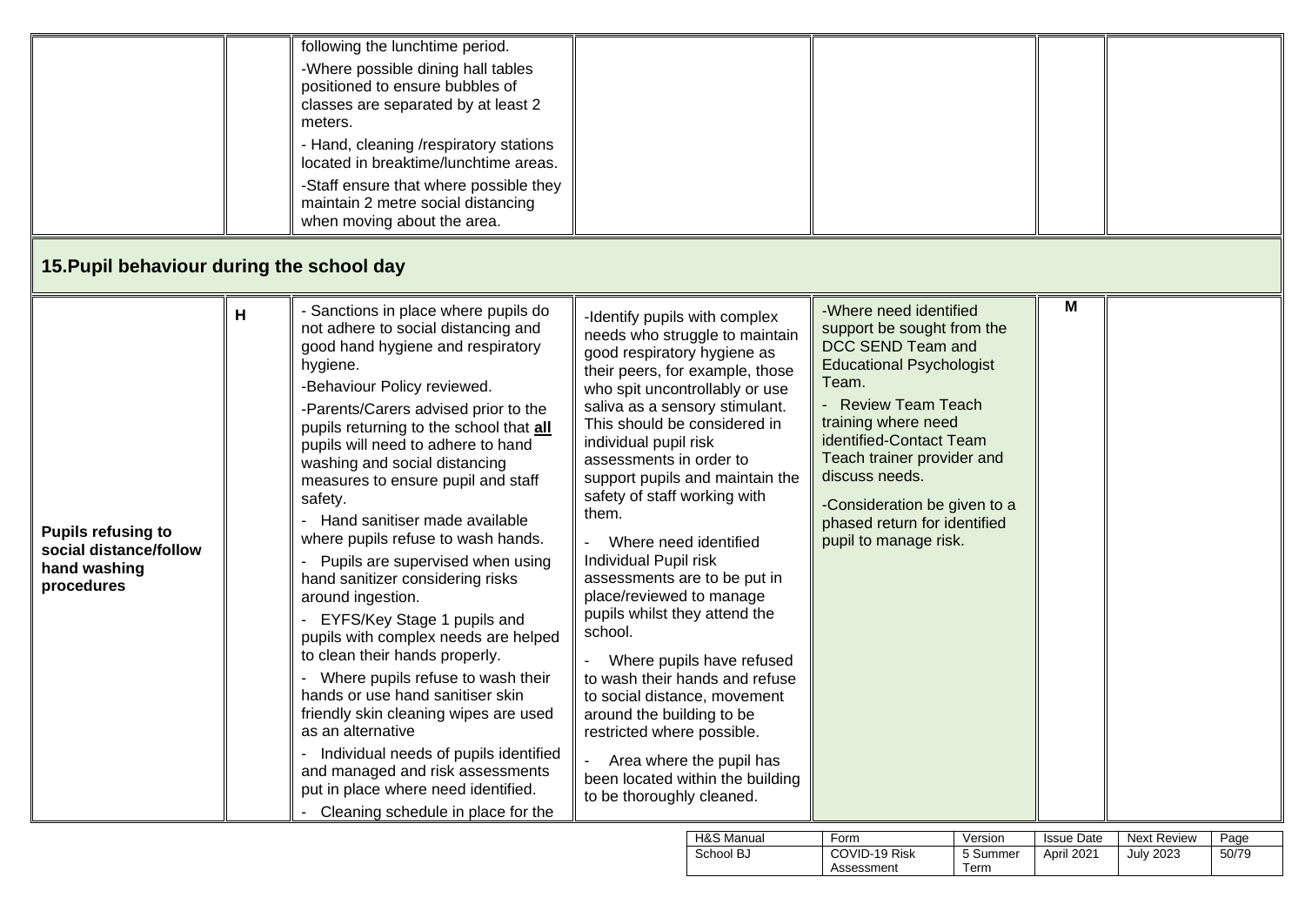|                                                  |   | whole school.<br>- Where possible social distancing to<br>be maintained.<br>Staff supporting pupil continue to<br>adhere to regular hand washing.<br>-Face covering guidance followed.<br>Where need identified Staff wearing<br>PPE when supporting pupils reviewed<br>with the Head teacher.                                                                                                                                                                                                                                                                                                                                                                                                                                                                                                                                                                                                                                              |                                                                                            |                                                                                                                                                                                                                                                    |   |                                        |
|--------------------------------------------------|---|---------------------------------------------------------------------------------------------------------------------------------------------------------------------------------------------------------------------------------------------------------------------------------------------------------------------------------------------------------------------------------------------------------------------------------------------------------------------------------------------------------------------------------------------------------------------------------------------------------------------------------------------------------------------------------------------------------------------------------------------------------------------------------------------------------------------------------------------------------------------------------------------------------------------------------------------|--------------------------------------------------------------------------------------------|----------------------------------------------------------------------------------------------------------------------------------------------------------------------------------------------------------------------------------------------------|---|----------------------------------------|
| <b>Pupil-Challenging</b><br>behaviours displayed | M | Behaviour Policy in place which<br>has been reviewed in relation to<br>COVID-19.<br>-School building well ventilated. When<br>working with pupils' doors and<br>windows opened to allow natural<br>ventilation.<br>-Pupils with challenging behaviours<br>identified.<br>Where need identified individual<br>risk, assessments/behaviour plans<br>are in place for pupils who<br>demonstrate challenging behaviours.<br>Relevant staff are Team Teach<br>Trained.<br>Where need identified Team Teach<br>techniques are applied, including<br>restraint.<br>Staff and pupils to wash their<br>hands when safe to do so after a<br>physical restraint has been carried<br>out.<br><b>General Infection Control risk</b><br>assessment in place.<br>Staff have received suitable and<br>sufficient training to manage<br>behaviours displayed.<br>-Staff follow face covering<br>guidance/Staff wear face coverings<br>where need identified. | Where restraint has had to<br>be carried out review the pupil<br>risk assessment in place. | Where need identified<br>support be sought from the<br>DCC SEND Team and<br><b>Educational Psychologist</b><br>Team.<br><b>Review Team Teach</b><br>training where need<br>identified-Contact Team<br>Teach trainer provider and<br>discuss needs. | M | <b>SENCo-Where need</b><br>identified. |

| H&S Manual | Form          | Version  | <b>Issue Date</b> | <b>Next Review</b> | Page  |
|------------|---------------|----------|-------------------|--------------------|-------|
| School BJ  | COVID-19 Risk | 5 Summer | April 2021        | <b>July 2023</b>   | 51/79 |
|            | Assessment    | erm      |                   |                    |       |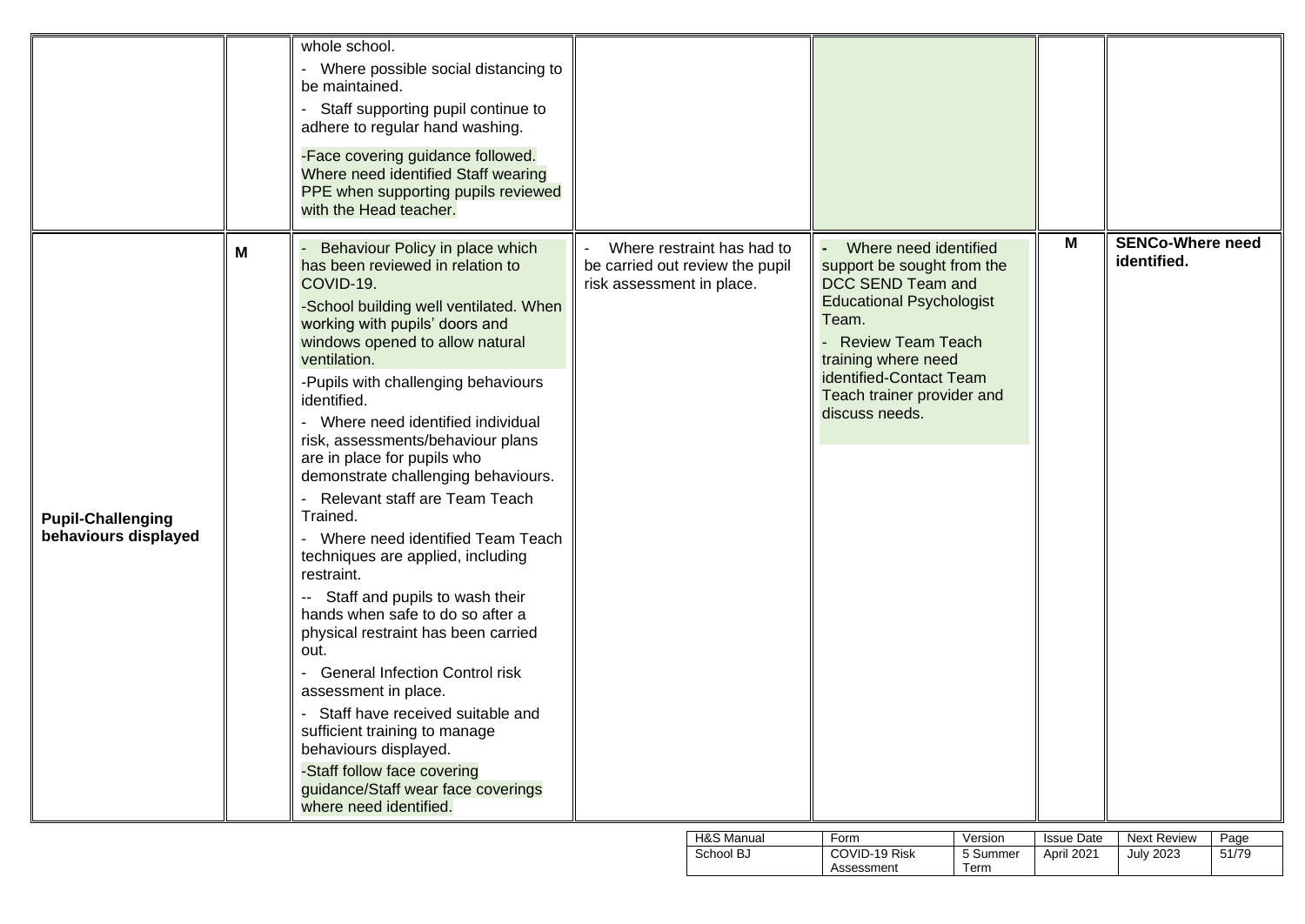|                                                                                               |   | - Where behaviours exhibited by<br>pupils potentially exposes staff to<br>sputum/bodily fluids staff are advised<br>to change into alternative clothing<br>when arriving at work each day and<br>changing clothing before they leave<br>work. Placing soiled clothing in a<br>pillowcase and washing the clothing<br>when they return home. Staff are<br>advised to shower when they return<br>home from work each day.                                                                                                                                                                                                                                                                |                         |                                                                                                                                                    |                     |                                 |                                        |               |
|-----------------------------------------------------------------------------------------------|---|----------------------------------------------------------------------------------------------------------------------------------------------------------------------------------------------------------------------------------------------------------------------------------------------------------------------------------------------------------------------------------------------------------------------------------------------------------------------------------------------------------------------------------------------------------------------------------------------------------------------------------------------------------------------------------------|-------------------------|----------------------------------------------------------------------------------------------------------------------------------------------------|---------------------|---------------------------------|----------------------------------------|---------------|
| <b>Pupils absconding</b><br>from the school site                                              | м | Security checklist and Policy in<br>place for the school.<br>-Individual Pupil risk assessments in<br>place detailing actions to take in the<br>event of a pupil absconding from the<br>school.<br>-Staff meet and greet at the start of<br>the school day, where need identified.                                                                                                                                                                                                                                                                                                                                                                                                     |                         | -Where need identified follow<br>the Coronavirus (COVID-<br>19):Safer travel guidance for<br>passengers.<br>-Security Checklist to be<br>reviewed. |                     | L.                              | <b>Head teacher</b>                    |               |
| <b>Pupils that have an</b><br><b>EHCP that require staff</b><br>support throughout the<br>day | н | Identified staff work with pupils.<br>-Seating plans in place where need<br>identified.<br>-Face coverings worn where need<br>identified.<br>-Individual risk assessments in place<br>where need identified.<br>--Windows and doors open when<br>working with pupils.<br>-Hand washing guidance is followed,<br>and Pupils and Staff follow the 'Catch<br>it, Bin it, Kill it', guidance and avoid<br>touching their faces, noses etc when<br>working together.<br>-Hand, cleaning, and respiratory<br>stations located within the working<br>area.<br>- Activity boxes introduced each day<br>and removed and cleaned at the end<br>of each day.<br>Staff wash their hands before and |                         |                                                                                                                                                    |                     | L                               | <b>Head teacher</b>                    |               |
|                                                                                               |   |                                                                                                                                                                                                                                                                                                                                                                                                                                                                                                                                                                                                                                                                                        | H&S Manual<br>School BJ | Form<br>COVID-19 Risk                                                                                                                              | Version<br>5 Summer | <b>Issue Date</b><br>April 2021 | <b>Next Review</b><br><b>July 2023</b> | Page<br>52/79 |
|                                                                                               |   |                                                                                                                                                                                                                                                                                                                                                                                                                                                                                                                                                                                                                                                                                        |                         | Assessment                                                                                                                                         | Term                |                                 |                                        |               |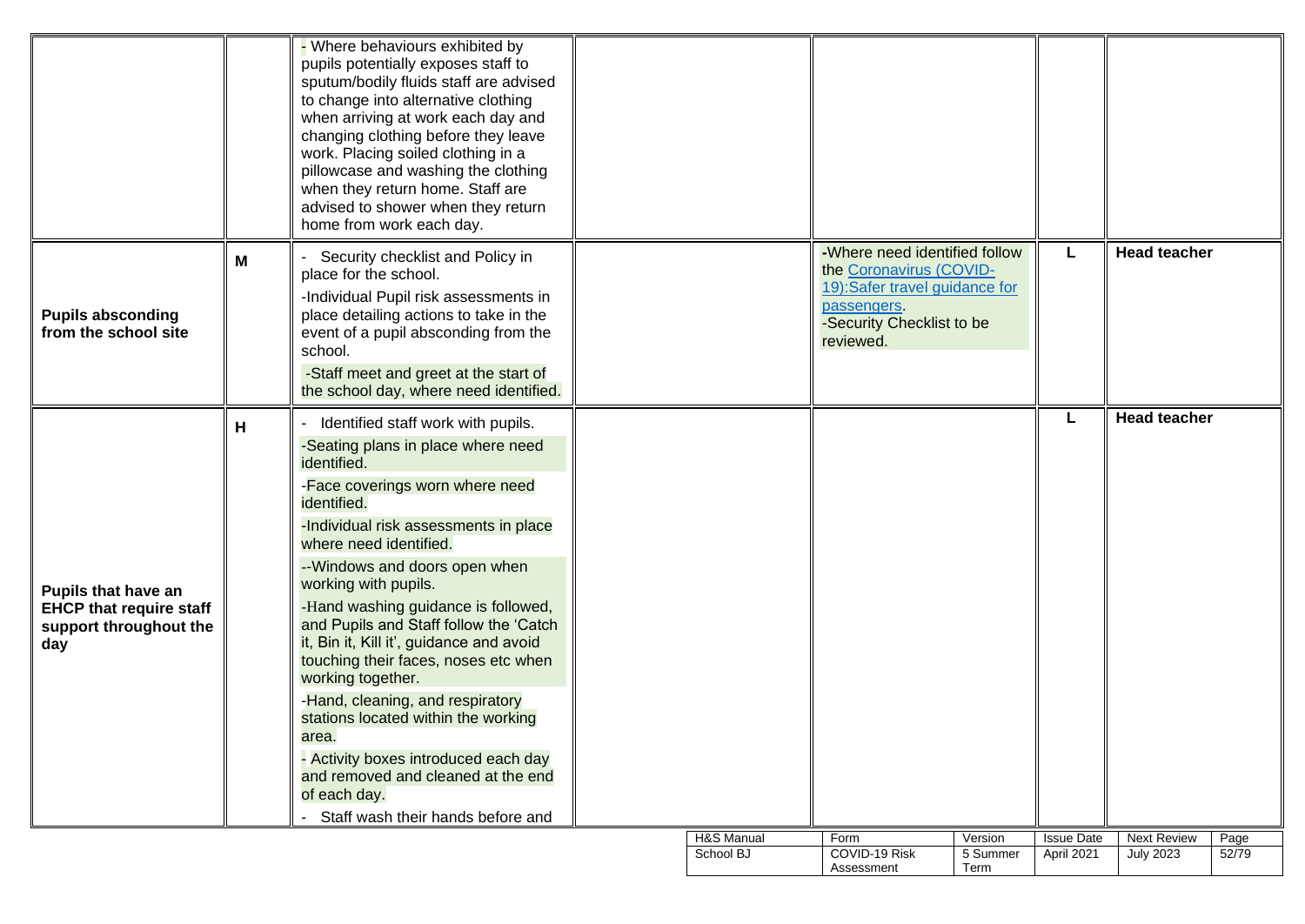|                                                               |   | after working with a pupil.<br>Staff provide with hand sanitiser<br>that can be kept about their person.<br>- A space is identified for the<br>intervention to take place, and set up<br>with two separate desks placed a<br>suitable distance apart<br>- All equipment needed for the child<br>is set up in the space before the start<br>of the session<br>Staff go to the pupil's classroom,<br>standing at the entrance to collect the<br>pupil (not entering the classroom)<br>The pupil follows the staff member<br>(at a distance) to the identified area<br>and returns to class following the<br>intervention in the same way<br>- The intervention is provided at a<br>distance where possible.<br>Following the intervention Staff and<br>Pupil wash their hands.<br>- After the Pupil has returned to<br>class, the member of staff cleans the<br>desk area and washes any equipment<br>that needs to be used by another |                                                                                                                                                                                                                   |                                                                                                                     |   |                     |
|---------------------------------------------------------------|---|--------------------------------------------------------------------------------------------------------------------------------------------------------------------------------------------------------------------------------------------------------------------------------------------------------------------------------------------------------------------------------------------------------------------------------------------------------------------------------------------------------------------------------------------------------------------------------------------------------------------------------------------------------------------------------------------------------------------------------------------------------------------------------------------------------------------------------------------------------------------------------------------------------------------------------------|-------------------------------------------------------------------------------------------------------------------------------------------------------------------------------------------------------------------|---------------------------------------------------------------------------------------------------------------------|---|---------------------|
| <b>Pupils accessing</b><br>alternative education<br>provision | н | pupil.<br>The school has agreed the following<br>control measures with the alternative<br>provision;<br>- The school has issued a copy of<br>their COVID-19 risk assessment<br>where the Pupil attends both settings<br>during the week.<br>- Any concerns with the identified<br>Pupils health and wellbeing is to be<br>communicated immediately via<br>telephone by the school/alternative<br>provision.<br>- The Pupil will wear clean clothing<br>each day when attending alternative                                                                                                                                                                                                                                                                                                                                                                                                                                           | The school is to request a<br>copy of the COVID-19 risk<br>assessment for the alternative<br>provisions that Pupils attend.<br>Spot check to be carried<br>out on alternative provision to<br>ensure pupil safety | -Request a copy of the<br><b>COVID-19 Risk Assessment</b><br>for the Summer Term from<br>the alternative provision. | L | <b>Head teacher</b> |

| H&S Manual | Form          | Version  | <b>Issue Date</b> | <b>Next Review</b> | Page  |
|------------|---------------|----------|-------------------|--------------------|-------|
| School BJ  | COVID-19 Risk | 5 Summer | April 2021        | <b>July 2023</b>   | 53/79 |
|            | Assessment    | erm      |                   |                    |       |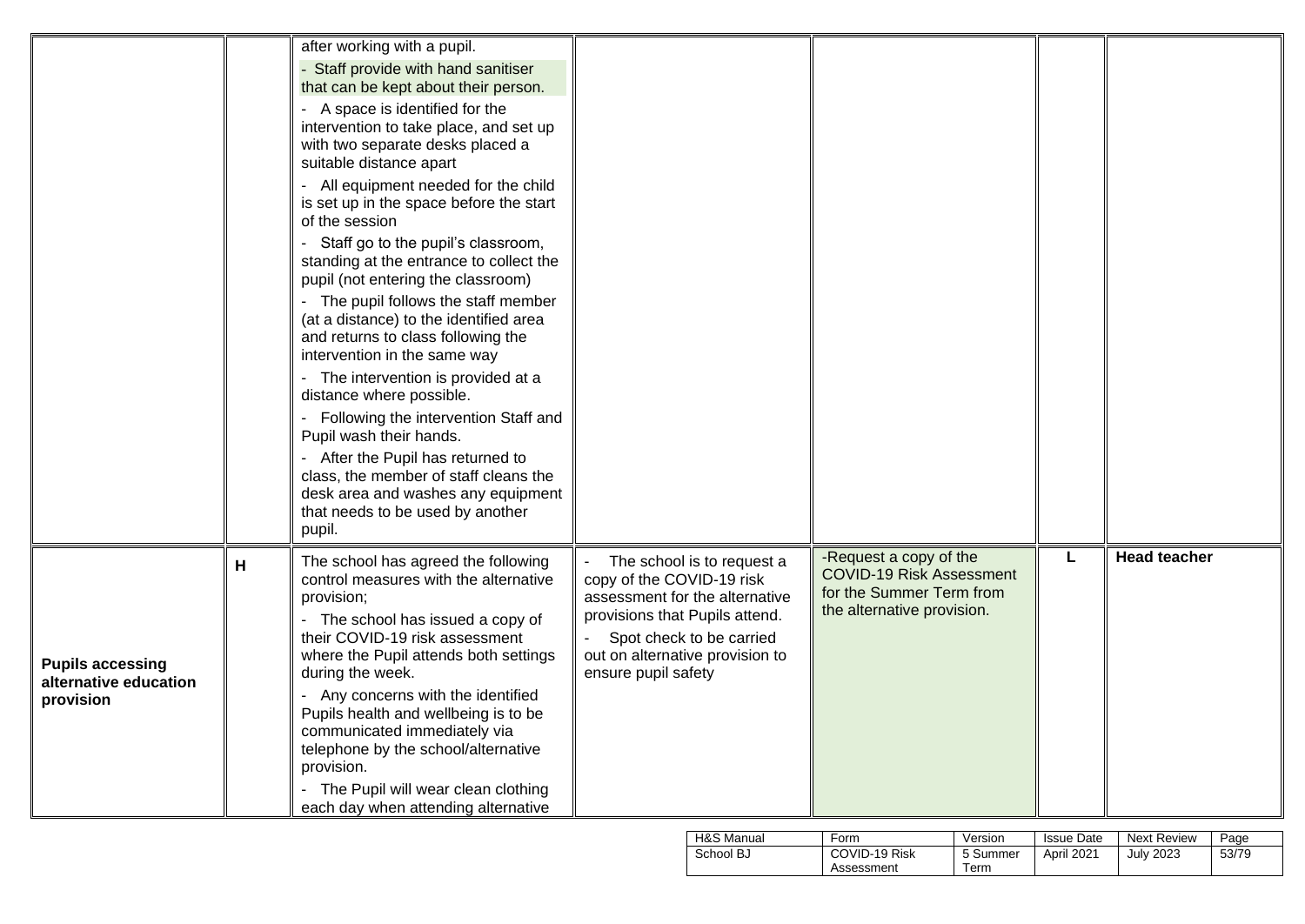|                                         |   | provision.<br>- Sickness absence procedure in<br>place for pupils.<br>- Alternative provision is to make the<br>school aware if the pupil does not<br>attend the setting.                                                                                                                                                                                                                                                                                                                                                                                                                                                                                                                                                                                                                                                                                                                                                                                                                                                                                                                                                              |  |  |   |                       |  |  |
|-----------------------------------------|---|----------------------------------------------------------------------------------------------------------------------------------------------------------------------------------------------------------------------------------------------------------------------------------------------------------------------------------------------------------------------------------------------------------------------------------------------------------------------------------------------------------------------------------------------------------------------------------------------------------------------------------------------------------------------------------------------------------------------------------------------------------------------------------------------------------------------------------------------------------------------------------------------------------------------------------------------------------------------------------------------------------------------------------------------------------------------------------------------------------------------------------------|--|--|---|-----------------------|--|--|
| 16. Interventions during the school day |   |                                                                                                                                                                                                                                                                                                                                                                                                                                                                                                                                                                                                                                                                                                                                                                                                                                                                                                                                                                                                                                                                                                                                        |  |  |   |                       |  |  |
| <b>Intervention groups</b>              | H | -Face covering guidance followed for<br>the setting.<br>-Seating plans in place for<br>intervention groups.<br>- Movement of staff between bubbles<br>recorded and reduced to a minimum.<br>- Interventions are carried out in<br>identified areas. Additional spaces<br>identified such as library area, hall etc<br>are cleaned prior to and following<br>interventions.<br>-Windows and doors open when the<br>intervention areas are occupied.<br>-Where such groups are needed to be<br>formed robust hand washing<br>guidance is followed and Pupils and<br>Staff follow the 'Catch it, Bin it, Kill it',<br>guidance and avoid touching their<br>faces, noses etc.<br>-Hand, cleaning, and respiratory<br>stations located in intervention areas.<br>Teaching of phonics will require the<br>use of 'bubbles within bubbles',<br>creating small ability-based phonics<br>groups within a year group bubble.<br>-The school will review groups so that<br>each small group receiving support is<br>drawn from one class/year group<br>bubble only.<br>- Pupils from each class bubble will<br>be allocated intervention time for |  |  | M | <b>Staff-On going</b> |  |  |

| H&S Manual | Form          | Version  | <b>Issue Date</b> | Next Review      | Page  |
|------------|---------------|----------|-------------------|------------------|-------|
| School BJ  | COVID-19 Risk | 5 Summer | April 2021        | <b>July 2023</b> | 54/79 |
|            | Assessment    | ™erm     |                   |                  |       |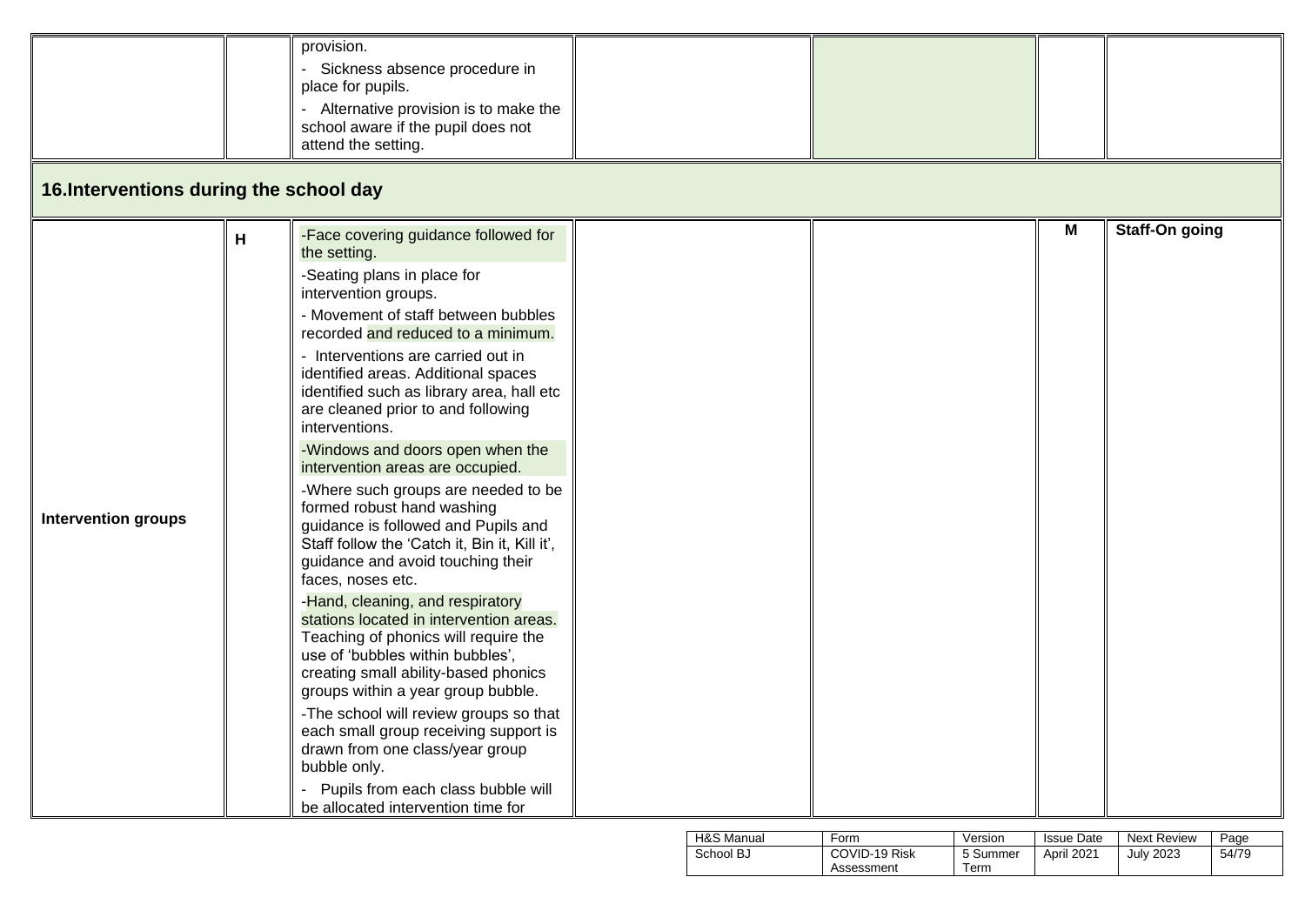|                                                     | either a morning or an afternoon<br>session.<br>Interventions will take place in an<br>identified area, where the member of<br>support staff will maintain a distance<br>from the pupils.<br>Pupils will bring all equipment they<br>require with them to the intervention<br>area.<br>The intervention area will be<br>cleaned after each bubble accesses<br>the area.<br>Staff wash their hands between<br>each intervention group.<br>-Pupils wash their hands/apply hand<br>sanitiser prior to returning to their<br>class.<br>Staff members working in this way<br>will provide interventions across either<br>KS1, lower KS2 or upper KS2: no<br>member of staff will work across more<br>than one (sub) phase.<br>-Tissue/hand sanitiser station located<br>in the intervention area.<br>-Where possible tables set out to<br>ensure 2 metre social distancing in<br>place between staff and pupils. |                                                                                              |                                                                                                                                                                                                         |   |                     |
|-----------------------------------------------------|-------------------------------------------------------------------------------------------------------------------------------------------------------------------------------------------------------------------------------------------------------------------------------------------------------------------------------------------------------------------------------------------------------------------------------------------------------------------------------------------------------------------------------------------------------------------------------------------------------------------------------------------------------------------------------------------------------------------------------------------------------------------------------------------------------------------------------------------------------------------------------------------------------------|----------------------------------------------------------------------------------------------|---------------------------------------------------------------------------------------------------------------------------------------------------------------------------------------------------------|---|---------------------|
| <b>Pupils not currently</b><br>attending the school | -Welfare calls made to pupils' homes<br>-Where need identified staff attend<br>the home to carry out a doorstep<br>welfare check.<br>-Parent/carers and pupil encouraged<br>to engage in the schools' home<br>learning.<br>-Resources available through BBC<br>bitesize and Oak National Academy.<br>See mental wellbeing.<br>Parents/Carers invited into the<br>school to discuss their                                                                                                                                                                                                                                                                                                                                                                                                                                                                                                                    | -Head teacher/SLT are aware<br>of the needs of pupils not<br>currently attending the school. | -Welfare calls to continue<br>where need identified during<br>the Summer Term.<br>-Pastoral Support to be<br>provided where need<br>identified.<br>-Remote education provided<br>where need identified. | L | <b>Head teacher</b> |

| H&S Manual | Form          | Version  | <b>Issue Date</b> | <b>Next Review</b> | Page  |
|------------|---------------|----------|-------------------|--------------------|-------|
| School BJ  | COVID-19 Risk | 5 Summer | April 2021        | <b>July 2023</b>   | 55/79 |
|            | Assessment    | erm      |                   |                    |       |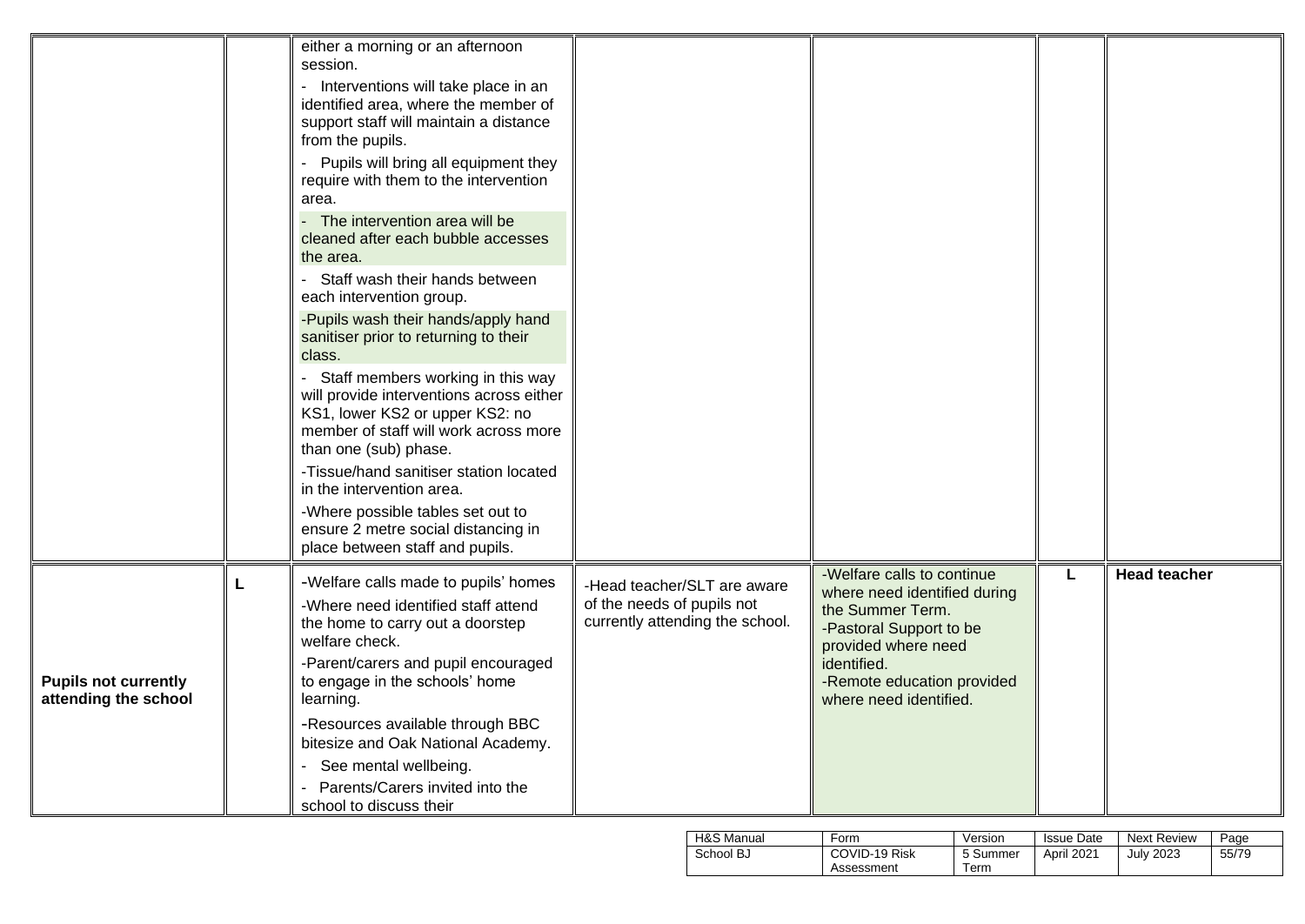|                                                       |   | concerns/anxieties.<br>Phased returns undertaken where<br>needs identified.<br>- Welfare checks carried out with<br>pupils and parent/carers.<br>Relevant agencies informed.<br>-Where doorstep welfare checks<br>needed a risk assessment is<br>completed.<br>-Remote learning available to pupils<br>not currently attending the school                                                                                                                                                                 |                                                                                                                                                                                                                                           |                         |                                                                                                            |                             |                                 |                                        |               |
|-------------------------------------------------------|---|-----------------------------------------------------------------------------------------------------------------------------------------------------------------------------------------------------------------------------------------------------------------------------------------------------------------------------------------------------------------------------------------------------------------------------------------------------------------------------------------------------------|-------------------------------------------------------------------------------------------------------------------------------------------------------------------------------------------------------------------------------------------|-------------------------|------------------------------------------------------------------------------------------------------------|-----------------------------|---------------------------------|----------------------------------------|---------------|
| 17. Subject area needs                                |   |                                                                                                                                                                                                                                                                                                                                                                                                                                                                                                           |                                                                                                                                                                                                                                           |                         |                                                                                                            |                             |                                 |                                        |               |
| <b>Equipment needed for</b><br>specific subject areas | M | Pupils will have their own pencil<br>cases and books/writing pads<br>required for each subject.<br>Timetable agreed.<br>Cleaning schedule in place<br>following the use of equipment.<br>Subject area risk assessments in<br>place.<br>Cleaning schedules have been<br>made available to schools and are<br>available on the <b>Extranet</b> .<br>Cleaning schedule in place for<br>subject areas.<br>Where need identified daily<br>inspections are completed prior to<br>work equipment being operated. |                                                                                                                                                                                                                                           |                         | -Review the building checklist<br>to ensure that statutory<br>testing of equipment in use is<br>completed. |                             | L.                              | <b>Premises</b><br><b>Management</b>   |               |
| <b>Classroom resources</b>                            | H | Resources that are shared<br>between classes or bubbles, such as<br>sports, art and science equipment are<br>cleaned frequently and meticulously<br>Resources cleaned prior to each<br>group/bubble using them.<br>and always between bubbles or                                                                                                                                                                                                                                                          | Rotation of resources to be<br>considered to allow them to be<br>left unused and out of reach for<br>a period of 48 hours (72 hours<br>for plastics) before being<br>accessed by different<br>groups/bubbles.<br>Resource boxes to be set |                         | L.                                                                                                         | <b>Staff</b>                |                                 |                                        |               |
|                                                       |   |                                                                                                                                                                                                                                                                                                                                                                                                                                                                                                           |                                                                                                                                                                                                                                           | H&S Manual<br>School BJ | Form<br>COVID-19 Risk<br>Assessment                                                                        | Version<br>5 Summer<br>Term | <b>Issue Date</b><br>April 2021 | <b>Next Review</b><br><b>July 2023</b> | Page<br>56/79 |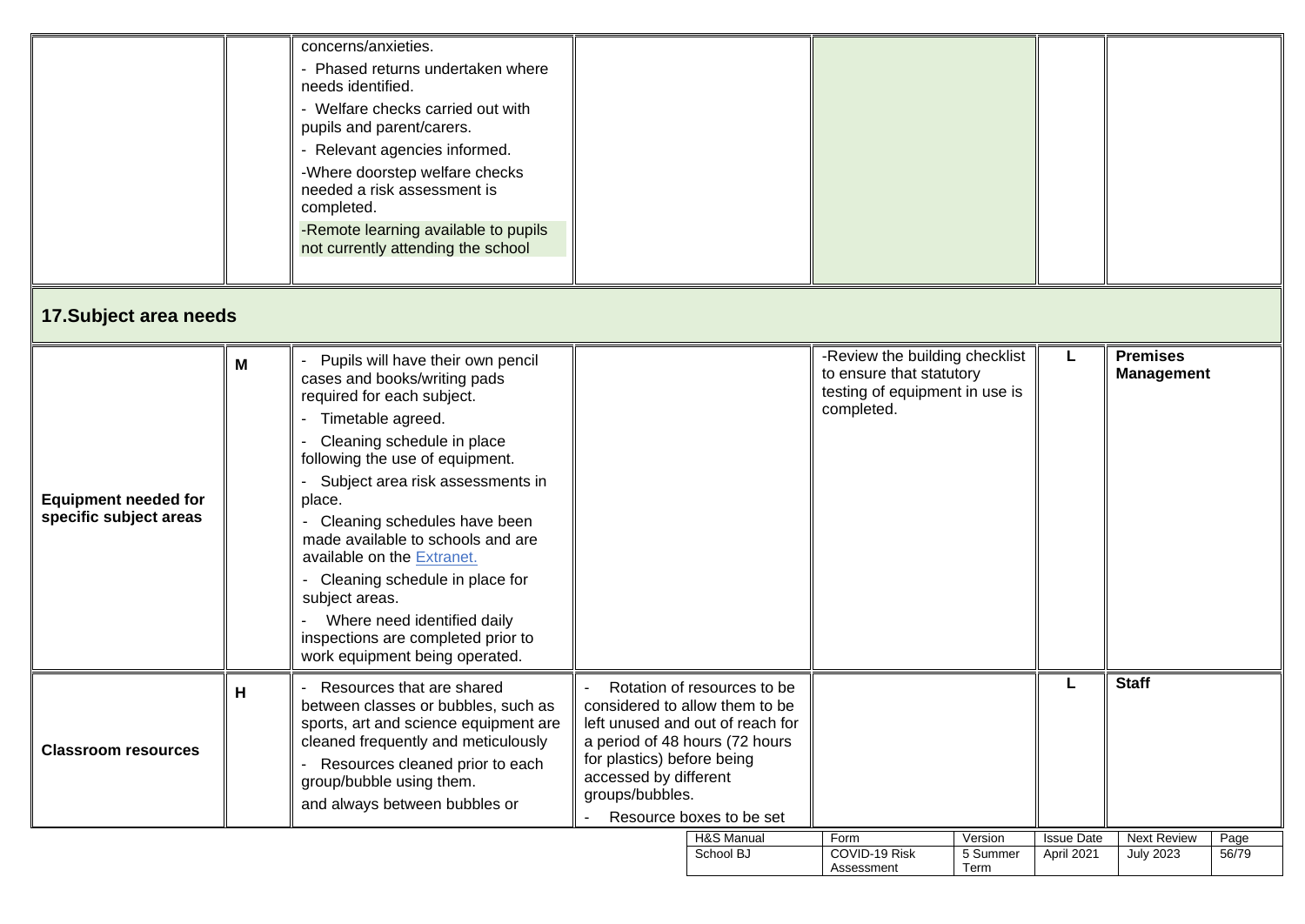|                                                |   | rotated to allow them to be left<br>unused and out of reach for a period<br>of 48 hours (72 hours for plastics)<br>between use by different bubbles.<br>-Separate equipment allocated to a<br>bubble where available.                                                                                                                                                                                                                                                                                                                                                                                                                                                                                                                                                                                                                                                                                                                                                                                                                                                                                       | up in advance where possible. |                                                                                                                                                                                                                                                                                                                                                                                                                                                                                                                                                                                                                                                          |    |                |
|------------------------------------------------|---|-------------------------------------------------------------------------------------------------------------------------------------------------------------------------------------------------------------------------------------------------------------------------------------------------------------------------------------------------------------------------------------------------------------------------------------------------------------------------------------------------------------------------------------------------------------------------------------------------------------------------------------------------------------------------------------------------------------------------------------------------------------------------------------------------------------------------------------------------------------------------------------------------------------------------------------------------------------------------------------------------------------------------------------------------------------------------------------------------------------|-------------------------------|----------------------------------------------------------------------------------------------------------------------------------------------------------------------------------------------------------------------------------------------------------------------------------------------------------------------------------------------------------------------------------------------------------------------------------------------------------------------------------------------------------------------------------------------------------------------------------------------------------------------------------------------------------|----|----------------|
| PE Activities / Lack of<br>changing room space | H | -Pupils wear their school PE kit and<br>not school uniform when PE lessons<br>are timetabled.<br>-Parents/Carers and Pupils advised<br>what PE kit pupils should wear to<br>school.<br>PE guidance followed-guidance<br>on the phased return of sport and<br>recreation and guidance from Sport<br><b>England</b> for grassroot sport is<br>available . Association for Physical<br><b>Education and the Youth Sport Trust</b><br>-PE activities undertaken internally<br>and externally as required.<br>- Where PE activities take place<br>inside the school building, halls are<br>well ventilated and where possible<br>social distancing measures<br>maintained.<br>-Hand, cleaning, and respiratory<br>stations located in hall/sports hall<br>areas.<br>- Pupils kept in consistent<br>groups/bubbles within year groups.<br>Sports equipment thoroughly<br>cleaned between each use by<br>different individual groups, and<br>contact sports avoided.<br>-Social distancing between staff and<br>pupils maintained.<br>Outdoor sports prioritized where<br>possible.<br>External coaches, clubs and |                               | From 29 March, outdoor<br>competition between different<br>schools can take place.<br>From 12 April, indoor<br>competition between different<br>schools can take place.<br>Refer to:<br>-Guidance on grassroot<br>sports for public and sport<br>providers, safe provision and<br>facilities, and guidance from<br><b>Sport England</b><br>-Advice from organizations<br>such as the Association for<br><b>Physical Education and the</b><br><b>Youth Sport Trust</b><br>-Guidance from Swim<br><b>England on school</b><br>swimming and water safety<br>lessons available at<br>returning to pools guidance<br>documents using changing<br>rooms safely | L. | PE coordinator |

| H&S Manual | Form          | Version  | <b>Issue Date</b> | <b>Next Review</b> | Page  |
|------------|---------------|----------|-------------------|--------------------|-------|
| School BJ  | COVID-19 Risk | 5 Summer | April 2021        | <b>July 2023</b>   | 57/79 |
|            | Assessment    | erm      |                   |                    |       |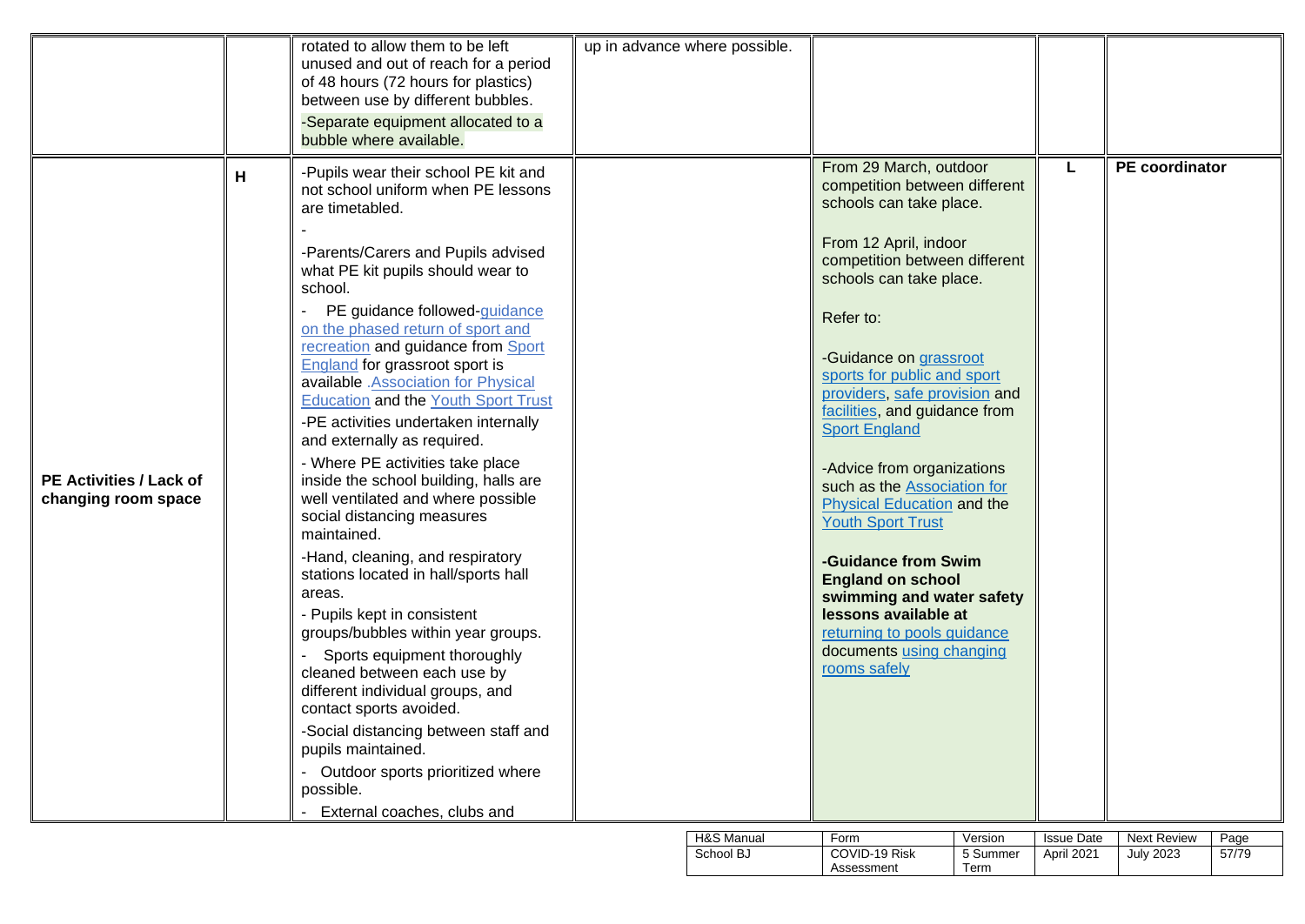|                      |   | organizations for curricular and extra-<br>curricular activities can resume                                                                                                  |                                                                         |                                                                                                                                       |                             |                  |                   |                          |       |
|----------------------|---|------------------------------------------------------------------------------------------------------------------------------------------------------------------------------|-------------------------------------------------------------------------|---------------------------------------------------------------------------------------------------------------------------------------|-----------------------------|------------------|-------------------|--------------------------|-------|
|                      |   | supporting the school.<br>Class/Year group bubbles<br>maintained for after school<br>clubs/activities.                                                                       |                                                                         |                                                                                                                                       |                             |                  |                   |                          |       |
|                      |   | Cleaning schedule in place for PE<br>equipment accessed during lesson<br>periods.                                                                                            |                                                                         |                                                                                                                                       |                             |                  |                   |                          |       |
|                      |   | Coordinator to read guidance<br>readily available and identify a<br>programme for the Autumn term.                                                                           |                                                                         |                                                                                                                                       |                             |                  |                   |                          |       |
|                      |   | Where SLA in place for PE<br>support, activity risk assessments                                                                                                              |                                                                         |                                                                                                                                       |                             |                  |                   |                          |       |
|                      |   | clearly detailing the controls in place<br>for COVID-19 shared with the school.                                                                                              |                                                                         |                                                                                                                                       |                             |                  |                   |                          |       |
|                      |   | -The school are aware of the<br>Guidance available for Using<br>changing room facilities                                                                                     |                                                                         |                                                                                                                                       |                             |                  |                   |                          |       |
|                      | H | Lessons can take place where                                                                                                                                                 | <b>Current guidance advises;</b>                                        |                                                                                                                                       |                             |                  | M                 | <b>Music coordinator</b> |       |
|                      |   | physical distancing can be assured.<br>During lessons position pupils<br>back-to-back or side-to-side, avoiding<br>sharing of instruments, and ensuring<br>good ventilation. | instruments or shouting.                                                | There may be an additional<br>risk of infection in environments<br>where Staff/Pupils are singing,<br>chanting, playing wind or brass |                             |                  |                   |                          |       |
|                      |   | Singing, wind and brass playing<br>should not take place in larger groups<br>such as school choirs and ensembles,<br>or school assemblies.                                   | be played consideration be<br>given to lessons taking place<br>outside. | Where instruments are to                                                                                                              |                             |                  |                   |                          |       |
| <b>Music lessons</b> |   | Singing, wind and brass<br>instrument playing can be<br>undertaken.<br>The Music coordinator has read                                                                        | Consider limiting class<br>sizes to no more than 15 if<br>take place.   | instruments and singing are to                                                                                                        |                             |                  |                   |                          |       |
|                      |   | the guidance provided by the DCMS<br>for professionals and non-<br>professionals, available at working                                                                       | of their COVID-19 risk                                                  | Where external agencies<br>provide support request a copy                                                                             |                             |                  |                   |                          |       |
|                      |   | safely during coronavirus (COVID-<br>19): performing arts.                                                                                                                   | assessment prior to<br>recommencing activities.                         |                                                                                                                                       |                             |                  |                   |                          |       |
|                      |   |                                                                                                                                                                              |                                                                         | Agencies to complete the                                                                                                              |                             |                  |                   |                          |       |
|                      |   |                                                                                                                                                                              |                                                                         | H&S Manual                                                                                                                            | Form                        | Version          | <b>Issue Date</b> | <b>Next Review</b>       | Page  |
|                      |   |                                                                                                                                                                              |                                                                         | School BJ                                                                                                                             | COVID-19 Risk<br>Assessment | 5 Summer<br>Term | April 2021        | <b>July 2023</b>         | 58/79 |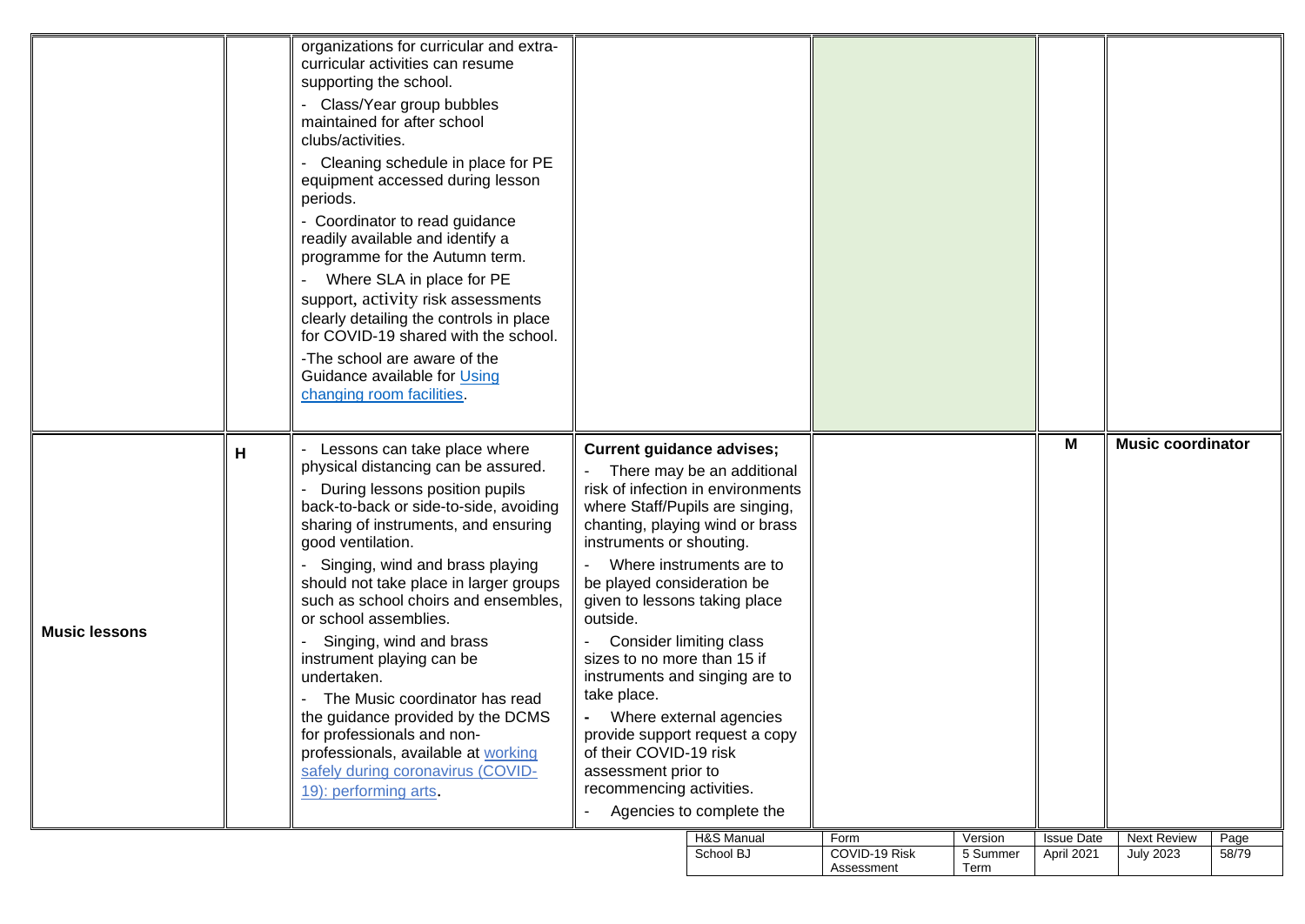|                                              |   |                                                                                                                                                                                                                                                                                                                                                                                                  | visitor questionnaire.<br>Agencies to keep a register<br>of the pupils that they interact<br>with, register to be left at the<br>main reception area when they<br>leave the building.<br>-Agree activities that will be<br>undertaken.<br>Discuss how bubbles will<br>be maintained.<br>Agree how spot cleaning<br>will be carried out. |                                                                                                                                                                                                                                                                                                                                                                                                                                                                                                                                                                                                                                                                                                                        |    |                        |
|----------------------------------------------|---|--------------------------------------------------------------------------------------------------------------------------------------------------------------------------------------------------------------------------------------------------------------------------------------------------------------------------------------------------------------------------------------------------|-----------------------------------------------------------------------------------------------------------------------------------------------------------------------------------------------------------------------------------------------------------------------------------------------------------------------------------------|------------------------------------------------------------------------------------------------------------------------------------------------------------------------------------------------------------------------------------------------------------------------------------------------------------------------------------------------------------------------------------------------------------------------------------------------------------------------------------------------------------------------------------------------------------------------------------------------------------------------------------------------------------------------------------------------------------------------|----|------------------------|
| <b>Domestic Residential</b><br><b>Visits</b> | H | <b>Existing bookings;</b><br>-In line with the COVID-19 Response-<br>Spring 2021, guidance, domestic<br>residential educational visits will not<br>take place earlier than 17 May.<br>-The school have access to DCC<br>guidance available for educational<br>visits on the Extranet and Educational<br>Visits Planning COVID-19 Guidance -<br>in the Resources section of the<br>Evolve system. |                                                                                                                                                                                                                                                                                                                                         | - Ensure that<br>venues/activities that are<br>accessed are COVID-19<br>secure.<br>-Domestic residential<br>educational visits are to be<br>conducted in line with<br>relevant coronavirus (COVID-<br>19) secure guidance and<br>regulations in place at the<br>time of the visit.<br>-For those schools<br>participating in the Duke of<br>Edinburgh Award, new<br>quidance has been issued.<br><b>New bookings</b><br>-Schools can begin planning<br>for new domestic residential<br>educational visits to take<br>place - In line with the COVID-<br>19 Response-Spring 2021,<br>guidance, domestic<br>residential educational visits<br>will not take place earlier<br>than 17 May.<br>-Schools are advised not to | L. | <b>Headteacher/EVC</b> |

| H&S Manual | Form          | Version  | <b>Issue Date</b> | <b>Next Review</b> | Page  |
|------------|---------------|----------|-------------------|--------------------|-------|
| School BJ  | COVID-19 Risk | 5 Summer | April 2021        | <b>July 2023</b>   | 59/79 |
|            | Assessment    | ⊺erm     |                   |                    |       |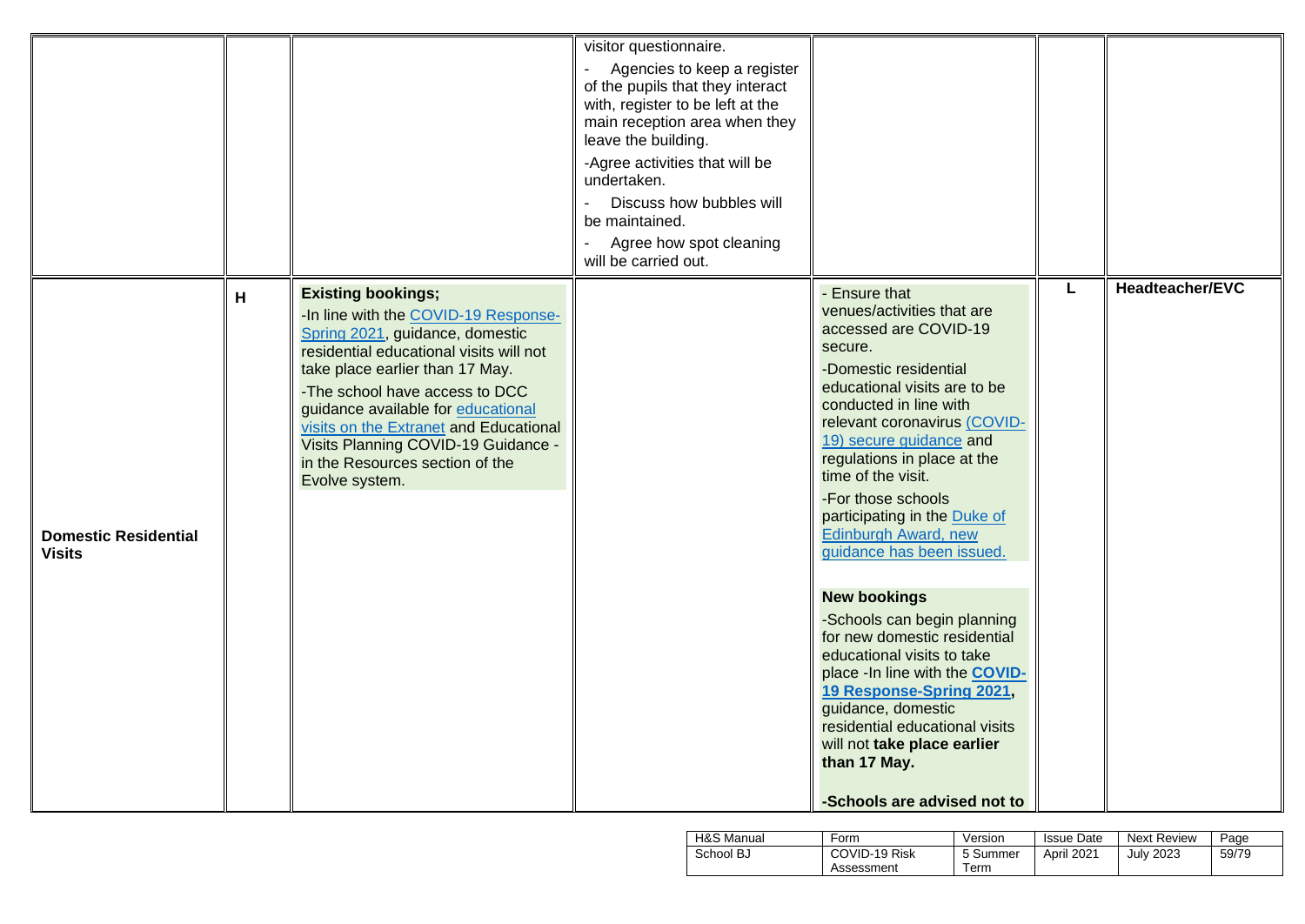|                                                   |   |                                                                                                                  |                         | enter into any new financial<br>or contractual<br>commitments at this stage.<br>This advice will remain under<br>review and updated at the<br>earliest opportunity.                                                                                                                                                                     |                     |                                 |                                        |               |
|---------------------------------------------------|---|------------------------------------------------------------------------------------------------------------------|-------------------------|-----------------------------------------------------------------------------------------------------------------------------------------------------------------------------------------------------------------------------------------------------------------------------------------------------------------------------------------|---------------------|---------------------------------|----------------------------------------|---------------|
|                                                   |   |                                                                                                                  |                         | -Any new domestic<br>residential educational visits<br>must be conducted in line<br>with relevant coronavirus<br>(COVID-19) secure guidance<br>and regulations in place at<br>that time.                                                                                                                                                |                     |                                 |                                        |               |
|                                                   |   |                                                                                                                  |                         | -The DfE are working with<br>Public Health England and<br>the sector on what<br>coronavirus (COVID-19)<br>secure residential visits will<br>look like at step 3, of the road<br>map and further advice will<br>be provided.                                                                                                             |                     |                                 |                                        |               |
|                                                   |   |                                                                                                                  |                         | -It is advised that                                                                                                                                                                                                                                                                                                                     |                     | L                               | Headteacher/EVC                        |               |
|                                                   | н |                                                                                                                  |                         | <b>International Travel is not</b><br>carried out at the present<br>time.                                                                                                                                                                                                                                                               |                     |                                 |                                        |               |
| <b>International</b><br><b>Educational Visits</b> |   |                                                                                                                  |                         | -The Global Travel Taskforce<br>has been commissioned to<br>set out how to facilitate a<br>return to international travel<br>as soon as possible while<br>managing the risk from<br>imported variants of concern.<br>It is due to report on 12<br>April 2021. This advice will<br>be updated following the<br>publication of the report |                     |                                 |                                        |               |
| <b>Educational Visits-Day</b><br>visits           | M | -In line with the COVID-19 Response-<br>Spring 2021, schools will resume<br>educational day visits from 12 April |                         | - Visits must be conducted in<br>line with relevant coronavirus<br>(COVID-19) secure guidance<br>and regulations in place at                                                                                                                                                                                                            |                     | L.                              | Headteacher/EVC                        |               |
|                                                   |   |                                                                                                                  | H&S Manual<br>School BJ | Form<br>COVID-19 Risk                                                                                                                                                                                                                                                                                                                   | Version<br>5 Summer | <b>Issue Date</b><br>April 2021 | <b>Next Review</b><br><b>July 2023</b> | Page<br>60/79 |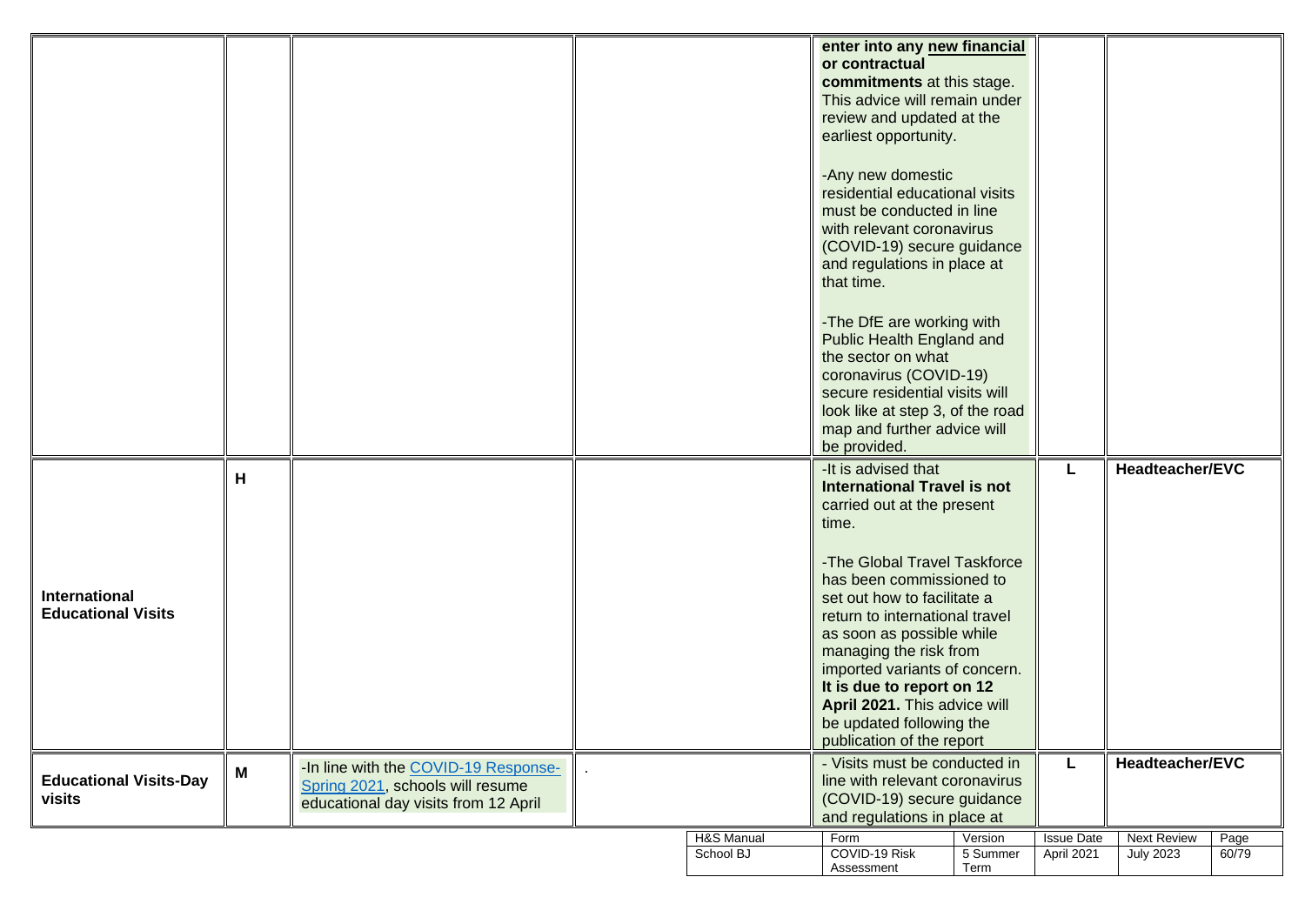|                                  |   | 2021.                                                                                                                                                                                                                                                           |                         | that time.                                                                                                                                                               |                  |                   |                    |       |
|----------------------------------|---|-----------------------------------------------------------------------------------------------------------------------------------------------------------------------------------------------------------------------------------------------------------------|-------------------------|--------------------------------------------------------------------------------------------------------------------------------------------------------------------------|------------------|-------------------|--------------------|-------|
|                                  |   | -The school are following DCC<br>guidance available for educational<br>visits on the Extranet and Educational<br>Visits Planning COVID-19 Guidance -<br>in the Resources section of the<br>Evolve system.<br>Daily visits are uploaded to the<br>EVOLVE system. |                         | -Ensure that pupils are kept<br>within their consistent<br>bubbles/year groups.<br><b>Ensure that</b><br>venues/activities that are<br>accessed are COVID-19<br>secure.  |                  |                   |                    |       |
|                                  |   | Appropriate risk assessments<br>completed for daily activities.<br>Where possible the school is<br>making use of local outdoor spaces.<br>Hand wipes, tissues, and hand<br>sanitiser carried by staff for use<br>during the visit journey.                      |                         | Good hand hygiene,<br>respiratory standards<br>maintained at all times during<br>the visit.<br>-Hand sanitiser applied prior<br>to entering / exit transport<br>vehicle. |                  |                   |                    |       |
|                                  |   | -Adults adhere to guidance for face<br>coverings when accessing transport.                                                                                                                                                                                      |                         | -Pupils not to be transported<br>on public transport at the<br>present time.                                                                                             |                  |                   |                    |       |
|                                  |   |                                                                                                                                                                                                                                                                 |                         | - Where transport is in use<br>for educational visits, ensure<br>that the guidance is followed<br>for face coverings when<br>accessing transport where<br>applicable.    |                  |                   |                    |       |
|                                  |   |                                                                                                                                                                                                                                                                 |                         | - Seating plans to be put in<br>place for staff and pupils for<br>transport accessed.                                                                                    |                  |                   |                    |       |
|                                  |   |                                                                                                                                                                                                                                                                 |                         | - Consider how pupils will be<br>transported to and from<br>swimming activities.<br>Discuss with the LA transport<br>team.<br>-Transport vehicles to be well             |                  |                   |                    |       |
|                                  |   |                                                                                                                                                                                                                                                                 |                         | ventilated.<br>-Discuss with parents/carers<br>the visits to be undertaken<br>and transport arrangements                                                                 |                  |                   |                    |       |
| Swimming/Water<br><b>Therapy</b> | н | Head teachers are aware of the<br>Guidance from Swim England on<br>school swimming and water safety                                                                                                                                                             |                         | -Consider how pupils will be<br>transported to and from<br>swimming activities.                                                                                          |                  | L                 |                    |       |
|                                  |   |                                                                                                                                                                                                                                                                 | H&S Manual<br>School BJ | Form<br>COVID-19 Risk                                                                                                                                                    | Version          | <b>Issue Date</b> | <b>Next Review</b> | Page  |
|                                  |   |                                                                                                                                                                                                                                                                 |                         | Assessment                                                                                                                                                               | 5 Summer<br>Term | April 2021        | <b>July 2023</b>   | 61/79 |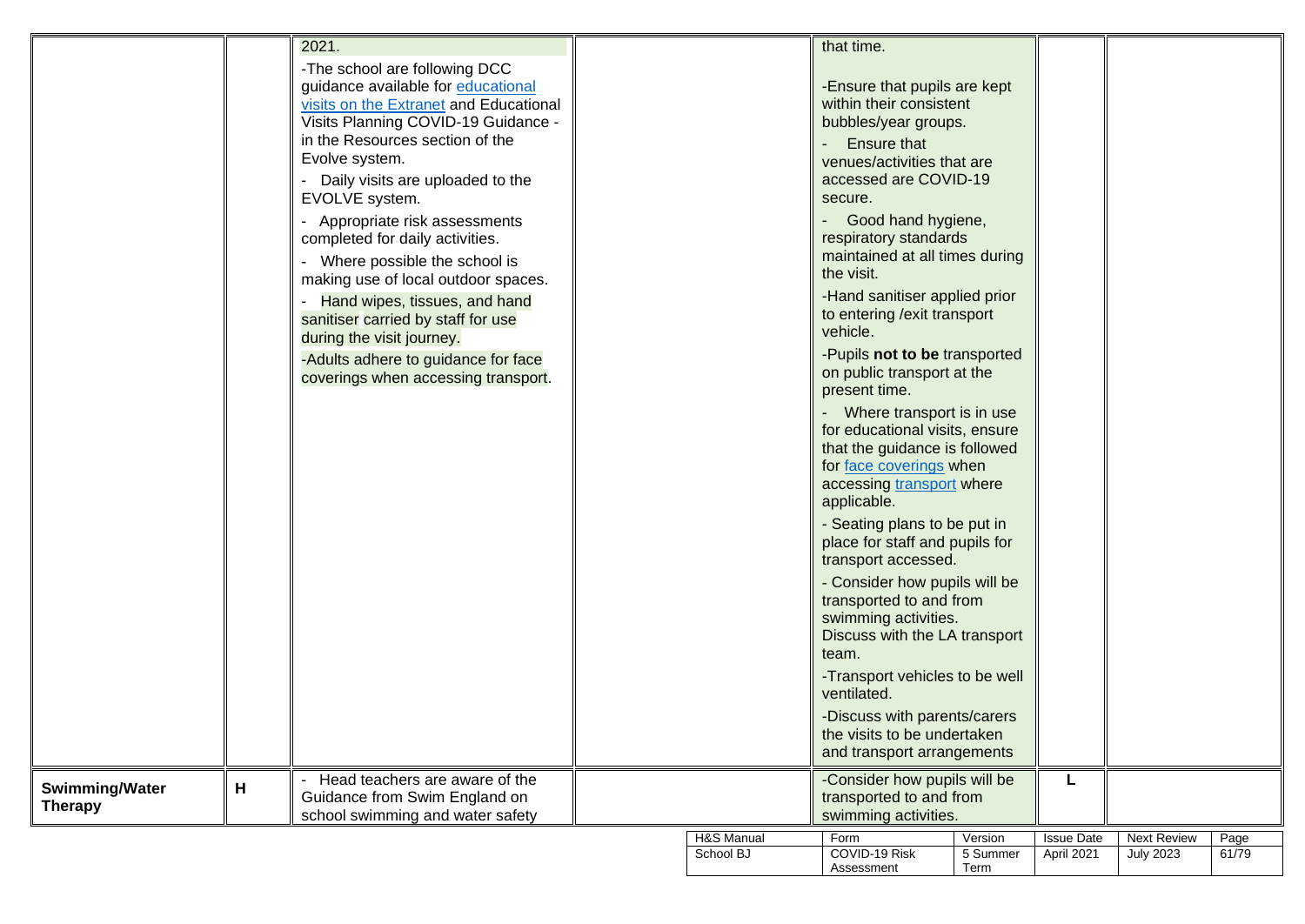|                                       | lessons available at Returning to     |                                                         |                                   | Discuss with the LA transport           |                                   |                                 |                                 |               |
|---------------------------------------|---------------------------------------|---------------------------------------------------------|-----------------------------------|-----------------------------------------|-----------------------------------|---------------------------------|---------------------------------|---------------|
|                                       | pools guidance documents              |                                                         |                                   | team.                                   |                                   |                                 |                                 |               |
|                                       |                                       |                                                         |                                   | -Hand sanitiser applied prior           |                                   |                                 |                                 |               |
|                                       | -Swimming pool and changing areas     |                                                         |                                   | to entering / exit transport<br>vehicle |                                   |                                 |                                 |               |
|                                       | well ventilated.                      |                                                         |                                   | -Maintain year group bubbles            |                                   |                                 |                                 |               |
|                                       |                                       |                                                         |                                   | where possible.                         |                                   |                                 |                                 |               |
|                                       | -Hand washing facilities available to |                                                         |                                   | -Seating plans in place where           |                                   |                                 |                                 |               |
|                                       | staff and pupils within venue.        |                                                         |                                   | need identified.                        |                                   |                                 |                                 |               |
|                                       | -Social distancing from members of    |                                                         |                                   | -Transport vehicles to be well          |                                   |                                 |                                 |               |
|                                       | the public and others outside outside |                                                         |                                   | ventilated.                             |                                   |                                 |                                 |               |
|                                       | of their year group/ bubbles          |                                                         |                                   |                                         |                                   |                                 |                                 |               |
|                                       |                                       |                                                         |                                   |                                         |                                   |                                 |                                 |               |
|                                       | - Using changing rooms safely         |                                                         |                                   |                                         |                                   |                                 |                                 |               |
|                                       | guidance followed.                    |                                                         |                                   |                                         |                                   |                                 |                                 |               |
|                                       |                                       |                                                         |                                   |                                         |                                   |                                 |                                 |               |
|                                       | -Changing areas cleaned after each    |                                                         |                                   |                                         |                                   |                                 |                                 |               |
|                                       | use.                                  |                                                         |                                   |                                         |                                   |                                 |                                 |               |
|                                       | -Designated begs allocated to pupils  |                                                         |                                   |                                         |                                   |                                 |                                 |               |
|                                       |                                       |                                                         |                                   |                                         |                                   |                                 |                                 |               |
|                                       | -Swimming pool/Water therapy areas    |                                                         |                                   |                                         |                                   |                                 |                                 |               |
|                                       | well ventilated.                      |                                                         |                                   |                                         |                                   |                                 |                                 |               |
|                                       |                                       |                                                         |                                   |                                         |                                   |                                 |                                 |               |
| <b>19.School Community Activities</b> |                                       |                                                         |                                   |                                         |                                   |                                 |                                 |               |
|                                       |                                       |                                                         |                                   |                                         |                                   |                                 |                                 |               |
| н                                     | Continue to use digital technology    |                                                         | <b>Consider Class-based</b>       |                                         |                                   |                                 | <b>Head teacher</b>             |               |
|                                       | within school in order to maintain a  |                                                         | assemblies led by members of      |                                         |                                   |                                 |                                 |               |
|                                       | sense of community when large         | the SLT via TEAMS,                                      |                                   |                                         |                                   |                                 |                                 |               |
|                                       | gatherings are not possible.          | supervised by Teaching                                  | Assistants (if the TA is not part |                                         |                                   |                                 |                                 |               |
|                                       |                                       | of the class bubble, they will                          |                                   |                                         |                                   |                                 |                                 |               |
| <b>School</b>                         |                                       | remain. distanced from the                              |                                   |                                         |                                   |                                 |                                 |               |
| <b>Assemblies/Worship</b>             |                                       | class).                                                 |                                   |                                         |                                   |                                 |                                 |               |
| and Staff meetings                    |                                       | Consider planning a                                     |                                   |                                         |                                   |                                 |                                 |               |
|                                       |                                       |                                                         | timetable for class assemblies,   |                                         |                                   |                                 |                                 |               |
|                                       |                                       | story time and whole school                             |                                   |                                         |                                   |                                 |                                 |               |
|                                       |                                       | assemblies, all involving<br>interaction from different |                                   |                                         |                                   |                                 |                                 |               |
|                                       |                                       |                                                         | classes, with MS Teams etc.       |                                         |                                   |                                 |                                 |               |
|                                       |                                       |                                                         | Consider virtual assemblies       |                                         |                                   |                                 |                                 |               |
|                                       |                                       |                                                         |                                   |                                         |                                   |                                 |                                 |               |
|                                       |                                       |                                                         | H&S Manual<br>School BJ           | Form<br>COVID-19 Risk                   | $\overline{V}$ ersion<br>5 Summer | <b>Issue Date</b><br>April 2021 | Next Review<br><b>July 2023</b> | Page<br>62/79 |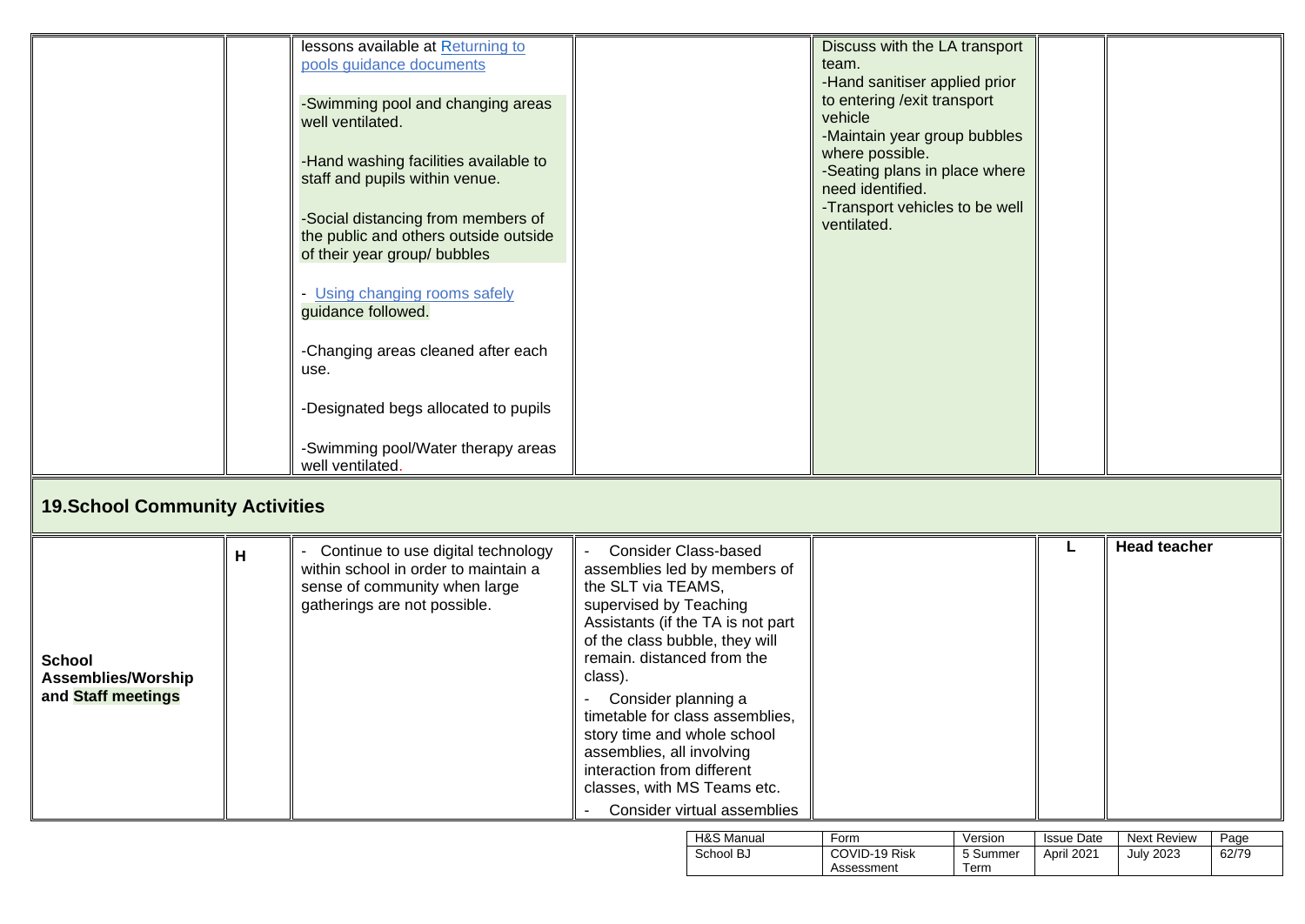|                                                                         |                                                                                                                                                                                                                                                                                                                                                                                                                                                                                                                                                                                                                                                | will take place through the<br>classes. Classes host this on<br>rotation to promote the sense<br>of cross-class links in a safe<br>manner.<br>initiatives through virtual<br>models (video conference in<br>classroom) to bring classes<br>together whilst remaining in<br>their individual bubble<br>classroom. | Therapeutic cross class                                                                      |                                                                                                                                                                                           |                             |                                 |                                        |               |
|-------------------------------------------------------------------------|------------------------------------------------------------------------------------------------------------------------------------------------------------------------------------------------------------------------------------------------------------------------------------------------------------------------------------------------------------------------------------------------------------------------------------------------------------------------------------------------------------------------------------------------------------------------------------------------------------------------------------------------|------------------------------------------------------------------------------------------------------------------------------------------------------------------------------------------------------------------------------------------------------------------------------------------------------------------|----------------------------------------------------------------------------------------------|-------------------------------------------------------------------------------------------------------------------------------------------------------------------------------------------|-----------------------------|---------------------------------|----------------------------------------|---------------|
| M<br><b>Outdoor Play</b><br>Areas/Equipment                             | Each class groups allocated<br>outdoor portable play equipment<br>which is to be stored in their individual<br>classrooms after use.<br>Rota in place for access to fixed<br>outdoor play equipment, which<br>includes allocation of time to wipe<br>down the equipment.<br>Where possible a rota to be in<br>place for the whole day/week for the<br>fixed play equipment.<br>Fixed play equipment to be wiped<br>down with anti-bacterial spray after<br>each group's use.<br>Portable equipment wiped down<br>after each use.<br>Cleaning regime in place for<br>outdoor play equipment-Portable and<br>fixed at the end of the school day. | equipment to be taken out of<br>use.                                                                                                                                                                                                                                                                             | Where a cleaning regime<br>can't be carried out during the<br>school day. Fixed outdoor play |                                                                                                                                                                                           |                             |                                 | Head teacher-                          |               |
|                                                                         | 20. Welfare facilities around the school site for Staff, Pupils and Visitors.                                                                                                                                                                                                                                                                                                                                                                                                                                                                                                                                                                  |                                                                                                                                                                                                                                                                                                                  |                                                                                              |                                                                                                                                                                                           |                             |                                 |                                        |               |
| M<br><b>Use of Welfare</b><br>facilities for Staff and<br><b>Pupils</b> | Staff supervise pupils when<br>washing their hands in the toilet<br>areas/sink areas.<br>If zoning of the building is taking<br>place consideration be given where<br>possible allocating toilet facilities to                                                                                                                                                                                                                                                                                                                                                                                                                                 |                                                                                                                                                                                                                                                                                                                  |                                                                                              | -Review the welfare facilities<br>available for Staff members<br>to ensure that social<br>distancing can be<br>maintained.<br>-Additional welfare facilities to<br>be provided where need |                             |                                 |                                        |               |
|                                                                         |                                                                                                                                                                                                                                                                                                                                                                                                                                                                                                                                                                                                                                                |                                                                                                                                                                                                                                                                                                                  | H&S Manual<br>School BJ                                                                      | Form<br>COVID-19 Risk<br>Assessment                                                                                                                                                       | Version<br>5 Summer<br>Term | <b>Issue Date</b><br>April 2021 | <b>Next Review</b><br><b>July 2023</b> | Page<br>63/79 |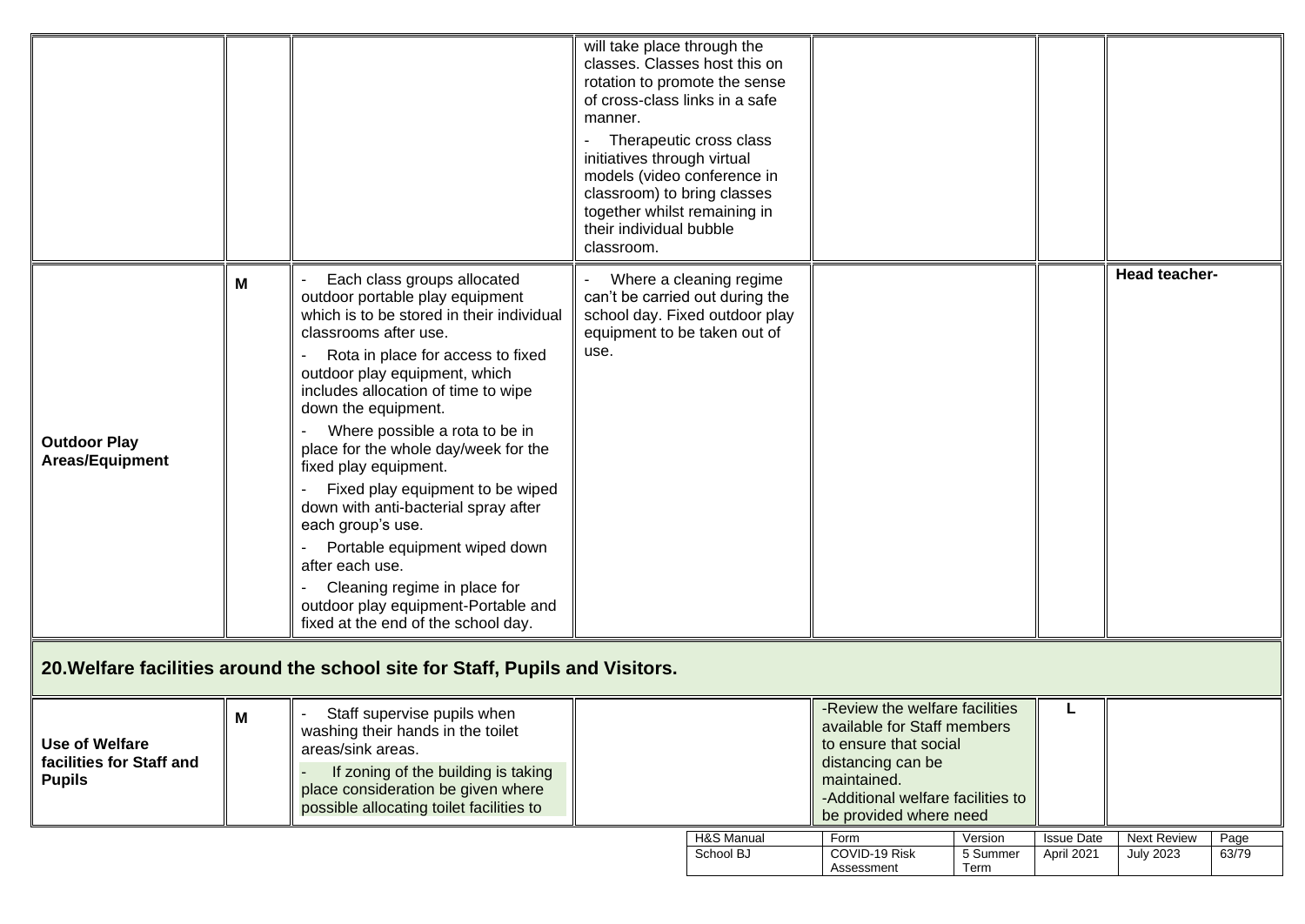|  | specific year groups, staff, and<br>visitors.                                   | identified. |  |
|--|---------------------------------------------------------------------------------|-------------|--|
|  | Cubicles in place in toilet areas                                               |             |  |
|  | Urinals taken out of                                                            |             |  |
|  | use/instruction given to pupils how to                                          |             |  |
|  | safely use them.                                                                |             |  |
|  | Toilet facilities cleaned at regular                                            |             |  |
|  | intervals throughout the school day<br>(door handles, toilet cubicle locking    |             |  |
|  | mechanisms and flushers).                                                       |             |  |
|  | Pupil, Staff and Visitor Toilet                                                 |             |  |
|  | facilities cleaned following break and                                          |             |  |
|  | lunch periods.                                                                  |             |  |
|  | Lunch time and breaktime rota in                                                |             |  |
|  | place for staff accessing the staff                                             |             |  |
|  | room area. Staff encouraged to clean<br>as they go when accessing the staff     |             |  |
|  | room.                                                                           |             |  |
|  | Windows are opened in the staff                                                 |             |  |
|  | room when it is occupied by staff                                               |             |  |
|  | members.                                                                        |             |  |
|  | Position of furniture within staff                                              |             |  |
|  | room areas reviewed to ensure social                                            |             |  |
|  | distancing.                                                                     |             |  |
|  | Cleaning schedule in place which<br>covers all areas of the school              |             |  |
|  | environment. A robust cleaning                                                  |             |  |
|  | schedule is in place for the toilet                                             |             |  |
|  | facilities to ensure touch points such                                          |             |  |
|  | as door handles, cubicle locks, flush<br>handle/buttons, toilet roll dispensers |             |  |
|  | are adequately cleaned.                                                         |             |  |
|  | Areas immediately outside of toilet                                             |             |  |
|  | areas clearly marked to allow for                                               |             |  |
|  | social distancing and movement in                                               |             |  |
|  | and out of the facilities.                                                      |             |  |
|  | Staff encouraged to bring flasks<br>into school for personal use.               |             |  |
|  |                                                                                 |             |  |
|  | Alternative space made available<br>to staff for break periods.                 |             |  |
|  |                                                                                 |             |  |

| H&S Manual | Form          | Version  | <b>Issue Date</b> | <b>Next Review</b> | Page  |
|------------|---------------|----------|-------------------|--------------------|-------|
| School BJ  | COVID-19 Risk | 5 Summer | April 2021        | <b>July 2023</b>   | 64/79 |
|            | Assessment    | ⊺erm     |                   |                    |       |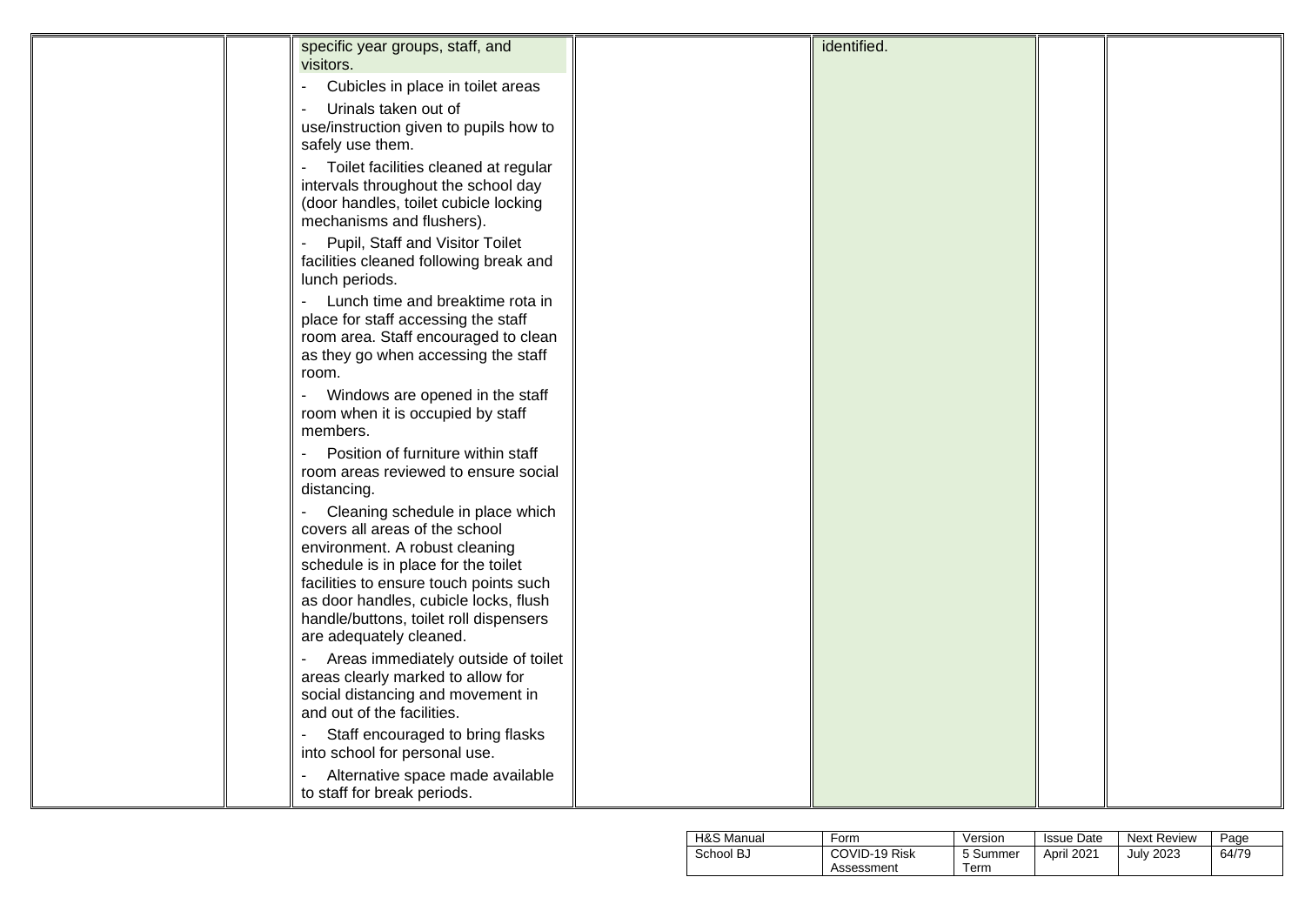|                                                        |   |                                                                                                                                                                                                    | Staff concerns to be                    | L. | <b>Head teacher</b> |
|--------------------------------------------------------|---|----------------------------------------------------------------------------------------------------------------------------------------------------------------------------------------------------|-----------------------------------------|----|---------------------|
|                                                        | H | Toilet areas allocated to identified                                                                                                                                                               | raised with the Headteacher,            |    |                     |
|                                                        |   | groups/bubbles of pupils.                                                                                                                                                                          | face coverings to be worn               |    |                     |
|                                                        |   | -Pupils supervised when accessing<br>the toilet area.                                                                                                                                              | when supporting personal<br>care tasks. |    |                     |
|                                                        |   | - Cleaned during the course of the<br>school day.                                                                                                                                                  |                                         |    |                     |
|                                                        |   | - Waste bins regularly emptied, and<br>waste taken to external bin area                                                                                                                            |                                         |    |                     |
|                                                        |   | -Personal care takes place in<br>identified toilet areas within the<br>school.                                                                                                                     |                                         |    |                     |
|                                                        |   | - PPE readily available in toilet<br>areas.                                                                                                                                                        |                                         |    |                     |
|                                                        |   | - Staff wear appropriate PPE when<br>carrying out personal care tasks.                                                                                                                             |                                         |    |                     |
| <b>Toilet Areas/Providing</b><br>support with personal |   | - Resources required to support<br>personal care readily available.                                                                                                                                |                                         |    |                     |
| care                                                   |   | -Toilet and changing areas well<br>ventilated when in use /throughout<br>the school day.                                                                                                           |                                         |    |                     |
|                                                        |   | - Where personal care tasks are<br>undertaken area cleaned after each<br>use.                                                                                                                      |                                         |    |                     |
|                                                        |   | - Toilets and personal care areas<br>Included in the cleaning schedule for<br>the school.                                                                                                          |                                         |    |                     |
|                                                        |   | - Most personal care tasks will not<br>require PPE beyond what staff would<br>normally need for their work, even if<br>they are not always able to maintain a<br>distance of 2 metres from others. |                                         |    |                     |
|                                                        |   | - PPE is only needed in a very small<br>number of cases if e.g. A child, young<br>person or learner already has routine<br>intimate care needs that involve the                                    |                                         |    |                     |

| H&S Manual | Form          | Version  | <b>Issue Date</b> | <b>Next Review</b> | Page  |
|------------|---------------|----------|-------------------|--------------------|-------|
| School BJ  | COVID-19 Risk | 5 Summer | April 2021        | <b>July 2023</b>   | 65/79 |
|            | Assessment    | erm      |                   |                    |       |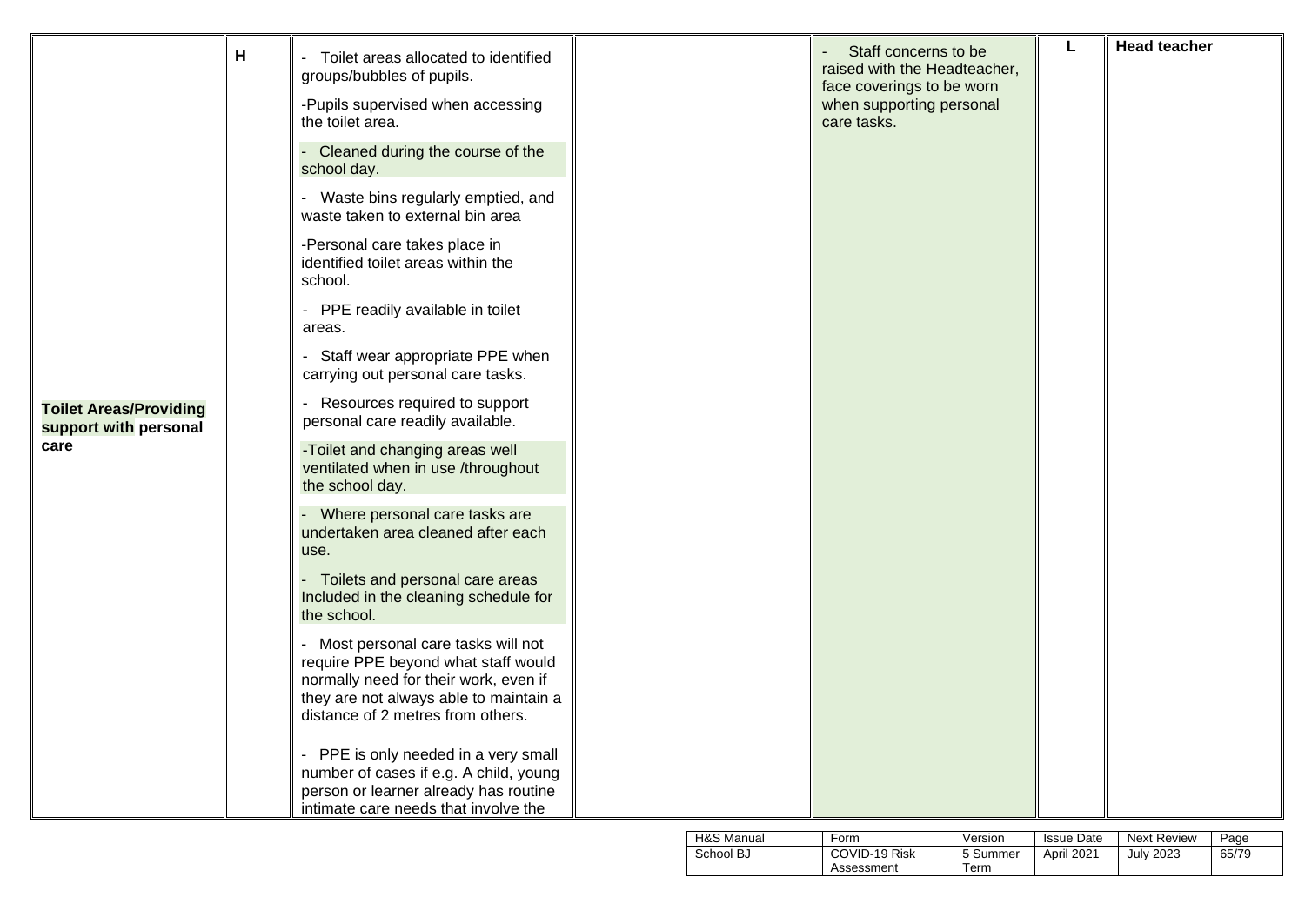|                                                                    |   | use of PPE, in which case the same<br>PPE should continue to be used.<br>-Sanitary bins located in identified<br>areas and have closed lids. SLA in<br>place.<br>-Where nappy bins are not present<br>waste to be double bagged and<br>placed in lidded bin.<br>-Personal care risk assessments in<br>place where need identified.<br>-Staff have designated toilet areas<br>around the school site.                                                                                                                                                                 |                         |                                                                                                                                                           |                             |                                 |                                        |               |
|--------------------------------------------------------------------|---|----------------------------------------------------------------------------------------------------------------------------------------------------------------------------------------------------------------------------------------------------------------------------------------------------------------------------------------------------------------------------------------------------------------------------------------------------------------------------------------------------------------------------------------------------------------------|-------------------------|-----------------------------------------------------------------------------------------------------------------------------------------------------------|-----------------------------|---------------------------------|----------------------------------------|---------------|
| 21. Supporting Pupils with first aid/medication                    |   |                                                                                                                                                                                                                                                                                                                                                                                                                                                                                                                                                                      |                         |                                                                                                                                                           |                             |                                 |                                        |               |
| <b>Personal Protective</b><br><b>Equipment (PPE)</b>               | м | Tasks have been identified within<br>the school that would require staff<br>wearing PPE; First aid, supporting<br>pupils with personal care, cleaning<br>activities where need is identified.<br>Staff follow good hand washing<br>practice prior to wearing PPE.<br>Individual risk assessments in<br>place for pupils who have special<br>educational needs / challenging<br>behaviours/require support with<br>personal care and PPE to be worn<br>clearly identified.<br>-Sufficient stocks of PPE held by the<br>school and regular stock checks<br>undertaken. |                         | -Staff wishing to wear PPE<br>whilst in the school building<br>are to discuss their<br>concerns/wishes in the first<br>instance with the Head<br>teacher. |                             |                                 | <b>Head teacher</b>                    |               |
| <b>First Aid Provision and</b><br>support with<br>medication needs | M | <b>First Aid/Medication administered</b><br>in a well-ventilated area.<br>-Face coverings worn when providing<br>first aid/support with medication.<br>-Hand, cleaning, and respiratory                                                                                                                                                                                                                                                                                                                                                                              |                         | -Undertake a stock check of<br>medication held on the<br>school site for pupils.<br>Review when staff<br>members last received<br>medication training.    |                             |                                 | Staff-On going                         |               |
|                                                                    |   |                                                                                                                                                                                                                                                                                                                                                                                                                                                                                                                                                                      | H&S Manual<br>School BJ | Form<br>COVID-19 Risk<br>Assessment                                                                                                                       | Version<br>5 Summer<br>Term | <b>Issue Date</b><br>April 2021 | <b>Next Review</b><br><b>July 2023</b> | Page<br>66/79 |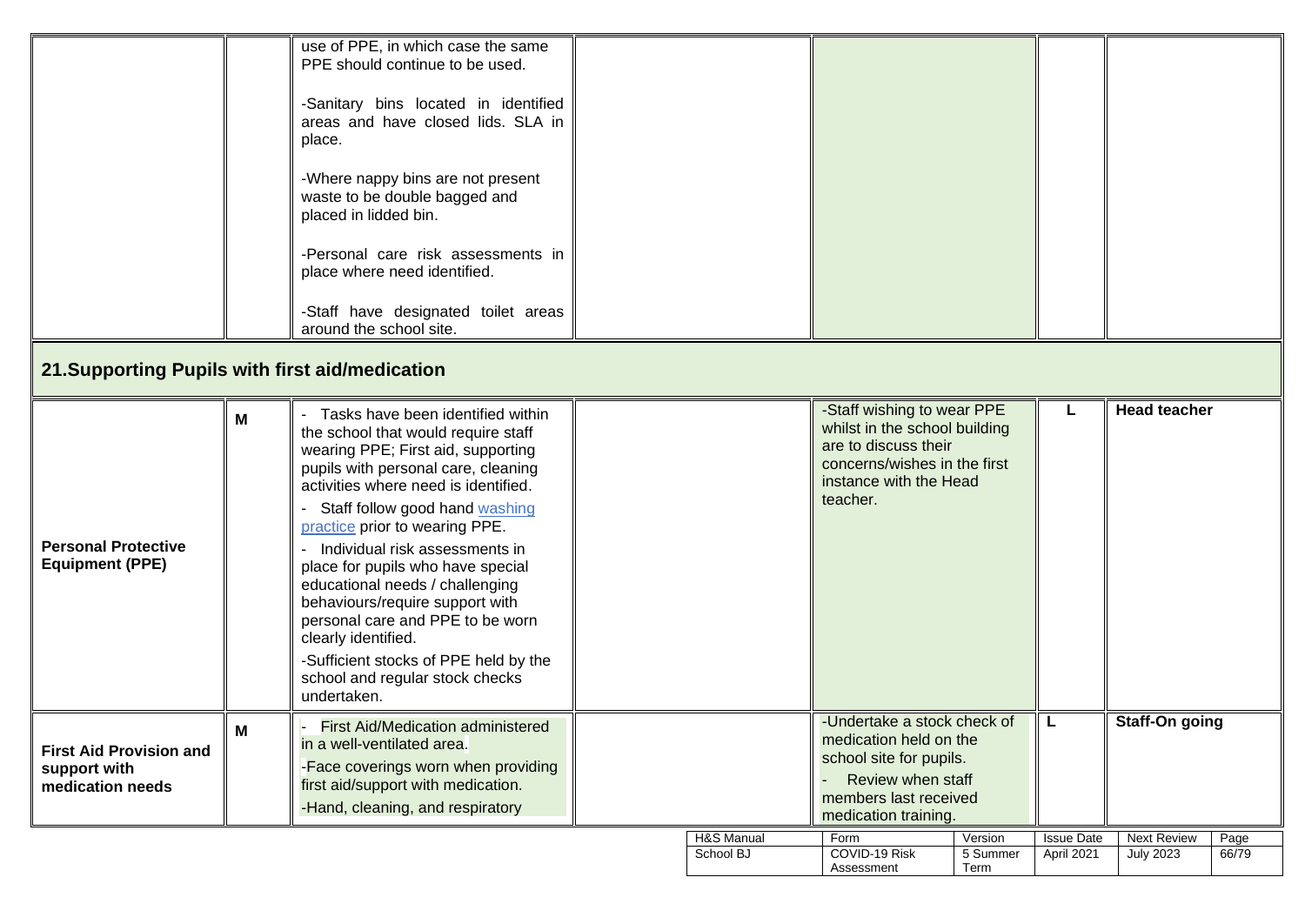| station located within medical room.                                   | Concerns to be raised with<br>the school nurse in the first |  |
|------------------------------------------------------------------------|-------------------------------------------------------------|--|
| First Aid risk assessment in place                                     | instance.                                                   |  |
| Identified Staff are first aid trained.                                |                                                             |  |
| Staff are aware of the procedure to                                    | Review when staff<br>members last received First            |  |
| follow should they need to undertake                                   | Aid Training guidance is                                    |  |
| <b>CPR</b>                                                             | available on the <b>HSE</b>                                 |  |
| Head teachers are aware of the                                         | website.                                                    |  |
| current guidance regarding Paediatric                                  | -Face coverings to be worn                                  |  |
| First Aid Trained Staff in EYFS                                        | when staff are administering                                |  |
| Settings point 7.2.                                                    | face to face first aid                                      |  |
| - Fully stocked first aid boxes                                        | treatment, supported with                                   |  |
| located around the school site and in                                  | medication/medical needs.                                   |  |
| the vicinity of classrooms in use                                      |                                                             |  |
| Staff wash their hands prior to                                        |                                                             |  |
| administering first aid                                                |                                                             |  |
| -Staff wear disposable gloves when                                     |                                                             |  |
| providing first aid support.                                           |                                                             |  |
| Gloves and first aid items used to                                     |                                                             |  |
| be double bagged and placed in the<br>waste bn.                        |                                                             |  |
|                                                                        |                                                             |  |
| Staff to wash their hands after                                        |                                                             |  |
| providing first aid support.                                           |                                                             |  |
| -Medication is administered in a                                       |                                                             |  |
| dedicated area within the building that<br>is well ventilated.         |                                                             |  |
|                                                                        |                                                             |  |
| Medication policy in place.                                            |                                                             |  |
| Staff wash their hands prior to and                                    |                                                             |  |
| following support with medication.                                     |                                                             |  |
| Where pupils have medical needs                                        |                                                             |  |
| Individual Health Plans reviewed prior<br>to them returning to school. |                                                             |  |
|                                                                        |                                                             |  |
| Medication stored in a dedicated                                       |                                                             |  |
| area.                                                                  |                                                             |  |
| Identified staff support pupils with<br>medical needs.                 |                                                             |  |
|                                                                        |                                                             |  |
| Waste bins emptied throughout                                          |                                                             |  |
| the school day.                                                        |                                                             |  |

| School BJ<br>COVID-19 Risk<br>Julv 2023<br>April 2021<br>5 Summer<br>⊺erm<br>Assessment | 67/79 |
|-----------------------------------------------------------------------------------------|-------|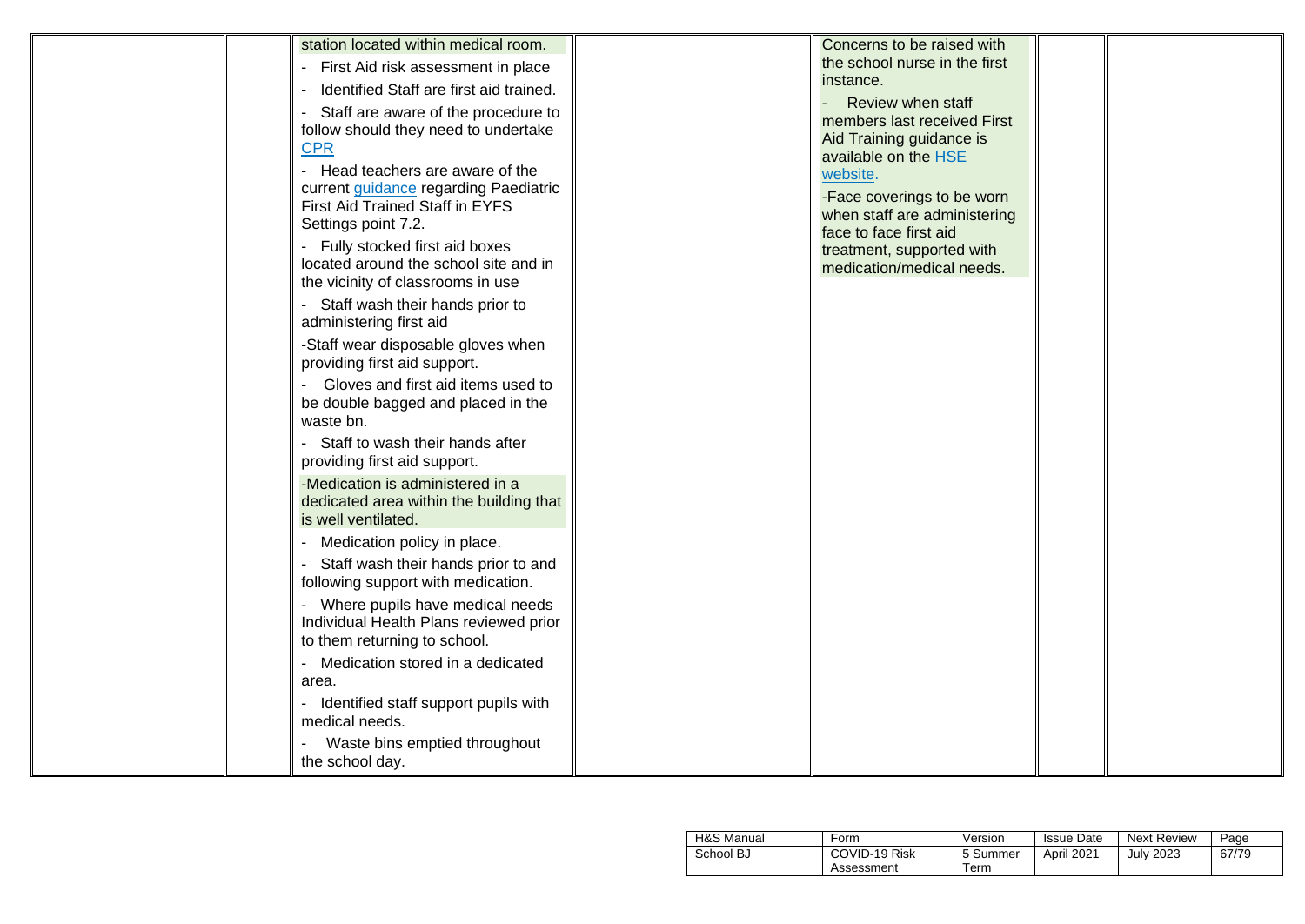| <b>22. Mental Wellbeing</b>          |   |                                                                                                                                                                                                                                                                                                                                                                                                                                                                                                                                                                                                                                                                                                                                                                                                                                                                                                                                                                                                                                                                                                                                                                                                                                            |                                                                                                                                                                                                                                                                                                                                                                                                                                                                                                                                                                                                                |                                     |
|--------------------------------------|---|--------------------------------------------------------------------------------------------------------------------------------------------------------------------------------------------------------------------------------------------------------------------------------------------------------------------------------------------------------------------------------------------------------------------------------------------------------------------------------------------------------------------------------------------------------------------------------------------------------------------------------------------------------------------------------------------------------------------------------------------------------------------------------------------------------------------------------------------------------------------------------------------------------------------------------------------------------------------------------------------------------------------------------------------------------------------------------------------------------------------------------------------------------------------------------------------------------------------------------------------|----------------------------------------------------------------------------------------------------------------------------------------------------------------------------------------------------------------------------------------------------------------------------------------------------------------------------------------------------------------------------------------------------------------------------------------------------------------------------------------------------------------------------------------------------------------------------------------------------------------|-------------------------------------|
| <b>Staff and Pupils</b><br>Wellbeing | M | - Staff have been provided with<br><b>Public Health England Guidance for</b><br>the public on the mental health and<br>wellbeing aspects of coronavirus<br>(COVID-19). And the link to MindEd<br>Staff have been provided with<br><b>COVID-19 mental health link</b><br>Staff receives sufficient breaks<br>during the school day.<br>The Education Support Partnership<br>provides a free helpline for school<br>staff and targeted support for mental<br>health and wellbeing.<br>Focused pastoral support in place.<br>Staff have access to- Returning<br>safe and happy and settled.<br>- Staff are aware of the healthy child<br>programme<br>-Parents and Carers have been made<br>aware of the following agencies that<br>can provide support;<br>- Every Mind Matters.<br>Bereavement UK and the Childhood<br><b>Bereavement Network</b><br>-Barnardo's<br>-Regular contact made with pupils'<br>parent/carers who are currently not<br>attending the school.<br>- Safeguarding Policy in place and<br>reviewed in line with COVID-19.<br>- Staff report concerns with pupil's<br>behaviour via the usual routes,<br>including Safeguarding.<br>Mental Wellbeing continues to be<br>part of the curriculum for the Summer<br>Term. | -Staff members with health<br>concerns to speak with the<br>Head teacher in the first<br>instance if they have<br>concerns regarding returning<br>to school.<br>-Staff to be reminded of the<br>counselling services available<br>to all DCC staff-Health<br>Assured on 0800 716017.<br>-Staff and Parents/Carers to<br>remind of the support<br>available to them in relation<br>to mental well-being.<br>Where need identified<br>staff are to be referred to the<br><b>DCC Occupational Health</b><br>Team-<br>occhealth@durham.gov.uk<br>-HR colleagues contacted for<br>support where need<br>identified. | <b>Staff</b><br><b>Head teacher</b> |

| H&S Manual | Form                        | Version         | <b>Issue Date</b> | <b>Next Review</b> | Page  |
|------------|-----------------------------|-----------------|-------------------|--------------------|-------|
| School BJ  | COVID-19 Risk<br>Assessment | 5 Summer<br>erm | <b>April 2021</b> | <b>July 2023</b>   | 68/79 |
|            |                             |                 |                   |                    |       |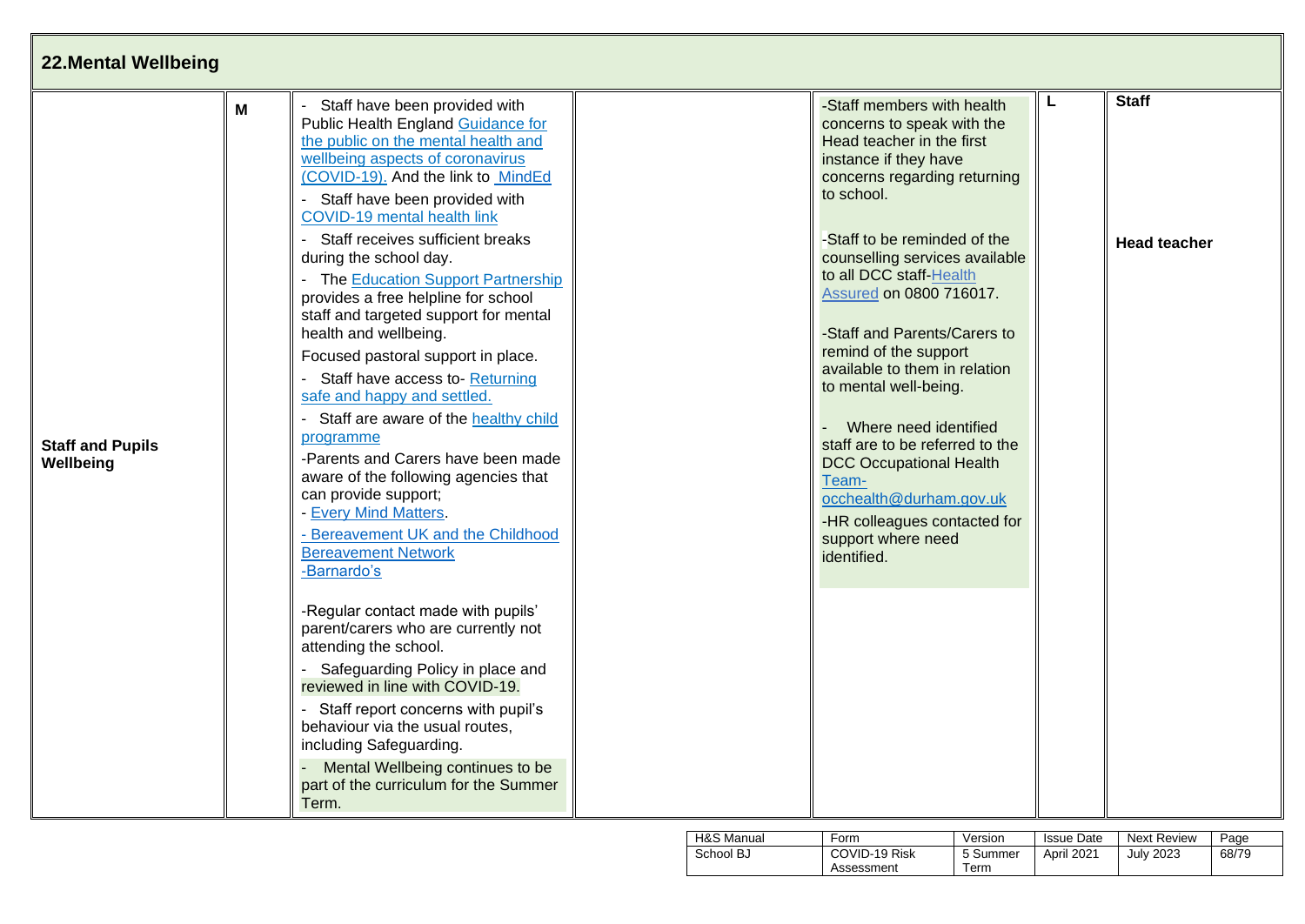|                                                                              |   | The school are working with<br>agencies who regularly support their<br>pupils with social and emotional<br>support.<br>Staff workload monitored by the<br>SLT.                                                                      |                                                                                                                                                                                                                                                                                                                                                                                                                                                                                                                                                                                                                                                                                                                                                                                                                                                                                                                                                                                                                    |    |  |
|------------------------------------------------------------------------------|---|-------------------------------------------------------------------------------------------------------------------------------------------------------------------------------------------------------------------------------------|--------------------------------------------------------------------------------------------------------------------------------------------------------------------------------------------------------------------------------------------------------------------------------------------------------------------------------------------------------------------------------------------------------------------------------------------------------------------------------------------------------------------------------------------------------------------------------------------------------------------------------------------------------------------------------------------------------------------------------------------------------------------------------------------------------------------------------------------------------------------------------------------------------------------------------------------------------------------------------------------------------------------|----|--|
| <b>Staff and Pupils self-</b><br>isolating during the<br><b>Summer Term.</b> | M | -Pastoral support contact vulnerable<br>pupils who have to isolate during the<br>Summer Term.<br>-SLT ensure that staff members who<br>have to self-isolate are contacted<br>each week or more frequently where<br>need identified. | -Staff/Pupils have a legal<br>obligation to self-isolate but<br>may leave home to avoid<br>injury or illness or to escape<br>risk of harm. More<br>information can be found on<br>NHS Test and Trace: how it<br>works.<br>Where pupils who are self-<br>isolating and are within the<br>definition of vulnerable, a<br>contact monitoring system is<br>to be put in place.<br>When a vulnerable pupil is<br>required to self-isolate:<br>• Notify their social worker (if<br>they have one)<br>• Agree with the social worker<br>the best way to maintain<br>contact and offer support<br>Ensure you have procedures<br>in place to:<br>• Check if a vulnerable pupil<br>is able to access remote<br>education support<br>• Support them to access it<br>(as far as possible)<br>• Regularly check if they are<br>accessing remote education<br>- Where staff members are<br>having to self-isolate, agree<br>set dates that their immediate<br>manager/buddy will contact<br>them to check on their<br>wellbeing. | L. |  |

| H&S Manual | Form          | Version  | <b>Issue Date</b> | <b>Next Review</b> | Page  |
|------------|---------------|----------|-------------------|--------------------|-------|
| School BJ  | COVID-19 Risk | 5 Summer | April 2021        | <b>July 2023</b>   | 69/79 |
|            | Assessment    | erm      |                   |                    |       |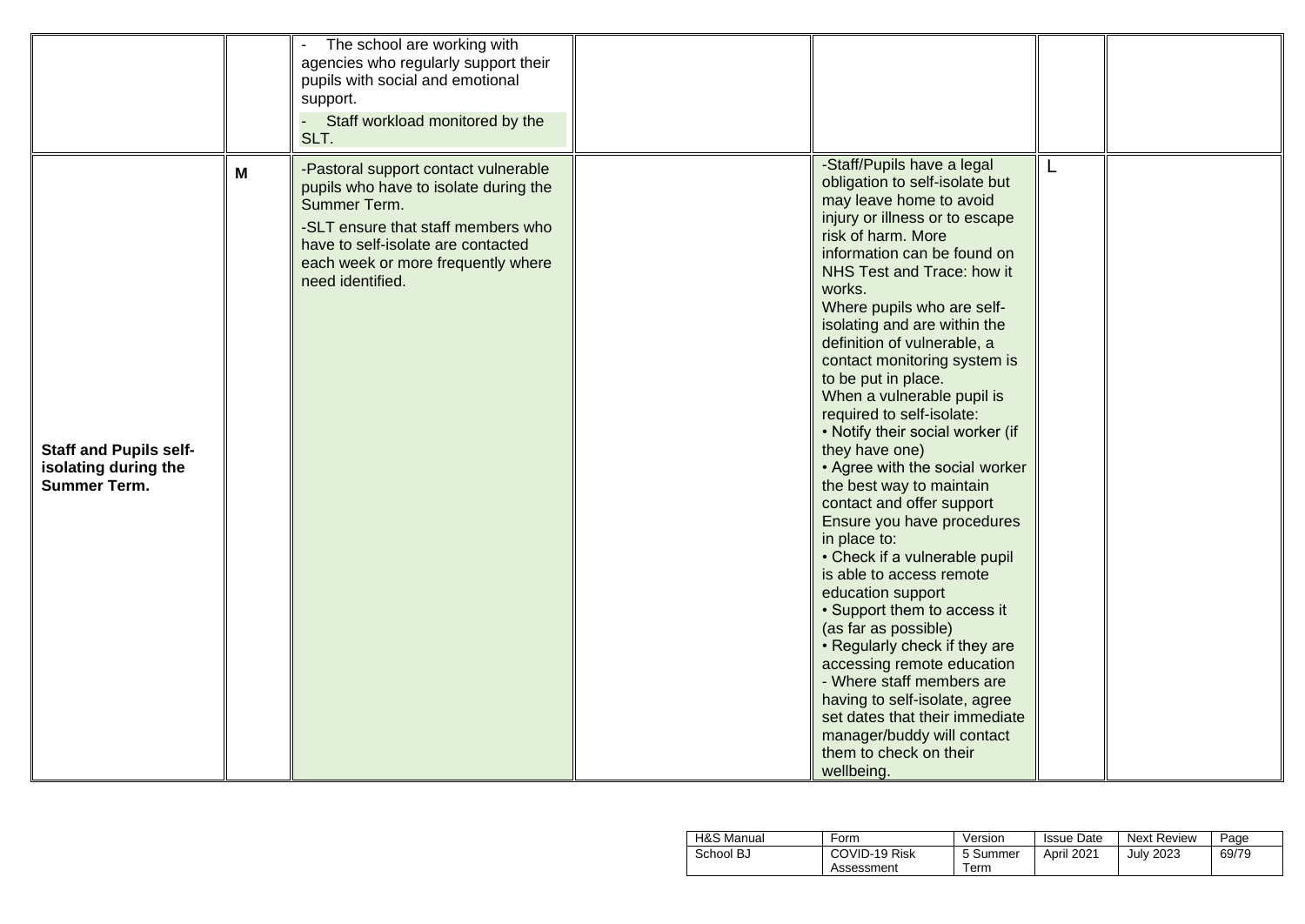| <b>23. Building Management</b>                                    |   |                                                                                                                                                                                                                                                                                                                                                                                                                                                                                                                                                                                                                                                                                                                                                                                                                                                                                                                                                                                                                       |                                                                                                                                                                                                                          |                              |                                                                                                                 |         |                   |                                                                  |
|-------------------------------------------------------------------|---|-----------------------------------------------------------------------------------------------------------------------------------------------------------------------------------------------------------------------------------------------------------------------------------------------------------------------------------------------------------------------------------------------------------------------------------------------------------------------------------------------------------------------------------------------------------------------------------------------------------------------------------------------------------------------------------------------------------------------------------------------------------------------------------------------------------------------------------------------------------------------------------------------------------------------------------------------------------------------------------------------------------------------|--------------------------------------------------------------------------------------------------------------------------------------------------------------------------------------------------------------------------|------------------------------|-----------------------------------------------------------------------------------------------------------------|---------|-------------------|------------------------------------------------------------------|
| <b>Managing Health and</b><br>Safety in the school<br>environment | н | -Building and Associated activities<br>checklist completed in the Autumn<br>Term and reviewed in the Spring<br>Term to ensure that all statutory<br>testing and inspections have been<br>completed.<br>-Risk assessments held reviewed on<br>a 6/12 monthly basis or where a<br>significant change has occurred.                                                                                                                                                                                                                                                                                                                                                                                                                                                                                                                                                                                                                                                                                                      | the school site that<br>parents/carers use to ensure<br>their safety during adverse<br>weather conditions.<br>-Review the schools gritting<br>policy regarding additional<br>access/egress points on the<br>school site. | -Review access and egress to | -Review the Building and<br><b>Associated activities checklist</b><br>in the Summer Term.                       |         | L                 | <b>Head teacher</b>                                              |
| <b>Emergency Situations</b>                                       | н | There is an automatic fire detection<br>system fitted at the school which is<br>tested and inspected on at least an<br>annual basis.<br>- In the event of the fire alarm<br>sounding Staff and Pupils are to<br>evacuate the building via the nearest<br>available fire exit.<br>Staff are to monitor the flow of<br>traffic in the corridor areas when<br>evacuating to reduce congestion and<br>bottle necks.<br>- Re-entering the building is to be<br>staggered.<br>Staff and pupils are to wash their<br>hands /apply hand sanitizer when<br>they're enter the building.<br>-Staff have familiarised the pupils with<br>where the nearest available fire exits<br>are located and walked their<br>individual classes to their fire<br>assembly point separately, whilst<br>maintaining social distancing<br>measures.<br>Records of these individual class<br>bubble walk throughs should be kept<br>in the fire safety logbook.<br>- Where need identified Personal<br><b>Emergency Evacuation Plans put in</b> |                                                                                                                                                                                                                          |                              | -A Fire Drill is to be<br>completed during the<br>Summer Term.<br>-School Building Checklist to<br>be reviewed. |         | L                 | <b>Premises Manager/</b><br><b>Caretaker</b><br><b>SLT/Staff</b> |
|                                                                   |   |                                                                                                                                                                                                                                                                                                                                                                                                                                                                                                                                                                                                                                                                                                                                                                                                                                                                                                                                                                                                                       |                                                                                                                                                                                                                          | H&S Manual                   | Form                                                                                                            | Version | <b>Issue Date</b> | <b>Next Review</b><br>Page                                       |

| H&S Manual | Form                        | Version         | <b>Issue Date</b> | <b>Next Review</b> | Page  |
|------------|-----------------------------|-----------------|-------------------|--------------------|-------|
| School BJ  | COVID-19 Risk<br>Assessment | 5 Summer<br>erm | April 2021        | <b>July 2023</b>   | 70/79 |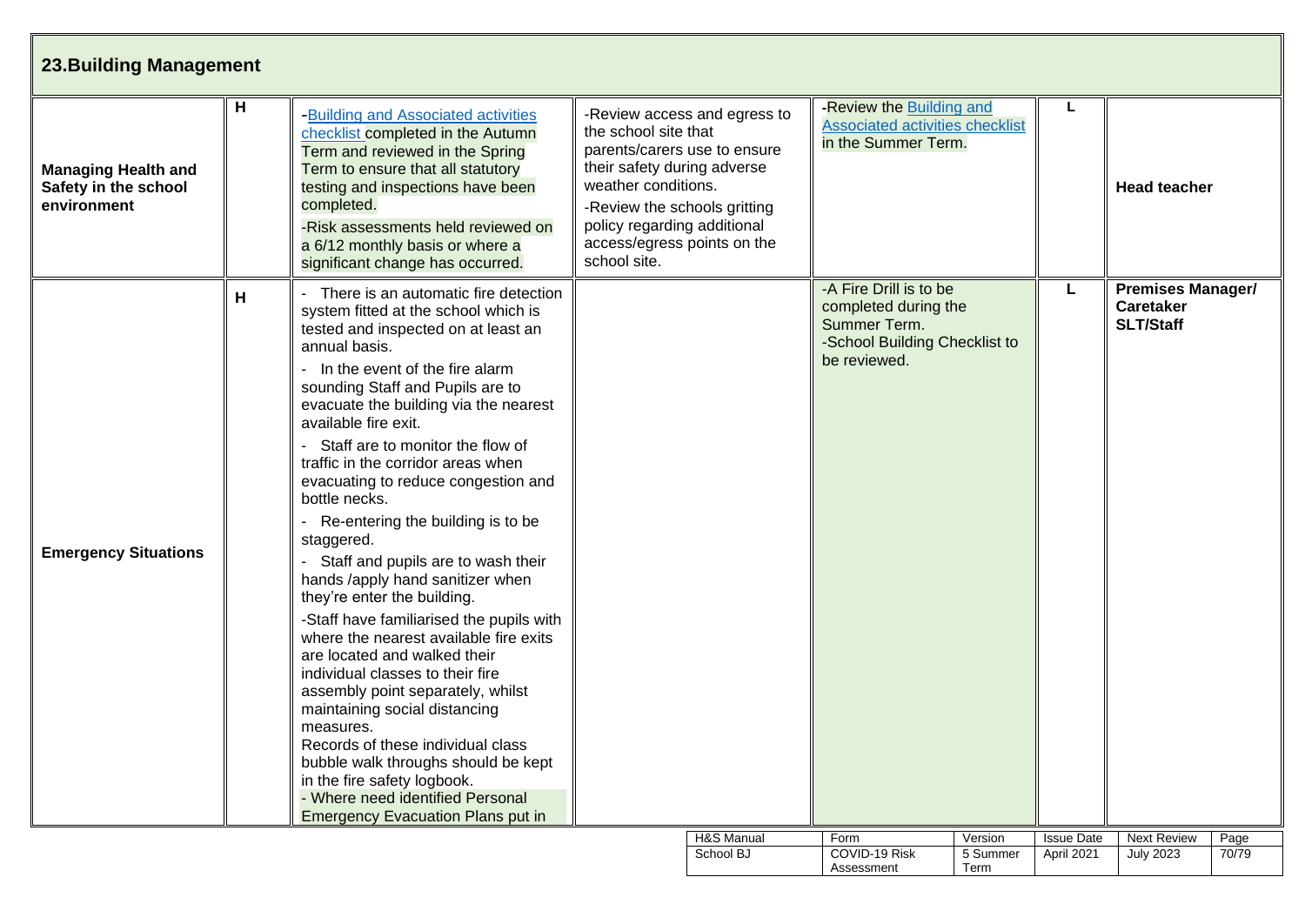|                                                            |   | place/reviewed.                                                                                                                                                                                                                                                                                                                                                                                                                                                                                                                                                                                                                                                                                                                                                                                                                                                      |                                                                                                                          |                                                                                                                                                                                                                                                                                                                                        |                                                                                                                                                                                          |                                   |                                 |                                        |               |                                             |  |
|------------------------------------------------------------|---|----------------------------------------------------------------------------------------------------------------------------------------------------------------------------------------------------------------------------------------------------------------------------------------------------------------------------------------------------------------------------------------------------------------------------------------------------------------------------------------------------------------------------------------------------------------------------------------------------------------------------------------------------------------------------------------------------------------------------------------------------------------------------------------------------------------------------------------------------------------------|--------------------------------------------------------------------------------------------------------------------------|----------------------------------------------------------------------------------------------------------------------------------------------------------------------------------------------------------------------------------------------------------------------------------------------------------------------------------------|------------------------------------------------------------------------------------------------------------------------------------------------------------------------------------------|-----------------------------------|---------------------------------|----------------------------------------|---------------|---------------------------------------------|--|
|                                                            |   |                                                                                                                                                                                                                                                                                                                                                                                                                                                                                                                                                                                                                                                                                                                                                                                                                                                                      |                                                                                                                          |                                                                                                                                                                                                                                                                                                                                        |                                                                                                                                                                                          |                                   |                                 |                                        |               |                                             |  |
| Main reception and<br>entrance doors around<br>the school. | н | Clear signage in place prompting<br>Staff/Pupils /Visitors to maintain social<br>distancing measures<br>-Floor markings in place at the main<br>school entrance to ensure 2 metre<br>social distancing.<br>Clear signage in place prompting<br>hand washing/use of hand sanitiser.<br>Hand sanitiser station in place.<br>Visitors apply hand sanitiser when<br>they enter the school building.<br>Visitors sign in after they have<br>applied hand sanitiser.<br>÷.<br>Visitors complete a questionnaire<br>when they attend the school site.<br>Main reception area spot cleaned<br>throughout the school day.<br>Tissues located at the main<br>reception area with a lidded waste<br>bin.<br>Waste bins emptied at the end of<br>the school day.<br>Signage in place advising the use<br>of face coverings clearly displayed at<br>the entrance to the building. | Visitors well being<br>school.<br>concerns with day to day<br>school life.<br>parents are to be booked in<br>distancing. | monitored when attending the<br>-Parents to be encouraged to<br>e-mail or speak with staff over<br>the telephone where they have<br>Face to face meetings with<br>advance so that meeting rooms<br>can be set up to ensure social<br>Where electronic signing in<br>screens are in use, the screen<br>is to be cleaned after each use. | Where planned visits are<br>taking place, Visitors are to<br>be advised not to attend the<br>school if they are unwell.                                                                  |                                   | L                               | <b>Head teacher/Staff</b>              |               |                                             |  |
| <b>Office areas</b>                                        | н | -Hand, cleaning, and respiratory<br>station located within the rooms.<br>-The maximum occupancy of the<br>office areas has been calculated to<br>ensure social distancing.<br>Signage in place on office doors<br>indicating the maximum occupancy<br>number.<br>Where possible desks have been<br>$\blacksquare$<br>placed side by side<br>View panels located in office doors                                                                                                                                                                                                                                                                                                                                                                                                                                                                                      | the waste bin to act as a lid.<br>not to access office areas<br>unless essential.                                        | Where waste bins do not<br>have lids place an object over<br>Non-office staff encouraged                                                                                                                                                                                                                                               | -Ensure that<br>photocopiers/reprographic<br>areas are equipped with a<br>hand, respiratory and<br>cleaning stations.<br>-Staff are to clean<br>photocopier/ equipment<br>following use. |                                   |                                 |                                        | L             | <b>Caretaker/ Premise</b><br><b>Manager</b> |  |
|                                                            |   |                                                                                                                                                                                                                                                                                                                                                                                                                                                                                                                                                                                                                                                                                                                                                                                                                                                                      |                                                                                                                          | H&S Manual<br>School BJ                                                                                                                                                                                                                                                                                                                | Form<br>COVID-19 Risk                                                                                                                                                                    | $\overline{V}$ ersion<br>5 Summer | <b>Issue Date</b><br>April 2021 | <b>Next Review</b><br><b>July 2023</b> | Page<br>71/79 |                                             |  |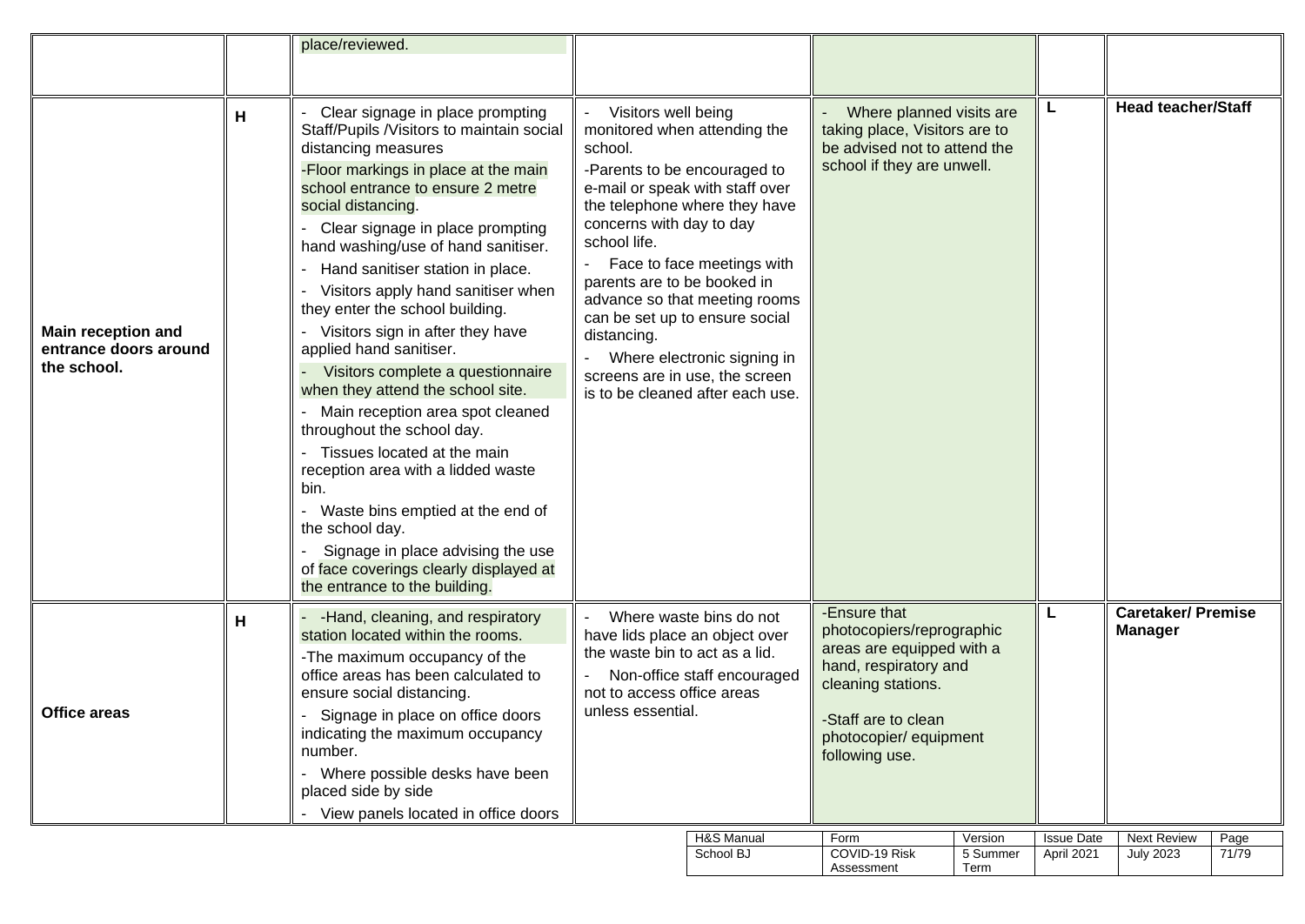|                      |   | utilised so that the number of staff<br>located in office spaces can clearly be<br>identified.<br>The doors of offices in use can be<br>wedged open when occupied.<br>- Where available, windows are<br>opened whilst the office area is in |
|----------------------|---|---------------------------------------------------------------------------------------------------------------------------------------------------------------------------------------------------------------------------------------------|
|                      |   | use.<br>-Where natural ventilation is not<br>available consider using air<br>conditioning units.<br>-Where possible alternative office<br>spaces utilised to reduce number of                                                               |
|                      |   | staff working in the area.<br>- Staff leave their desks as clear as<br>possible so that it can be easily<br>cleaned.                                                                                                                        |
|                      |   | - Waste bins are lined with a black<br>bag and where possible have a lid.<br>Waste bins are emptied at the end of<br>the school day.                                                                                                        |
|                      |   | - Staff undertake other activities that<br>allow them to leave the office area<br>over the course of the school day.                                                                                                                        |
|                      |   | - Mobile partitions used where<br>possible to separate large office<br>areas.                                                                                                                                                               |
|                      |   | - Cleaning schedules have been<br>made available to schools and are<br>available on the <b>Extranet.</b>                                                                                                                                    |
|                      | н | Timetabled access only<br>- Locked and secure when not in<br>use                                                                                                                                                                            |
| <b>Meeting Rooms</b> |   | Non-essential items removed from<br>the meeting rooms.<br>Seating and tables positioned to                                                                                                                                                  |
|                      |   | allow for social distancing<br>Cleaning regime in place following<br>each meeting.                                                                                                                                                          |

| H&S Manual | Form          | Version  | <b>Issue Date</b> | <b>Next Review</b> | Page  |
|------------|---------------|----------|-------------------|--------------------|-------|
| School BJ  | COVID-19 Risk | 5 Summer | April 2021        | <b>July 2023</b>   | 72/79 |
|            | Assessment    | erm      |                   |                    |       |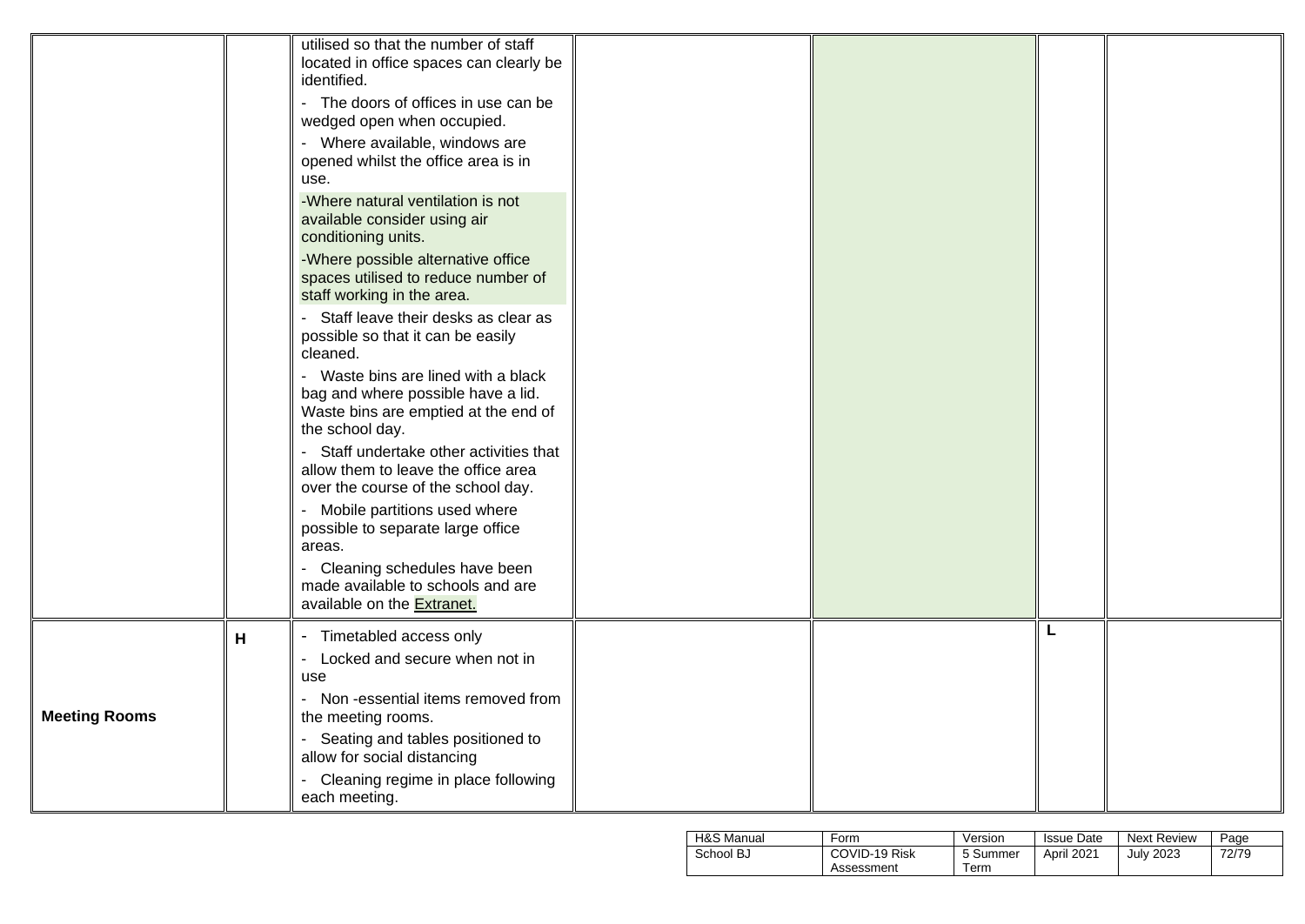|                            |   | Windows and doors opened, where<br>possible to allow natural ventilation.<br>-Mechanical ventilation used where<br>need identified<br>-Hand, cleaning, and respiratory<br>station located within the rooms.<br>-Surfaces cleaned following use.<br>-Maximum occupancy clearly<br>identified.                                                                                                                                                                                                                                                                                                                                                                                                                                                                                                                                                                                                                                                                                       |                                                                                                                                                                                                                                                                                                                                                                                  |   |  |
|----------------------------|---|------------------------------------------------------------------------------------------------------------------------------------------------------------------------------------------------------------------------------------------------------------------------------------------------------------------------------------------------------------------------------------------------------------------------------------------------------------------------------------------------------------------------------------------------------------------------------------------------------------------------------------------------------------------------------------------------------------------------------------------------------------------------------------------------------------------------------------------------------------------------------------------------------------------------------------------------------------------------------------|----------------------------------------------------------------------------------------------------------------------------------------------------------------------------------------------------------------------------------------------------------------------------------------------------------------------------------------------------------------------------------|---|--|
| <b>Catering facilities</b> | M | - Head teacher/Contractor Ensures<br>compliance with the guidance for food<br>businesses<br><b>School Building checklist</b><br>completed.<br>-Floor markings in place to ensure<br>social distancing can be adhered to,<br>where possible.<br>-External Catering contractor has<br>issued the school with a copy of their<br>COVID-19 risk assessment for the<br>kitchen area.<br>- Ventilation switched on whilst<br>kitchen staff are in the kitchen.<br>-Where safe to do so windows and<br>doors opened to allow natural<br>ventilation.<br>Identified number of staff work in<br>the main kitchen area to ensure social<br>distancing.<br>Staff start times are staggered.to<br>ensure social distancing.<br>Main Kitchen floor space clearly<br>marked to ensure social distancing.<br>Handwashing and hand sanitizer<br>facilities readily available.<br>- Handwashing posters located in<br>welfare facilities.<br>- Catering staff adhere to hand<br>washing guidelines. | Catering Contractor/Cook<br>to discuss with the Head<br>teacher what food will be able<br>to be provided to pupils. Menu<br>to be agreed.<br>Where need identified the<br>number of staff in the kitchen<br>area is to be reduced.<br>Contractors that run the<br>kitchen are responsible for<br>completing their own risk<br>assessment to ensure the<br>safety of their staff. | L |  |

| H&S Manual | Form          | Version  | <b>Issue Date</b> | <b>Next Review</b> | Page  |
|------------|---------------|----------|-------------------|--------------------|-------|
| School BJ  | COVID-19 Risk | 5 Summer | April 2021        | <b>July 2023</b>   | 73/79 |
|            | Assessment    | erm      |                   |                    |       |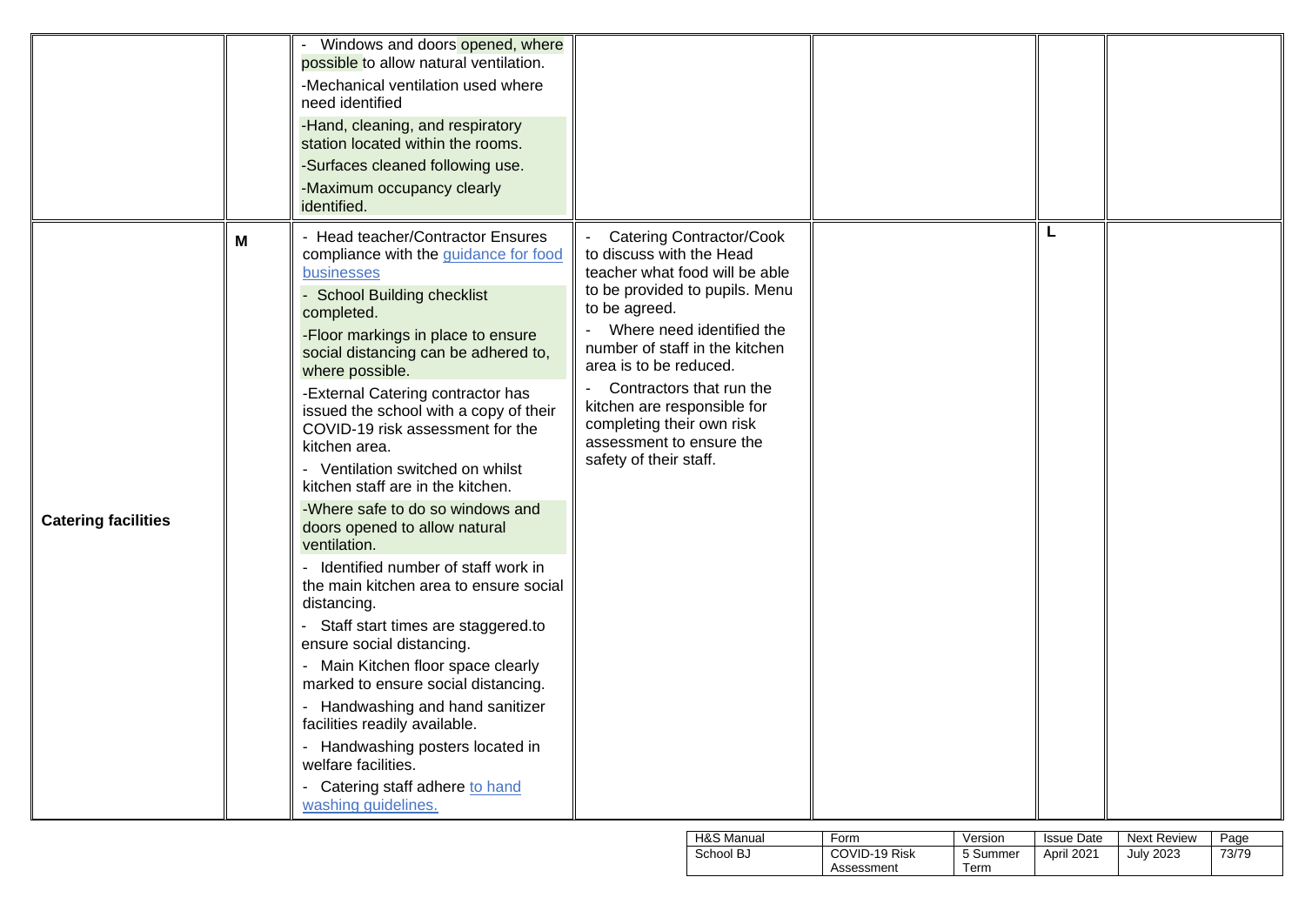|                                               |   | Serving hatches provide a natural<br>social distance from pupils.<br>- When staff are serving, they stand<br>side by side ensuring social<br>distancing can be maintained.<br>Cleaning schedules have been<br>made available to schools and are<br>available on the Extranet.<br>Kitchen deliveries made directly to<br>the kitchen area where possible.<br>- No kitchen staff prohibited from<br>entering the main kitchen area.<br>Kitchen staff only move about the<br>building where need identified for<br>serving pupils. |                                                                                             |   |                  |
|-----------------------------------------------|---|---------------------------------------------------------------------------------------------------------------------------------------------------------------------------------------------------------------------------------------------------------------------------------------------------------------------------------------------------------------------------------------------------------------------------------------------------------------------------------------------------------------------------------|---------------------------------------------------------------------------------------------|---|------------------|
| Deliveries to the<br>school site              | M | Only essential items are ordered<br>by the school.<br>-Deliveries are delivered to identified<br>entrance points at the school.<br>Identified staff take responsibility<br>for deliveries made to the school.<br>Staff members wash their hands<br>before and after decanting orders and<br>storing them away.<br>Kitchen deliveries are made<br>directly to the kitchen area.<br>On decanting products, products<br>are to be wiped down and stored<br>away.<br>Packaging to be placed in the<br>external bin store.           |                                                                                             | L |                  |
| <b>Waste Management on</b><br>the school site | Μ | External bin store in place<br>Contractor SLA in place to remove<br>$\overline{\phantom{a}}$<br>waste materials from the school site.<br>Waste removed from the school<br>building at the end of each day and<br>placed in the designated bin store<br>area.                                                                                                                                                                                                                                                                    | Review refuse collection<br>SLA to ensure that it meets the<br>current needs of the school. | L | <b>Caretaker</b> |

| H&S Manual | Form          | Version  | <b>Issue Date</b> | <b>Next Review</b> | Page  |
|------------|---------------|----------|-------------------|--------------------|-------|
| School BJ  | COVID-19 Risk | 5 Summer | April 2021        | <b>July 2023</b>   | 74/79 |
|            | Assessment    | erm      |                   |                    |       |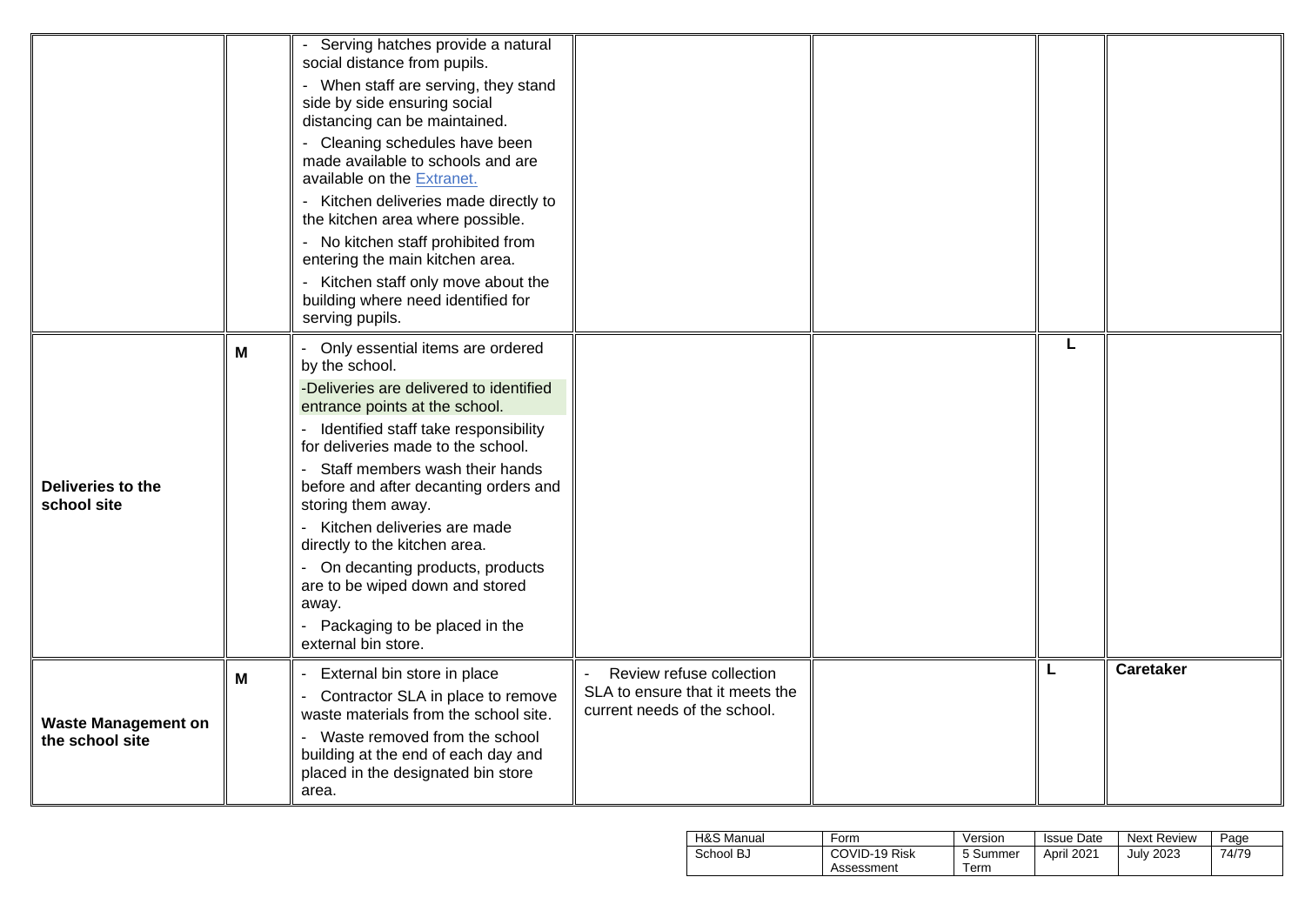|                          | M | Access only permitted outside of<br>school hours. | Meet virtually with<br>community groups to discuss<br>re accessing the building.                                                                                      |  | <b>Head teacher</b> |
|--------------------------|---|---------------------------------------------------|-----------------------------------------------------------------------------------------------------------------------------------------------------------------------|--|---------------------|
| <b>External Lettings</b> |   |                                                   | Community groups to<br>provide the school with a copy<br>of their COVID-19 risk<br>assessment for the activities<br>they wish to undertake in the<br>school building. |  |                     |

**Please see the Guidance Documents from the Health and Safety Executive, Public Health England, The Government, and the NHS these are subject to updates on a continuous basis.**

| <b>School Based Guidance</b>                                                                                    |  |  |  |  |
|-----------------------------------------------------------------------------------------------------------------|--|--|--|--|
| <b>Schools coronavirus (COVID-19) operational guidance</b>                                                      |  |  |  |  |
| <b>Coronavirus (COVID-19) asymptomatic testing in schools and colleges</b>                                      |  |  |  |  |
| Primary schools, school-based nurseries and maintained nursery schools.                                         |  |  |  |  |
| <b>SEND and specialist settings.</b>                                                                            |  |  |  |  |
| <b>Testing for secondary schools and FE colleges.</b>                                                           |  |  |  |  |
| Guidance for contacts of people with confirmed coronavirus (COVID-19) infection who do not live with the person |  |  |  |  |
| Stay at home: guidance for households with possible or confirmed coronavirus (COVID-19) infection               |  |  |  |  |
| <b>Guidance How to stop the spread of coronavirus (COVID-19)</b>                                                |  |  |  |  |
| <b>COVID-19 Response-Spring 2021</b>                                                                            |  |  |  |  |
| Guidance for contacts of people with confirmed coronavirus (COVID-19) infection who do not live with the person |  |  |  |  |
| COVID-19 Response-Spring 2021 (Road Map).                                                                       |  |  |  |  |
| <b>NHST Test and Trace</b>                                                                                      |  |  |  |  |

| H&S Manual | Form          | Version  | <b>Issue Date</b> | <b>Next Review</b> | Page  |
|------------|---------------|----------|-------------------|--------------------|-------|
| School BJ  | COVID-19 Risk | 5 Summer | April 2021        | <b>July 2023</b>   | 75/79 |
|            | Assessment    | ⊺erm     |                   |                    |       |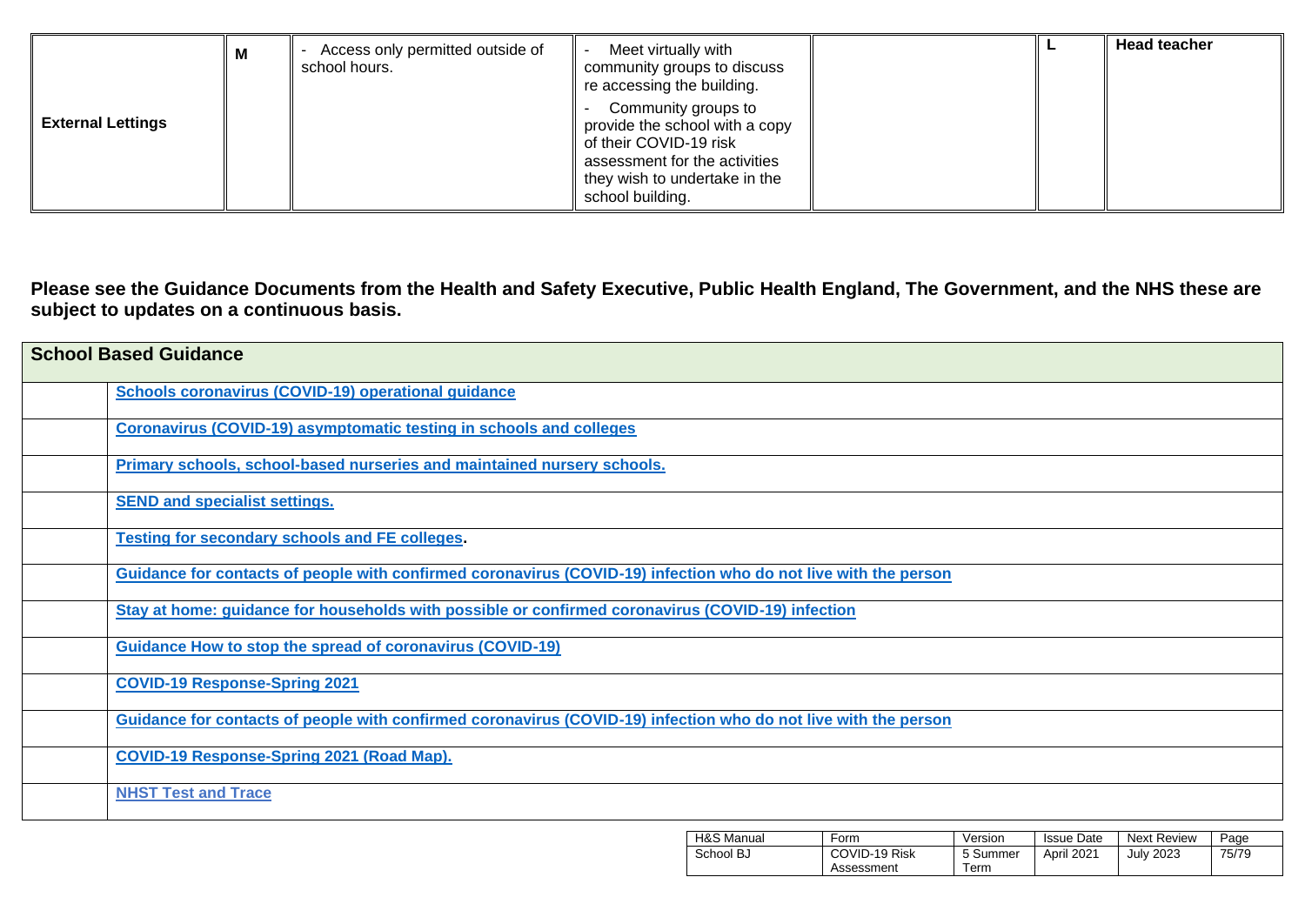| <b>Test and Trace Support Payments</b>                                                                                             |
|------------------------------------------------------------------------------------------------------------------------------------|
| -Guidance for Face Coverings in Education followed;                                                                                |
| <b>NHS Who is at Risk</b>                                                                                                          |
| <b>Face coverings in education.</b>                                                                                                |
| <b>Coronavirus (COVID-19): Safer travel guidance for passengers</b>                                                                |
| Coronavirus (COVID-19): red list travel ban countries                                                                              |
| Coronavirus (COVID-19): safer travel guidance for passengers                                                                       |
| <b>Working safely during coronavirus (COVID-19)</b>                                                                                |
| <b>Duke of Edinburgh Award</b>                                                                                                     |
| Car sharing and travelling with people outside your home                                                                           |
| <b>Guidance for food businesses</b>                                                                                                |
| <b>Returning to pools guidance documents</b>                                                                                       |
| <b>Using changing rooms safely</b>                                                                                                 |
| <b>Cleaning schedule updated</b>                                                                                                   |
| Safe working in education, childcare and children's social care settings, including the use of personal protective equipment (PPE) |
| <b>Pregnancy and the coronavirus</b>                                                                                               |
| The Royal College of Obstetricians & Gynaecologists                                                                                |
| <b>Understanding Coronavirus test results</b>                                                                                      |
| What to do if a child is displaying Covid symptoms                                                                                 |
| Extra mental health support for pupils and teachers                                                                                |

| <b>DCC Extranet</b> |                                                                  |        |   |  |  |
|---------------------|------------------------------------------------------------------|--------|---|--|--|
|                     | <b>COVID-19 file</b><br>Safety COVID.<br>ı and<br>lealth<br>эагы |        |   |  |  |
|                     |                                                                  | $\sim$ | . |  |  |

| H&S Manual | Form                        | Version         | <b>Issue Date</b> | <b>Next Review</b> | Page  |
|------------|-----------------------------|-----------------|-------------------|--------------------|-------|
| School BJ  | COVID-19 Risk<br>Assessment | 5 Summer<br>erm | April 2021        | <b>July 2023</b>   | 76/79 |
|            |                             |                 |                   |                    |       |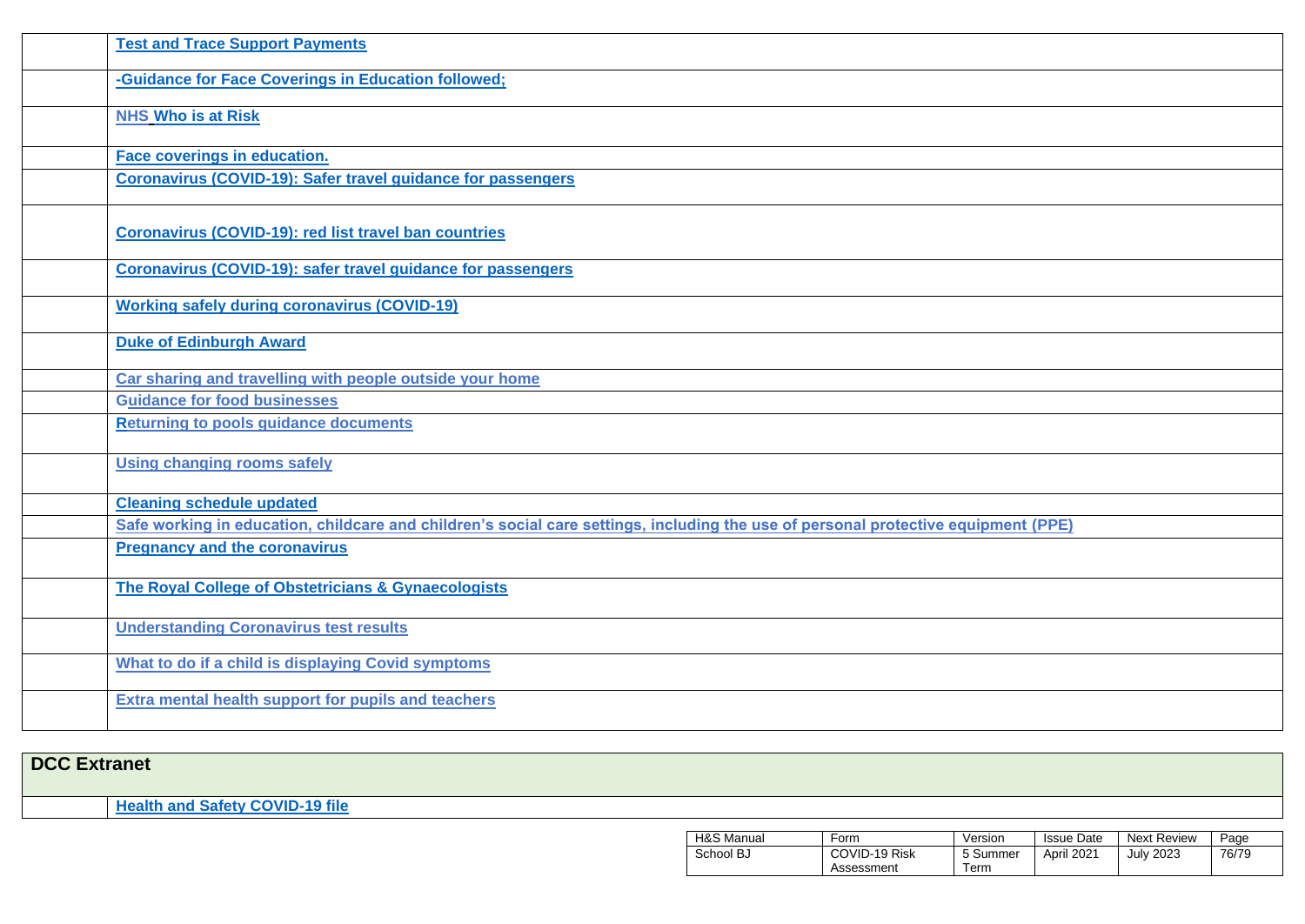|                              | <b>Extranet cleaning schedules</b>                                                                                    |
|------------------------------|-----------------------------------------------------------------------------------------------------------------------|
|                              | <b>Visitors Questionnaire</b>                                                                                         |
|                              | <b>COSHH Assessments</b>                                                                                              |
| <b>Subject Area guidance</b> |                                                                                                                       |
|                              | PE Guidance-Guidance on the phased return of sport and recreation and guidance from Sport England for grassroot sport |
|                              | <b>Association for Physical Education and the Youth Sport Trust</b>                                                   |
|                              | <b>CLEAPPS Guidance for subject areas</b>                                                                             |
|                              |                                                                                                                       |
|                              | <b>Working safely during coronavirus (COVID-19): performing arts</b>                                                  |
|                              | <b>Returning to pools guidance documents</b>                                                                          |
| <b>HSE Guidance</b>          |                                                                                                                       |
|                              | <b>HSE guidance on working safely.</b>                                                                                |
| <b>HSE Ventilation</b>       |                                                                                                                       |
|                              | <b>Health and safety guidance on educational visits</b>                                                               |

| H&S Manual | Form          | Version  | <b>Issue Date</b> | <b>Next Review</b> | Page  |
|------------|---------------|----------|-------------------|--------------------|-------|
| School BJ  | COVID-19 Risk | 5 Summer | April 2021        | <b>July 2023</b>   | 77/79 |
|            | Assessment    | erm      |                   |                    |       |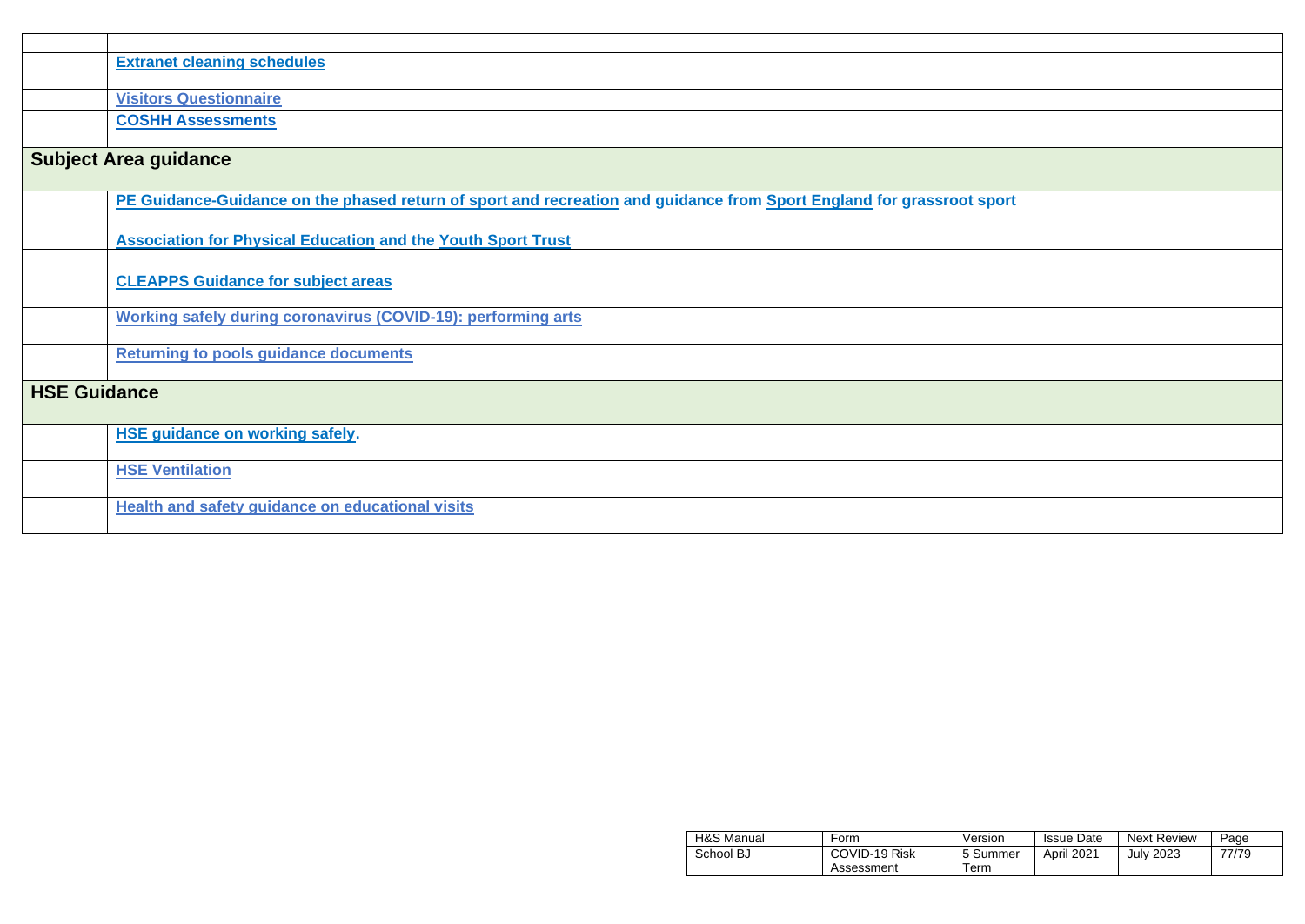| H&S Manual | Form          | Version  | <b>Issue Date</b> | <b>Next Review</b> | Page  |
|------------|---------------|----------|-------------------|--------------------|-------|
| School BJ  | COVID-19 Risk | 5 Summer | April 2021        | Julv 2023          | 78/79 |
|            | Assessment    | erm      |                   |                    |       |